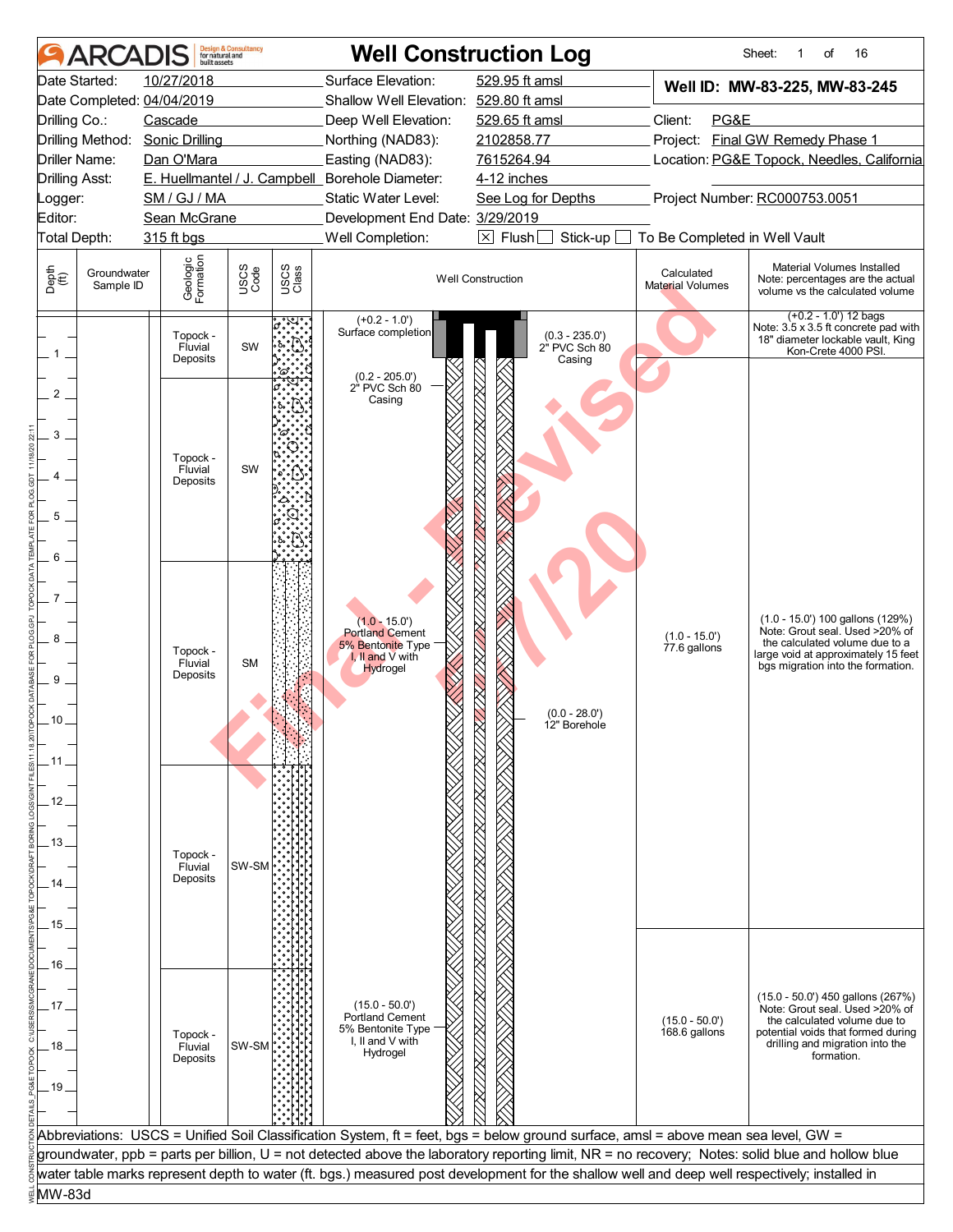| Surface Elevation:<br>Date Started:<br>10/27/2018<br>529.95 ft amsl<br>Well ID: MW-83-225, MW-83-245<br>Date Completed: 04/04/2019<br>Shallow Well Elevation: 529.80 ft amsl<br>Drilling Co.:<br>Client:<br>PG&E<br>Cascade<br>Deep Well Elevation:<br>529.65 ft amsl<br>Project: Final GW Remedy Phase 1<br>Drilling Method:<br><b>Sonic Drilling</b><br>Northing (NAD83):<br>2102858.77<br>Easting (NAD83):<br>7615264.94<br>Location: PG&E Topock, Needles, California<br>Driller Name:<br>Dan O'Mara<br>E. Huellmantel / J. Campbell_Borehole Diameter:<br><b>Drilling Asst:</b><br>4-12 inches<br>Project Number: RC000753.0051<br>SM / GJ / MA<br>Static Water Level:<br>See Log for Depths<br>Logger:<br>Editor:<br>Sean McGrane<br>Development End Date: 3/29/2019<br>$\boxtimes$ Flush<br>Well Completion:<br>Stick-up<br>To Be Completed in Well Vault<br>Total Depth:<br>315 ft bgs<br>Geologic<br>Formation<br>Material Volumes Installed<br>USCS<br>Code<br>USCS<br>Class<br>Depth<br>(ff)<br>Groundwater<br>Calculated<br><b>Well Construction</b><br>Note: percentages are the actual<br>Sample ID<br>Material Volumes<br>volume vs the calculated volume<br>$(0.3 - 235.0')$<br>$(0.2 - 205.0')$<br>2" PVC Sch 80<br>2" PVC Sch 80<br>Topock -<br>Casing<br>Casing<br>SW-SM<br>Fluvial<br>.21.<br>Deposits<br>Topock -<br>22<br><b>SM</b><br>Fluvial<br>Deposits<br>23.<br>$\circ$ $\circ$<br>Topock -<br>Fluvial<br>GP<br>$\circ$<br>0<br>Deposits<br>bO<br>$(0.0 - 28.0)$<br>24.<br>12" Borehole<br>$25 -$<br><b>NR</b><br>26.<br>Topock -<br>27.<br>ML<br>Fluvial<br>Deposits<br>28.<br>Topock -<br>Fluvial<br><b>ML</b><br>29<br>Deposits<br>(15.0 - 50.0') 450 gallons (267%)<br>$(15.0 - 50.0)$<br>Note: Grout seal. Used >20% of<br><b>Portland Cement</b><br>$(15.0 - 50.0)$<br>the calculated volume due to<br>5% Bentonite Type<br>30<br>Topock -<br>168.6 gallons<br>potential voids that formed during<br>I, II and V with<br>Huvial<br>GW<br>drilling and migration into the<br>Hydrogel<br><b>Deposits</b><br>formation.<br>.31.<br>32<br>Topock -<br>Fluvial<br>ML<br>33.<br>Deposits<br>$(28.0 - 249.0')$<br>34<br>10" Borehole<br>35<br>36<br>Topock -<br><b>SM</b><br>Fluvial<br>Deposits<br>37.<br>38<br>Topock -<br>Fluvial<br><b>SM</b><br>Deposits<br>39.<br>Topock -<br>Fluvial<br><b>SM</b><br>Deposits<br>Abbreviations: USCS = Unified Soil Classification System, ft = feet, bgs = below ground surface, amsl = above mean sea level, GW =<br>groundwater, ppb = parts per billion, U = not detected above the laboratory reporting limit, NR = no recovery; Notes: solid blue and hollow blue<br>water table marks represent depth to water (ft. bgs.) measured post development for the shallow well and deep well respectively; installed in<br>MW-83d | <b>ARCADIS</b> | <b>Design &amp; Consultancy</b><br>for natural and |  | <b>Well Construction Log</b> | Sheet:<br>2<br>16<br>of |
|------------------------------------------------------------------------------------------------------------------------------------------------------------------------------------------------------------------------------------------------------------------------------------------------------------------------------------------------------------------------------------------------------------------------------------------------------------------------------------------------------------------------------------------------------------------------------------------------------------------------------------------------------------------------------------------------------------------------------------------------------------------------------------------------------------------------------------------------------------------------------------------------------------------------------------------------------------------------------------------------------------------------------------------------------------------------------------------------------------------------------------------------------------------------------------------------------------------------------------------------------------------------------------------------------------------------------------------------------------------------------------------------------------------------------------------------------------------------------------------------------------------------------------------------------------------------------------------------------------------------------------------------------------------------------------------------------------------------------------------------------------------------------------------------------------------------------------------------------------------------------------------------------------------------------------------------------------------------------------------------------------------------------------------------------------------------------------------------------------------------------------------------------------------------------------------------------------------------------------------------------------------------------------------------------------------------------------------------------------------------------------------------------------------------------------------------------------------------------------------------------------------------------------------------------------------------------------------------------------------------------------------------------------------------------------------------------------------------------------------------------------------------------------------------------|----------------|----------------------------------------------------|--|------------------------------|-------------------------|
|                                                                                                                                                                                                                                                                                                                                                                                                                                                                                                                                                                                                                                                                                                                                                                                                                                                                                                                                                                                                                                                                                                                                                                                                                                                                                                                                                                                                                                                                                                                                                                                                                                                                                                                                                                                                                                                                                                                                                                                                                                                                                                                                                                                                                                                                                                                                                                                                                                                                                                                                                                                                                                                                                                                                                                                                      |                |                                                    |  |                              |                         |
|                                                                                                                                                                                                                                                                                                                                                                                                                                                                                                                                                                                                                                                                                                                                                                                                                                                                                                                                                                                                                                                                                                                                                                                                                                                                                                                                                                                                                                                                                                                                                                                                                                                                                                                                                                                                                                                                                                                                                                                                                                                                                                                                                                                                                                                                                                                                                                                                                                                                                                                                                                                                                                                                                                                                                                                                      |                |                                                    |  |                              |                         |
|                                                                                                                                                                                                                                                                                                                                                                                                                                                                                                                                                                                                                                                                                                                                                                                                                                                                                                                                                                                                                                                                                                                                                                                                                                                                                                                                                                                                                                                                                                                                                                                                                                                                                                                                                                                                                                                                                                                                                                                                                                                                                                                                                                                                                                                                                                                                                                                                                                                                                                                                                                                                                                                                                                                                                                                                      |                |                                                    |  |                              |                         |
|                                                                                                                                                                                                                                                                                                                                                                                                                                                                                                                                                                                                                                                                                                                                                                                                                                                                                                                                                                                                                                                                                                                                                                                                                                                                                                                                                                                                                                                                                                                                                                                                                                                                                                                                                                                                                                                                                                                                                                                                                                                                                                                                                                                                                                                                                                                                                                                                                                                                                                                                                                                                                                                                                                                                                                                                      |                |                                                    |  |                              |                         |
|                                                                                                                                                                                                                                                                                                                                                                                                                                                                                                                                                                                                                                                                                                                                                                                                                                                                                                                                                                                                                                                                                                                                                                                                                                                                                                                                                                                                                                                                                                                                                                                                                                                                                                                                                                                                                                                                                                                                                                                                                                                                                                                                                                                                                                                                                                                                                                                                                                                                                                                                                                                                                                                                                                                                                                                                      |                |                                                    |  |                              |                         |
|                                                                                                                                                                                                                                                                                                                                                                                                                                                                                                                                                                                                                                                                                                                                                                                                                                                                                                                                                                                                                                                                                                                                                                                                                                                                                                                                                                                                                                                                                                                                                                                                                                                                                                                                                                                                                                                                                                                                                                                                                                                                                                                                                                                                                                                                                                                                                                                                                                                                                                                                                                                                                                                                                                                                                                                                      |                |                                                    |  |                              |                         |
|                                                                                                                                                                                                                                                                                                                                                                                                                                                                                                                                                                                                                                                                                                                                                                                                                                                                                                                                                                                                                                                                                                                                                                                                                                                                                                                                                                                                                                                                                                                                                                                                                                                                                                                                                                                                                                                                                                                                                                                                                                                                                                                                                                                                                                                                                                                                                                                                                                                                                                                                                                                                                                                                                                                                                                                                      |                |                                                    |  |                              |                         |
|                                                                                                                                                                                                                                                                                                                                                                                                                                                                                                                                                                                                                                                                                                                                                                                                                                                                                                                                                                                                                                                                                                                                                                                                                                                                                                                                                                                                                                                                                                                                                                                                                                                                                                                                                                                                                                                                                                                                                                                                                                                                                                                                                                                                                                                                                                                                                                                                                                                                                                                                                                                                                                                                                                                                                                                                      |                |                                                    |  |                              |                         |
|                                                                                                                                                                                                                                                                                                                                                                                                                                                                                                                                                                                                                                                                                                                                                                                                                                                                                                                                                                                                                                                                                                                                                                                                                                                                                                                                                                                                                                                                                                                                                                                                                                                                                                                                                                                                                                                                                                                                                                                                                                                                                                                                                                                                                                                                                                                                                                                                                                                                                                                                                                                                                                                                                                                                                                                                      |                |                                                    |  |                              |                         |
|                                                                                                                                                                                                                                                                                                                                                                                                                                                                                                                                                                                                                                                                                                                                                                                                                                                                                                                                                                                                                                                                                                                                                                                                                                                                                                                                                                                                                                                                                                                                                                                                                                                                                                                                                                                                                                                                                                                                                                                                                                                                                                                                                                                                                                                                                                                                                                                                                                                                                                                                                                                                                                                                                                                                                                                                      |                |                                                    |  |                              |                         |
|                                                                                                                                                                                                                                                                                                                                                                                                                                                                                                                                                                                                                                                                                                                                                                                                                                                                                                                                                                                                                                                                                                                                                                                                                                                                                                                                                                                                                                                                                                                                                                                                                                                                                                                                                                                                                                                                                                                                                                                                                                                                                                                                                                                                                                                                                                                                                                                                                                                                                                                                                                                                                                                                                                                                                                                                      |                |                                                    |  |                              |                         |
|                                                                                                                                                                                                                                                                                                                                                                                                                                                                                                                                                                                                                                                                                                                                                                                                                                                                                                                                                                                                                                                                                                                                                                                                                                                                                                                                                                                                                                                                                                                                                                                                                                                                                                                                                                                                                                                                                                                                                                                                                                                                                                                                                                                                                                                                                                                                                                                                                                                                                                                                                                                                                                                                                                                                                                                                      |                |                                                    |  |                              |                         |
|                                                                                                                                                                                                                                                                                                                                                                                                                                                                                                                                                                                                                                                                                                                                                                                                                                                                                                                                                                                                                                                                                                                                                                                                                                                                                                                                                                                                                                                                                                                                                                                                                                                                                                                                                                                                                                                                                                                                                                                                                                                                                                                                                                                                                                                                                                                                                                                                                                                                                                                                                                                                                                                                                                                                                                                                      |                |                                                    |  |                              |                         |
|                                                                                                                                                                                                                                                                                                                                                                                                                                                                                                                                                                                                                                                                                                                                                                                                                                                                                                                                                                                                                                                                                                                                                                                                                                                                                                                                                                                                                                                                                                                                                                                                                                                                                                                                                                                                                                                                                                                                                                                                                                                                                                                                                                                                                                                                                                                                                                                                                                                                                                                                                                                                                                                                                                                                                                                                      |                |                                                    |  |                              |                         |
|                                                                                                                                                                                                                                                                                                                                                                                                                                                                                                                                                                                                                                                                                                                                                                                                                                                                                                                                                                                                                                                                                                                                                                                                                                                                                                                                                                                                                                                                                                                                                                                                                                                                                                                                                                                                                                                                                                                                                                                                                                                                                                                                                                                                                                                                                                                                                                                                                                                                                                                                                                                                                                                                                                                                                                                                      |                |                                                    |  |                              |                         |
|                                                                                                                                                                                                                                                                                                                                                                                                                                                                                                                                                                                                                                                                                                                                                                                                                                                                                                                                                                                                                                                                                                                                                                                                                                                                                                                                                                                                                                                                                                                                                                                                                                                                                                                                                                                                                                                                                                                                                                                                                                                                                                                                                                                                                                                                                                                                                                                                                                                                                                                                                                                                                                                                                                                                                                                                      |                |                                                    |  |                              |                         |
|                                                                                                                                                                                                                                                                                                                                                                                                                                                                                                                                                                                                                                                                                                                                                                                                                                                                                                                                                                                                                                                                                                                                                                                                                                                                                                                                                                                                                                                                                                                                                                                                                                                                                                                                                                                                                                                                                                                                                                                                                                                                                                                                                                                                                                                                                                                                                                                                                                                                                                                                                                                                                                                                                                                                                                                                      |                |                                                    |  |                              |                         |
|                                                                                                                                                                                                                                                                                                                                                                                                                                                                                                                                                                                                                                                                                                                                                                                                                                                                                                                                                                                                                                                                                                                                                                                                                                                                                                                                                                                                                                                                                                                                                                                                                                                                                                                                                                                                                                                                                                                                                                                                                                                                                                                                                                                                                                                                                                                                                                                                                                                                                                                                                                                                                                                                                                                                                                                                      |                |                                                    |  |                              |                         |
|                                                                                                                                                                                                                                                                                                                                                                                                                                                                                                                                                                                                                                                                                                                                                                                                                                                                                                                                                                                                                                                                                                                                                                                                                                                                                                                                                                                                                                                                                                                                                                                                                                                                                                                                                                                                                                                                                                                                                                                                                                                                                                                                                                                                                                                                                                                                                                                                                                                                                                                                                                                                                                                                                                                                                                                                      |                |                                                    |  |                              |                         |
|                                                                                                                                                                                                                                                                                                                                                                                                                                                                                                                                                                                                                                                                                                                                                                                                                                                                                                                                                                                                                                                                                                                                                                                                                                                                                                                                                                                                                                                                                                                                                                                                                                                                                                                                                                                                                                                                                                                                                                                                                                                                                                                                                                                                                                                                                                                                                                                                                                                                                                                                                                                                                                                                                                                                                                                                      |                |                                                    |  |                              |                         |
|                                                                                                                                                                                                                                                                                                                                                                                                                                                                                                                                                                                                                                                                                                                                                                                                                                                                                                                                                                                                                                                                                                                                                                                                                                                                                                                                                                                                                                                                                                                                                                                                                                                                                                                                                                                                                                                                                                                                                                                                                                                                                                                                                                                                                                                                                                                                                                                                                                                                                                                                                                                                                                                                                                                                                                                                      |                |                                                    |  |                              |                         |
|                                                                                                                                                                                                                                                                                                                                                                                                                                                                                                                                                                                                                                                                                                                                                                                                                                                                                                                                                                                                                                                                                                                                                                                                                                                                                                                                                                                                                                                                                                                                                                                                                                                                                                                                                                                                                                                                                                                                                                                                                                                                                                                                                                                                                                                                                                                                                                                                                                                                                                                                                                                                                                                                                                                                                                                                      |                |                                                    |  |                              |                         |
|                                                                                                                                                                                                                                                                                                                                                                                                                                                                                                                                                                                                                                                                                                                                                                                                                                                                                                                                                                                                                                                                                                                                                                                                                                                                                                                                                                                                                                                                                                                                                                                                                                                                                                                                                                                                                                                                                                                                                                                                                                                                                                                                                                                                                                                                                                                                                                                                                                                                                                                                                                                                                                                                                                                                                                                                      |                |                                                    |  |                              |                         |
|                                                                                                                                                                                                                                                                                                                                                                                                                                                                                                                                                                                                                                                                                                                                                                                                                                                                                                                                                                                                                                                                                                                                                                                                                                                                                                                                                                                                                                                                                                                                                                                                                                                                                                                                                                                                                                                                                                                                                                                                                                                                                                                                                                                                                                                                                                                                                                                                                                                                                                                                                                                                                                                                                                                                                                                                      |                |                                                    |  |                              |                         |
|                                                                                                                                                                                                                                                                                                                                                                                                                                                                                                                                                                                                                                                                                                                                                                                                                                                                                                                                                                                                                                                                                                                                                                                                                                                                                                                                                                                                                                                                                                                                                                                                                                                                                                                                                                                                                                                                                                                                                                                                                                                                                                                                                                                                                                                                                                                                                                                                                                                                                                                                                                                                                                                                                                                                                                                                      |                |                                                    |  |                              |                         |
|                                                                                                                                                                                                                                                                                                                                                                                                                                                                                                                                                                                                                                                                                                                                                                                                                                                                                                                                                                                                                                                                                                                                                                                                                                                                                                                                                                                                                                                                                                                                                                                                                                                                                                                                                                                                                                                                                                                                                                                                                                                                                                                                                                                                                                                                                                                                                                                                                                                                                                                                                                                                                                                                                                                                                                                                      |                |                                                    |  |                              |                         |
|                                                                                                                                                                                                                                                                                                                                                                                                                                                                                                                                                                                                                                                                                                                                                                                                                                                                                                                                                                                                                                                                                                                                                                                                                                                                                                                                                                                                                                                                                                                                                                                                                                                                                                                                                                                                                                                                                                                                                                                                                                                                                                                                                                                                                                                                                                                                                                                                                                                                                                                                                                                                                                                                                                                                                                                                      |                |                                                    |  |                              |                         |
|                                                                                                                                                                                                                                                                                                                                                                                                                                                                                                                                                                                                                                                                                                                                                                                                                                                                                                                                                                                                                                                                                                                                                                                                                                                                                                                                                                                                                                                                                                                                                                                                                                                                                                                                                                                                                                                                                                                                                                                                                                                                                                                                                                                                                                                                                                                                                                                                                                                                                                                                                                                                                                                                                                                                                                                                      |                |                                                    |  |                              |                         |
|                                                                                                                                                                                                                                                                                                                                                                                                                                                                                                                                                                                                                                                                                                                                                                                                                                                                                                                                                                                                                                                                                                                                                                                                                                                                                                                                                                                                                                                                                                                                                                                                                                                                                                                                                                                                                                                                                                                                                                                                                                                                                                                                                                                                                                                                                                                                                                                                                                                                                                                                                                                                                                                                                                                                                                                                      |                |                                                    |  |                              |                         |
|                                                                                                                                                                                                                                                                                                                                                                                                                                                                                                                                                                                                                                                                                                                                                                                                                                                                                                                                                                                                                                                                                                                                                                                                                                                                                                                                                                                                                                                                                                                                                                                                                                                                                                                                                                                                                                                                                                                                                                                                                                                                                                                                                                                                                                                                                                                                                                                                                                                                                                                                                                                                                                                                                                                                                                                                      |                |                                                    |  |                              |                         |
|                                                                                                                                                                                                                                                                                                                                                                                                                                                                                                                                                                                                                                                                                                                                                                                                                                                                                                                                                                                                                                                                                                                                                                                                                                                                                                                                                                                                                                                                                                                                                                                                                                                                                                                                                                                                                                                                                                                                                                                                                                                                                                                                                                                                                                                                                                                                                                                                                                                                                                                                                                                                                                                                                                                                                                                                      |                |                                                    |  |                              |                         |
|                                                                                                                                                                                                                                                                                                                                                                                                                                                                                                                                                                                                                                                                                                                                                                                                                                                                                                                                                                                                                                                                                                                                                                                                                                                                                                                                                                                                                                                                                                                                                                                                                                                                                                                                                                                                                                                                                                                                                                                                                                                                                                                                                                                                                                                                                                                                                                                                                                                                                                                                                                                                                                                                                                                                                                                                      |                |                                                    |  |                              |                         |
|                                                                                                                                                                                                                                                                                                                                                                                                                                                                                                                                                                                                                                                                                                                                                                                                                                                                                                                                                                                                                                                                                                                                                                                                                                                                                                                                                                                                                                                                                                                                                                                                                                                                                                                                                                                                                                                                                                                                                                                                                                                                                                                                                                                                                                                                                                                                                                                                                                                                                                                                                                                                                                                                                                                                                                                                      |                |                                                    |  |                              |                         |
|                                                                                                                                                                                                                                                                                                                                                                                                                                                                                                                                                                                                                                                                                                                                                                                                                                                                                                                                                                                                                                                                                                                                                                                                                                                                                                                                                                                                                                                                                                                                                                                                                                                                                                                                                                                                                                                                                                                                                                                                                                                                                                                                                                                                                                                                                                                                                                                                                                                                                                                                                                                                                                                                                                                                                                                                      |                |                                                    |  |                              |                         |
|                                                                                                                                                                                                                                                                                                                                                                                                                                                                                                                                                                                                                                                                                                                                                                                                                                                                                                                                                                                                                                                                                                                                                                                                                                                                                                                                                                                                                                                                                                                                                                                                                                                                                                                                                                                                                                                                                                                                                                                                                                                                                                                                                                                                                                                                                                                                                                                                                                                                                                                                                                                                                                                                                                                                                                                                      |                |                                                    |  |                              |                         |
|                                                                                                                                                                                                                                                                                                                                                                                                                                                                                                                                                                                                                                                                                                                                                                                                                                                                                                                                                                                                                                                                                                                                                                                                                                                                                                                                                                                                                                                                                                                                                                                                                                                                                                                                                                                                                                                                                                                                                                                                                                                                                                                                                                                                                                                                                                                                                                                                                                                                                                                                                                                                                                                                                                                                                                                                      |                |                                                    |  |                              |                         |
|                                                                                                                                                                                                                                                                                                                                                                                                                                                                                                                                                                                                                                                                                                                                                                                                                                                                                                                                                                                                                                                                                                                                                                                                                                                                                                                                                                                                                                                                                                                                                                                                                                                                                                                                                                                                                                                                                                                                                                                                                                                                                                                                                                                                                                                                                                                                                                                                                                                                                                                                                                                                                                                                                                                                                                                                      |                |                                                    |  |                              |                         |
|                                                                                                                                                                                                                                                                                                                                                                                                                                                                                                                                                                                                                                                                                                                                                                                                                                                                                                                                                                                                                                                                                                                                                                                                                                                                                                                                                                                                                                                                                                                                                                                                                                                                                                                                                                                                                                                                                                                                                                                                                                                                                                                                                                                                                                                                                                                                                                                                                                                                                                                                                                                                                                                                                                                                                                                                      |                |                                                    |  |                              |                         |
|                                                                                                                                                                                                                                                                                                                                                                                                                                                                                                                                                                                                                                                                                                                                                                                                                                                                                                                                                                                                                                                                                                                                                                                                                                                                                                                                                                                                                                                                                                                                                                                                                                                                                                                                                                                                                                                                                                                                                                                                                                                                                                                                                                                                                                                                                                                                                                                                                                                                                                                                                                                                                                                                                                                                                                                                      |                |                                                    |  |                              |                         |
|                                                                                                                                                                                                                                                                                                                                                                                                                                                                                                                                                                                                                                                                                                                                                                                                                                                                                                                                                                                                                                                                                                                                                                                                                                                                                                                                                                                                                                                                                                                                                                                                                                                                                                                                                                                                                                                                                                                                                                                                                                                                                                                                                                                                                                                                                                                                                                                                                                                                                                                                                                                                                                                                                                                                                                                                      |                |                                                    |  |                              |                         |
|                                                                                                                                                                                                                                                                                                                                                                                                                                                                                                                                                                                                                                                                                                                                                                                                                                                                                                                                                                                                                                                                                                                                                                                                                                                                                                                                                                                                                                                                                                                                                                                                                                                                                                                                                                                                                                                                                                                                                                                                                                                                                                                                                                                                                                                                                                                                                                                                                                                                                                                                                                                                                                                                                                                                                                                                      |                |                                                    |  |                              |                         |
|                                                                                                                                                                                                                                                                                                                                                                                                                                                                                                                                                                                                                                                                                                                                                                                                                                                                                                                                                                                                                                                                                                                                                                                                                                                                                                                                                                                                                                                                                                                                                                                                                                                                                                                                                                                                                                                                                                                                                                                                                                                                                                                                                                                                                                                                                                                                                                                                                                                                                                                                                                                                                                                                                                                                                                                                      |                |                                                    |  |                              |                         |
|                                                                                                                                                                                                                                                                                                                                                                                                                                                                                                                                                                                                                                                                                                                                                                                                                                                                                                                                                                                                                                                                                                                                                                                                                                                                                                                                                                                                                                                                                                                                                                                                                                                                                                                                                                                                                                                                                                                                                                                                                                                                                                                                                                                                                                                                                                                                                                                                                                                                                                                                                                                                                                                                                                                                                                                                      |                |                                                    |  |                              |                         |
|                                                                                                                                                                                                                                                                                                                                                                                                                                                                                                                                                                                                                                                                                                                                                                                                                                                                                                                                                                                                                                                                                                                                                                                                                                                                                                                                                                                                                                                                                                                                                                                                                                                                                                                                                                                                                                                                                                                                                                                                                                                                                                                                                                                                                                                                                                                                                                                                                                                                                                                                                                                                                                                                                                                                                                                                      |                |                                                    |  |                              |                         |
|                                                                                                                                                                                                                                                                                                                                                                                                                                                                                                                                                                                                                                                                                                                                                                                                                                                                                                                                                                                                                                                                                                                                                                                                                                                                                                                                                                                                                                                                                                                                                                                                                                                                                                                                                                                                                                                                                                                                                                                                                                                                                                                                                                                                                                                                                                                                                                                                                                                                                                                                                                                                                                                                                                                                                                                                      |                |                                                    |  |                              |                         |
|                                                                                                                                                                                                                                                                                                                                                                                                                                                                                                                                                                                                                                                                                                                                                                                                                                                                                                                                                                                                                                                                                                                                                                                                                                                                                                                                                                                                                                                                                                                                                                                                                                                                                                                                                                                                                                                                                                                                                                                                                                                                                                                                                                                                                                                                                                                                                                                                                                                                                                                                                                                                                                                                                                                                                                                                      |                |                                                    |  |                              |                         |
|                                                                                                                                                                                                                                                                                                                                                                                                                                                                                                                                                                                                                                                                                                                                                                                                                                                                                                                                                                                                                                                                                                                                                                                                                                                                                                                                                                                                                                                                                                                                                                                                                                                                                                                                                                                                                                                                                                                                                                                                                                                                                                                                                                                                                                                                                                                                                                                                                                                                                                                                                                                                                                                                                                                                                                                                      |                |                                                    |  |                              |                         |
|                                                                                                                                                                                                                                                                                                                                                                                                                                                                                                                                                                                                                                                                                                                                                                                                                                                                                                                                                                                                                                                                                                                                                                                                                                                                                                                                                                                                                                                                                                                                                                                                                                                                                                                                                                                                                                                                                                                                                                                                                                                                                                                                                                                                                                                                                                                                                                                                                                                                                                                                                                                                                                                                                                                                                                                                      |                |                                                    |  |                              |                         |
|                                                                                                                                                                                                                                                                                                                                                                                                                                                                                                                                                                                                                                                                                                                                                                                                                                                                                                                                                                                                                                                                                                                                                                                                                                                                                                                                                                                                                                                                                                                                                                                                                                                                                                                                                                                                                                                                                                                                                                                                                                                                                                                                                                                                                                                                                                                                                                                                                                                                                                                                                                                                                                                                                                                                                                                                      |                |                                                    |  |                              |                         |
|                                                                                                                                                                                                                                                                                                                                                                                                                                                                                                                                                                                                                                                                                                                                                                                                                                                                                                                                                                                                                                                                                                                                                                                                                                                                                                                                                                                                                                                                                                                                                                                                                                                                                                                                                                                                                                                                                                                                                                                                                                                                                                                                                                                                                                                                                                                                                                                                                                                                                                                                                                                                                                                                                                                                                                                                      |                |                                                    |  |                              |                         |
|                                                                                                                                                                                                                                                                                                                                                                                                                                                                                                                                                                                                                                                                                                                                                                                                                                                                                                                                                                                                                                                                                                                                                                                                                                                                                                                                                                                                                                                                                                                                                                                                                                                                                                                                                                                                                                                                                                                                                                                                                                                                                                                                                                                                                                                                                                                                                                                                                                                                                                                                                                                                                                                                                                                                                                                                      |                |                                                    |  |                              |                         |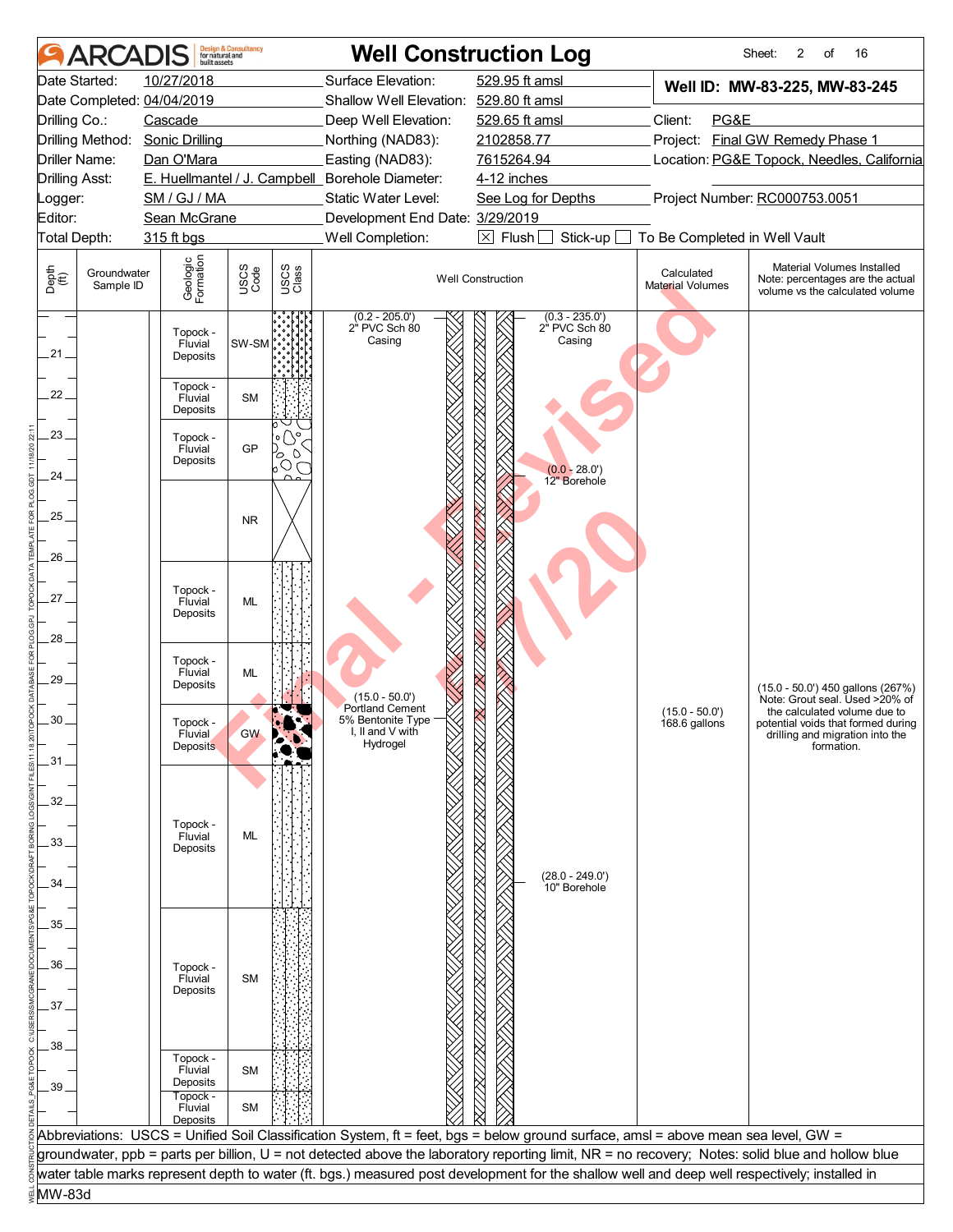| <b>ARCADIS</b>                                             | built assets                    | <b>Design &amp; Consultancy</b><br>for natural and |               |                                                                 | <b>Well Construction Log</b>                                                                                                                     |                                       | 16<br>Sheet:<br>3<br>οf                                                                                                                    |
|------------------------------------------------------------|---------------------------------|----------------------------------------------------|---------------|-----------------------------------------------------------------|--------------------------------------------------------------------------------------------------------------------------------------------------|---------------------------------------|--------------------------------------------------------------------------------------------------------------------------------------------|
| Date Started:                                              | 10/27/2018                      |                                                    |               | Surface Elevation:                                              | 529.95 ft amsl                                                                                                                                   |                                       | Well ID: MW-83-225, MW-83-245                                                                                                              |
| Date Completed: 04/04/2019                                 |                                 |                                                    |               | Shallow Well Elevation: 529.80 ft amsl                          |                                                                                                                                                  |                                       |                                                                                                                                            |
| Drilling Co.:                                              | Cascade                         |                                                    |               | Deep Well Elevation:                                            | 529.65 ft amsl                                                                                                                                   | PG&E<br>Client:                       |                                                                                                                                            |
| Drilling Method:                                           | <b>Sonic Drilling</b>           |                                                    |               | Northing (NAD83):                                               | 2102858.77                                                                                                                                       |                                       | Project: Final GW Remedy Phase 1                                                                                                           |
| Driller Name:                                              | Dan O'Mara                      |                                                    |               | Easting (NAD83):                                                | 7615264.94                                                                                                                                       |                                       | Location: PG&E Topock, Needles, California                                                                                                 |
| <b>Drilling Asst:</b>                                      |                                 |                                                    |               | E. Huellmantel / J. Campbell_Borehole Diameter:                 | 4-12 inches                                                                                                                                      |                                       |                                                                                                                                            |
| _ogger:                                                    | SM / GJ / MA                    |                                                    |               | Static Water Level:                                             | See Log for Depths                                                                                                                               |                                       | Project Number: RC000753.0051                                                                                                              |
| Editor:                                                    | Sean McGrane                    |                                                    |               | Development End Date: 3/29/2019                                 |                                                                                                                                                  |                                       |                                                                                                                                            |
| Total Depth:                                               | 315 ft bgs                      |                                                    |               | Well Completion:                                                | $\boxtimes$ Flush<br>Stick-up                                                                                                                    | To Be Completed in Well Vault         |                                                                                                                                            |
| Depth<br>$\bigoplus_{i=1}^{n}$<br>Groundwater<br>Sample ID | Geologic<br>Formation           | USCS<br>Code                                       | USCS<br>Class |                                                                 | <b>Well Construction</b>                                                                                                                         | Calculated<br><b>Material Volumes</b> | Material Volumes Installed<br>Note: percentages are the actual<br>volume vs the calculated volume                                          |
|                                                            |                                 |                                                    |               | $(0.2 - 205.0)$<br>2 <sup>"</sup> PVC Sch 80                    | $(0.3 - 235.0')$<br>2" PVC Sch 80                                                                                                                |                                       |                                                                                                                                            |
| 41.                                                        | Topock -<br>Fluvial<br>Deposits | <b>SM</b>                                          |               | Casing                                                          | XXIIXXIIXXIIXXIIXXIIXXIIXXIIXX<br>Casing                                                                                                         |                                       |                                                                                                                                            |
| 42.<br>43.                                                 |                                 |                                                    |               |                                                                 |                                                                                                                                                  |                                       |                                                                                                                                            |
|                                                            |                                 |                                                    |               |                                                                 |                                                                                                                                                  |                                       |                                                                                                                                            |
| 44.                                                        |                                 |                                                    |               |                                                                 |                                                                                                                                                  |                                       |                                                                                                                                            |
|                                                            | Topock -<br>Fluvial             | SW                                                 |               | $(15.0 - 50.0')$                                                |                                                                                                                                                  |                                       | (15.0 - 50.0') 450 gallons (267%)<br>Note: Grout seal. Used >20% of                                                                        |
| 45                                                         | Deposits                        |                                                    |               | Portland Cement<br>5% Bentonite Type                            |                                                                                                                                                  | $(15.0 - 50.0)$<br>168.6 gallons      | the calculated volume due to<br>potential voids that formed during                                                                         |
|                                                            |                                 |                                                    |               | I, II and V with<br>Hydrogel                                    |                                                                                                                                                  |                                       | drilling and migration into the                                                                                                            |
| 46                                                         |                                 |                                                    |               |                                                                 |                                                                                                                                                  |                                       | formation.                                                                                                                                 |
|                                                            |                                 |                                                    |               |                                                                 |                                                                                                                                                  |                                       |                                                                                                                                            |
| 47                                                         |                                 |                                                    |               | $(46.5 - 47.5')$                                                |                                                                                                                                                  |                                       |                                                                                                                                            |
|                                                            |                                 |                                                    |               | Centralizer                                                     |                                                                                                                                                  |                                       |                                                                                                                                            |
| 48.                                                        |                                 |                                                    |               |                                                                 |                                                                                                                                                  |                                       |                                                                                                                                            |
|                                                            | Topock -                        |                                                    |               |                                                                 |                                                                                                                                                  |                                       |                                                                                                                                            |
| 49                                                         | Fluvial<br>Deposits             | <b>SM</b>                                          |               |                                                                 |                                                                                                                                                  |                                       |                                                                                                                                            |
|                                                            |                                 |                                                    |               |                                                                 | $(28.0 - 249.0')$                                                                                                                                |                                       |                                                                                                                                            |
| 50                                                         |                                 |                                                    |               |                                                                 | 10" Borehole                                                                                                                                     |                                       |                                                                                                                                            |
|                                                            |                                 |                                                    |               |                                                                 |                                                                                                                                                  |                                       |                                                                                                                                            |
| 51                                                         |                                 |                                                    |               |                                                                 |                                                                                                                                                  |                                       |                                                                                                                                            |
|                                                            | Topock -                        | SW-SM                                              |               |                                                                 |                                                                                                                                                  |                                       |                                                                                                                                            |
| 52                                                         | Fluvial<br>Deposits             |                                                    |               |                                                                 |                                                                                                                                                  |                                       |                                                                                                                                            |
|                                                            |                                 |                                                    |               |                                                                 |                                                                                                                                                  |                                       |                                                                                                                                            |
| 53.                                                        |                                 |                                                    |               |                                                                 |                                                                                                                                                  |                                       | $(50.0 - 58.0')$ 2 bags $(32%)$                                                                                                            |
|                                                            |                                 |                                                    |               | $(50.0 - 58.0')$                                                |                                                                                                                                                  |                                       | Note: Chips to backfill potential<br>void and reduce potential issues                                                                      |
| 54.                                                        |                                 |                                                    |               | Bentonite seal chips_<br>Puregold medium                        |                                                                                                                                                  | $(50.0 - 58.0)$<br>$6.25$ bags        | with heat of hydration. Used <20%                                                                                                          |
|                                                            |                                 |                                                    |               | chips                                                           |                                                                                                                                                  |                                       | of the calculated volume due to<br>grout coating borehole walls                                                                            |
| 55                                                         | Topock -                        |                                                    |               |                                                                 |                                                                                                                                                  |                                       | reducing borehole diameter.                                                                                                                |
|                                                            | Fluvial<br>Deposits             | SW                                                 |               |                                                                 |                                                                                                                                                  |                                       |                                                                                                                                            |
| 56                                                         |                                 |                                                    |               |                                                                 |                                                                                                                                                  |                                       |                                                                                                                                            |
|                                                            |                                 |                                                    |               |                                                                 |                                                                                                                                                  |                                       |                                                                                                                                            |
| 57.                                                        |                                 |                                                    |               |                                                                 |                                                                                                                                                  |                                       |                                                                                                                                            |
|                                                            |                                 |                                                    |               |                                                                 |                                                                                                                                                  |                                       |                                                                                                                                            |
| 58<br>59                                                   | Topock -                        |                                                    |               | $(58.0 - 66.0')$<br><b>Portland Cement</b><br>5% Bentonite Type | 77 X 77 7                                                                                                                                        | $(58.0 - 66.0')$<br>35.1 gallons      | (58.0 - 66.0') 310 gallons (883%)<br>Note: Grout seal. Used >20% of<br>the calculated volume due to<br>potential voids that formed from 58 |
|                                                            | Fluvial                         | <b>SM</b>                                          |               | I, II and V with<br>Hydrogel                                    |                                                                                                                                                  |                                       | to 66 ft bgs and potential grout<br>migration into the formation.                                                                          |
|                                                            | Deposits                        |                                                    |               |                                                                 | Abbreviations: USCS = Unified Soil Classification System, ft = feet, bgs = below ground surface, amsl = above mean sea level, GW =               |                                       |                                                                                                                                            |
|                                                            |                                 |                                                    |               |                                                                 | groundwater, ppb = parts per billion, U = not detected above the laboratory reporting limit, NR = no recovery; Notes: solid blue and hollow blue |                                       |                                                                                                                                            |
|                                                            |                                 |                                                    |               |                                                                 | water table marks represent depth to water (ft. bgs.) measured post development for the shallow well and deep well respectively; installed in    |                                       |                                                                                                                                            |
| MW-83d                                                     |                                 |                                                    |               |                                                                 |                                                                                                                                                  |                                       |                                                                                                                                            |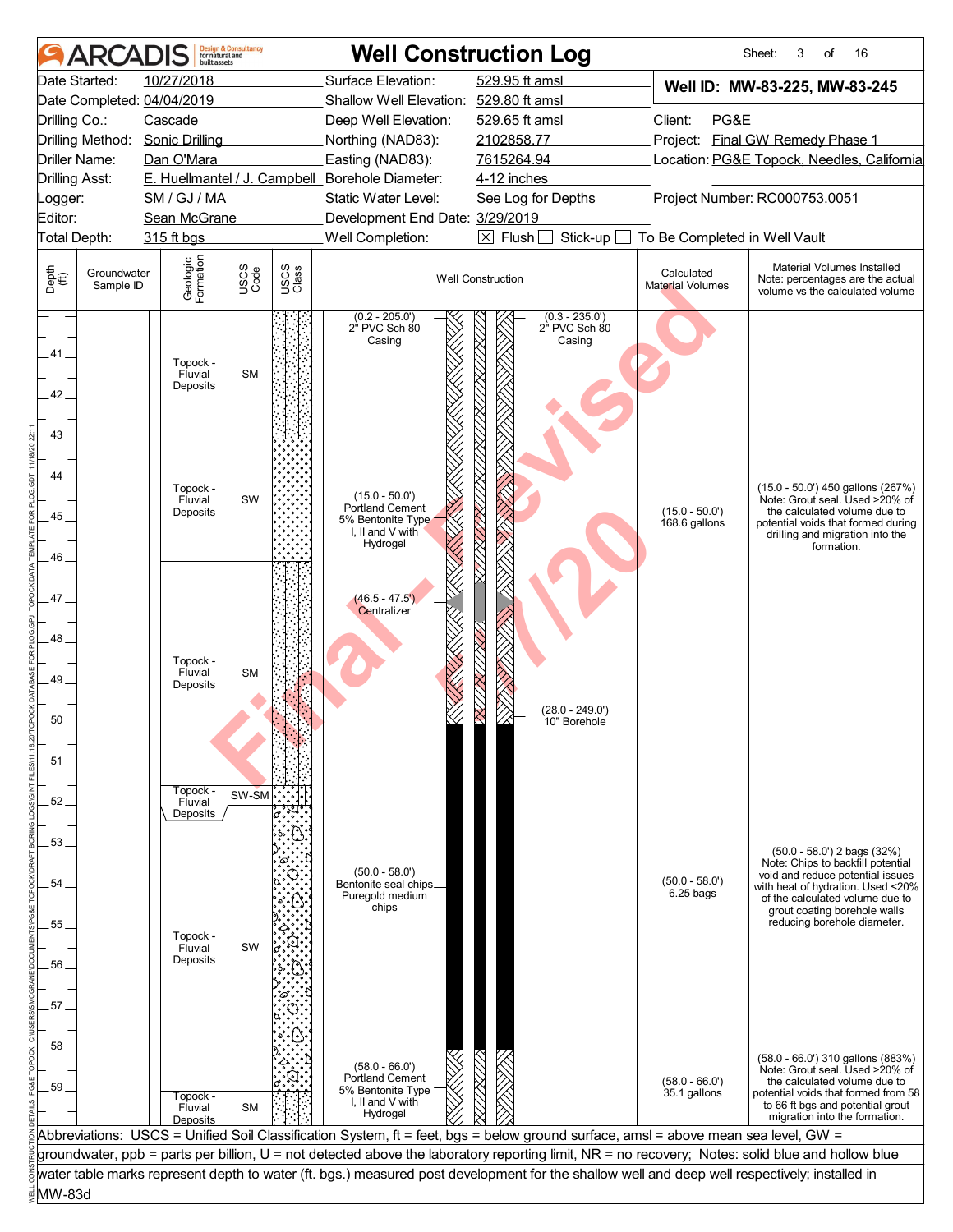| <b>ARCAI</b>                                    | huilt assets                    | <b>Design &amp; Consultancy</b><br>for natural and |               |                                                                                          | <b>Well Construction Log</b>                                                                                                                     |                                            | 16<br>Sheet:<br>οf                                                                                                                                                                                              |
|-------------------------------------------------|---------------------------------|----------------------------------------------------|---------------|------------------------------------------------------------------------------------------|--------------------------------------------------------------------------------------------------------------------------------------------------|--------------------------------------------|-----------------------------------------------------------------------------------------------------------------------------------------------------------------------------------------------------------------|
| Date Started:                                   | 10/27/2018                      |                                                    |               | Surface Elevation:                                                                       | 529.95 ft amsl                                                                                                                                   |                                            | Well ID: MW-83-225, MW-83-245                                                                                                                                                                                   |
| Date Completed: 04/04/2019                      |                                 |                                                    |               | Shallow Well Elevation: 529.80 ft amsl                                                   |                                                                                                                                                  |                                            |                                                                                                                                                                                                                 |
| Drilling Co.:                                   | Cascade                         |                                                    |               | Deep Well Elevation:                                                                     | 529.65 ft amsl                                                                                                                                   | Client:<br>PG&E                            |                                                                                                                                                                                                                 |
| Drilling Method:                                | <b>Sonic Drilling</b>           |                                                    |               | Northing (NAD83):                                                                        | 2102858.77                                                                                                                                       |                                            | Project: Final GW Remedy Phase 1                                                                                                                                                                                |
| Driller Name:                                   | Dan O'Mara                      |                                                    |               | Easting (NAD83):                                                                         | 7615264.94                                                                                                                                       | Location: PG&E Topock, Needles, California |                                                                                                                                                                                                                 |
| <b>Drilling Asst:</b>                           |                                 |                                                    |               | E. Huellmantel / J. Campbell Borehole Diameter:                                          | 4-12 inches                                                                                                                                      |                                            |                                                                                                                                                                                                                 |
| Logger:                                         | SM / GJ / MA                    |                                                    |               | Static Water Level:                                                                      | See Log for Depths                                                                                                                               |                                            | Project Number: RC000753.0051                                                                                                                                                                                   |
| Editor:                                         | Sean McGrane                    |                                                    |               | Development End Date: 3/29/2019                                                          |                                                                                                                                                  |                                            |                                                                                                                                                                                                                 |
| Total Depth:                                    | 315 ft bgs                      |                                                    |               | Well Completion:                                                                         | $\boxtimes$ Flush<br>Stick-up                                                                                                                    | To Be Completed in Well Vault              |                                                                                                                                                                                                                 |
| Depth<br>(ff)<br>Groundwater<br>Sample ID       | Geologic<br>Formation           | USCS<br>Code                                       | USCS<br>Class |                                                                                          | <b>Well Construction</b>                                                                                                                         | Calculated<br><b>Material Volumes</b>      | Material Volumes Installed<br>Note: percentages are the actual<br>volume vs the calculated volume                                                                                                               |
| .61.<br>62.                                     | Topock -<br>Fluvial<br>Deposits | <b>SM</b>                                          |               | $(0.2 - 205.0')$<br>2" PVC Sch 80<br>Casing                                              | $(0.3 - 235.0')$<br>2 <sup>"</sup> PVC Sch 80<br>Casing                                                                                          |                                            |                                                                                                                                                                                                                 |
| 63.<br>64                                       | Topock -<br>Fluvial             | GW                                                 |               | $(58.0 - 66.0')$<br>Portland Cement<br>5% Bentonite Type<br>I, II and V with<br>Hydrogel |                                                                                                                                                  | $(58.0 - 66.0')$<br>35.1 gallons           | (58.0 - 66.0') 310 gallons (883%)<br>Note: Grout seal. Used >20% of<br>the calculated volume due to<br>potential voids that formed from 58<br>to 66 ft bgs and potential grout<br>migration into the formation. |
| 65                                              | Deposits                        |                                                    |               |                                                                                          |                                                                                                                                                  |                                            |                                                                                                                                                                                                                 |
| 66<br>.67.                                      | Topock -<br>Fluvial<br>Deposits | <b>SM</b>                                          |               |                                                                                          |                                                                                                                                                  |                                            |                                                                                                                                                                                                                 |
| 68.<br>.69                                      | Topock -<br>Fluvial<br>Deposits | SW-SM                                              |               |                                                                                          |                                                                                                                                                  |                                            |                                                                                                                                                                                                                 |
|                                                 |                                 |                                                    |               |                                                                                          |                                                                                                                                                  |                                            |                                                                                                                                                                                                                 |
| 70.                                             |                                 |                                                    |               |                                                                                          | (28.0 - 249.0')                                                                                                                                  |                                            |                                                                                                                                                                                                                 |
|                                                 |                                 |                                                    |               |                                                                                          | 10" Borehole                                                                                                                                     |                                            |                                                                                                                                                                                                                 |
| .71                                             |                                 |                                                    |               |                                                                                          |                                                                                                                                                  |                                            |                                                                                                                                                                                                                 |
| 72                                              |                                 |                                                    |               |                                                                                          |                                                                                                                                                  |                                            |                                                                                                                                                                                                                 |
|                                                 |                                 |                                                    |               |                                                                                          |                                                                                                                                                  |                                            |                                                                                                                                                                                                                 |
| 73                                              |                                 |                                                    |               | $(66.0 - 91.0')$<br>Bentonite seal chips_<br>Puregold medium<br>chips                    |                                                                                                                                                  | $(66.0 - 91.0')$<br>$20.4$ bags            | $(66.0 - 91.0')$ 18 bags $(88%)$<br>Note: Seal between high solids<br>bentonite grout and grout seal.                                                                                                           |
| 74                                              | Topock -                        |                                                    |               |                                                                                          |                                                                                                                                                  |                                            |                                                                                                                                                                                                                 |
|                                                 | Fluvial<br>Deposits             | <b>SM</b>                                          |               |                                                                                          |                                                                                                                                                  |                                            |                                                                                                                                                                                                                 |
| 75                                              |                                 |                                                    |               |                                                                                          |                                                                                                                                                  |                                            |                                                                                                                                                                                                                 |
|                                                 |                                 |                                                    |               |                                                                                          |                                                                                                                                                  |                                            |                                                                                                                                                                                                                 |
| 76                                              |                                 |                                                    |               |                                                                                          |                                                                                                                                                  |                                            |                                                                                                                                                                                                                 |
|                                                 |                                 |                                                    |               |                                                                                          |                                                                                                                                                  |                                            |                                                                                                                                                                                                                 |
| 77                                              |                                 |                                                    |               |                                                                                          |                                                                                                                                                  |                                            |                                                                                                                                                                                                                 |
| MW-L-VAS-                                       |                                 |                                                    |               |                                                                                          |                                                                                                                                                  |                                            |                                                                                                                                                                                                                 |
| 76-81<br>78<br>$(31$ ppb)<br>10/6/2018<br>16:34 |                                 |                                                    |               |                                                                                          |                                                                                                                                                  |                                            |                                                                                                                                                                                                                 |
| .79.                                            |                                 |                                                    |               |                                                                                          |                                                                                                                                                  |                                            |                                                                                                                                                                                                                 |
|                                                 |                                 |                                                    |               |                                                                                          |                                                                                                                                                  |                                            |                                                                                                                                                                                                                 |
|                                                 | Topock -                        | ML                                                 |               |                                                                                          | Abbreviations: USCS = Unified Soil Classification System, ft = feet, bgs = below ground surface, amsl = above mean sea level, GW =               |                                            |                                                                                                                                                                                                                 |
|                                                 |                                 |                                                    |               |                                                                                          | groundwater, ppb = parts per billion, U = not detected above the laboratory reporting limit, NR = no recovery; Notes: solid blue and hollow blue |                                            |                                                                                                                                                                                                                 |
|                                                 |                                 |                                                    |               |                                                                                          | water table marks represent depth to water (ft. bgs.) measured post development for the shallow well and deep well respectively; installed in    |                                            |                                                                                                                                                                                                                 |
| MW-83d                                          |                                 |                                                    |               |                                                                                          |                                                                                                                                                  |                                            |                                                                                                                                                                                                                 |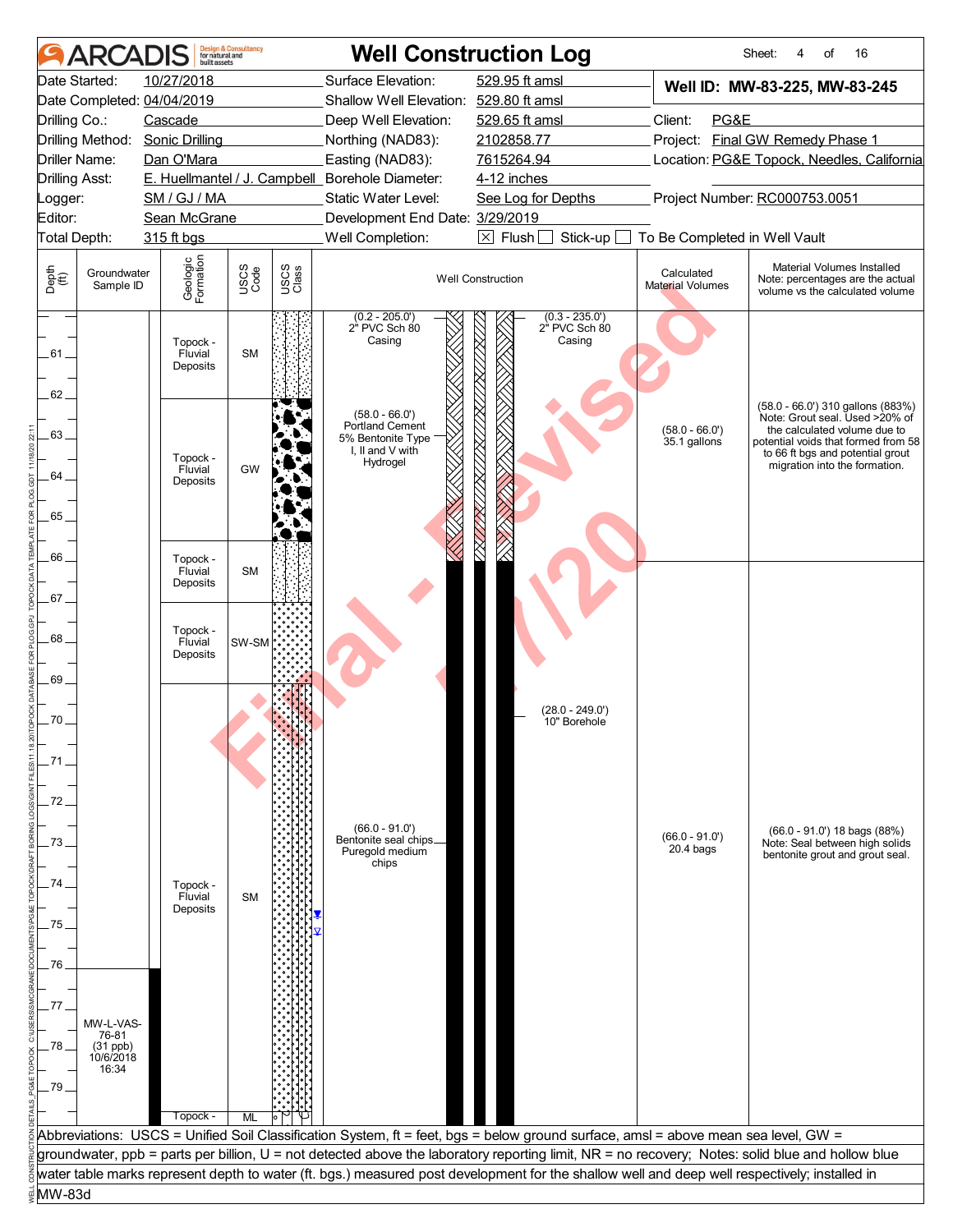| ARCADIS                                                    | built assets                     | <b>Design &amp; Consultancy</b><br>for natural and |               |                                                              | <b>Well Construction Log</b>                                                                                                                     |                                   | Sheet:<br>16<br>5<br>οf                                                                           |
|------------------------------------------------------------|----------------------------------|----------------------------------------------------|---------------|--------------------------------------------------------------|--------------------------------------------------------------------------------------------------------------------------------------------------|-----------------------------------|---------------------------------------------------------------------------------------------------|
| Date Started:<br>Date Completed: 04/04/2019                | 10/27/2018                       |                                                    |               | Surface Elevation:<br>Shallow Well Elevation: 529.80 ft amsl | 529.95 ft amsl                                                                                                                                   |                                   | Well ID: MW-83-225, MW-83-245                                                                     |
| Drilling Co.:                                              | Cascade                          |                                                    |               | Deep Well Elevation:                                         | 529.65 ft amsl                                                                                                                                   | Client:<br>PG&E                   |                                                                                                   |
| Drilling Method:                                           | <b>Sonic Drilling</b>            |                                                    |               | Northing (NAD83):                                            | 2102858.77                                                                                                                                       |                                   | Project: Final GW Remedy Phase 1                                                                  |
| Driller Name:                                              | Dan O'Mara                       |                                                    |               | Easting (NAD83):                                             | 7615264.94                                                                                                                                       |                                   | Location: PG&E Topock, Needles, California                                                        |
|                                                            |                                  |                                                    |               |                                                              |                                                                                                                                                  |                                   |                                                                                                   |
| <b>Drilling Asst:</b>                                      |                                  |                                                    |               | E. Huellmantel / J. Campbell_Borehole Diameter:              | 4-12 inches                                                                                                                                      |                                   |                                                                                                   |
| _ogger:                                                    | SM / GJ / MA                     |                                                    |               | Static Water Level:                                          | See Log for Depths                                                                                                                               |                                   | Project Number: RC000753.0051                                                                     |
| Editor:                                                    | Sean McGrane                     |                                                    |               | Development End Date: 3/29/2019                              |                                                                                                                                                  |                                   |                                                                                                   |
| Total Depth:                                               | 315 ft bgs                       |                                                    |               | Well Completion:                                             | $\boxtimes$ Flush<br>Stick-up                                                                                                                    | To Be Completed in Well Vault     |                                                                                                   |
| Depth<br>$\bigoplus_{i=1}^{n}$<br>Groundwater<br>Sample ID | Geologic<br>Formation            | USCS<br>Code                                       | USCS<br>Class |                                                              | <b>Well Construction</b>                                                                                                                         | Calculated<br>Material Volumes    | Material Volumes Installed<br>Note: percentages are the actual<br>volume vs the calculated volume |
|                                                            | <b>Alluvium</b><br>Deposits      |                                                    |               | $(0.2 - 205.0')$<br>2" PVC Sch 80                            | $(0.3 - 235.0')$<br>2" PVC Sch 80                                                                                                                |                                   |                                                                                                   |
|                                                            |                                  |                                                    |               | Casing                                                       | Casing                                                                                                                                           |                                   |                                                                                                   |
| .81<br>82.                                                 | Topock -<br>Alluvium<br>Deposits | <b>SM</b>                                          |               |                                                              |                                                                                                                                                  |                                   |                                                                                                   |
| 83                                                         |                                  |                                                    |               |                                                              |                                                                                                                                                  |                                   |                                                                                                   |
|                                                            |                                  |                                                    |               |                                                              |                                                                                                                                                  |                                   |                                                                                                   |
| 84                                                         | Topock -                         |                                                    |               |                                                              |                                                                                                                                                  |                                   |                                                                                                   |
|                                                            | Alluvium                         | <b>SM</b>                                          |               |                                                              |                                                                                                                                                  |                                   |                                                                                                   |
| 85                                                         | Deposits                         |                                                    |               |                                                              |                                                                                                                                                  |                                   |                                                                                                   |
|                                                            |                                  |                                                    |               | $(66.0 - 91.0)$<br>Bentonite seal chips_                     |                                                                                                                                                  | $(66.0 - 91.0')$                  | (66.0 - 91.0') 18 bags (88%)<br>Note: Seal between high solids                                    |
|                                                            |                                  |                                                    |               | Puregold medium                                              |                                                                                                                                                  | $20.4$ bags                       | bentonite grout and grout seal.                                                                   |
| 86                                                         |                                  |                                                    |               | chips                                                        |                                                                                                                                                  |                                   |                                                                                                   |
|                                                            |                                  |                                                    |               |                                                              |                                                                                                                                                  |                                   |                                                                                                   |
| 87.                                                        |                                  |                                                    |               |                                                              |                                                                                                                                                  |                                   |                                                                                                   |
|                                                            |                                  |                                                    |               |                                                              |                                                                                                                                                  |                                   |                                                                                                   |
| 88                                                         |                                  |                                                    |               |                                                              |                                                                                                                                                  |                                   |                                                                                                   |
|                                                            |                                  |                                                    |               |                                                              |                                                                                                                                                  |                                   |                                                                                                   |
| 89                                                         |                                  |                                                    |               |                                                              |                                                                                                                                                  |                                   |                                                                                                   |
|                                                            | Topock -<br>Alluvium             | <b>SM</b>                                          |               |                                                              | (28.0 - 249.0')                                                                                                                                  |                                   |                                                                                                   |
| 90.                                                        | Deposits                         |                                                    |               |                                                              | 10" Borehole                                                                                                                                     |                                   |                                                                                                   |
|                                                            |                                  |                                                    |               |                                                              |                                                                                                                                                  |                                   |                                                                                                   |
| .91                                                        |                                  |                                                    |               |                                                              |                                                                                                                                                  |                                   |                                                                                                   |
|                                                            |                                  |                                                    |               |                                                              |                                                                                                                                                  |                                   |                                                                                                   |
| 92                                                         |                                  |                                                    |               |                                                              |                                                                                                                                                  |                                   |                                                                                                   |
|                                                            |                                  |                                                    |               |                                                              |                                                                                                                                                  |                                   |                                                                                                   |
| 93.                                                        |                                  |                                                    |               |                                                              |                                                                                                                                                  |                                   |                                                                                                   |
|                                                            | Topock -                         |                                                    |               |                                                              |                                                                                                                                                  |                                   |                                                                                                   |
| 94                                                         | Alluvium                         | ML                                                 |               |                                                              |                                                                                                                                                  |                                   |                                                                                                   |
|                                                            | Deposits<br>Topock -             | <b>SM</b>                                          |               |                                                              |                                                                                                                                                  |                                   |                                                                                                   |
| 95                                                         | Alluvium<br>Deposits             |                                                    |               | $(91.0 - 201.0')$                                            |                                                                                                                                                  |                                   | (91.0 - 201.0') 570.2 gallon (118%)                                                               |
|                                                            |                                  |                                                    |               | Agua Guard High                                              |                                                                                                                                                  | $(91.0 - 201.0')$<br>482.5 gallon | Note: Annular seal across the<br>screen intervals of the well in                                  |
| 96                                                         |                                  |                                                    |               | Solids Bentonite<br>Grout                                    |                                                                                                                                                  |                                   | MW-83s. Grout settled 20 ft below<br>projected depth of 71 ft bgs.                                |
|                                                            |                                  |                                                    |               |                                                              |                                                                                                                                                  |                                   |                                                                                                   |
| .97                                                        |                                  |                                                    |               |                                                              |                                                                                                                                                  |                                   |                                                                                                   |
|                                                            | Topock -<br>Alluvium             | ML                                                 |               |                                                              |                                                                                                                                                  |                                   |                                                                                                   |
| 98                                                         | Deposits                         |                                                    |               |                                                              |                                                                                                                                                  |                                   |                                                                                                   |
|                                                            |                                  |                                                    |               |                                                              |                                                                                                                                                  |                                   |                                                                                                   |
|                                                            |                                  |                                                    |               |                                                              |                                                                                                                                                  |                                   |                                                                                                   |
| 99                                                         |                                  |                                                    |               |                                                              |                                                                                                                                                  |                                   |                                                                                                   |
|                                                            |                                  |                                                    |               |                                                              |                                                                                                                                                  |                                   |                                                                                                   |
|                                                            |                                  |                                                    |               |                                                              | Abbreviations: USCS = Unified Soil Classification System, ft = feet, bgs = below ground surface, amsl = above mean sea level, GW =               |                                   |                                                                                                   |
|                                                            |                                  |                                                    |               |                                                              | groundwater, ppb = parts per billion, U = not detected above the laboratory reporting limit, NR = no recovery; Notes: solid blue and hollow blue |                                   |                                                                                                   |
|                                                            |                                  |                                                    |               |                                                              | water table marks represent depth to water (ft. bgs.) measured post development for the shallow well and deep well respectively; installed in    |                                   |                                                                                                   |
| MW-83d                                                     |                                  |                                                    |               |                                                              |                                                                                                                                                  |                                   |                                                                                                   |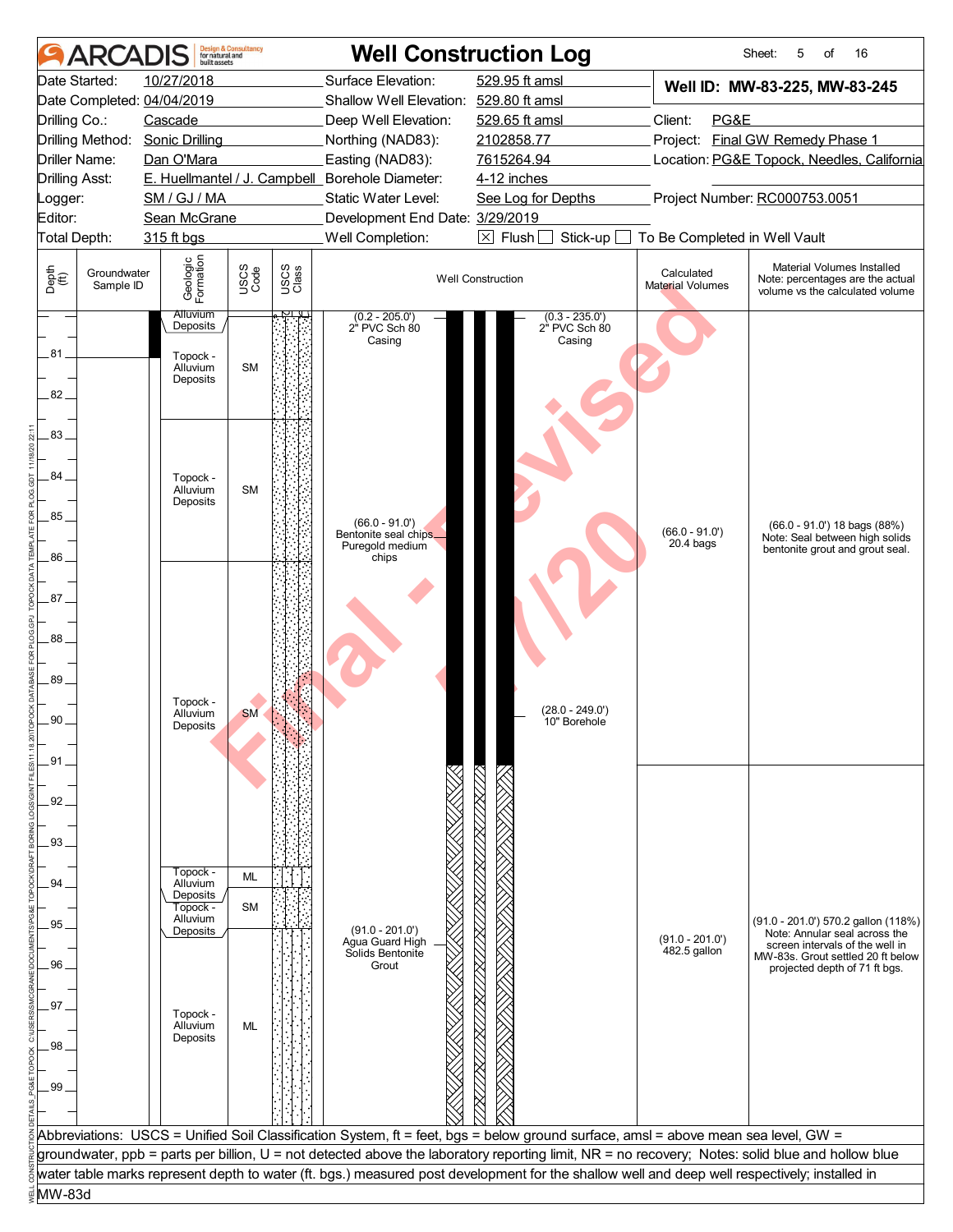| <b>ARCAI</b>                                                                                                                                                                                                                                             | <b>Design &amp; Consultancy</b><br>for natural and<br>huilt assets                                                                  |                               | <b>Well Construction Log</b>                                                                                                                                                                                                                                   |                                                                                                                                                                                                                                                                                                   |                                                                                                                                                                                                                                                                                                          | 16<br>Sheet:<br>6<br>of                                                                                                                                                                                          |
|----------------------------------------------------------------------------------------------------------------------------------------------------------------------------------------------------------------------------------------------------------|-------------------------------------------------------------------------------------------------------------------------------------|-------------------------------|----------------------------------------------------------------------------------------------------------------------------------------------------------------------------------------------------------------------------------------------------------------|---------------------------------------------------------------------------------------------------------------------------------------------------------------------------------------------------------------------------------------------------------------------------------------------------|----------------------------------------------------------------------------------------------------------------------------------------------------------------------------------------------------------------------------------------------------------------------------------------------------------|------------------------------------------------------------------------------------------------------------------------------------------------------------------------------------------------------------------|
| Date Started:<br>Date Completed: 04/04/2019<br>Drilling Co.:<br>Drilling Method:<br>Driller Name:<br><b>Drilling Asst:</b><br>_ogger:<br>Editor:<br>Total Depth:<br>Depth<br>(ff)<br>Groundwater<br>Sample ID                                            | 10/27/2018<br>Cascade<br><b>Sonic Drilling</b><br>Dan O'Mara<br>SM / GJ / MA<br>Sean McGrane<br>315 ft bgs<br>Geologic<br>Formation | USCS<br>Code<br>USCS<br>Class | Surface Elevation:<br>Shallow Well Elevation: 529.80 ft amsl<br>Deep Well Elevation:<br>Northing (NAD83):<br>Easting (NAD83):<br>E. Huellmantel / J. Campbell Borehole Diameter:<br>Static Water Level:<br>Development End Date: 3/29/2019<br>Well Completion: | 529.95 ft amsl<br>529.65 ft amsl<br>2102858.77<br>7615264.94<br>4-12 inches<br>See Log for Depths<br>$\boxtimes$ Flush<br>Stick-up<br><b>Well Construction</b>                                                                                                                                    | Well ID: MW-83-225, MW-83-245<br>Client:<br>PG&E<br>Project: Final GW Remedy Phase 1<br>Location: PG&E Topock, Needles, California<br>Project Number: RC000753.0051<br>To Be Completed in Well Vault<br>Material Volumes Installed<br>Calculated<br>Note: percentages are the actual<br>Material Volumes |                                                                                                                                                                                                                  |
| _101_<br>$-102$<br>_103_<br>$-104$<br>$105$ <sub>-</sub><br>$-106$<br>_107_<br>$-108$<br>MW-L-VAS-<br>106-111<br>$(0.84$ ppb)<br>10/9/2018<br>$-109$<br>11:46<br>$-110$<br>_111<br>_112_<br>_113_<br>_114_<br>_115_<br>_116_<br>_117_<br>_118_<br>$-119$ | Topock -<br>Alluvium<br>Deposits<br>Topock -<br>Alluvium<br>Deposits<br>Topock -<br>Alluvium<br>Deposits                            | <b>ML</b><br><b>ML</b><br>ML  | $(0.2 - 205.0')$<br>2" PVC Sch 80<br>Casing<br>$(106.5 - 107.5')$<br>Centralizer<br>$(91.0 - 201.0')$<br>Agua Guard High<br>Solids Bentonite<br>Grout                                                                                                          | $(0.3 - 235.0')$<br>2 <sup>"</sup> PVC Sch 80<br>Casing<br>$(28.0 - 249.0')$<br>10" Borehole<br>Abbreviations: USCS = Unified Soil Classification System, ft = feet, bgs = below ground surface, amsl = above mean sea level, GW =                                                                | $(91.0 - 201.0')$<br>482.5 gallon                                                                                                                                                                                                                                                                        | volume vs the calculated volume<br>(91.0 - 201.0') 570.2 gallon (118%)<br>Note: Annular seal across the<br>screen intervals of the well in<br>MW-83s. Grout settled 20 ft belov<br>projected depth of 71 ft bgs. |
| MW-83d                                                                                                                                                                                                                                                   |                                                                                                                                     |                               |                                                                                                                                                                                                                                                                | groundwater, ppb = parts per billion, U = not detected above the laboratory reporting limit, NR = no recovery; Notes: solid blue and hollow blue<br>water table marks represent depth to water (ft. bgs.) measured post development for the shallow well and deep well respectively; installed in |                                                                                                                                                                                                                                                                                                          |                                                                                                                                                                                                                  |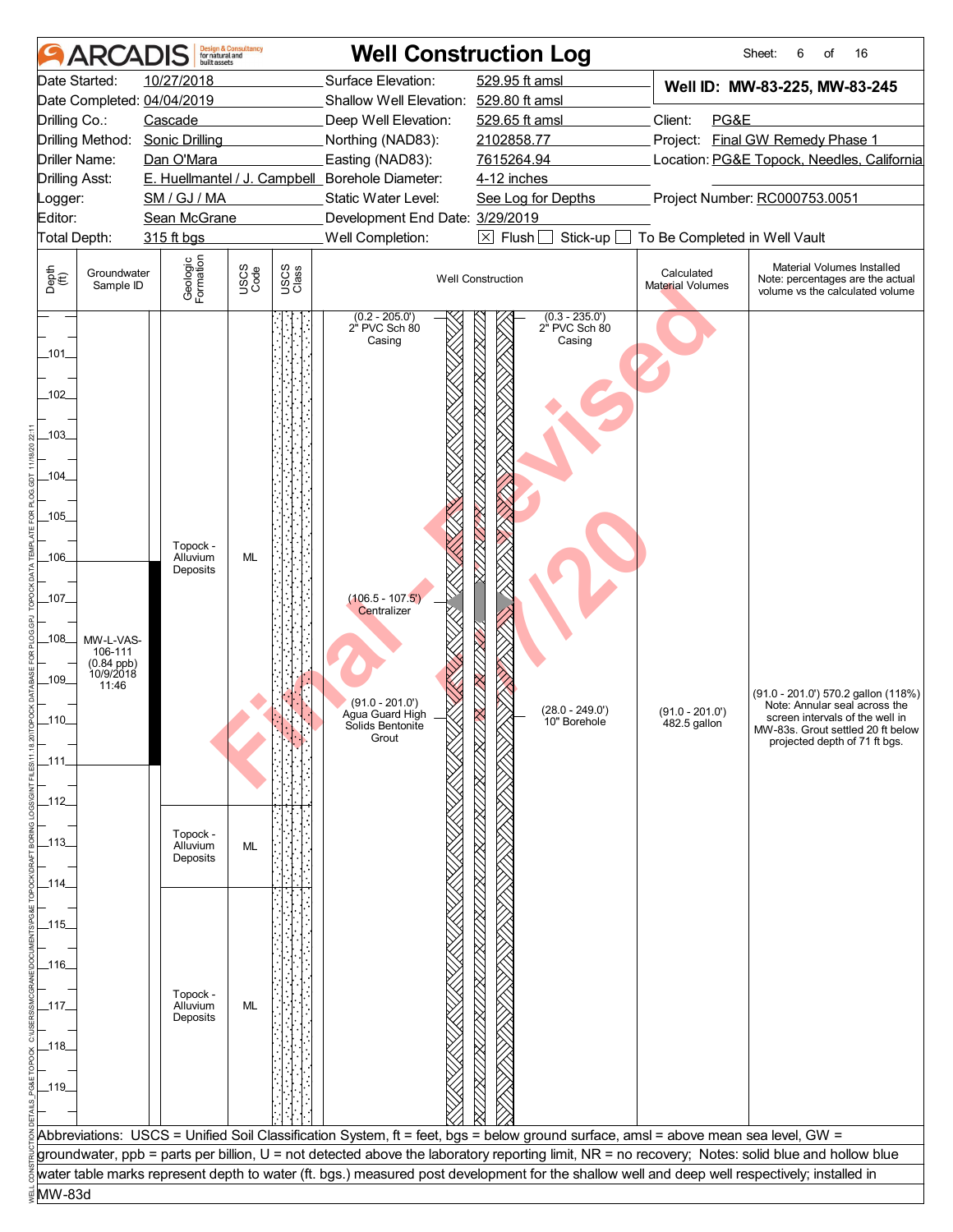|                       | <b>ARCADIS</b>           | built assets                     | <b>Design &amp; Consultancy</b><br>for natural and |                                                                                                             |                                             | <b>Well Construction Log</b>                                                                                                                     |                                       | Sheet:<br>16<br>7<br>of                                              |
|-----------------------|--------------------------|----------------------------------|----------------------------------------------------|-------------------------------------------------------------------------------------------------------------|---------------------------------------------|--------------------------------------------------------------------------------------------------------------------------------------------------|---------------------------------------|----------------------------------------------------------------------|
|                       | Date Started:            | 10/27/2018                       |                                                    |                                                                                                             | Surface Elevation:                          | 529.95 ft amsl                                                                                                                                   |                                       | Well ID: MW-83-225, MW-83-245                                        |
|                       |                          | Date Completed: 04/04/2019       |                                                    |                                                                                                             | Shallow Well Elevation: 529.80 ft amsl      |                                                                                                                                                  |                                       |                                                                      |
| Drilling Co.:         |                          | Cascade                          |                                                    |                                                                                                             | Deep Well Elevation:                        | 529.65 ft amsl                                                                                                                                   | Client:<br>PG&E                       |                                                                      |
|                       | Drilling Method:         | <b>Sonic Drilling</b>            |                                                    | Northing (NAD83):                                                                                           |                                             | 2102858.77                                                                                                                                       |                                       | Project: Final GW Remedy Phase 1                                     |
| Driller Name:         |                          | Dan O'Mara                       |                                                    |                                                                                                             | Easting (NAD83):                            | 7615264.94                                                                                                                                       |                                       | Location: PG&E Topock, Needles, California                           |
| <b>Drilling Asst:</b> |                          | SM / GJ / MA                     |                                                    | E. Huellmantel / J. Campbell Borehole Diameter:<br>4-12 inches<br>Static Water Level:<br>See Log for Depths |                                             |                                                                                                                                                  | Project Number: RC000753.0051         |                                                                      |
| Logger:<br>Editor:    |                          | Sean McGrane                     |                                                    |                                                                                                             | Development End Date: 3/29/2019             |                                                                                                                                                  |                                       |                                                                      |
| Total Depth:          |                          | 315 ft bgs                       |                                                    |                                                                                                             | Well Completion:                            | $\boxtimes$ Flush [<br>Stick-up                                                                                                                  | To Be Completed in Well Vault         |                                                                      |
|                       |                          |                                  |                                                    |                                                                                                             |                                             |                                                                                                                                                  |                                       | Material Volumes Installed                                           |
| Depth<br>(ff)         | Groundwater<br>Sample ID | Geologic<br>Formation            | USCS<br>Code                                       | USCS<br>Class                                                                                               |                                             | <b>Well Construction</b>                                                                                                                         | Calculated<br><b>Material Volumes</b> | Note: percentages are the actual<br>volume vs the calculated volume  |
| _121_                 |                          | Topock -<br>Alluvium<br>Deposits | ML                                                 |                                                                                                             | $(0.2 - 205.0')$<br>2" PVC Sch 80<br>Casing | $(0.3 - 235.0')$<br>2" PVC Sch 80<br>Casing                                                                                                      |                                       |                                                                      |
| $-122$                |                          |                                  |                                                    |                                                                                                             |                                             |                                                                                                                                                  |                                       |                                                                      |
| $-123$                |                          |                                  |                                                    |                                                                                                             |                                             |                                                                                                                                                  |                                       |                                                                      |
|                       |                          | Topock -<br>Alluvium             | ML                                                 |                                                                                                             |                                             |                                                                                                                                                  |                                       |                                                                      |
| $-124$                |                          | Deposits                         |                                                    |                                                                                                             |                                             |                                                                                                                                                  |                                       |                                                                      |
|                       |                          |                                  |                                                    |                                                                                                             |                                             |                                                                                                                                                  |                                       |                                                                      |
| $-125$                |                          |                                  |                                                    |                                                                                                             |                                             |                                                                                                                                                  |                                       |                                                                      |
|                       |                          |                                  |                                                    |                                                                                                             |                                             |                                                                                                                                                  |                                       |                                                                      |
| $-126$                |                          |                                  |                                                    |                                                                                                             |                                             |                                                                                                                                                  |                                       |                                                                      |
|                       |                          |                                  |                                                    |                                                                                                             |                                             |                                                                                                                                                  |                                       |                                                                      |
| _127_                 |                          |                                  |                                                    |                                                                                                             |                                             |                                                                                                                                                  |                                       |                                                                      |
| $-128$                |                          |                                  |                                                    |                                                                                                             |                                             |                                                                                                                                                  |                                       |                                                                      |
|                       |                          | Topock -<br>Alluvium             | ML                                                 |                                                                                                             |                                             |                                                                                                                                                  |                                       |                                                                      |
| $-129$                |                          | Deposits                         |                                                    |                                                                                                             |                                             |                                                                                                                                                  |                                       |                                                                      |
|                       |                          |                                  |                                                    |                                                                                                             | $(91.0 - 201.0')$                           |                                                                                                                                                  |                                       | (91.0 - 201.0') 570.2 gallon (118%)<br>Note: Annular seal across the |
| $.130 -$              |                          |                                  |                                                    |                                                                                                             | Agua Guard High<br>Solids Bentonite         | $(28.0 - 249.0')$<br>10" Borehole                                                                                                                | $(91.0 - 201.0')$<br>482.5 gallon     | screen intervals of the well in<br>MW-83s. Grout settled 20 ft below |
|                       |                          |                                  |                                                    |                                                                                                             | Grout                                       |                                                                                                                                                  |                                       | projected depth of 71 ft bgs.                                        |
| $\_131$               |                          |                                  |                                                    |                                                                                                             |                                             |                                                                                                                                                  |                                       |                                                                      |
|                       |                          |                                  |                                                    |                                                                                                             |                                             |                                                                                                                                                  |                                       |                                                                      |
| _132_                 |                          |                                  |                                                    |                                                                                                             |                                             |                                                                                                                                                  |                                       |                                                                      |
|                       |                          |                                  |                                                    |                                                                                                             |                                             |                                                                                                                                                  |                                       |                                                                      |
| _133_                 |                          |                                  |                                                    |                                                                                                             |                                             |                                                                                                                                                  |                                       |                                                                      |
|                       |                          |                                  |                                                    |                                                                                                             |                                             |                                                                                                                                                  |                                       |                                                                      |
| _134_                 |                          |                                  |                                                    |                                                                                                             |                                             |                                                                                                                                                  |                                       |                                                                      |
| _135_                 |                          |                                  |                                                    |                                                                                                             |                                             |                                                                                                                                                  |                                       |                                                                      |
|                       |                          | Topock -<br>Alluvium             | ML                                                 |                                                                                                             |                                             |                                                                                                                                                  |                                       |                                                                      |
| _136_                 |                          | Deposits                         |                                                    |                                                                                                             |                                             |                                                                                                                                                  |                                       |                                                                      |
|                       |                          |                                  |                                                    |                                                                                                             |                                             |                                                                                                                                                  |                                       |                                                                      |
| _137_                 |                          |                                  |                                                    |                                                                                                             |                                             |                                                                                                                                                  |                                       |                                                                      |
|                       |                          |                                  |                                                    |                                                                                                             |                                             |                                                                                                                                                  |                                       |                                                                      |
| _138_                 |                          |                                  |                                                    |                                                                                                             |                                             |                                                                                                                                                  |                                       |                                                                      |
|                       |                          |                                  |                                                    |                                                                                                             |                                             |                                                                                                                                                  |                                       |                                                                      |
| _139_                 |                          |                                  |                                                    |                                                                                                             |                                             |                                                                                                                                                  |                                       |                                                                      |
|                       |                          |                                  |                                                    |                                                                                                             |                                             |                                                                                                                                                  |                                       |                                                                      |
|                       |                          |                                  | ML                                                 |                                                                                                             |                                             | Abbreviations: USCS = Unified Soil Classification System, ft = feet, bgs = below ground surface, amsl = above mean sea level, GW =               |                                       |                                                                      |
|                       |                          |                                  |                                                    |                                                                                                             |                                             | groundwater, ppb = parts per billion, U = not detected above the laboratory reporting limit, NR = no recovery; Notes: solid blue and hollow blue |                                       |                                                                      |
|                       |                          |                                  |                                                    |                                                                                                             |                                             | water table marks represent depth to water (ft. bgs.) measured post development for the shallow well and deep well respectively; installed in    |                                       |                                                                      |
| MW-83d                |                          |                                  |                                                    |                                                                                                             |                                             |                                                                                                                                                  |                                       |                                                                      |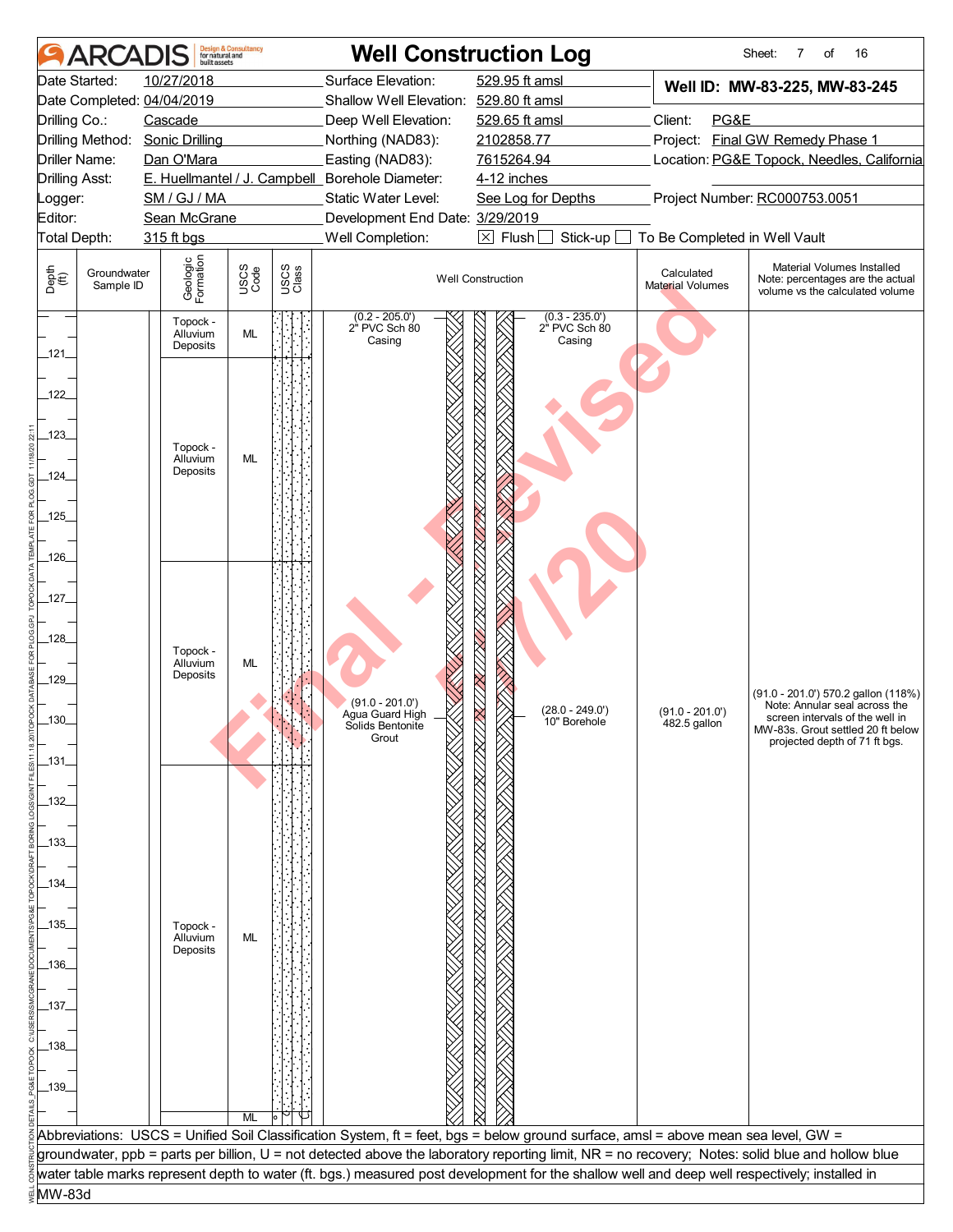|                       | <b>ARCADIS</b>           | built assets               | <b>Design &amp; Consultancy</b><br>for natural and |               |                                                                        | <b>Well Construction Log</b>                                                                                                                     |                                       | Sheet:<br>16<br>8<br>of                                                                           |
|-----------------------|--------------------------|----------------------------|----------------------------------------------------|---------------|------------------------------------------------------------------------|--------------------------------------------------------------------------------------------------------------------------------------------------|---------------------------------------|---------------------------------------------------------------------------------------------------|
|                       | Date Started:            | 10/27/2018                 |                                                    |               | Surface Elevation:                                                     | 529.95 ft amsl                                                                                                                                   |                                       | Well ID: MW-83-225, MW-83-245                                                                     |
|                       |                          | Date Completed: 04/04/2019 |                                                    |               | Shallow Well Elevation: 529.80 ft amsl                                 |                                                                                                                                                  |                                       |                                                                                                   |
| Drilling Co.:         |                          | Cascade                    |                                                    |               | Deep Well Elevation:                                                   | 529.65 ft amsl                                                                                                                                   | Client:<br>PG&E                       |                                                                                                   |
|                       | Drilling Method:         | <b>Sonic Drilling</b>      |                                                    |               | Northing (NAD83):                                                      | 2102858.77                                                                                                                                       |                                       | Project: Final GW Remedy Phase 1                                                                  |
|                       | Driller Name:            | Dan O'Mara                 |                                                    |               | Easting (NAD83):                                                       | 7615264.94                                                                                                                                       |                                       | Location: PG&E Topock, Needles, California                                                        |
| <b>Drilling Asst:</b> |                          | SM / GJ / MA               |                                                    |               | E. Huellmantel / J. Campbell_Borehole Diameter:<br>Static Water Level: | 4-12 inches                                                                                                                                      |                                       | Project Number: RC000753.0051                                                                     |
| Logger:<br>Editor:    |                          | Sean McGrane               |                                                    |               | Development End Date: 3/29/2019                                        | See Log for Depths                                                                                                                               |                                       |                                                                                                   |
| Total Depth:          |                          | 315 ft bgs                 |                                                    |               | Well Completion:                                                       | $\boxtimes$ Flush [<br>Stick-up                                                                                                                  | To Be Completed in Well Vault         |                                                                                                   |
|                       |                          |                            |                                                    |               |                                                                        |                                                                                                                                                  |                                       |                                                                                                   |
| Depth<br>(ff)         | Groundwater<br>Sample ID | Geologic<br>Formation      | USCS<br>Code                                       | USCS<br>Class |                                                                        | <b>Well Construction</b>                                                                                                                         | Calculated<br><b>Material Volumes</b> | Material Volumes Installed<br>Note: percentages are the actual<br>volume vs the calculated volume |
|                       |                          |                            |                                                    | 7             | $(0.2 - 205.0')$<br>2" PVC Sch 80<br>Casing                            | $(0.3 - 235.0')$<br>2" PVC Sch 80<br>Casing                                                                                                      |                                       |                                                                                                   |
| _141.                 |                          |                            |                                                    | ╓             |                                                                        |                                                                                                                                                  |                                       |                                                                                                   |
|                       |                          |                            |                                                    |               |                                                                        |                                                                                                                                                  |                                       |                                                                                                   |
| $-142$                |                          |                            |                                                    | ∩             |                                                                        |                                                                                                                                                  |                                       |                                                                                                   |
|                       | MW-L-VAS-                | Topock -<br>Alluvium       |                                                    |               |                                                                        |                                                                                                                                                  |                                       |                                                                                                   |
| 143                   | 141-146<br>$(0.033 \cup$ | Deposits                   | ML                                                 | d<br>⋂        |                                                                        |                                                                                                                                                  |                                       |                                                                                                   |
|                       | ppb)<br>10/10/2018       |                            |                                                    |               |                                                                        |                                                                                                                                                  |                                       |                                                                                                   |
| _144_                 | 14:58                    |                            |                                                    | Œ             |                                                                        |                                                                                                                                                  |                                       |                                                                                                   |
| $145$ <sub>-</sub>    |                          |                            |                                                    |               |                                                                        |                                                                                                                                                  |                                       |                                                                                                   |
|                       |                          |                            |                                                    | Œ.            |                                                                        |                                                                                                                                                  |                                       |                                                                                                   |
| $-146$                |                          |                            |                                                    |               |                                                                        |                                                                                                                                                  |                                       |                                                                                                   |
|                       |                          |                            |                                                    |               |                                                                        |                                                                                                                                                  |                                       |                                                                                                   |
| 147                   |                          |                            |                                                    |               |                                                                        |                                                                                                                                                  |                                       |                                                                                                   |
|                       |                          |                            |                                                    |               |                                                                        |                                                                                                                                                  |                                       |                                                                                                   |
| $-148$                |                          |                            |                                                    |               |                                                                        |                                                                                                                                                  |                                       |                                                                                                   |
|                       |                          | Topock -<br>Alluvium       | <b>SM</b>                                          |               |                                                                        |                                                                                                                                                  |                                       |                                                                                                   |
| _149_                 |                          | Deposits                   |                                                    |               |                                                                        |                                                                                                                                                  |                                       |                                                                                                   |
|                       |                          |                            |                                                    |               | $(91.0 - 201.0')$                                                      |                                                                                                                                                  |                                       | (91.0 - 201.0') 570.2 gallon (118%)<br>Note: Annular seal across the                              |
| $.150 -$              |                          |                            |                                                    |               | Agua Guard High<br>Solids Bentonite                                    | $(28.0 - 249.0')$<br>10" Borehole                                                                                                                | $(91.0 - 201.0')$<br>482.5 gallon     | screen intervals of the well in                                                                   |
|                       |                          |                            |                                                    |               | Grout                                                                  |                                                                                                                                                  |                                       | MW-83s. Grout settled 20 ft below<br>projected depth of 71 ft bgs.                                |
| _151_                 |                          |                            |                                                    |               |                                                                        |                                                                                                                                                  |                                       |                                                                                                   |
|                       |                          |                            |                                                    |               |                                                                        |                                                                                                                                                  |                                       |                                                                                                   |
| _152_                 |                          | Topock -<br>Alluvium       | <b>SM</b>                                          |               |                                                                        |                                                                                                                                                  |                                       |                                                                                                   |
|                       |                          | Deposits                   |                                                    |               |                                                                        |                                                                                                                                                  |                                       |                                                                                                   |
| _153_                 |                          |                            |                                                    |               |                                                                        |                                                                                                                                                  |                                       |                                                                                                   |
|                       |                          | Topock -<br>Alluvium       | GM                                                 |               |                                                                        |                                                                                                                                                  |                                       |                                                                                                   |
| _154_                 |                          | Deposits                   |                                                    |               |                                                                        |                                                                                                                                                  |                                       |                                                                                                   |
|                       |                          | Topock -<br>Alluvium       | <b>SM</b>                                          |               |                                                                        |                                                                                                                                                  |                                       |                                                                                                   |
| _155_                 |                          | Deposits                   |                                                    |               |                                                                        |                                                                                                                                                  |                                       |                                                                                                   |
|                       |                          | Topock -<br>Alluvium       | ML                                                 |               |                                                                        |                                                                                                                                                  |                                       |                                                                                                   |
| _156_                 |                          | Deposits                   |                                                    |               |                                                                        |                                                                                                                                                  |                                       |                                                                                                   |
|                       |                          | Topock -<br>Alluvium       | GM                                                 |               |                                                                        |                                                                                                                                                  |                                       |                                                                                                   |
| _157_                 |                          | Deposits                   |                                                    |               |                                                                        |                                                                                                                                                  |                                       |                                                                                                   |
|                       |                          |                            |                                                    |               |                                                                        |                                                                                                                                                  |                                       |                                                                                                   |
| _158_                 |                          | Topock -                   |                                                    |               |                                                                        |                                                                                                                                                  |                                       |                                                                                                   |
|                       |                          | Alluvium                   | <b>SM</b>                                          |               |                                                                        |                                                                                                                                                  |                                       |                                                                                                   |
| _159_                 |                          | Deposits                   |                                                    |               |                                                                        |                                                                                                                                                  |                                       |                                                                                                   |
|                       |                          |                            |                                                    |               |                                                                        |                                                                                                                                                  |                                       |                                                                                                   |
|                       |                          |                            |                                                    |               |                                                                        | Abbreviations: USCS = Unified Soil Classification System, ft = feet, bgs = below ground surface, amsl = above mean sea level, GW =               |                                       |                                                                                                   |
|                       |                          |                            |                                                    |               |                                                                        | groundwater, ppb = parts per billion, U = not detected above the laboratory reporting limit, NR = no recovery; Notes: solid blue and hollow blue |                                       |                                                                                                   |
|                       |                          |                            |                                                    |               |                                                                        | water table marks represent depth to water (ft. bgs.) measured post development for the shallow well and deep well respectively; installed in    |                                       |                                                                                                   |
| MW-83d                |                          |                            |                                                    |               |                                                                        |                                                                                                                                                  |                                       |                                                                                                   |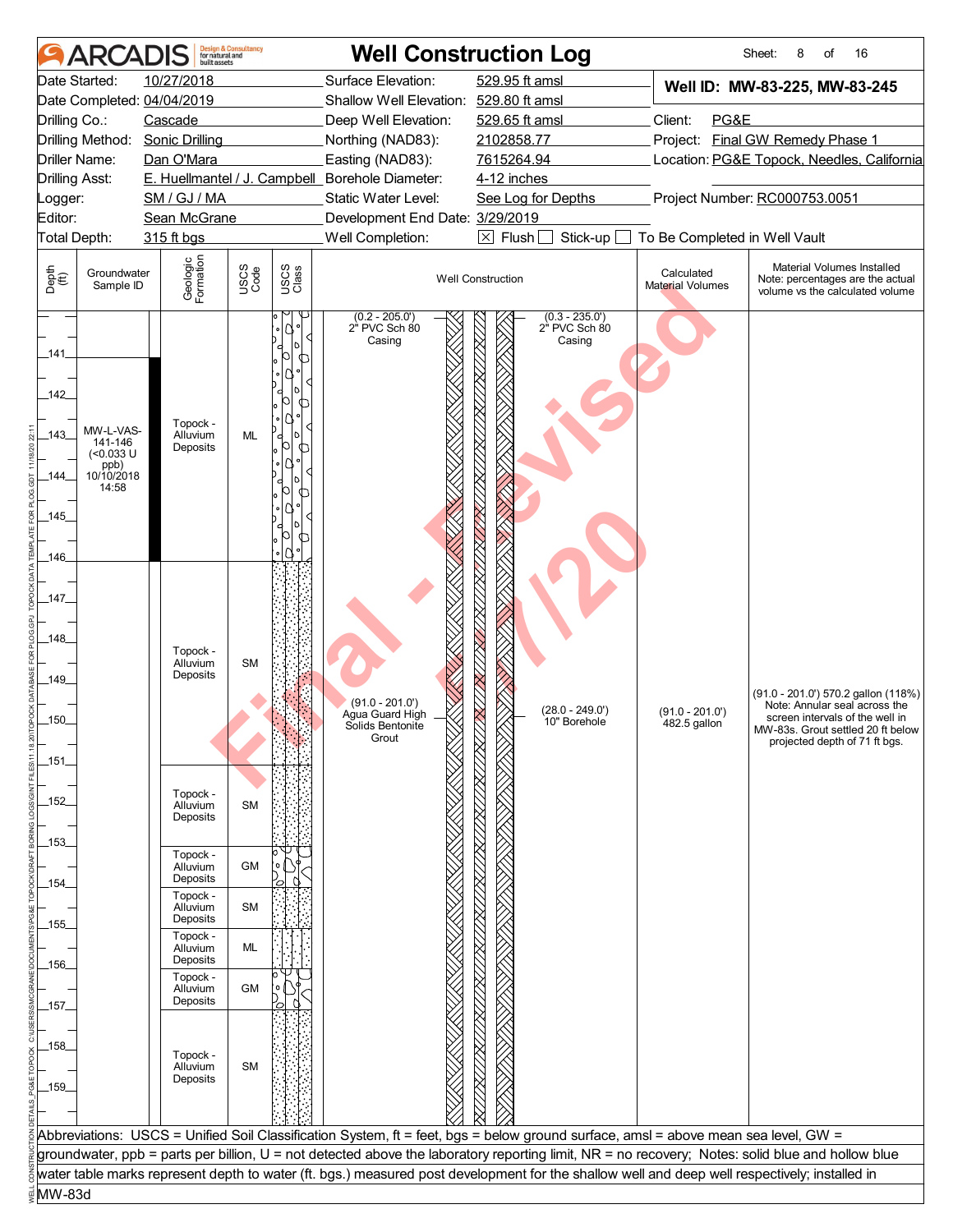|                                                            | <b>ARCADIS</b>                   | <b>Design &amp; Consultancy</b><br>for natural and<br>built assets |               | <b>Well Construction Log</b>                    |                                                                                                                                                     |                                       | 16<br>Sheet:<br>9<br>of                                                                                 |
|------------------------------------------------------------|----------------------------------|--------------------------------------------------------------------|---------------|-------------------------------------------------|-----------------------------------------------------------------------------------------------------------------------------------------------------|---------------------------------------|---------------------------------------------------------------------------------------------------------|
| Date Started:                                              | 10/27/2018                       |                                                                    |               | Surface Elevation:                              | 529.95 ft amsl                                                                                                                                      |                                       | Well ID: MW-83-225, MW-83-245                                                                           |
| Date Completed: 04/04/2019                                 |                                  |                                                                    |               | Shallow Well Elevation:                         | 529.80 ft amsl                                                                                                                                      |                                       |                                                                                                         |
| Drilling Co.:                                              | Cascade                          |                                                                    |               | Deep Well Elevation:                            | 529.65 ft amsl                                                                                                                                      | Client:<br>PG&E                       |                                                                                                         |
| Drilling Method:                                           | Sonic Drilling                   |                                                                    |               | Northing (NAD83):                               | 2102858.77                                                                                                                                          |                                       | Project: Final GW Remedy Phase 1                                                                        |
| Driller Name:                                              | Dan O'Mara                       |                                                                    |               | Easting (NAD83):                                | 7615264.94                                                                                                                                          |                                       | Location: PG&E Topock, Needles, California                                                              |
| Drilling Asst:                                             |                                  |                                                                    |               | E. Huellmantel / J. Campbell_Borehole Diameter: | 4-12 inches                                                                                                                                         |                                       |                                                                                                         |
| .ogger:                                                    | SM / GJ / MA                     |                                                                    |               | Static Water Level:                             | See Log for Depths                                                                                                                                  |                                       | Project Number: RC000753.0051                                                                           |
| Editor:                                                    | Sean McGrane                     |                                                                    |               | Development End Date: 3/29/2019                 |                                                                                                                                                     |                                       |                                                                                                         |
| Total Depth:                                               | 315 ft bgs                       |                                                                    |               | Well Completion:                                | $\boxtimes$ Flush<br>Stick-up                                                                                                                       | To Be Completed in Well Vault         |                                                                                                         |
| Depth<br>$\bigoplus_{i=1}^{n}$<br>Groundwater<br>Sample ID | Geologic<br>Formation            | USCS<br>Code                                                       | USCS<br>Class |                                                 | <b>Well Construction</b>                                                                                                                            | Calculated<br><b>Material Volumes</b> | Material Volumes Installed<br>Note: percentages are the actual<br>volume vs the calculated volume       |
| _161_<br>162<br>$-163$                                     | Topock -<br>Alluvium<br>Deposits | <b>SM</b>                                                          |               | $(0.2 - 205.0')$<br>2" PVC Sch 80<br>Casing     | $(0.3 - 235.0')$<br>2" PVC Sch 80<br>Casing                                                                                                         |                                       |                                                                                                         |
| _164_<br>165<br>166.                                       | Topock -<br>Alluvium<br>Deposits | <b>SM</b>                                                          |               |                                                 |                                                                                                                                                     |                                       |                                                                                                         |
| 167.                                                       | Topock -<br>Alluvium<br>Deposits | <b>GM</b>                                                          |               | $(166.5 - 167.5')$<br>Centralizer               |                                                                                                                                                     |                                       |                                                                                                         |
| 168<br>_169_<br>$-170-$                                    | Topock -<br>Alluvium<br>Deposits | <b>SM</b>                                                          |               | $(91.0 - 201.0')$<br>Agua Guard High            | $(28.0 - 249.0')$<br>10" Borehole                                                                                                                   | $(91.0 - 201.0')$<br>482.5 gallon     | (91.0 - 201.0') 570.2 gallon (118%)<br>Note: Annular seal across the<br>screen intervals of the well in |
| $-171$<br>_172<br>_173_                                    | Topock -<br>Alluvium<br>Deposits | <b>GM</b>                                                          | с             | Solids Bentonite<br>Grout                       |                                                                                                                                                     |                                       | MW-83s. Grout settled 20 ft below<br>projected depth of 71 ft bgs.                                      |
| _174_<br>_175_<br>176.                                     | Topock -<br>Alluvium<br>Deposits | <b>GM</b>                                                          |               |                                                 |                                                                                                                                                     |                                       |                                                                                                         |
| _177_                                                      | Topock -<br>Alluvium<br>Deposits | <b>SM</b>                                                          |               |                                                 |                                                                                                                                                     |                                       |                                                                                                         |
| _178_<br>_179_                                             | Topock -<br>Alluvium<br>Deposits | <b>SM</b>                                                          |               |                                                 |                                                                                                                                                     |                                       |                                                                                                         |
|                                                            |                                  |                                                                    |               |                                                 | Abbreviations: USCS = Unified Soil Classification System, ft = feet, bgs = below ground surface, amsl = above mean sea level, GW =                  |                                       |                                                                                                         |
|                                                            |                                  |                                                                    |               |                                                 |                                                                                                                                                     |                                       |                                                                                                         |
|                                                            |                                  |                                                                    |               |                                                 | groundwater, ppb = parts per billion, U = not detected above the laboratory reporting limit, NR = no recovery; Notes: solid blue and hollow blue    |                                       |                                                                                                         |
|                                                            |                                  |                                                                    |               |                                                 | $\H[$ water table marks represent depth to water (ft. bgs.) measured post development for the shallow well and deep well respectively; installed in |                                       |                                                                                                         |
| ⊌MW-83d                                                    |                                  |                                                                    |               |                                                 |                                                                                                                                                     |                                       |                                                                                                         |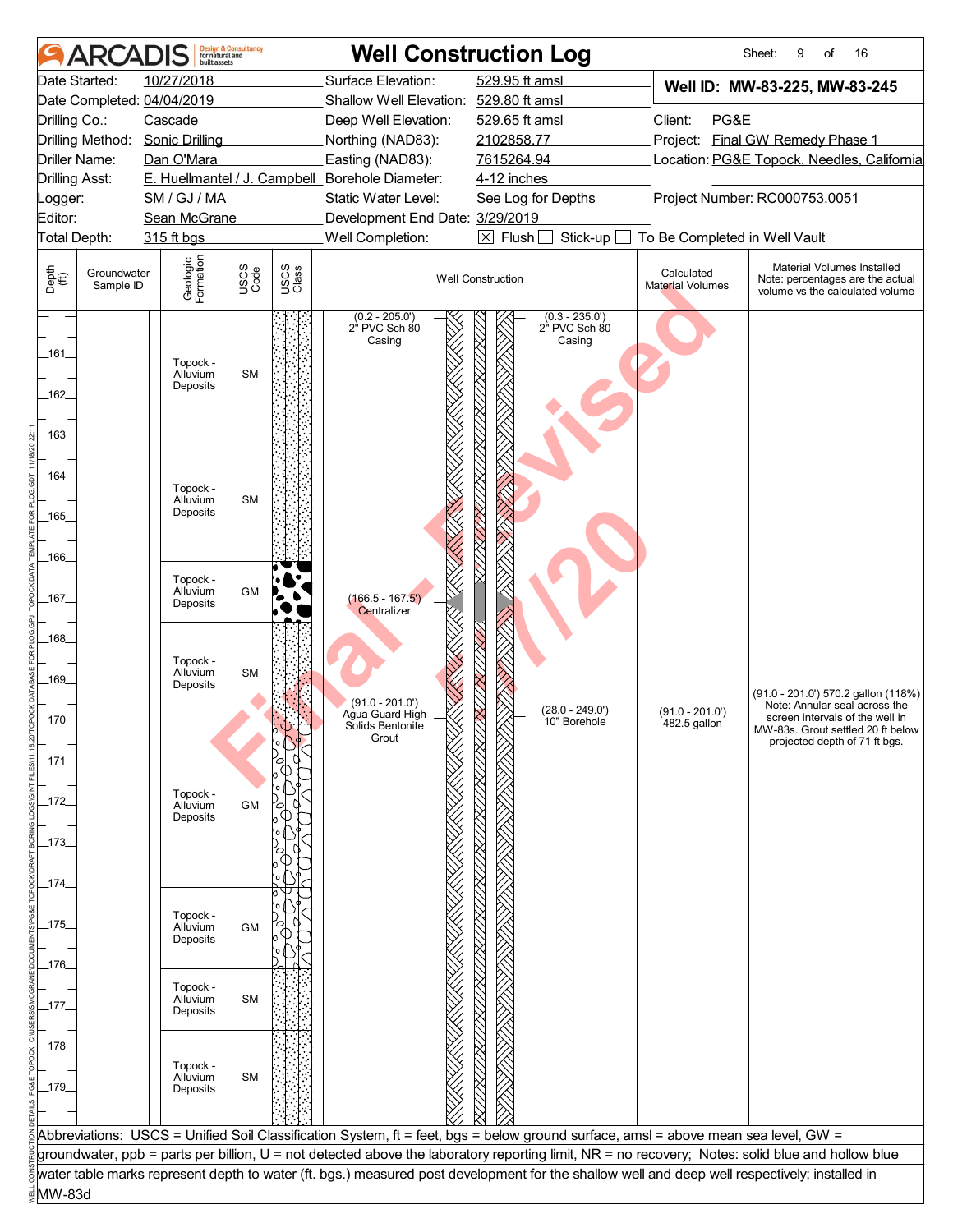|                                | <b>ARCADIS</b>              | built assets               | <b>Design &amp; Consultancy</b><br>for natural and |               |                                                                        | <b>Well Construction Log</b>                                                                                                                     |                                       | Sheet:<br>16<br>10<br>of                                                                          |
|--------------------------------|-----------------------------|----------------------------|----------------------------------------------------|---------------|------------------------------------------------------------------------|--------------------------------------------------------------------------------------------------------------------------------------------------|---------------------------------------|---------------------------------------------------------------------------------------------------|
|                                | Date Started:               | 10/27/2018                 |                                                    |               | Surface Elevation:                                                     | 529.95 ft amsl                                                                                                                                   |                                       | Well ID: MW-83-225, MW-83-245                                                                     |
|                                |                             | Date Completed: 04/04/2019 |                                                    |               | Shallow Well Elevation: 529.80 ft amsl                                 |                                                                                                                                                  |                                       |                                                                                                   |
| Drilling Co.:                  |                             | Cascade                    |                                                    |               | Deep Well Elevation:                                                   | 529.65 ft amsl                                                                                                                                   | Client:<br>PG&E                       |                                                                                                   |
|                                | Drilling Method:            | <b>Sonic Drilling</b>      |                                                    |               | Northing (NAD83):                                                      | 2102858.77                                                                                                                                       |                                       | Project: Final GW Remedy Phase 1                                                                  |
|                                | Driller Name:               | Dan O'Mara                 |                                                    |               | Easting (NAD83):                                                       | 7615264.94                                                                                                                                       |                                       | Location: PG&E Topock, Needles, California                                                        |
| <b>Drilling Asst:</b>          |                             | SM / GJ / MA               |                                                    |               | E. Huellmantel / J. Campbell_Borehole Diameter:<br>Static Water Level: | 4-12 inches                                                                                                                                      |                                       | Project Number: RC000753.0051                                                                     |
| Logger:<br>Editor:             |                             | Sean McGrane               |                                                    |               | Development End Date: 3/29/2019                                        | See Log for Depths                                                                                                                               |                                       |                                                                                                   |
|                                | Total Depth:                | 315 ft bgs                 |                                                    |               | Well Completion:                                                       | $\boxtimes$ Flush [<br>Stick-up                                                                                                                  | To Be Completed in Well Vault         |                                                                                                   |
|                                |                             |                            |                                                    |               |                                                                        |                                                                                                                                                  |                                       |                                                                                                   |
| Depth<br>$\bigoplus_{i=1}^{n}$ | Groundwater<br>Sample ID    | Geologic<br>Formation      | USCS<br>Code                                       | USCS<br>Class |                                                                        | <b>Well Construction</b>                                                                                                                         | Calculated<br><b>Material Volumes</b> | Material Volumes Installed<br>Note: percentages are the actual<br>volume vs the calculated volume |
|                                |                             | Topock -<br>Alluvium       | <b>SM</b>                                          |               | $(0.2 - 205.0')$<br>2" PVC Sch 80<br>Casing                            | $(0.3 - 235.0')$<br>2" PVC Sch 80<br>Casing                                                                                                      |                                       |                                                                                                   |
| _181_                          |                             | Deposits                   |                                                    |               |                                                                        |                                                                                                                                                  |                                       |                                                                                                   |
| 182                            |                             | Topock -                   |                                                    |               |                                                                        |                                                                                                                                                  |                                       |                                                                                                   |
| $-183$                         | MW-L-VAS-<br>181-186        | Alluvium<br>Deposits       | <b>ML</b>                                          |               |                                                                        |                                                                                                                                                  |                                       |                                                                                                   |
| 184                            | $(3.3$ ppb)<br>$10/20/2018$ |                            |                                                    |               |                                                                        |                                                                                                                                                  |                                       |                                                                                                   |
|                                | 11:06                       |                            |                                                    |               |                                                                        |                                                                                                                                                  |                                       |                                                                                                   |
| $185$ <sub>-</sub>             |                             |                            |                                                    |               |                                                                        |                                                                                                                                                  |                                       |                                                                                                   |
|                                |                             | Topock -<br>Alluvium       | <b>SM</b>                                          |               |                                                                        |                                                                                                                                                  |                                       |                                                                                                   |
| $-186$                         |                             | Deposits                   |                                                    |               |                                                                        |                                                                                                                                                  |                                       |                                                                                                   |
|                                |                             |                            |                                                    |               |                                                                        |                                                                                                                                                  |                                       |                                                                                                   |
| _187_                          |                             |                            |                                                    |               |                                                                        |                                                                                                                                                  |                                       |                                                                                                   |
|                                |                             | Topock -<br>Alluvium       | <b>ML</b>                                          |               |                                                                        |                                                                                                                                                  |                                       |                                                                                                   |
| $-188$                         |                             | Deposits                   |                                                    |               |                                                                        |                                                                                                                                                  |                                       |                                                                                                   |
|                                |                             |                            |                                                    |               |                                                                        |                                                                                                                                                  |                                       |                                                                                                   |
| 189_                           |                             |                            |                                                    |               |                                                                        |                                                                                                                                                  |                                       |                                                                                                   |
|                                |                             |                            |                                                    |               | $(91.0 - 201.0')$<br>Agua Guard High                                   | $(28.0 - 249.0')$                                                                                                                                | $(91.0 - 201.0')$                     | (91.0 - 201.0') 570.2 gallon (118%)<br>Note: Annular seal across the                              |
| 190                            |                             |                            |                                                    |               | Solids Bentonite                                                       | 10" Borehole                                                                                                                                     | 482.5 gallon                          | screen intervals of the well in<br>MW-83s. Grout settled 20 ft below                              |
|                                |                             |                            |                                                    |               | Grout                                                                  |                                                                                                                                                  |                                       | projected depth of 71 ft bgs.                                                                     |
| $-191$                         |                             |                            |                                                    |               |                                                                        |                                                                                                                                                  |                                       |                                                                                                   |
|                                |                             | Topock -<br>Alluvium       | <b>SM</b>                                          |               |                                                                        |                                                                                                                                                  |                                       |                                                                                                   |
| _192_                          |                             | Deposits                   |                                                    |               |                                                                        |                                                                                                                                                  |                                       |                                                                                                   |
| _193_                          |                             |                            |                                                    |               |                                                                        |                                                                                                                                                  |                                       |                                                                                                   |
|                                |                             |                            |                                                    |               |                                                                        |                                                                                                                                                  |                                       |                                                                                                   |
| _194_                          |                             |                            |                                                    |               |                                                                        |                                                                                                                                                  |                                       |                                                                                                   |
|                                |                             |                            |                                                    |               |                                                                        |                                                                                                                                                  |                                       |                                                                                                   |
| _195_                          |                             |                            |                                                    |               |                                                                        |                                                                                                                                                  |                                       |                                                                                                   |
|                                |                             |                            |                                                    |               |                                                                        |                                                                                                                                                  |                                       |                                                                                                   |
| _196_                          |                             |                            |                                                    |               |                                                                        |                                                                                                                                                  |                                       |                                                                                                   |
|                                |                             |                            |                                                    |               |                                                                        |                                                                                                                                                  |                                       |                                                                                                   |
| _197_                          |                             |                            |                                                    |               |                                                                        |                                                                                                                                                  |                                       |                                                                                                   |
|                                |                             | Topock -<br>Alluvium       | ML                                                 |               |                                                                        |                                                                                                                                                  |                                       |                                                                                                   |
| _198_                          |                             | Deposits                   |                                                    |               |                                                                        |                                                                                                                                                  |                                       |                                                                                                   |
|                                |                             |                            |                                                    |               |                                                                        |                                                                                                                                                  |                                       |                                                                                                   |
| _199_                          |                             |                            |                                                    |               |                                                                        |                                                                                                                                                  |                                       |                                                                                                   |
|                                |                             |                            |                                                    |               |                                                                        |                                                                                                                                                  |                                       |                                                                                                   |
|                                |                             |                            |                                                    |               |                                                                        | Abbreviations: USCS = Unified Soil Classification System, ft = feet, bgs = below ground surface, amsl = above mean sea level, GW =               |                                       |                                                                                                   |
|                                |                             |                            |                                                    |               |                                                                        | groundwater, ppb = parts per billion, U = not detected above the laboratory reporting limit, NR = no recovery; Notes: solid blue and hollow blue |                                       |                                                                                                   |
|                                |                             |                            |                                                    |               |                                                                        | water table marks represent depth to water (ft. bgs.) measured post development for the shallow well and deep well respectively; installed in    |                                       |                                                                                                   |
| MW-83d                         |                             |                            |                                                    |               |                                                                        |                                                                                                                                                  |                                       |                                                                                                   |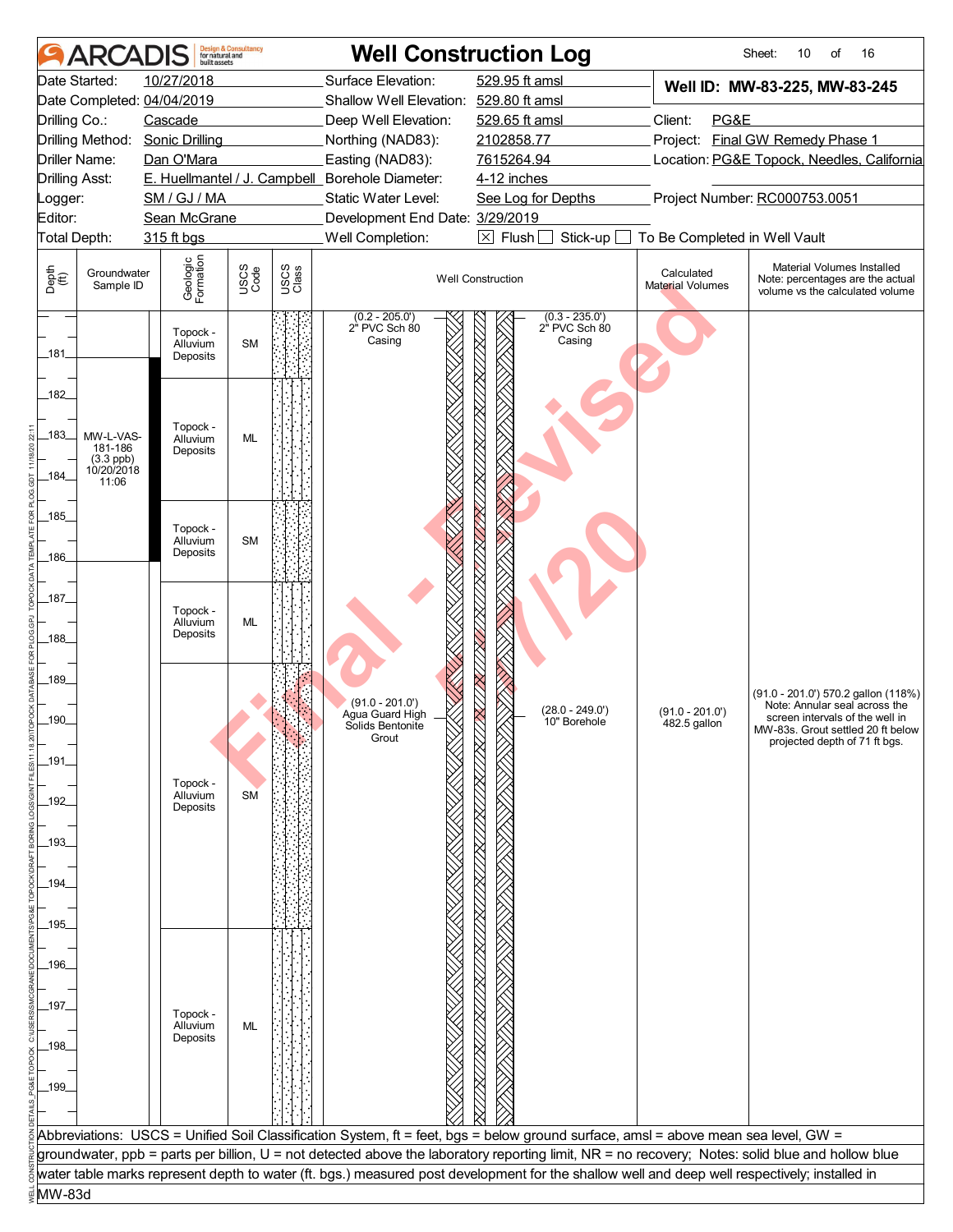|                                | <b>ARCADIS</b>           | huilt assets                     | <b>Design &amp; Consultancy</b><br>for natural and |               |                                                                         | <b>Well Construction Log</b>                                                                                                                     |                                   | Sheet:<br>16<br>11<br>of                                                                                                                                                                                 |
|--------------------------------|--------------------------|----------------------------------|----------------------------------------------------|---------------|-------------------------------------------------------------------------|--------------------------------------------------------------------------------------------------------------------------------------------------|-----------------------------------|----------------------------------------------------------------------------------------------------------------------------------------------------------------------------------------------------------|
|                                | Date Started:            | 10/27/2018                       |                                                    |               | Surface Elevation:                                                      | 529.95 ft amsl                                                                                                                                   |                                   | Well ID: MW-83-225, MW-83-245                                                                                                                                                                            |
|                                |                          | Date Completed: 04/04/2019       |                                                    |               | Shallow Well Elevation: 529.80 ft amsl                                  |                                                                                                                                                  |                                   |                                                                                                                                                                                                          |
| Drilling Co.:                  |                          | Cascade                          |                                                    |               | Deep Well Elevation:                                                    | 529.65 ft amsl                                                                                                                                   | Client:<br>PG&E                   |                                                                                                                                                                                                          |
|                                | Drilling Method:         | <b>Sonic Drilling</b>            |                                                    |               | Northing (NAD83):                                                       | 2102858.77                                                                                                                                       |                                   | Project: Final GW Remedy Phase 1                                                                                                                                                                         |
| Driller Name:                  |                          | Dan O'Mara                       |                                                    |               | Easting (NAD83):                                                        | 7615264.94                                                                                                                                       |                                   | Location: PG&E Topock, Needles, California                                                                                                                                                               |
| <b>Drilling Asst:</b>          |                          |                                  |                                                    |               | E. Huellmantel / J. Campbell_Borehole Diameter:                         | 4-12 inches                                                                                                                                      |                                   |                                                                                                                                                                                                          |
| _ogger:                        |                          | SM / GJ / MA                     |                                                    |               | Static Water Level:                                                     | See Log for Depths                                                                                                                               |                                   | Project Number: RC000753.0051                                                                                                                                                                            |
| Editor:                        |                          | Sean McGrane                     |                                                    |               | Development End Date: 3/29/2019                                         |                                                                                                                                                  |                                   |                                                                                                                                                                                                          |
| Total Depth:                   |                          | 315 ft bgs                       |                                                    |               | Well Completion:                                                        | $\boxtimes$ Flush<br>Stick-up                                                                                                                    | To Be Completed in Well Vault     |                                                                                                                                                                                                          |
| Depth<br>$\bigoplus_{i=1}^{n}$ | Groundwater<br>Sample ID | Geologic<br>Formation            | USCS<br>Code                                       | USCS<br>Class |                                                                         | <b>Well Construction</b>                                                                                                                         | Calculated<br>Material Volumes    | Material Volumes Installed<br>Note: percentages are the actual<br>volume vs the calculated volume                                                                                                        |
| 201                            |                          | Topock -<br>Alluvium<br>Deposits | ML                                                 |               | $(0.2 - 205.0')$<br>2" PVC Sch 80<br>Casing                             | $(0.3 - 235.0')$<br>2" PVC Sch 80<br>Casing                                                                                                      | $(91.0 - 201.0')$<br>482.5 gallon |                                                                                                                                                                                                          |
| 202<br>203                     |                          | Topock -<br>Alluvium             | <b>SM</b>                                          |               | $(201.0 - 203.0')$<br>Bentonite seal<br>pellets Pel-Plug<br>(TR30) 3/8" |                                                                                                                                                  | $(201.0 - 203.0')$<br>1.9 buckets | (201.0 - 203.0') 2.5 buckets<br>(132%)<br>Note: Seal between filter pack and<br>high solids bentonite grout. Used<br>>20% of the calculated volume due<br>to potential voids forming during<br>drilling. |
| 204<br>205                     |                          | Deposits                         |                                                    |               |                                                                         |                                                                                                                                                  |                                   |                                                                                                                                                                                                          |
| 206                            |                          | Topock -<br>Alluvium<br>Deposits | <b>ML</b>                                          |               | (205.0 - 225.0')<br>2" Sch 80 PVC<br>(20-slot) Screen                   |                                                                                                                                                  |                                   |                                                                                                                                                                                                          |
| 207_<br>208                    |                          | Topock -<br>Alluvium<br>Deposits | <b>GM</b>                                          |               |                                                                         |                                                                                                                                                  |                                   |                                                                                                                                                                                                          |
| 209                            |                          |                                  |                                                    |               |                                                                         | (28.0 - 249.0')                                                                                                                                  |                                   |                                                                                                                                                                                                          |
| $210$ <sub>-</sub>             |                          |                                  |                                                    |               |                                                                         | 10" Borehole                                                                                                                                     |                                   |                                                                                                                                                                                                          |
|                                |                          |                                  |                                                    |               |                                                                         |                                                                                                                                                  |                                   |                                                                                                                                                                                                          |
| 211                            |                          | Topock -                         |                                                    |               | $(203.0 - 228.5')$                                                      |                                                                                                                                                  | $(203.0 - 228.5')$                | (203.0 - 228.5') 29 bags (97%)                                                                                                                                                                           |
|                                |                          | Alluvium                         | <b>GM</b>                                          |               | Cemex #3 MESH<br>(8x20) Lapis Lustre                                    |                                                                                                                                                  | $29.9$ bags                       | Note: Filter pack                                                                                                                                                                                        |
| 212_                           |                          | Deposits                         |                                                    |               | Sand                                                                    |                                                                                                                                                  |                                   |                                                                                                                                                                                                          |
|                                |                          |                                  |                                                    |               |                                                                         |                                                                                                                                                  |                                   |                                                                                                                                                                                                          |
| _213_                          |                          |                                  |                                                    |               |                                                                         |                                                                                                                                                  |                                   |                                                                                                                                                                                                          |
|                                |                          |                                  |                                                    |               |                                                                         |                                                                                                                                                  |                                   |                                                                                                                                                                                                          |
| _214_                          |                          |                                  |                                                    |               |                                                                         |                                                                                                                                                  |                                   |                                                                                                                                                                                                          |
|                                |                          |                                  |                                                    |               |                                                                         |                                                                                                                                                  |                                   |                                                                                                                                                                                                          |
| .215.                          |                          |                                  |                                                    |               |                                                                         |                                                                                                                                                  |                                   |                                                                                                                                                                                                          |
|                                |                          | Topock -                         |                                                    |               |                                                                         |                                                                                                                                                  |                                   |                                                                                                                                                                                                          |
| .216                           |                          | Alluvium<br>Deposits             | <b>SM</b>                                          |               |                                                                         |                                                                                                                                                  |                                   |                                                                                                                                                                                                          |
|                                |                          |                                  |                                                    |               |                                                                         |                                                                                                                                                  |                                   |                                                                                                                                                                                                          |
|                                |                          |                                  |                                                    |               |                                                                         |                                                                                                                                                  |                                   |                                                                                                                                                                                                          |
| 217                            |                          |                                  |                                                    |               |                                                                         |                                                                                                                                                  |                                   |                                                                                                                                                                                                          |
|                                |                          | Topock -<br>Alluvium             | <b>SM</b>                                          |               |                                                                         |                                                                                                                                                  |                                   |                                                                                                                                                                                                          |
| _218_                          |                          | Deposits                         |                                                    |               |                                                                         |                                                                                                                                                  |                                   |                                                                                                                                                                                                          |
|                                | MW-L-VAS-<br>218-223     |                                  |                                                    |               |                                                                         |                                                                                                                                                  |                                   |                                                                                                                                                                                                          |
| _219_                          | $(66$ ppb)               |                                  |                                                    |               |                                                                         |                                                                                                                                                  |                                   |                                                                                                                                                                                                          |
|                                | 10/21/2018<br>10:50      |                                  |                                                    |               |                                                                         |                                                                                                                                                  |                                   |                                                                                                                                                                                                          |
|                                |                          |                                  | <b>GM</b>                                          |               |                                                                         |                                                                                                                                                  |                                   |                                                                                                                                                                                                          |
|                                |                          |                                  |                                                    |               |                                                                         | Abbreviations: USCS = Unified Soil Classification System, ft = feet, bgs = below ground surface, amsl = above mean sea level, GW =               |                                   |                                                                                                                                                                                                          |
|                                |                          |                                  |                                                    |               |                                                                         | groundwater, ppb = parts per billion, U = not detected above the laboratory reporting limit, NR = no recovery; Notes: solid blue and hollow blue |                                   |                                                                                                                                                                                                          |
|                                |                          |                                  |                                                    |               |                                                                         | water table marks represent depth to water (ft. bgs.) measured post development for the shallow well and deep well respectively; installed in    |                                   |                                                                                                                                                                                                          |
| MW-83d                         |                          |                                  |                                                    |               |                                                                         |                                                                                                                                                  |                                   |                                                                                                                                                                                                          |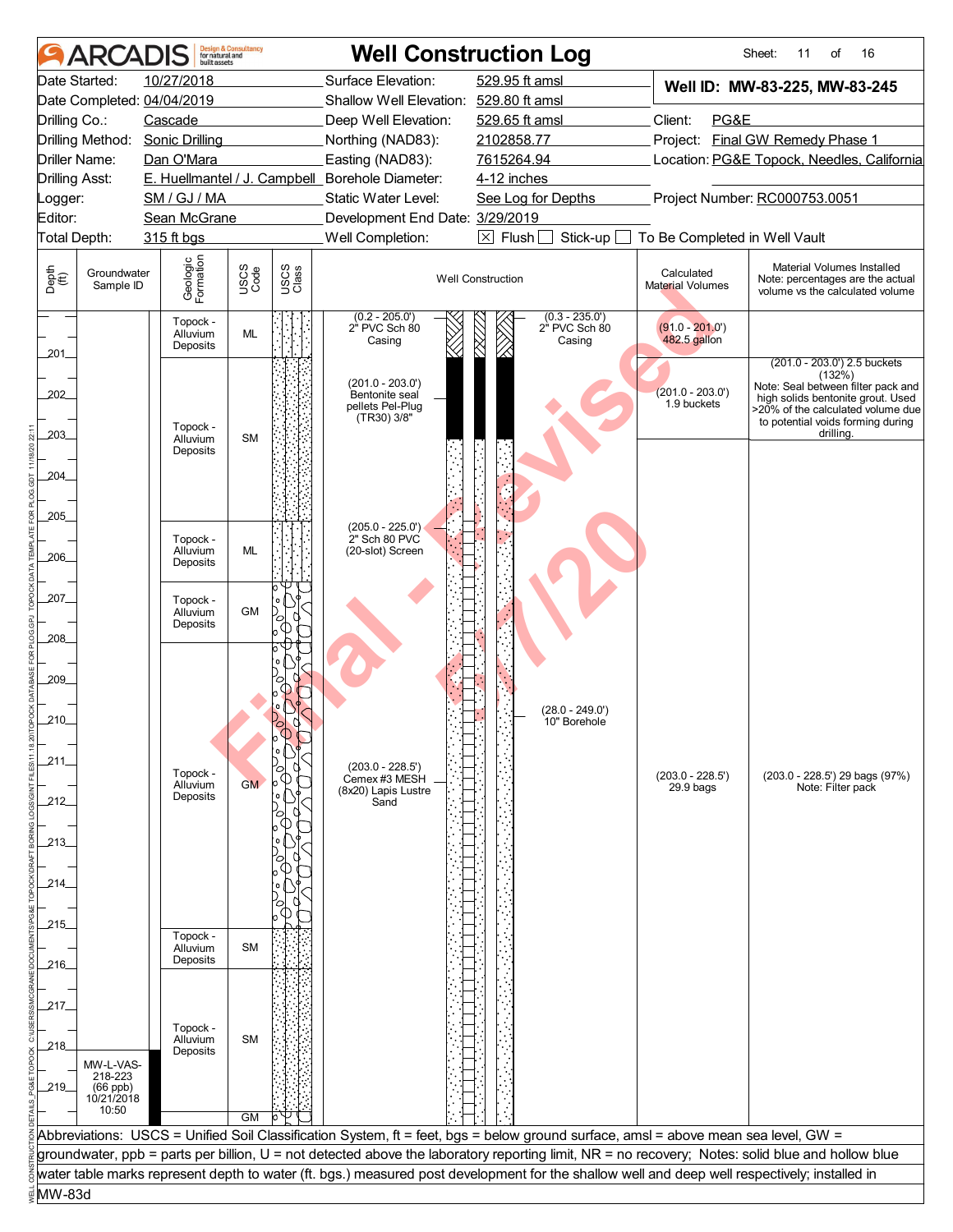| <b>ARCADIS</b>                                                          | built assets                     | <b>Design &amp; Consultancy</b><br>for natural and |               |                                                                         | <b>Well Construction Log</b>                                                                                                                                                                                                                                                           |                                   | Sheet:<br>12<br>16<br>of                                                                           |
|-------------------------------------------------------------------------|----------------------------------|----------------------------------------------------|---------------|-------------------------------------------------------------------------|----------------------------------------------------------------------------------------------------------------------------------------------------------------------------------------------------------------------------------------------------------------------------------------|-----------------------------------|----------------------------------------------------------------------------------------------------|
| Date Started:                                                           | 10/27/2018                       |                                                    |               | Surface Elevation:                                                      | 529.95 ft amsl                                                                                                                                                                                                                                                                         |                                   | Well ID: MW-83-225, MW-83-245                                                                      |
| Date Completed: 04/04/2019                                              |                                  |                                                    |               | Shallow Well Elevation: 529.80 ft amsl                                  |                                                                                                                                                                                                                                                                                        |                                   |                                                                                                    |
| Drilling Co.:                                                           | Cascade                          |                                                    |               | Deep Well Elevation:                                                    | 529.65 ft amsl                                                                                                                                                                                                                                                                         | Client:<br>PG&E                   |                                                                                                    |
| Drilling Method:                                                        | <b>Sonic Drilling</b>            |                                                    |               | Northing (NAD83):                                                       | 2102858.77                                                                                                                                                                                                                                                                             |                                   | Project: Final GW Remedy Phase 1                                                                   |
| Driller Name:                                                           | Dan O'Mara                       |                                                    |               | Easting (NAD83):                                                        | 7615264.94                                                                                                                                                                                                                                                                             |                                   | Location: PG&E Topock, Needles, California                                                         |
| <b>Drilling Asst:</b>                                                   |                                  |                                                    |               | E. Huellmantel / J. Campbell_Borehole Diameter:                         | 4-12 inches                                                                                                                                                                                                                                                                            |                                   |                                                                                                    |
| _ogger:                                                                 | SM / GJ / MA                     |                                                    |               | Static Water Level:                                                     | See Log for Depths                                                                                                                                                                                                                                                                     |                                   | Project Number: RC000753.0051                                                                      |
| Editor:                                                                 | Sean McGrane                     |                                                    |               | Development End Date: 3/29/2019                                         |                                                                                                                                                                                                                                                                                        |                                   |                                                                                                    |
| Total Depth:                                                            | 315 ft bgs                       |                                                    |               | Well Completion:                                                        | $\boxed{\times}$ Flush<br>Stick-up                                                                                                                                                                                                                                                     | To Be Completed in Well Vault     |                                                                                                    |
| Depth<br>$\bigoplus_{i=1}^{n}$<br>Groundwater<br>Sample ID              | Geologic<br>Formation            | USCS<br>Code                                       | USCS<br>Class |                                                                         | <b>Well Construction</b>                                                                                                                                                                                                                                                               | Calculated<br>Material Volumes    | Material Volumes Installed<br>Note: percentages are the actual<br>volume vs the calculated volume  |
| MW-L-VAS-<br>221<br>218-223<br>$(66$ ppb)<br>10/21/2018<br>222<br>10:50 | Topock -<br>Alluvium<br>Deposits | GM                                                 |               | $(205.0 - 225.0')$<br>2" Sch 80 PVC<br>(20-slot) Screen                 | $(0.3 - 235.0')$<br>2" PVC Sch 80<br>Casing                                                                                                                                                                                                                                            |                                   |                                                                                                    |
| 223<br>224                                                              | Topock -                         |                                                    |               | $(203.0 - 228.5')$<br>Cemex #3 MESH<br>(8x20) Lapis Lustre              |                                                                                                                                                                                                                                                                                        | $(203.0 - 228.5')$<br>29.9 bags   | (203.0 - 228.5') 29 bags (97%)<br>Note: Filter pack                                                |
| 225_                                                                    | Alluvium<br>Deposits             | <b>ML</b>                                          |               | Sand                                                                    |                                                                                                                                                                                                                                                                                        |                                   |                                                                                                    |
| 226                                                                     |                                  |                                                    |               | $(225.5 - 226.5')$<br>Centralizer                                       |                                                                                                                                                                                                                                                                                        |                                   |                                                                                                    |
| 227.<br>228                                                             |                                  |                                                    |               | $(225.0 - 227.4')$<br>Sump and PVC End<br>Cap                           |                                                                                                                                                                                                                                                                                        |                                   |                                                                                                    |
| 229                                                                     |                                  |                                                    |               |                                                                         |                                                                                                                                                                                                                                                                                        |                                   |                                                                                                    |
| 230                                                                     |                                  |                                                    |               |                                                                         | (28.0 - 249.0')<br>10" Borehole                                                                                                                                                                                                                                                        |                                   |                                                                                                    |
| 231                                                                     | Topock -                         |                                                    |               | $(228.5 - 233.0')$<br>Bentonite seal<br>pellets Pel-Plug<br>(TR30) 3/8" |                                                                                                                                                                                                                                                                                        | $(228.5 - 233.0')$<br>4.4 buckets | (228.5 - 233.0') 4 buckets (91%)<br>Note: Intermediate seal                                        |
| 232                                                                     | Alluvium<br>Deposits             | ML                                                 |               |                                                                         |                                                                                                                                                                                                                                                                                        |                                   |                                                                                                    |
| 233.                                                                    |                                  |                                                    |               |                                                                         |                                                                                                                                                                                                                                                                                        |                                   |                                                                                                    |
| 234_                                                                    |                                  |                                                    |               |                                                                         |                                                                                                                                                                                                                                                                                        |                                   |                                                                                                    |
| 235                                                                     |                                  |                                                    |               |                                                                         | $(235.0 - 245.0')$<br>2" Sch 80 PVC                                                                                                                                                                                                                                                    |                                   |                                                                                                    |
| .236                                                                    |                                  |                                                    |               | $(233.0 - 249.0')$<br>Cemex #3 MESH                                     | (20-slot) Screen                                                                                                                                                                                                                                                                       | $(233.0 - 249.0')$                | (233.0 - 249.0') 25 bags (128%)<br>Note: Filter pack. Used >20% of<br>the calculated volume due to |
| 237_                                                                    |                                  |                                                    |               | (8x20) Lapis Lustre<br>Sand                                             |                                                                                                                                                                                                                                                                                        | $19.5$ bags                       | potential voids forming during<br>drilling.                                                        |
| 238_                                                                    | Topock -<br>Alluvium<br>Deposits | ML                                                 |               |                                                                         |                                                                                                                                                                                                                                                                                        |                                   |                                                                                                    |
| 239_                                                                    |                                  |                                                    |               |                                                                         |                                                                                                                                                                                                                                                                                        |                                   |                                                                                                    |
|                                                                         |                                  |                                                    |               |                                                                         |                                                                                                                                                                                                                                                                                        |                                   |                                                                                                    |
|                                                                         |                                  |                                                    |               |                                                                         | Abbreviations: USCS = Unified Soil Classification System, ft = feet, bgs = below ground surface, amsl = above mean sea level, GW =<br>groundwater, ppb = parts per billion, U = not detected above the laboratory reporting limit, NR = no recovery; Notes: solid blue and hollow blue |                                   |                                                                                                    |
|                                                                         |                                  |                                                    |               |                                                                         | water table marks represent depth to water (ft. bgs.) measured post development for the shallow well and deep well respectively; installed in                                                                                                                                          |                                   |                                                                                                    |
| MW-83d                                                                  |                                  |                                                    |               |                                                                         |                                                                                                                                                                                                                                                                                        |                                   |                                                                                                    |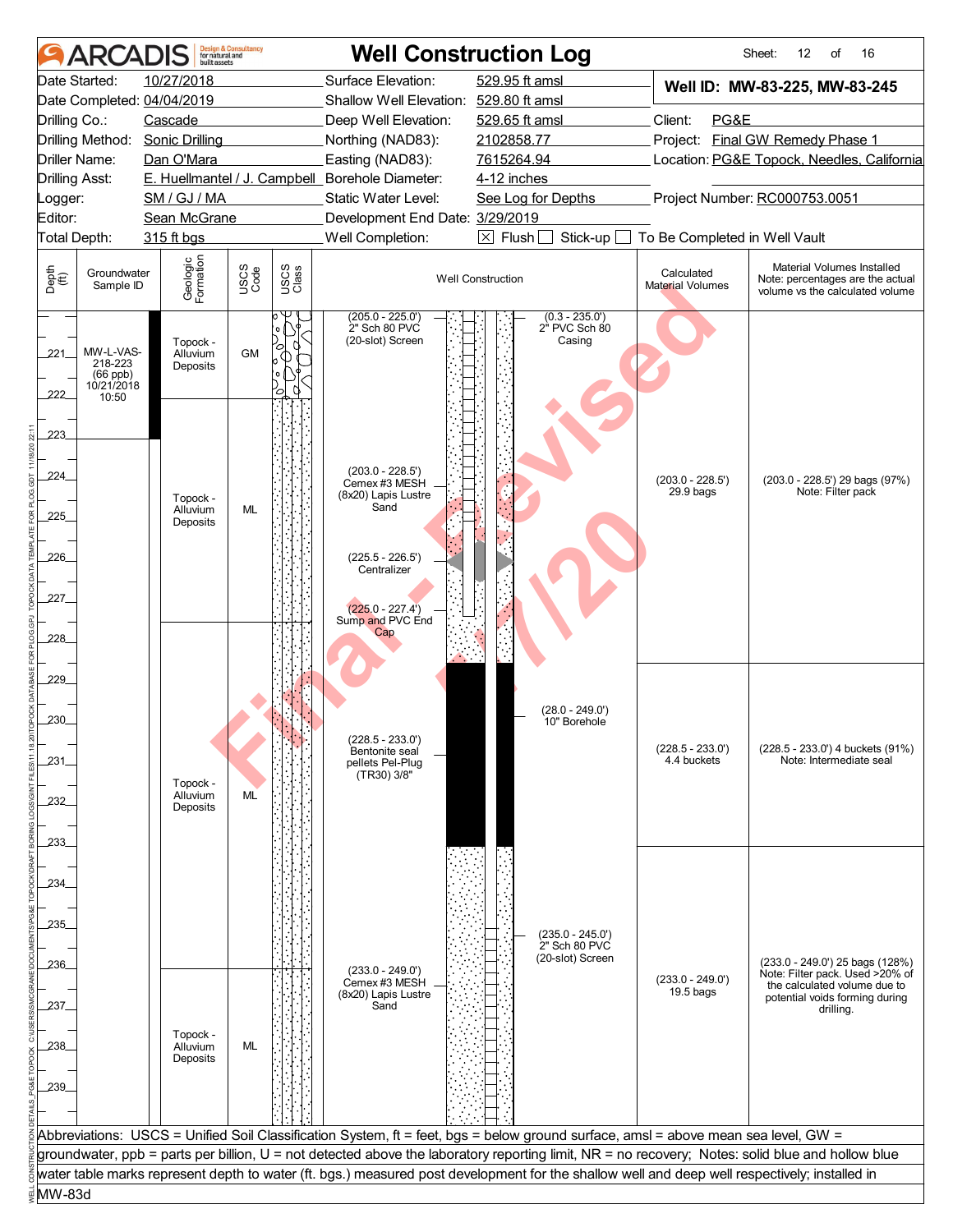| Date Started:<br>10/27/2018<br>Surface Elevation:<br>529.95 ft amsl<br>Well ID: MW-83-225, MW-83-245<br>Date Completed: 04/04/2019<br>Shallow Well Elevation: 529.80 ft amsl<br>Client:<br>PG&E<br>Drilling Co.:<br>Cascade<br>Deep Well Elevation:<br>529.65 ft amsl<br>Project: Final GW Remedy Phase 1<br>Drilling Method:<br><b>Sonic Drilling</b><br>Northing (NAD83):<br>2102858.77<br>Driller Name:<br>Dan O'Mara<br>Easting (NAD83):<br>7615264.94<br>Location: PG&E Topock, Needles, California<br>E. Huellmantel / J. Campbell_Borehole Diameter:<br><b>Drilling Asst:</b><br>4-12 inches<br>Project Number: RC000753.0051<br>SM / GJ / MA<br>Static Water Level:<br>See Log for Depths<br>_ogger:<br>Editor:<br>Sean McGrane<br>Development End Date: 3/29/2019<br>Well Completion:<br>$\boxtimes$ Flush<br>To Be Completed in Well Vault<br>Total Depth:<br>315 ft bgs<br>Stick-up<br>Geologic<br>Formation<br>Material Volumes Installed<br>USCS<br>Code<br>USCS<br>Class<br>Depth<br>$\bigoplus_{i=1}^{n}$<br>Groundwater<br>Calculated<br><b>Well Construction</b><br>Note: percentages are the actual<br>Sample ID<br><b>Material Volumes</b><br>volume vs the calculated volume<br>$(235.0 - 245.0')$<br>2" Sch 80 PVC<br>(20-slot) Screen<br>241<br>Topock -<br>242<br><b>SM</b><br>Alluvium<br>Deposits<br>243<br>(233.0 - 249.0') 25 bags (128%)<br>244_<br>$(233.0 - 249.0')$<br>Note: Filter pack. Used >20% of<br>$(28.0 - 249.0')$<br>$(233.0 - 249.0')$<br>Cemex #3 MESH<br>the calculated volume due to<br>10" Borehole<br>19.5 bags<br>(8x20) Lapis Lustre<br>potential voids forming during<br>245<br>Sand<br>drilling.<br>246<br>$(245.5 - 246.5')$<br>Centralizer<br>247_<br>$(245.0 - 247.4')$<br>Sump and PVC End<br>Cap<br>248<br>Topock -<br>249_<br>Alluvium<br>ML<br>Deposits<br>250<br>251<br>252<br>253.<br>$(249.0 - 266.0')$ 8 bags $(127%)$<br>.254<br>$(249.0 - 266.0')$<br>Note: Used to decommission<br>$(249.0 - 303.0')$<br>$(249.0 - 266.0')$<br>Bentonite seal chips<br>rathole. Used >20% of the<br>7" Borehole<br>6.3 bags<br>Puregold medium<br>calculated volume due to potential<br>.255.<br>chips<br>voids forming during drilling.<br>Topock -<br>.256.<br>Alluvium<br>ML<br>Deposits<br>.257.<br>258_<br>Topock -<br>259<br>Alluvium<br>ML<br>Deposits<br>Abbreviations: USCS = Unified Soil Classification System, ft = feet, bgs = below ground surface, amsl = above mean sea level, GW =<br>groundwater, ppb = parts per billion, U = not detected above the laboratory reporting limit, NR = no recovery; Notes: solid blue and hollow blue<br>water table marks represent depth to water (ft. bgs.) measured post development for the shallow well and deep well respectively; installed in<br>MW-83d | <b>ARCADIS</b> | built assets | <b>Design &amp; Consultancy</b><br>for natural and |  | <b>Well Construction Log</b> | Sheet:<br>16<br>13<br>of |
|---------------------------------------------------------------------------------------------------------------------------------------------------------------------------------------------------------------------------------------------------------------------------------------------------------------------------------------------------------------------------------------------------------------------------------------------------------------------------------------------------------------------------------------------------------------------------------------------------------------------------------------------------------------------------------------------------------------------------------------------------------------------------------------------------------------------------------------------------------------------------------------------------------------------------------------------------------------------------------------------------------------------------------------------------------------------------------------------------------------------------------------------------------------------------------------------------------------------------------------------------------------------------------------------------------------------------------------------------------------------------------------------------------------------------------------------------------------------------------------------------------------------------------------------------------------------------------------------------------------------------------------------------------------------------------------------------------------------------------------------------------------------------------------------------------------------------------------------------------------------------------------------------------------------------------------------------------------------------------------------------------------------------------------------------------------------------------------------------------------------------------------------------------------------------------------------------------------------------------------------------------------------------------------------------------------------------------------------------------------------------------------------------------------------------------------------------------------------------------------------------------------------------------------------------------------------------------------------------------------------------------------------------------------------------------------------------------------------------------------------------------------------|----------------|--------------|----------------------------------------------------|--|------------------------------|--------------------------|
|                                                                                                                                                                                                                                                                                                                                                                                                                                                                                                                                                                                                                                                                                                                                                                                                                                                                                                                                                                                                                                                                                                                                                                                                                                                                                                                                                                                                                                                                                                                                                                                                                                                                                                                                                                                                                                                                                                                                                                                                                                                                                                                                                                                                                                                                                                                                                                                                                                                                                                                                                                                                                                                                                                                                                                     |                |              |                                                    |  |                              |                          |
|                                                                                                                                                                                                                                                                                                                                                                                                                                                                                                                                                                                                                                                                                                                                                                                                                                                                                                                                                                                                                                                                                                                                                                                                                                                                                                                                                                                                                                                                                                                                                                                                                                                                                                                                                                                                                                                                                                                                                                                                                                                                                                                                                                                                                                                                                                                                                                                                                                                                                                                                                                                                                                                                                                                                                                     |                |              |                                                    |  |                              |                          |
|                                                                                                                                                                                                                                                                                                                                                                                                                                                                                                                                                                                                                                                                                                                                                                                                                                                                                                                                                                                                                                                                                                                                                                                                                                                                                                                                                                                                                                                                                                                                                                                                                                                                                                                                                                                                                                                                                                                                                                                                                                                                                                                                                                                                                                                                                                                                                                                                                                                                                                                                                                                                                                                                                                                                                                     |                |              |                                                    |  |                              |                          |
|                                                                                                                                                                                                                                                                                                                                                                                                                                                                                                                                                                                                                                                                                                                                                                                                                                                                                                                                                                                                                                                                                                                                                                                                                                                                                                                                                                                                                                                                                                                                                                                                                                                                                                                                                                                                                                                                                                                                                                                                                                                                                                                                                                                                                                                                                                                                                                                                                                                                                                                                                                                                                                                                                                                                                                     |                |              |                                                    |  |                              |                          |
|                                                                                                                                                                                                                                                                                                                                                                                                                                                                                                                                                                                                                                                                                                                                                                                                                                                                                                                                                                                                                                                                                                                                                                                                                                                                                                                                                                                                                                                                                                                                                                                                                                                                                                                                                                                                                                                                                                                                                                                                                                                                                                                                                                                                                                                                                                                                                                                                                                                                                                                                                                                                                                                                                                                                                                     |                |              |                                                    |  |                              |                          |
|                                                                                                                                                                                                                                                                                                                                                                                                                                                                                                                                                                                                                                                                                                                                                                                                                                                                                                                                                                                                                                                                                                                                                                                                                                                                                                                                                                                                                                                                                                                                                                                                                                                                                                                                                                                                                                                                                                                                                                                                                                                                                                                                                                                                                                                                                                                                                                                                                                                                                                                                                                                                                                                                                                                                                                     |                |              |                                                    |  |                              |                          |
|                                                                                                                                                                                                                                                                                                                                                                                                                                                                                                                                                                                                                                                                                                                                                                                                                                                                                                                                                                                                                                                                                                                                                                                                                                                                                                                                                                                                                                                                                                                                                                                                                                                                                                                                                                                                                                                                                                                                                                                                                                                                                                                                                                                                                                                                                                                                                                                                                                                                                                                                                                                                                                                                                                                                                                     |                |              |                                                    |  |                              |                          |
|                                                                                                                                                                                                                                                                                                                                                                                                                                                                                                                                                                                                                                                                                                                                                                                                                                                                                                                                                                                                                                                                                                                                                                                                                                                                                                                                                                                                                                                                                                                                                                                                                                                                                                                                                                                                                                                                                                                                                                                                                                                                                                                                                                                                                                                                                                                                                                                                                                                                                                                                                                                                                                                                                                                                                                     |                |              |                                                    |  |                              |                          |
|                                                                                                                                                                                                                                                                                                                                                                                                                                                                                                                                                                                                                                                                                                                                                                                                                                                                                                                                                                                                                                                                                                                                                                                                                                                                                                                                                                                                                                                                                                                                                                                                                                                                                                                                                                                                                                                                                                                                                                                                                                                                                                                                                                                                                                                                                                                                                                                                                                                                                                                                                                                                                                                                                                                                                                     |                |              |                                                    |  |                              |                          |
|                                                                                                                                                                                                                                                                                                                                                                                                                                                                                                                                                                                                                                                                                                                                                                                                                                                                                                                                                                                                                                                                                                                                                                                                                                                                                                                                                                                                                                                                                                                                                                                                                                                                                                                                                                                                                                                                                                                                                                                                                                                                                                                                                                                                                                                                                                                                                                                                                                                                                                                                                                                                                                                                                                                                                                     |                |              |                                                    |  |                              |                          |
|                                                                                                                                                                                                                                                                                                                                                                                                                                                                                                                                                                                                                                                                                                                                                                                                                                                                                                                                                                                                                                                                                                                                                                                                                                                                                                                                                                                                                                                                                                                                                                                                                                                                                                                                                                                                                                                                                                                                                                                                                                                                                                                                                                                                                                                                                                                                                                                                                                                                                                                                                                                                                                                                                                                                                                     |                |              |                                                    |  |                              |                          |
|                                                                                                                                                                                                                                                                                                                                                                                                                                                                                                                                                                                                                                                                                                                                                                                                                                                                                                                                                                                                                                                                                                                                                                                                                                                                                                                                                                                                                                                                                                                                                                                                                                                                                                                                                                                                                                                                                                                                                                                                                                                                                                                                                                                                                                                                                                                                                                                                                                                                                                                                                                                                                                                                                                                                                                     |                |              |                                                    |  |                              |                          |
|                                                                                                                                                                                                                                                                                                                                                                                                                                                                                                                                                                                                                                                                                                                                                                                                                                                                                                                                                                                                                                                                                                                                                                                                                                                                                                                                                                                                                                                                                                                                                                                                                                                                                                                                                                                                                                                                                                                                                                                                                                                                                                                                                                                                                                                                                                                                                                                                                                                                                                                                                                                                                                                                                                                                                                     |                |              |                                                    |  |                              |                          |
|                                                                                                                                                                                                                                                                                                                                                                                                                                                                                                                                                                                                                                                                                                                                                                                                                                                                                                                                                                                                                                                                                                                                                                                                                                                                                                                                                                                                                                                                                                                                                                                                                                                                                                                                                                                                                                                                                                                                                                                                                                                                                                                                                                                                                                                                                                                                                                                                                                                                                                                                                                                                                                                                                                                                                                     |                |              |                                                    |  |                              |                          |
|                                                                                                                                                                                                                                                                                                                                                                                                                                                                                                                                                                                                                                                                                                                                                                                                                                                                                                                                                                                                                                                                                                                                                                                                                                                                                                                                                                                                                                                                                                                                                                                                                                                                                                                                                                                                                                                                                                                                                                                                                                                                                                                                                                                                                                                                                                                                                                                                                                                                                                                                                                                                                                                                                                                                                                     |                |              |                                                    |  |                              |                          |
|                                                                                                                                                                                                                                                                                                                                                                                                                                                                                                                                                                                                                                                                                                                                                                                                                                                                                                                                                                                                                                                                                                                                                                                                                                                                                                                                                                                                                                                                                                                                                                                                                                                                                                                                                                                                                                                                                                                                                                                                                                                                                                                                                                                                                                                                                                                                                                                                                                                                                                                                                                                                                                                                                                                                                                     |                |              |                                                    |  |                              |                          |
|                                                                                                                                                                                                                                                                                                                                                                                                                                                                                                                                                                                                                                                                                                                                                                                                                                                                                                                                                                                                                                                                                                                                                                                                                                                                                                                                                                                                                                                                                                                                                                                                                                                                                                                                                                                                                                                                                                                                                                                                                                                                                                                                                                                                                                                                                                                                                                                                                                                                                                                                                                                                                                                                                                                                                                     |                |              |                                                    |  |                              |                          |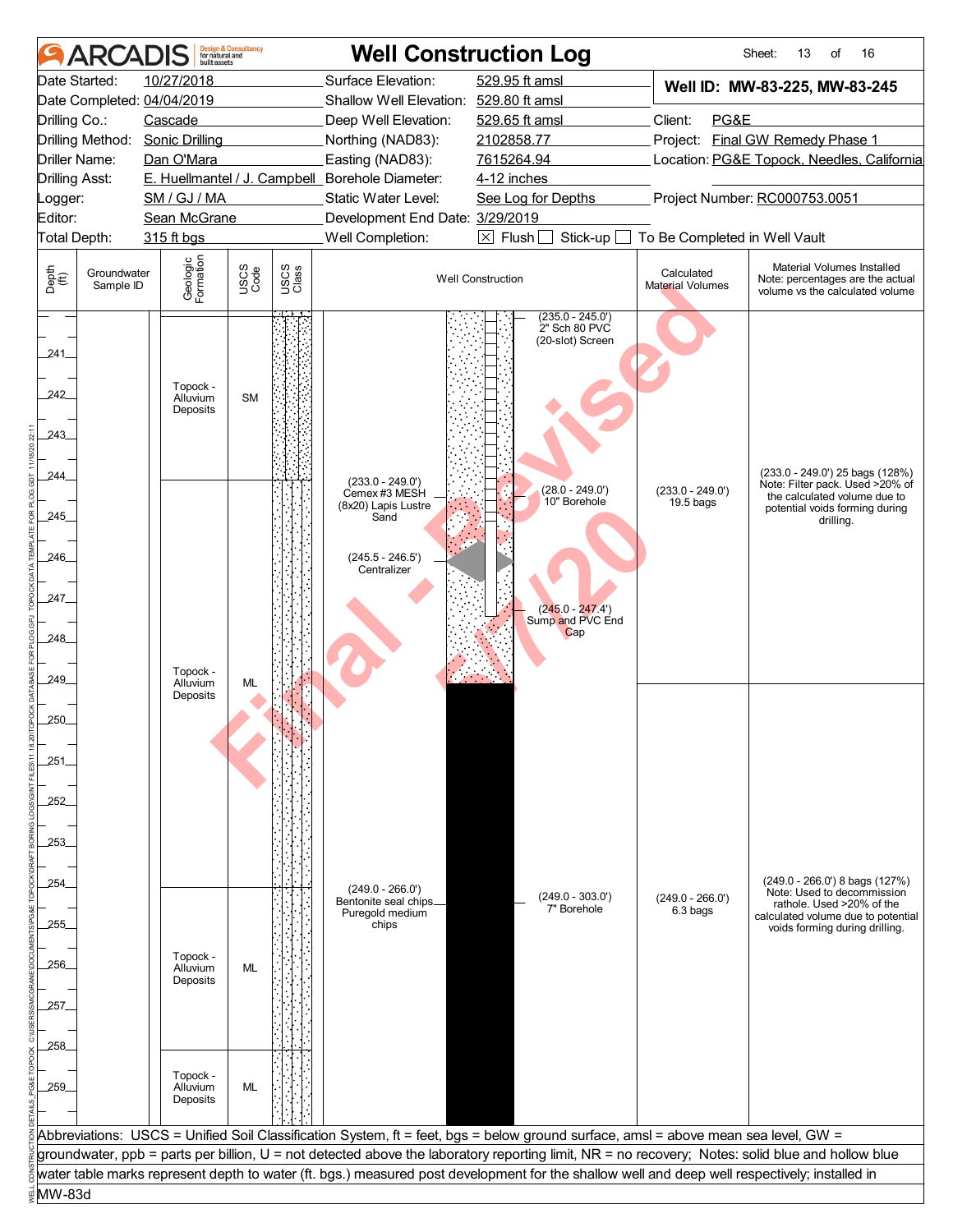|                                | <b>ARCA</b>                                                             | built assets                             | <b>Design &amp; Consultancy</b><br>for natural and |               |                                                                         | <b>Well Construction Log</b>                                                                                                                     |                                       | 16<br>Sheet:<br>14<br>of                                                                                                        |
|--------------------------------|-------------------------------------------------------------------------|------------------------------------------|----------------------------------------------------|---------------|-------------------------------------------------------------------------|--------------------------------------------------------------------------------------------------------------------------------------------------|---------------------------------------|---------------------------------------------------------------------------------------------------------------------------------|
|                                | Date Started:                                                           | 10/27/2018<br>Date Completed: 04/04/2019 |                                                    |               | Surface Elevation:<br>Shallow Well Elevation: 529.80 ft amsl            | 529.95 ft amsl                                                                                                                                   |                                       | Well ID: MW-83-225, MW-83-245                                                                                                   |
| Drilling Co.:                  |                                                                         | Cascade                                  |                                                    |               | Deep Well Elevation:                                                    | 529.65 ft amsl                                                                                                                                   | Client:<br>PG&E                       |                                                                                                                                 |
|                                |                                                                         | Drilling Method: Sonic Drilling          |                                                    |               | Northing (NAD83):                                                       | 2102858.77                                                                                                                                       |                                       | Project: Final GW Remedy Phase 1                                                                                                |
|                                | Driller Name:                                                           | Dan O'Mara                               |                                                    |               | Easting (NAD83):                                                        | 7615264.94                                                                                                                                       |                                       | Location: PG&E Topock, Needles, California                                                                                      |
|                                | <b>Drilling Asst:</b>                                                   |                                          |                                                    |               | E. Huellmantel / J. Campbell_Borehole Diameter:                         | 4-12 inches                                                                                                                                      |                                       |                                                                                                                                 |
| Logger:                        |                                                                         | SM / GJ / MA                             |                                                    |               | Static Water Level:                                                     | See Log for Depths                                                                                                                               |                                       | Project Number: RC000753.0051                                                                                                   |
| Editor:                        | Total Depth:                                                            | Sean McGrane<br>315 ft bgs               |                                                    |               | Development End Date: 3/29/2019<br>Well Completion:                     | $\boxtimes$ Flush $\Box$<br>Stick-up                                                                                                             | To Be Completed in Well Vault         |                                                                                                                                 |
|                                |                                                                         |                                          |                                                    |               |                                                                         |                                                                                                                                                  |                                       |                                                                                                                                 |
| Depth<br>$\bigoplus_{i=1}^{n}$ | Groundwater<br>Sample ID                                                | Geologic<br>Formation                    | USCS<br>Code                                       | USCS<br>Class |                                                                         | <b>Well Construction</b>                                                                                                                         | Calculated<br><b>Material Volumes</b> | Material Volumes Installed<br>Note: percentages are the actual<br>volume vs the calculated volume                               |
| 261<br>262                     |                                                                         | Topock -<br>Alluvium<br>Deposits         | ML                                                 |               |                                                                         |                                                                                                                                                  |                                       | $(249.0 - 266.0')$ 8 bags $(127%)$                                                                                              |
| 263<br>264                     | MW-L-VAS-<br>261-266<br>$(50.17 \text{ U }$ ppb)<br>10/22/2018<br>14:50 |                                          |                                                    |               | $(249.0 - 266.0')$<br>Bentonite seal chips_<br>Puregold medium<br>chips |                                                                                                                                                  | $(249.0 - 266.0')$<br>6.3 bags        | Note: Used to decommission<br>rathole. Used >20% of the<br>calculated volume due to potential<br>voids forming during drilling. |
| 265<br>266                     |                                                                         |                                          |                                                    |               |                                                                         |                                                                                                                                                  |                                       |                                                                                                                                 |
| 267_                           |                                                                         |                                          |                                                    |               |                                                                         |                                                                                                                                                  |                                       |                                                                                                                                 |
| 268_<br>269                    |                                                                         |                                          |                                                    |               |                                                                         |                                                                                                                                                  |                                       |                                                                                                                                 |
| 270                            |                                                                         |                                          |                                                    |               |                                                                         | $(249.0 - 303.0')$<br>7" Borehole                                                                                                                |                                       |                                                                                                                                 |
| 271                            |                                                                         | Topock -<br>Alluvium<br>Deposits         | <b>ML</b>                                          |               |                                                                         |                                                                                                                                                  |                                       |                                                                                                                                 |
| 272.                           |                                                                         |                                          |                                                    |               | $(266.0 - 308.0')$                                                      |                                                                                                                                                  |                                       | (266.0 - 308.0') 80 gallons (103%)<br>Note: Used to decommission                                                                |
| 273.                           |                                                                         |                                          |                                                    |               | 100% Portland<br>Cement Type I, II<br>and V                             |                                                                                                                                                  | $(266.0 - 308.0')$<br>77.5 gallons    | rathole. A section of 6-inch casing<br>broke off downhole and was<br>grouted in place at ~303 ft. bgs.                          |
| 274.<br>275_                   |                                                                         |                                          |                                                    |               |                                                                         |                                                                                                                                                  |                                       |                                                                                                                                 |
| .276.                          |                                                                         |                                          |                                                    |               |                                                                         |                                                                                                                                                  |                                       |                                                                                                                                 |
| 277.                           |                                                                         |                                          |                                                    |               |                                                                         |                                                                                                                                                  |                                       |                                                                                                                                 |
| 278.                           |                                                                         |                                          |                                                    |               |                                                                         |                                                                                                                                                  |                                       |                                                                                                                                 |
| 279.                           |                                                                         |                                          |                                                    |               |                                                                         |                                                                                                                                                  |                                       |                                                                                                                                 |
|                                |                                                                         |                                          |                                                    |               |                                                                         |                                                                                                                                                  |                                       |                                                                                                                                 |
|                                |                                                                         |                                          |                                                    |               |                                                                         | Abbreviations: USCS = Unified Soil Classification System, ft = feet, bgs = below ground surface, amsl = above mean sea level, GW =               |                                       |                                                                                                                                 |
|                                |                                                                         |                                          |                                                    |               |                                                                         | groundwater, ppb = parts per billion, U = not detected above the laboratory reporting limit, NR = no recovery; Notes: solid blue and hollow blue |                                       |                                                                                                                                 |
|                                |                                                                         |                                          |                                                    |               |                                                                         | water table marks represent depth to water (ft. bgs.) measured post development for the shallow well and deep well respectively; installed in    |                                       |                                                                                                                                 |
| MW-83d                         |                                                                         |                                          |                                                    |               |                                                                         |                                                                                                                                                  |                                       |                                                                                                                                 |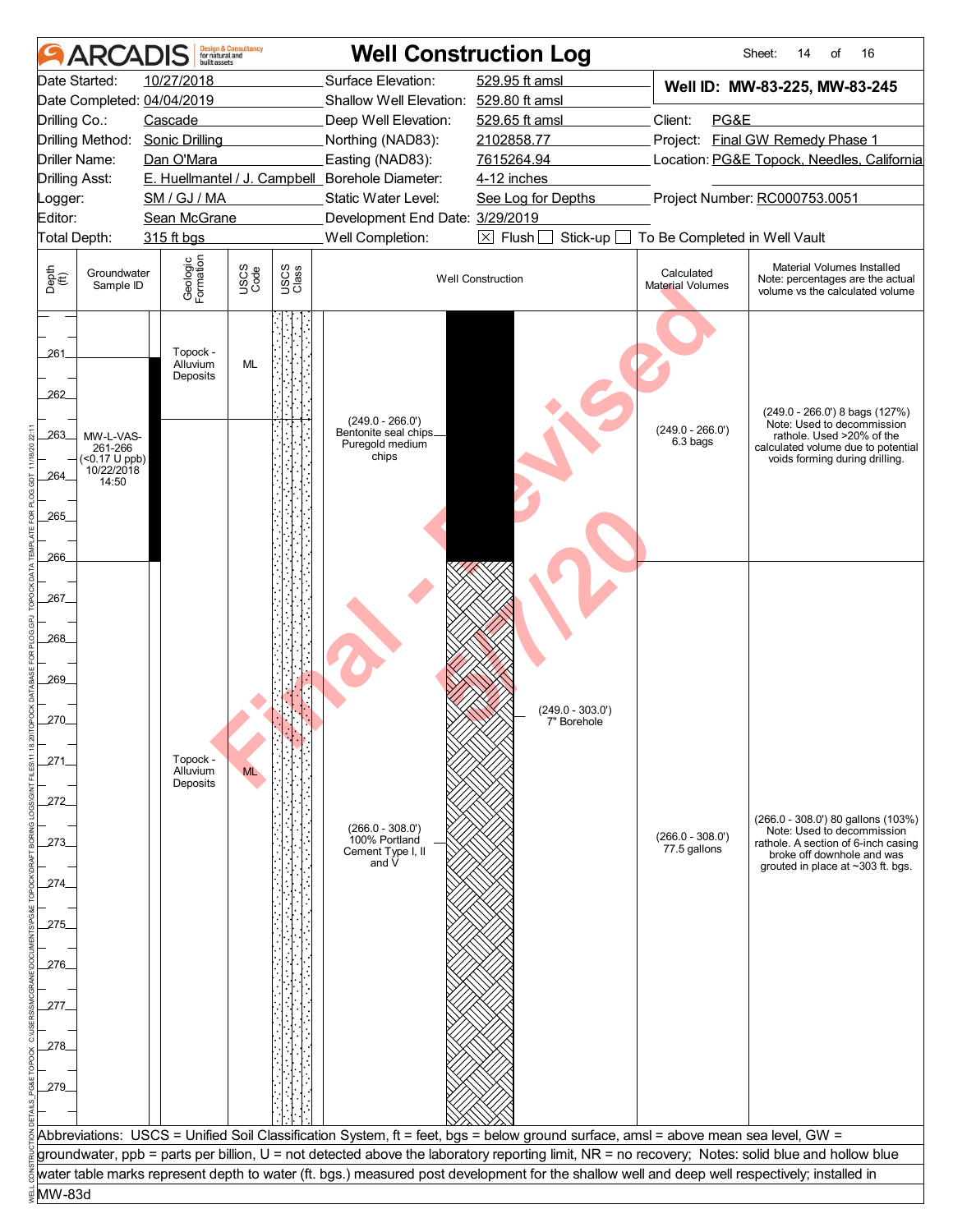|                                | ARCADIS                  | built assets                             | <b>Design &amp; Consultancy</b><br>for natural and |               | <b>Well Construction Log</b>                                 |                                                                                                                                                  |                                       | Sheet:<br>15<br>of<br>16                                                                               |
|--------------------------------|--------------------------|------------------------------------------|----------------------------------------------------|---------------|--------------------------------------------------------------|--------------------------------------------------------------------------------------------------------------------------------------------------|---------------------------------------|--------------------------------------------------------------------------------------------------------|
|                                | Date Started:            | 10/27/2018<br>Date Completed: 04/04/2019 |                                                    |               | Surface Elevation:<br>Shallow Well Elevation: 529.80 ft amsl | 529.95 ft amsl                                                                                                                                   |                                       | Well ID: MW-83-225, MW-83-245                                                                          |
| Drilling Co.:                  |                          | Cascade                                  |                                                    |               | Deep Well Elevation:                                         | 529.65 ft amsl                                                                                                                                   | Client:<br>PG&E                       |                                                                                                        |
|                                |                          | Drilling Method: Sonic Drilling          |                                                    |               | Northing (NAD83):                                            | 2102858.77                                                                                                                                       |                                       | Project: Final GW Remedy Phase 1                                                                       |
|                                | Driller Name:            | Dan O'Mara                               |                                                    |               | Easting (NAD83):                                             | 7615264.94                                                                                                                                       |                                       | Location: PG&E Topock, Needles, California                                                             |
| <b>Drilling Asst:</b>          |                          |                                          |                                                    |               | E. Huellmantel / J. Campbell_Borehole Diameter:              | 4-12 inches                                                                                                                                      |                                       |                                                                                                        |
| Logger:                        |                          | SM / GJ / MA                             |                                                    |               | Static Water Level:                                          | See Log for Depths                                                                                                                               |                                       | Project Number: RC000753.0051                                                                          |
| Editor:                        |                          | Sean McGrane                             |                                                    |               | Development End Date: 3/29/2019                              |                                                                                                                                                  |                                       |                                                                                                        |
| Total Depth:                   |                          | 315 ft bgs                               |                                                    |               | Well Completion:                                             | $\boxtimes$ Flush<br>Stick-up                                                                                                                    | To Be Completed in Well Vault         |                                                                                                        |
|                                |                          |                                          |                                                    |               |                                                              |                                                                                                                                                  |                                       |                                                                                                        |
| Depth<br>$\bigoplus_{i=1}^{n}$ | Groundwater<br>Sample ID | Geologic<br>Formation                    | USCS<br>Code                                       | USCS<br>Class |                                                              | <b>Well Construction</b>                                                                                                                         | Calculated<br><b>Material Volumes</b> | Material Volumes Installed<br>Note: percentages are the actual<br>volume vs the calculated volume      |
|                                |                          |                                          |                                                    |               |                                                              |                                                                                                                                                  |                                       |                                                                                                        |
| 281                            |                          | Topock -<br>Alluvium                     | ML                                                 |               |                                                              |                                                                                                                                                  |                                       |                                                                                                        |
| 282                            |                          | Deposits                                 |                                                    |               |                                                              |                                                                                                                                                  |                                       |                                                                                                        |
| 283                            |                          |                                          |                                                    |               |                                                              |                                                                                                                                                  |                                       |                                                                                                        |
| 284                            |                          |                                          |                                                    |               |                                                              |                                                                                                                                                  |                                       |                                                                                                        |
| 285                            |                          |                                          |                                                    | Œ             |                                                              |                                                                                                                                                  |                                       |                                                                                                        |
| .286                           |                          |                                          |                                                    |               |                                                              |                                                                                                                                                  |                                       |                                                                                                        |
| 287_                           |                          |                                          |                                                    |               |                                                              |                                                                                                                                                  |                                       |                                                                                                        |
| 288                            |                          |                                          |                                                    |               |                                                              |                                                                                                                                                  |                                       |                                                                                                        |
|                                |                          |                                          |                                                    |               |                                                              |                                                                                                                                                  |                                       |                                                                                                        |
| 289_                           |                          |                                          |                                                    |               | $(266.0 - 308.0')$                                           | $(249.0 - 303.0')$                                                                                                                               | $(266.0 - 308.0')$                    | (266.0 - 308.0') 80 gallons (103%)<br>Note: Used to decommission                                       |
| 290                            |                          | Topock -                                 |                                                    |               | 100% Portland<br>Cement Type I, II<br>and V                  | 7" Borehole                                                                                                                                      | 77.5 gallons                          | rathole. A section of 6-inch casing<br>broke off downhole and was<br>grouted in place at ~303 ft. bgs. |
| 291                            |                          | Weathered<br>Bedrock -<br>conglomerate   | <b>ML</b>                                          |               |                                                              |                                                                                                                                                  |                                       |                                                                                                        |
| 292                            |                          |                                          |                                                    |               |                                                              |                                                                                                                                                  |                                       |                                                                                                        |
| 293.                           |                          |                                          |                                                    |               |                                                              |                                                                                                                                                  |                                       |                                                                                                        |
| 294                            |                          |                                          |                                                    |               |                                                              |                                                                                                                                                  |                                       |                                                                                                        |
| .295_                          |                          |                                          |                                                    |               |                                                              |                                                                                                                                                  |                                       |                                                                                                        |
|                                |                          |                                          |                                                    |               |                                                              |                                                                                                                                                  |                                       |                                                                                                        |
| 296.                           |                          |                                          |                                                    |               |                                                              |                                                                                                                                                  |                                       |                                                                                                        |
| 297.                           |                          |                                          |                                                    |               |                                                              |                                                                                                                                                  |                                       |                                                                                                        |
| 298.                           |                          |                                          |                                                    |               |                                                              |                                                                                                                                                  |                                       |                                                                                                        |
|                                |                          |                                          |                                                    |               |                                                              |                                                                                                                                                  |                                       |                                                                                                        |
| .299.                          |                          |                                          |                                                    |               |                                                              |                                                                                                                                                  |                                       |                                                                                                        |
|                                |                          |                                          | <b>NR</b>                                          |               |                                                              |                                                                                                                                                  |                                       |                                                                                                        |
|                                |                          |                                          |                                                    |               |                                                              | Abbreviations: USCS = Unified Soil Classification System, ft = feet, bgs = below ground surface, amsl = above mean sea level, GW =               |                                       |                                                                                                        |
|                                |                          |                                          |                                                    |               |                                                              | groundwater, ppb = parts per billion, U = not detected above the laboratory reporting limit, NR = no recovery; Notes: solid blue and hollow blue |                                       |                                                                                                        |
|                                |                          |                                          |                                                    |               |                                                              | water table marks represent depth to water (ft. bgs.) measured post development for the shallow well and deep well respectively; installed in    |                                       |                                                                                                        |
| MW-83d                         |                          |                                          |                                                    |               |                                                              |                                                                                                                                                  |                                       |                                                                                                        |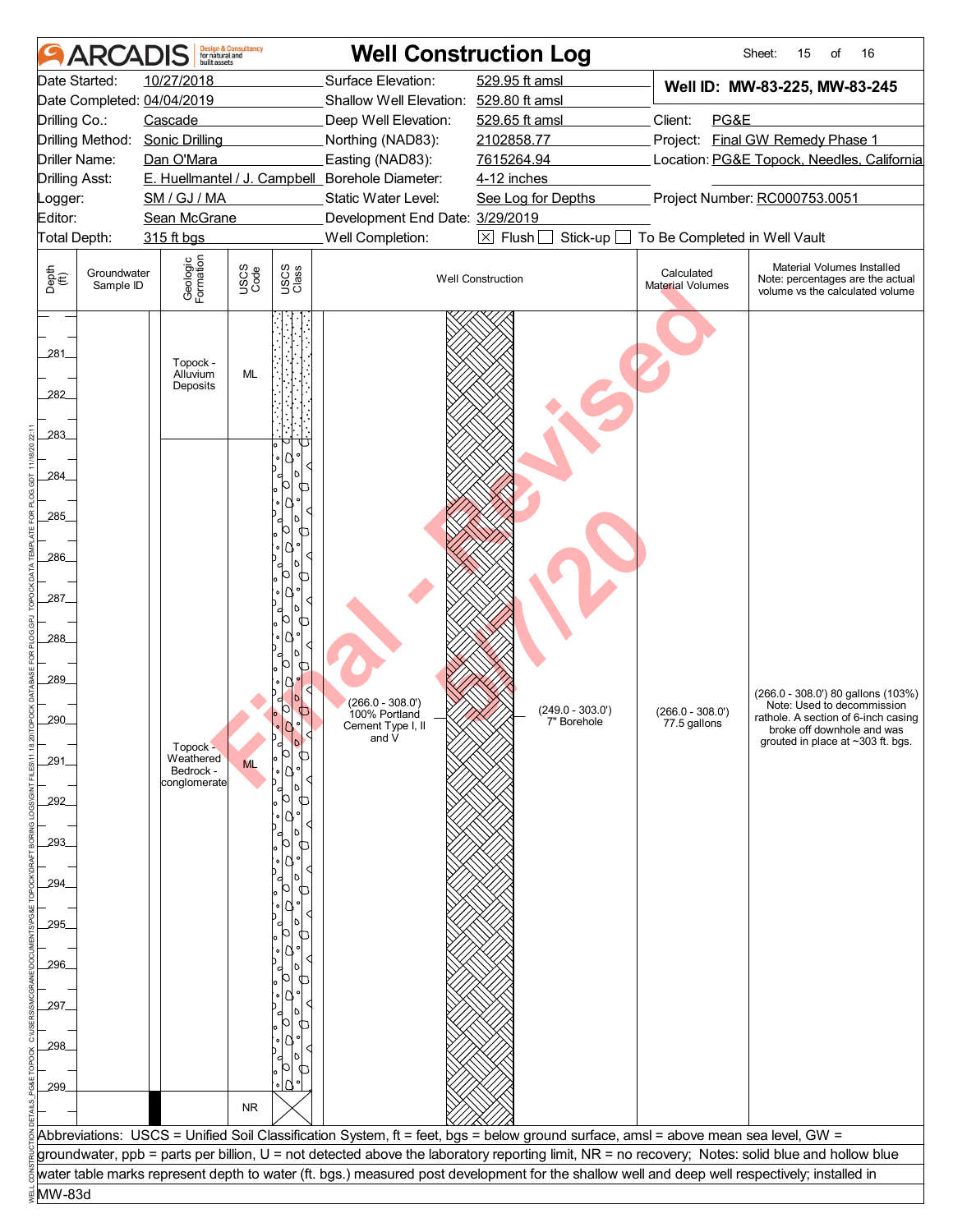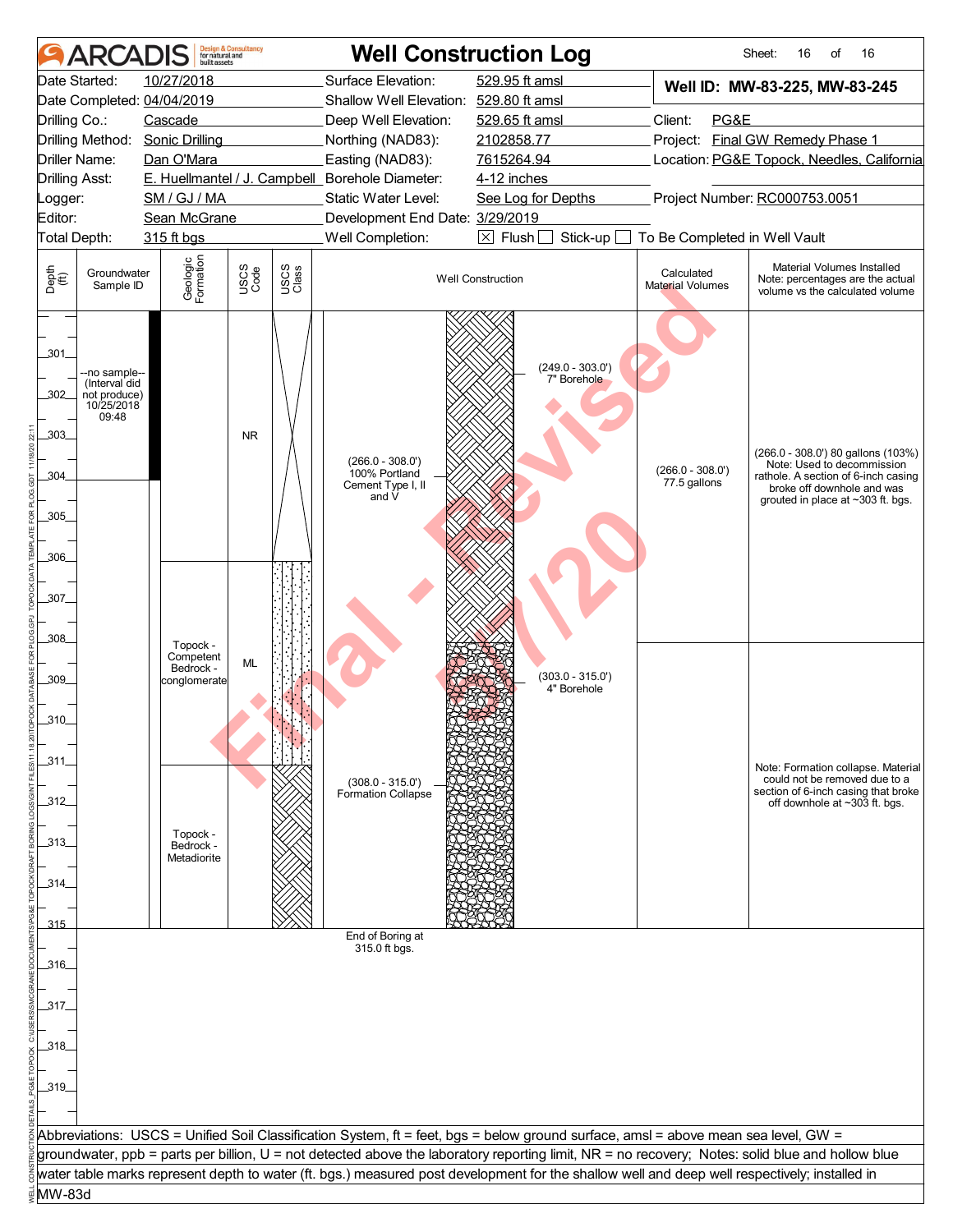| 10/03/2018<br>Surface Elevation:<br>529.95 ft amsl<br>Date Started:<br>Boring No.: MW-83d<br>Date Completed: 10/27/2018<br>Northing (NAD83):<br>2102858.77<br>Client:<br>PG&E<br>Drilling Co.:<br>Cascade<br>Easting (NAD83):<br>7615264.94<br>Final GW Remedy Phase 1<br>Drilling Method:<br><b>Sonic Drilling</b><br><b>Total Depth:</b><br>315 ft bgs<br>Project:<br><b>Terrasonic Track Mount</b><br><b>Borehole Diameter:</b><br>4-12 inches<br>Location: PG&E Topock, Needles,<br>Drill Rig Type:<br>Driller Name:<br>California<br>Dan O'Mara<br>Depth to First Water: 74.7 ft bgs<br>4 inch x 10 ft. Core Barrel Project Number: RC000753.0051<br>E. Huellmantel / J. Campbell Sampling Method:<br><b>Drilling Asst:</b><br>SM / GJ / MA<br>Sampling Interval:<br><b>Continuous</b><br>Logger:<br>$\boxtimes$ Yes<br>Editor:<br>Sean McGrane<br>Converted to Well:<br>No<br>Geologic<br>Formation<br>Recovery<br>(in)<br>USCS<br>Class<br>USCS<br>Code<br>Depth<br>$\widetilde{f(t)}$<br>Sieve<br>Groundwater<br>Soil Description<br><b>Drilling Fluid</b><br><b>Drilling Notes</b><br>Sample ID<br>Sample ID<br>(0.0 - 1.5') Topock - Fluvial Deposits; Well graded sand with<br>$(0.0 - 315.0')$<br>$(0.0 - 5.0')$<br>gravel (SW); brown (10YR 4/3); very fine grained to very coarse<br>12800 gallons<br>Hand cleared<br>Topock -<br>SW<br>grained, angular to subround; some granule to large pebbles;<br>of water used;<br>for utility<br>Fluvial<br>$1$ .<br>clearance<br>2600 gallons<br>some coarse to very coarse grained sand, subangular to<br>Deposits<br>subround; trace; trace boulders, angular to subangular; trace silt;<br>of water<br>°ದ<br>recovered:<br>dry<br>2<br>10200 gallons<br>(1.5 - 6.0') Topock - Fluvial Deposits; Well graded sand with<br>of water lost<br>gravel (SW); brown (7.5YR 4/3); very fine grained to very coarse<br>grained, subangular to round; some granule to medium pebbles,<br>angular to subangular; trace silt; dry<br>3<br>72<br>Topock -<br>SW<br>Fluvial<br>Deposits<br>5<br>6<br>(6.0 - 11.0') Topock - Fluvial Deposits; Sand Silty sand (SM);<br>brown (7.5YR 4/3); very fine grained to very coarse grained,<br>angular to subrounded; some granule to very large pebbles,<br>angular to subangular; some silt; trace angular; trace boulders,<br>angular to subangular; dry<br>8<br>Topock -<br><b>SM</b><br>Fluvial<br><b>Deposits</b><br>9<br>No sieve<br>.10.<br>samples<br>collected<br>.11<br>120<br>(11.0 - 16.0') Topock - Fluvial Deposits; Well graded sand with silt<br>and gravel (SW-SM); dark grayish brown / dark yellowish brown<br>(10YR 4/2); very fine grained to very coarse grained, angular to<br>.12.<br>subangular; some granule to large pebbles; little silt; trace angular<br>to subangular; dry<br>.13.<br>Topock -<br>SW-SM<br>Fluvial<br>Deposits<br>14<br>.15.<br>.16.<br>(16.0')<br>(16.0 - 21.5') Topock - Fluvial Deposits; Well graded sand with silt<br>and gravel (SW-SM); very dark gray (10YR 3/1); very fine grained<br>Lost core<br>barrel down<br>to very coarse grained, angular to subangular; some granule to<br>17<br>very large pebbles; little silt; trace angular to subangular; dry<br>hole<br>Topock -<br>.18.<br>SW-SM<br>96<br>Fluvial<br>Deposits<br>.19<br>Abbreviations: USCS = Unified Soil Classification System, ft = feet, bgs = below ground surface, amsl = above mean sea level, GW =<br>groundwater, ppb = parts per billion, U = not detected above the laboratory reporting limit, NR = no recovery; Notes: depth to water measured<br>during the first VAS interval; apparent partial recoveries can be the result of potential compaction of sediments in the core bag; wells MW-83-225,<br>MW-83-245 installed in borehole |  | <b>ARCADIS</b> | <b>Design &amp; Consultancy</b><br>for natural and<br>huilt assets |  | <b>Boring Log</b> | Sheet:<br>of | 16 |
|--------------------------------------------------------------------------------------------------------------------------------------------------------------------------------------------------------------------------------------------------------------------------------------------------------------------------------------------------------------------------------------------------------------------------------------------------------------------------------------------------------------------------------------------------------------------------------------------------------------------------------------------------------------------------------------------------------------------------------------------------------------------------------------------------------------------------------------------------------------------------------------------------------------------------------------------------------------------------------------------------------------------------------------------------------------------------------------------------------------------------------------------------------------------------------------------------------------------------------------------------------------------------------------------------------------------------------------------------------------------------------------------------------------------------------------------------------------------------------------------------------------------------------------------------------------------------------------------------------------------------------------------------------------------------------------------------------------------------------------------------------------------------------------------------------------------------------------------------------------------------------------------------------------------------------------------------------------------------------------------------------------------------------------------------------------------------------------------------------------------------------------------------------------------------------------------------------------------------------------------------------------------------------------------------------------------------------------------------------------------------------------------------------------------------------------------------------------------------------------------------------------------------------------------------------------------------------------------------------------------------------------------------------------------------------------------------------------------------------------------------------------------------------------------------------------------------------------------------------------------------------------------------------------------------------------------------------------------------------------------------------------------------------------------------------------------------------------------------------------------------------------------------------------------------------------------------------------------------------------------------------------------------------------------------------------------------------------------------------------------------------------------------------------------------------------------------------------------------------------------------------------------------------------------------------------------------------------------------------------------------------------------------------------------------------------------------------------------------------------------------------------------|--|----------------|--------------------------------------------------------------------|--|-------------------|--------------|----|
|                                                                                                                                                                                                                                                                                                                                                                                                                                                                                                                                                                                                                                                                                                                                                                                                                                                                                                                                                                                                                                                                                                                                                                                                                                                                                                                                                                                                                                                                                                                                                                                                                                                                                                                                                                                                                                                                                                                                                                                                                                                                                                                                                                                                                                                                                                                                                                                                                                                                                                                                                                                                                                                                                                                                                                                                                                                                                                                                                                                                                                                                                                                                                                                                                                                                                                                                                                                                                                                                                                                                                                                                                                                                                                                                                                    |  |                |                                                                    |  |                   |              |    |
|                                                                                                                                                                                                                                                                                                                                                                                                                                                                                                                                                                                                                                                                                                                                                                                                                                                                                                                                                                                                                                                                                                                                                                                                                                                                                                                                                                                                                                                                                                                                                                                                                                                                                                                                                                                                                                                                                                                                                                                                                                                                                                                                                                                                                                                                                                                                                                                                                                                                                                                                                                                                                                                                                                                                                                                                                                                                                                                                                                                                                                                                                                                                                                                                                                                                                                                                                                                                                                                                                                                                                                                                                                                                                                                                                                    |  |                |                                                                    |  |                   |              |    |
|                                                                                                                                                                                                                                                                                                                                                                                                                                                                                                                                                                                                                                                                                                                                                                                                                                                                                                                                                                                                                                                                                                                                                                                                                                                                                                                                                                                                                                                                                                                                                                                                                                                                                                                                                                                                                                                                                                                                                                                                                                                                                                                                                                                                                                                                                                                                                                                                                                                                                                                                                                                                                                                                                                                                                                                                                                                                                                                                                                                                                                                                                                                                                                                                                                                                                                                                                                                                                                                                                                                                                                                                                                                                                                                                                                    |  |                |                                                                    |  |                   |              |    |
|                                                                                                                                                                                                                                                                                                                                                                                                                                                                                                                                                                                                                                                                                                                                                                                                                                                                                                                                                                                                                                                                                                                                                                                                                                                                                                                                                                                                                                                                                                                                                                                                                                                                                                                                                                                                                                                                                                                                                                                                                                                                                                                                                                                                                                                                                                                                                                                                                                                                                                                                                                                                                                                                                                                                                                                                                                                                                                                                                                                                                                                                                                                                                                                                                                                                                                                                                                                                                                                                                                                                                                                                                                                                                                                                                                    |  |                |                                                                    |  |                   |              |    |
|                                                                                                                                                                                                                                                                                                                                                                                                                                                                                                                                                                                                                                                                                                                                                                                                                                                                                                                                                                                                                                                                                                                                                                                                                                                                                                                                                                                                                                                                                                                                                                                                                                                                                                                                                                                                                                                                                                                                                                                                                                                                                                                                                                                                                                                                                                                                                                                                                                                                                                                                                                                                                                                                                                                                                                                                                                                                                                                                                                                                                                                                                                                                                                                                                                                                                                                                                                                                                                                                                                                                                                                                                                                                                                                                                                    |  |                |                                                                    |  |                   |              |    |
|                                                                                                                                                                                                                                                                                                                                                                                                                                                                                                                                                                                                                                                                                                                                                                                                                                                                                                                                                                                                                                                                                                                                                                                                                                                                                                                                                                                                                                                                                                                                                                                                                                                                                                                                                                                                                                                                                                                                                                                                                                                                                                                                                                                                                                                                                                                                                                                                                                                                                                                                                                                                                                                                                                                                                                                                                                                                                                                                                                                                                                                                                                                                                                                                                                                                                                                                                                                                                                                                                                                                                                                                                                                                                                                                                                    |  |                |                                                                    |  |                   |              |    |
|                                                                                                                                                                                                                                                                                                                                                                                                                                                                                                                                                                                                                                                                                                                                                                                                                                                                                                                                                                                                                                                                                                                                                                                                                                                                                                                                                                                                                                                                                                                                                                                                                                                                                                                                                                                                                                                                                                                                                                                                                                                                                                                                                                                                                                                                                                                                                                                                                                                                                                                                                                                                                                                                                                                                                                                                                                                                                                                                                                                                                                                                                                                                                                                                                                                                                                                                                                                                                                                                                                                                                                                                                                                                                                                                                                    |  |                |                                                                    |  |                   |              |    |
|                                                                                                                                                                                                                                                                                                                                                                                                                                                                                                                                                                                                                                                                                                                                                                                                                                                                                                                                                                                                                                                                                                                                                                                                                                                                                                                                                                                                                                                                                                                                                                                                                                                                                                                                                                                                                                                                                                                                                                                                                                                                                                                                                                                                                                                                                                                                                                                                                                                                                                                                                                                                                                                                                                                                                                                                                                                                                                                                                                                                                                                                                                                                                                                                                                                                                                                                                                                                                                                                                                                                                                                                                                                                                                                                                                    |  |                |                                                                    |  |                   |              |    |
|                                                                                                                                                                                                                                                                                                                                                                                                                                                                                                                                                                                                                                                                                                                                                                                                                                                                                                                                                                                                                                                                                                                                                                                                                                                                                                                                                                                                                                                                                                                                                                                                                                                                                                                                                                                                                                                                                                                                                                                                                                                                                                                                                                                                                                                                                                                                                                                                                                                                                                                                                                                                                                                                                                                                                                                                                                                                                                                                                                                                                                                                                                                                                                                                                                                                                                                                                                                                                                                                                                                                                                                                                                                                                                                                                                    |  |                |                                                                    |  |                   |              |    |
|                                                                                                                                                                                                                                                                                                                                                                                                                                                                                                                                                                                                                                                                                                                                                                                                                                                                                                                                                                                                                                                                                                                                                                                                                                                                                                                                                                                                                                                                                                                                                                                                                                                                                                                                                                                                                                                                                                                                                                                                                                                                                                                                                                                                                                                                                                                                                                                                                                                                                                                                                                                                                                                                                                                                                                                                                                                                                                                                                                                                                                                                                                                                                                                                                                                                                                                                                                                                                                                                                                                                                                                                                                                                                                                                                                    |  |                |                                                                    |  |                   |              |    |
|                                                                                                                                                                                                                                                                                                                                                                                                                                                                                                                                                                                                                                                                                                                                                                                                                                                                                                                                                                                                                                                                                                                                                                                                                                                                                                                                                                                                                                                                                                                                                                                                                                                                                                                                                                                                                                                                                                                                                                                                                                                                                                                                                                                                                                                                                                                                                                                                                                                                                                                                                                                                                                                                                                                                                                                                                                                                                                                                                                                                                                                                                                                                                                                                                                                                                                                                                                                                                                                                                                                                                                                                                                                                                                                                                                    |  |                |                                                                    |  |                   |              |    |
|                                                                                                                                                                                                                                                                                                                                                                                                                                                                                                                                                                                                                                                                                                                                                                                                                                                                                                                                                                                                                                                                                                                                                                                                                                                                                                                                                                                                                                                                                                                                                                                                                                                                                                                                                                                                                                                                                                                                                                                                                                                                                                                                                                                                                                                                                                                                                                                                                                                                                                                                                                                                                                                                                                                                                                                                                                                                                                                                                                                                                                                                                                                                                                                                                                                                                                                                                                                                                                                                                                                                                                                                                                                                                                                                                                    |  |                |                                                                    |  |                   |              |    |
|                                                                                                                                                                                                                                                                                                                                                                                                                                                                                                                                                                                                                                                                                                                                                                                                                                                                                                                                                                                                                                                                                                                                                                                                                                                                                                                                                                                                                                                                                                                                                                                                                                                                                                                                                                                                                                                                                                                                                                                                                                                                                                                                                                                                                                                                                                                                                                                                                                                                                                                                                                                                                                                                                                                                                                                                                                                                                                                                                                                                                                                                                                                                                                                                                                                                                                                                                                                                                                                                                                                                                                                                                                                                                                                                                                    |  |                |                                                                    |  |                   |              |    |
|                                                                                                                                                                                                                                                                                                                                                                                                                                                                                                                                                                                                                                                                                                                                                                                                                                                                                                                                                                                                                                                                                                                                                                                                                                                                                                                                                                                                                                                                                                                                                                                                                                                                                                                                                                                                                                                                                                                                                                                                                                                                                                                                                                                                                                                                                                                                                                                                                                                                                                                                                                                                                                                                                                                                                                                                                                                                                                                                                                                                                                                                                                                                                                                                                                                                                                                                                                                                                                                                                                                                                                                                                                                                                                                                                                    |  |                |                                                                    |  |                   |              |    |
|                                                                                                                                                                                                                                                                                                                                                                                                                                                                                                                                                                                                                                                                                                                                                                                                                                                                                                                                                                                                                                                                                                                                                                                                                                                                                                                                                                                                                                                                                                                                                                                                                                                                                                                                                                                                                                                                                                                                                                                                                                                                                                                                                                                                                                                                                                                                                                                                                                                                                                                                                                                                                                                                                                                                                                                                                                                                                                                                                                                                                                                                                                                                                                                                                                                                                                                                                                                                                                                                                                                                                                                                                                                                                                                                                                    |  |                |                                                                    |  |                   |              |    |
|                                                                                                                                                                                                                                                                                                                                                                                                                                                                                                                                                                                                                                                                                                                                                                                                                                                                                                                                                                                                                                                                                                                                                                                                                                                                                                                                                                                                                                                                                                                                                                                                                                                                                                                                                                                                                                                                                                                                                                                                                                                                                                                                                                                                                                                                                                                                                                                                                                                                                                                                                                                                                                                                                                                                                                                                                                                                                                                                                                                                                                                                                                                                                                                                                                                                                                                                                                                                                                                                                                                                                                                                                                                                                                                                                                    |  |                |                                                                    |  |                   |              |    |
|                                                                                                                                                                                                                                                                                                                                                                                                                                                                                                                                                                                                                                                                                                                                                                                                                                                                                                                                                                                                                                                                                                                                                                                                                                                                                                                                                                                                                                                                                                                                                                                                                                                                                                                                                                                                                                                                                                                                                                                                                                                                                                                                                                                                                                                                                                                                                                                                                                                                                                                                                                                                                                                                                                                                                                                                                                                                                                                                                                                                                                                                                                                                                                                                                                                                                                                                                                                                                                                                                                                                                                                                                                                                                                                                                                    |  |                |                                                                    |  |                   |              |    |
|                                                                                                                                                                                                                                                                                                                                                                                                                                                                                                                                                                                                                                                                                                                                                                                                                                                                                                                                                                                                                                                                                                                                                                                                                                                                                                                                                                                                                                                                                                                                                                                                                                                                                                                                                                                                                                                                                                                                                                                                                                                                                                                                                                                                                                                                                                                                                                                                                                                                                                                                                                                                                                                                                                                                                                                                                                                                                                                                                                                                                                                                                                                                                                                                                                                                                                                                                                                                                                                                                                                                                                                                                                                                                                                                                                    |  |                |                                                                    |  |                   |              |    |
|                                                                                                                                                                                                                                                                                                                                                                                                                                                                                                                                                                                                                                                                                                                                                                                                                                                                                                                                                                                                                                                                                                                                                                                                                                                                                                                                                                                                                                                                                                                                                                                                                                                                                                                                                                                                                                                                                                                                                                                                                                                                                                                                                                                                                                                                                                                                                                                                                                                                                                                                                                                                                                                                                                                                                                                                                                                                                                                                                                                                                                                                                                                                                                                                                                                                                                                                                                                                                                                                                                                                                                                                                                                                                                                                                                    |  |                |                                                                    |  |                   |              |    |
|                                                                                                                                                                                                                                                                                                                                                                                                                                                                                                                                                                                                                                                                                                                                                                                                                                                                                                                                                                                                                                                                                                                                                                                                                                                                                                                                                                                                                                                                                                                                                                                                                                                                                                                                                                                                                                                                                                                                                                                                                                                                                                                                                                                                                                                                                                                                                                                                                                                                                                                                                                                                                                                                                                                                                                                                                                                                                                                                                                                                                                                                                                                                                                                                                                                                                                                                                                                                                                                                                                                                                                                                                                                                                                                                                                    |  |                |                                                                    |  |                   |              |    |
|                                                                                                                                                                                                                                                                                                                                                                                                                                                                                                                                                                                                                                                                                                                                                                                                                                                                                                                                                                                                                                                                                                                                                                                                                                                                                                                                                                                                                                                                                                                                                                                                                                                                                                                                                                                                                                                                                                                                                                                                                                                                                                                                                                                                                                                                                                                                                                                                                                                                                                                                                                                                                                                                                                                                                                                                                                                                                                                                                                                                                                                                                                                                                                                                                                                                                                                                                                                                                                                                                                                                                                                                                                                                                                                                                                    |  |                |                                                                    |  |                   |              |    |
|                                                                                                                                                                                                                                                                                                                                                                                                                                                                                                                                                                                                                                                                                                                                                                                                                                                                                                                                                                                                                                                                                                                                                                                                                                                                                                                                                                                                                                                                                                                                                                                                                                                                                                                                                                                                                                                                                                                                                                                                                                                                                                                                                                                                                                                                                                                                                                                                                                                                                                                                                                                                                                                                                                                                                                                                                                                                                                                                                                                                                                                                                                                                                                                                                                                                                                                                                                                                                                                                                                                                                                                                                                                                                                                                                                    |  |                |                                                                    |  |                   |              |    |
|                                                                                                                                                                                                                                                                                                                                                                                                                                                                                                                                                                                                                                                                                                                                                                                                                                                                                                                                                                                                                                                                                                                                                                                                                                                                                                                                                                                                                                                                                                                                                                                                                                                                                                                                                                                                                                                                                                                                                                                                                                                                                                                                                                                                                                                                                                                                                                                                                                                                                                                                                                                                                                                                                                                                                                                                                                                                                                                                                                                                                                                                                                                                                                                                                                                                                                                                                                                                                                                                                                                                                                                                                                                                                                                                                                    |  |                |                                                                    |  |                   |              |    |
|                                                                                                                                                                                                                                                                                                                                                                                                                                                                                                                                                                                                                                                                                                                                                                                                                                                                                                                                                                                                                                                                                                                                                                                                                                                                                                                                                                                                                                                                                                                                                                                                                                                                                                                                                                                                                                                                                                                                                                                                                                                                                                                                                                                                                                                                                                                                                                                                                                                                                                                                                                                                                                                                                                                                                                                                                                                                                                                                                                                                                                                                                                                                                                                                                                                                                                                                                                                                                                                                                                                                                                                                                                                                                                                                                                    |  |                |                                                                    |  |                   |              |    |
|                                                                                                                                                                                                                                                                                                                                                                                                                                                                                                                                                                                                                                                                                                                                                                                                                                                                                                                                                                                                                                                                                                                                                                                                                                                                                                                                                                                                                                                                                                                                                                                                                                                                                                                                                                                                                                                                                                                                                                                                                                                                                                                                                                                                                                                                                                                                                                                                                                                                                                                                                                                                                                                                                                                                                                                                                                                                                                                                                                                                                                                                                                                                                                                                                                                                                                                                                                                                                                                                                                                                                                                                                                                                                                                                                                    |  |                |                                                                    |  |                   |              |    |
|                                                                                                                                                                                                                                                                                                                                                                                                                                                                                                                                                                                                                                                                                                                                                                                                                                                                                                                                                                                                                                                                                                                                                                                                                                                                                                                                                                                                                                                                                                                                                                                                                                                                                                                                                                                                                                                                                                                                                                                                                                                                                                                                                                                                                                                                                                                                                                                                                                                                                                                                                                                                                                                                                                                                                                                                                                                                                                                                                                                                                                                                                                                                                                                                                                                                                                                                                                                                                                                                                                                                                                                                                                                                                                                                                                    |  |                |                                                                    |  |                   |              |    |
|                                                                                                                                                                                                                                                                                                                                                                                                                                                                                                                                                                                                                                                                                                                                                                                                                                                                                                                                                                                                                                                                                                                                                                                                                                                                                                                                                                                                                                                                                                                                                                                                                                                                                                                                                                                                                                                                                                                                                                                                                                                                                                                                                                                                                                                                                                                                                                                                                                                                                                                                                                                                                                                                                                                                                                                                                                                                                                                                                                                                                                                                                                                                                                                                                                                                                                                                                                                                                                                                                                                                                                                                                                                                                                                                                                    |  |                |                                                                    |  |                   |              |    |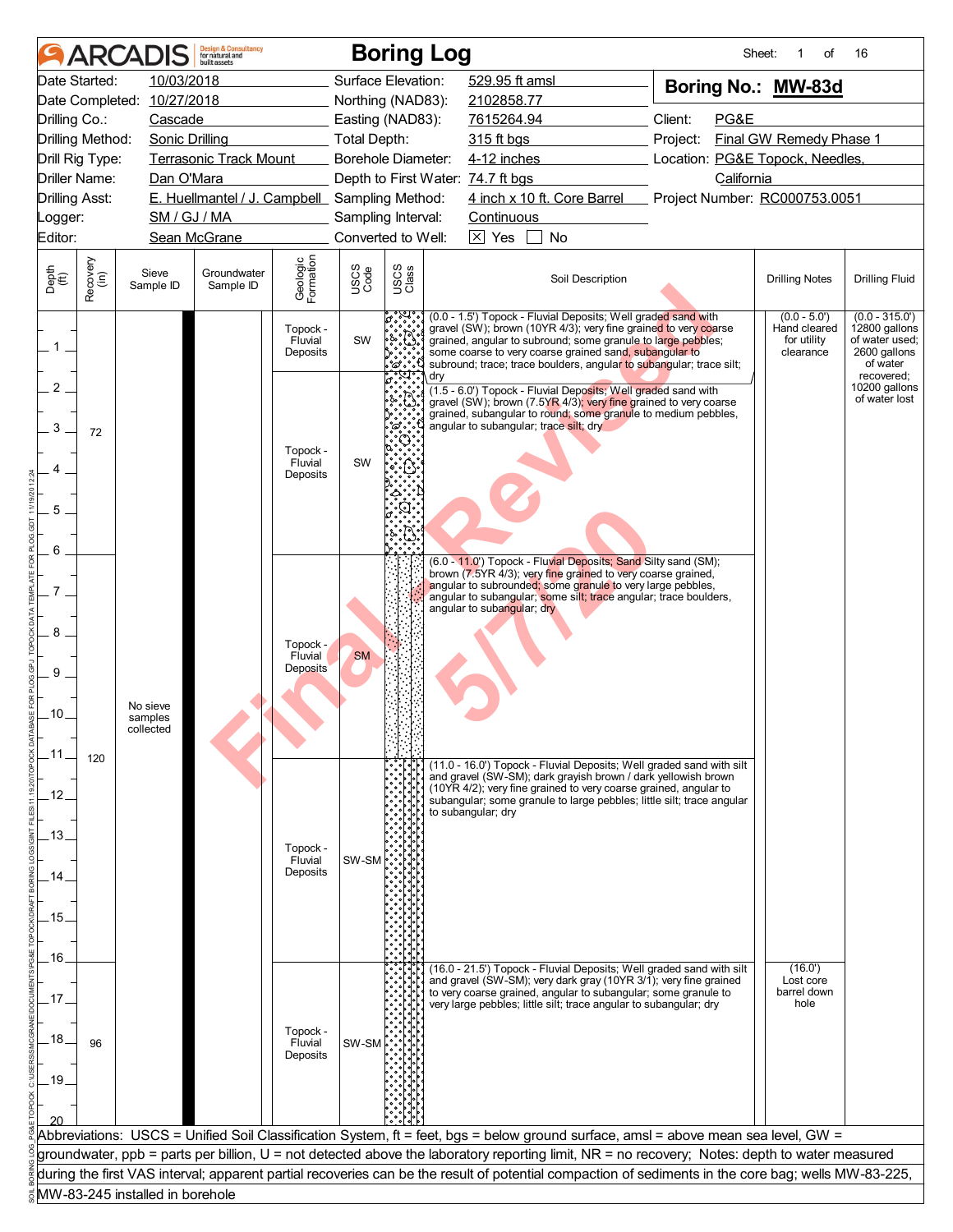|                       |                  | <b>ARCADIS</b>                   | <b>Design &amp; Consultancy</b><br>for natural and<br>huilt assets |                                               |                           |                                   | <b>Boring Log</b>                                                                                                                                                                                                                              | Sheet:                          | 2<br>of                             | 16                    |
|-----------------------|------------------|----------------------------------|--------------------------------------------------------------------|-----------------------------------------------|---------------------------|-----------------------------------|------------------------------------------------------------------------------------------------------------------------------------------------------------------------------------------------------------------------------------------------|---------------------------------|-------------------------------------|-----------------------|
|                       | Date Started:    | 10/03/2018                       |                                                                    |                                               | Surface Elevation:        |                                   | 529.95 ft amsl                                                                                                                                                                                                                                 | Boring No.: MW-83d              |                                     |                       |
|                       |                  | Date Completed: 10/27/2018       |                                                                    |                                               | Northing (NAD83):         |                                   | 2102858.77                                                                                                                                                                                                                                     |                                 |                                     |                       |
| Drilling Co.:         |                  | Cascade                          |                                                                    |                                               | Easting (NAD83):          |                                   | 7615264.94                                                                                                                                                                                                                                     | Client:<br>PG&E                 |                                     |                       |
| Drilling Method:      |                  | Sonic Drilling                   |                                                                    |                                               | <b>Total Depth:</b>       |                                   | 315 ft bgs                                                                                                                                                                                                                                     | Project:                        | Final GW Remedy Phase 1             |                       |
| Drill Rig Type:       |                  |                                  | <b>Terrasonic Track Mount</b>                                      |                                               | <b>Borehole Diameter:</b> |                                   | 4-12 inches                                                                                                                                                                                                                                    | Location: PG&E Topock, Needles, |                                     |                       |
| Driller Name:         |                  | Dan O'Mara                       |                                                                    |                                               |                           |                                   | Depth to First Water: 74.7 ft bgs                                                                                                                                                                                                              | California                      |                                     |                       |
| <b>Drilling Asst:</b> |                  |                                  | E. Huellmantel / J. Campbell Sampling Method:                      |                                               |                           |                                   | 4 inch x 10 ft. Core Barrel                                                                                                                                                                                                                    | Project Number: RC000753.0051   |                                     |                       |
| _ogger:               |                  | SM / GJ / MA                     |                                                                    |                                               | Sampling Interval:        |                                   | Continuous                                                                                                                                                                                                                                     |                                 |                                     |                       |
| Editor:               |                  |                                  | Sean McGrane                                                       |                                               | Converted to Well:        |                                   | $\boxed{\times}$ Yes<br>No                                                                                                                                                                                                                     |                                 |                                     |                       |
| Depth<br>(ft)         | Recovery<br>(in) | Sieve<br>Sample ID               | Groundwater<br>Sample ID                                           | Geologic<br>Formation                         | USCS<br>Code              | USCS<br>Class                     | Soil Description                                                                                                                                                                                                                               |                                 | <b>Drilling Notes</b>               | <b>Drilling Fluid</b> |
| $21 -$                |                  |                                  |                                                                    | Topock -<br>Fluvial<br>Deposits               | SW-SM                     |                                   |                                                                                                                                                                                                                                                |                                 |                                     |                       |
| 22.                   |                  |                                  |                                                                    | Topock -<br>Fluvial<br>Deposits               | <b>SM</b>                 | ◡<br>b                            | (21.5 - 22.5') Topock - Fluvial Deposits; Silty sand with gravel<br>(SM); dark gray (10YR 4/1); very fine grained to very coarse<br>grained, angular to subround; some granule to very large pebbles,<br>angular to subangular; some silt; dry |                                 |                                     |                       |
| .23.<br>24.           | 96               |                                  |                                                                    | Topock -<br>Fluvial<br>Deposits               | GP                        | $\circ$ $\bigcirc$<br>D<br>ပိုလို | (22.5 - 24.0') Topock - Fluvial Deposits; Poorly graded gravel<br>(GP); black (10YR 2/1); small cobbles to large cobbles, angular to<br>subround; dry                                                                                          |                                 |                                     |                       |
|                       |                  |                                  |                                                                    |                                               |                           |                                   | (24.0 - 26.0') No recovery (NR); sample bags broke                                                                                                                                                                                             |                                 |                                     |                       |
| 25.                   |                  |                                  |                                                                    |                                               | <b>NR</b>                 |                                   |                                                                                                                                                                                                                                                |                                 |                                     |                       |
| 26.                   |                  |                                  |                                                                    |                                               |                           |                                   | (26.0 - 28.0') Topock - Fluvial Deposits; Sandy silt with gravel                                                                                                                                                                               |                                 | (26.0')                             |                       |
| 27.                   |                  |                                  |                                                                    | Topock -<br>Fluvial<br>Deposits               | <b>ML</b>                 |                                   | (ML); brown (10YR 5/3); no plasticity; some very fine to very<br>coarse grained sand, angular to subangular; little granule to very<br>large pebbles, angular to subangular; trace angular to subangular;<br>trace mica; dry                   |                                 | Rough drilling                      |                       |
| 28.                   |                  |                                  |                                                                    |                                               |                           |                                   | (28.0 - 29.5') Topock - Fluvial Deposits; Sandy silt with gravel                                                                                                                                                                               |                                 |                                     |                       |
| 29.                   | 60               |                                  |                                                                    | Topock -<br>Fluvial<br><b>Deposits</b>        | <b>ML</b>                 |                                   | (ML); brown (10YR 5/3); no plasticity; and very fine to very coarse<br>grained sand, angular to subangular; little granule to very large<br>pebbles, angular to subangular; trace angular to subangular; trace<br>mica; dry                    |                                 |                                     |                       |
| 30.                   |                  | No sieve<br>samples<br>collected |                                                                    | Topock -<br><b>Fluvial</b><br><b>Deposits</b> | <b>GW</b>                 |                                   | (29.5 - 31.0') Topock - Fluvial Deposits; Well graded gravel with<br>sand (GW); dark yellowish brown (10YR 4/4); granules to small<br>cobbles, angular to subround; little very fine to coarse grained<br>sand, subangular to subround; dry    |                                 |                                     |                       |
| .31                   |                  |                                  |                                                                    |                                               |                           |                                   | (31.0 - 34.5') Topock - Fluvial Deposits; Sandy silt with gravel<br>(ML); brown (10YR 5/3); no plasticity; some very fine to very<br>coarse grained sand, angular to subangular; little granule to very                                        |                                 | (31.0')<br>Lost core<br>barrel down |                       |
| 32.                   |                  |                                  |                                                                    | Topock -                                      |                           |                                   | large pebbles, angular to subangular; trace angular to subangular;<br>trace mica; dry                                                                                                                                                          |                                 | hole                                |                       |
| 33.                   |                  |                                  |                                                                    | Fluvial<br>Deposits                           | ML                        |                                   |                                                                                                                                                                                                                                                |                                 |                                     |                       |
| 34.                   |                  |                                  |                                                                    |                                               |                           |                                   |                                                                                                                                                                                                                                                |                                 |                                     |                       |
|                       | 84               |                                  |                                                                    |                                               |                           |                                   | (34.5 - 38.0') Topock - Fluvial Deposits; Silty sand (SM); brown                                                                                                                                                                               |                                 |                                     |                       |
| 35.                   |                  |                                  |                                                                    |                                               |                           |                                   | (10YR 5/3); very fine grained to fine grained, subangular to<br>subround; and silt; dry                                                                                                                                                        |                                 |                                     |                       |
|                       |                  |                                  |                                                                    |                                               |                           |                                   |                                                                                                                                                                                                                                                |                                 |                                     |                       |
| .36.                  |                  |                                  |                                                                    | Topock -<br>Fluvial                           | <b>SM</b>                 |                                   |                                                                                                                                                                                                                                                |                                 | $(36.0 - 38.0')$                    |                       |
|                       |                  |                                  |                                                                    | Deposits                                      |                           |                                   |                                                                                                                                                                                                                                                |                                 | Drilled to extra<br>two feet to     |                       |
| 37.                   |                  |                                  |                                                                    |                                               |                           |                                   |                                                                                                                                                                                                                                                |                                 | collect lost<br>core 31 to 36       |                       |
|                       |                  |                                  |                                                                    |                                               |                           |                                   |                                                                                                                                                                                                                                                |                                 | ft. bgs.                            |                       |
| 38                    |                  |                                  |                                                                    | Topock -<br>Fluvial                           | <b>SM</b>                 |                                   | (38.0 - 39.0') Topock - Fluvial Deposits; Silty sand with gravel<br>(SM); grayish brown (2.5Y 5/2); very fine grained to very coarse                                                                                                           |                                 |                                     |                       |
| 39                    | 96               |                                  |                                                                    | Deposits<br>Topock -                          |                           |                                   | grained, angular to subround; some silt; little granule to large<br>pebbles, angular to subangular; moist                                                                                                                                      |                                 |                                     |                       |
|                       |                  |                                  |                                                                    | Fluvial<br>Deposits                           | <b>SM</b>                 |                                   | (39.0 - 43.0') Topock - Fluvial Deposits; Silty sand (SM); very dark<br>grayish brown (2.5Y 3/2); very fine grained to coarse grained,                                                                                                         |                                 |                                     |                       |
|                       |                  |                                  |                                                                    |                                               |                           |                                   | Abbreviations: USCS = Unified Soil Classification System, ft = feet, bgs = below ground surface, amsl = above mean sea level, GW =                                                                                                             |                                 |                                     |                       |
|                       |                  |                                  |                                                                    |                                               |                           |                                   | groundwater, ppb = parts per billion, U = not detected above the laboratory reporting limit, NR = no recovery; Notes: depth to water measured                                                                                                  |                                 |                                     |                       |
|                       |                  |                                  |                                                                    |                                               |                           |                                   | during the first VAS interval; apparent partial recoveries can be the result of potential compaction of sediments in the core bag; wells MW-83-225,                                                                                            |                                 |                                     |                       |
|                       |                  | MW-83-245 installed in borehole  |                                                                    |                                               |                           |                                   |                                                                                                                                                                                                                                                |                                 |                                     |                       |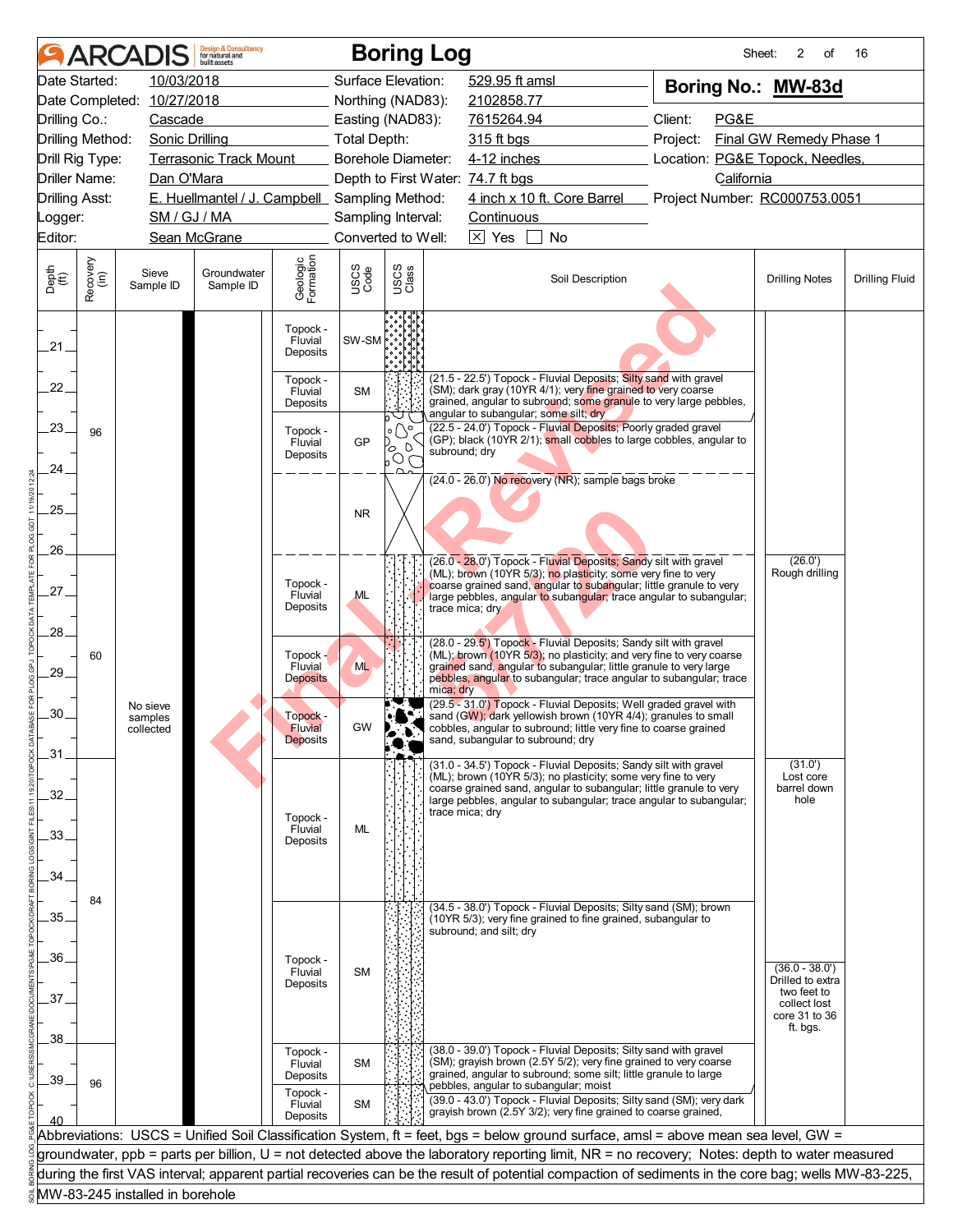|                       |                      |                                 | <b>Design &amp; Consultancy</b><br>for natural and<br>huilt assets |                       |                     |               | <b>Boring Log</b>                                                                                                                                   | Sheet:                          | 3<br>of                 | 16                    |
|-----------------------|----------------------|---------------------------------|--------------------------------------------------------------------|-----------------------|---------------------|---------------|-----------------------------------------------------------------------------------------------------------------------------------------------------|---------------------------------|-------------------------|-----------------------|
|                       | Date Started:        | 10/03/2018                      |                                                                    |                       | Surface Elevation:  |               | 529.95 ft amsl                                                                                                                                      | Boring No.: MW-83d              |                         |                       |
|                       |                      | Date Completed: 10/27/2018      |                                                                    |                       | Northing (NAD83):   |               | 2102858.77                                                                                                                                          |                                 |                         |                       |
| Drilling Co.:         |                      | Cascade                         |                                                                    |                       | Easting (NAD83):    |               | 7615264.94                                                                                                                                          | Client:<br>PG&E                 |                         |                       |
| Drilling Method:      |                      | <b>Sonic Drilling</b>           |                                                                    |                       | <b>Total Depth:</b> |               | 315 ft bgs                                                                                                                                          | Project:                        | Final GW Remedy Phase 1 |                       |
| Drill Rig Type:       |                      |                                 | <b>Terrasonic Track Mount</b>                                      |                       | Borehole Diameter:  |               | 4-12 inches                                                                                                                                         | Location: PG&E Topock, Needles, |                         |                       |
|                       | <b>Driller Name:</b> | Dan O'Mara                      |                                                                    |                       |                     |               | Depth to First Water: 74.7 ft bgs                                                                                                                   | California                      |                         |                       |
| <b>Drilling Asst:</b> |                      | SM / GJ / MA                    | E. Huellmantel / J. Campbell Sampling Method:                      |                       | Sampling Interval:  |               | 4 inch x 10 ft. Core Barrel<br>Continuous                                                                                                           | Project Number: RC000753.0051   |                         |                       |
| Logger:<br>Editor:    |                      |                                 | Sean McGrane                                                       |                       | Converted to Well:  |               | $\boxtimes$ Yes<br>No                                                                                                                               |                                 |                         |                       |
|                       |                      |                                 |                                                                    |                       |                     |               |                                                                                                                                                     |                                 |                         |                       |
| Depth<br>(ft)         | Recovery<br>(in)     | Sieve<br>Sample ID              | Groundwater<br>Sample ID                                           | Geologic<br>Formation | USCS<br>Code        | USCS<br>Class | Soil Description                                                                                                                                    |                                 | <b>Drilling Notes</b>   | <b>Drilling Fluid</b> |
|                       |                      |                                 |                                                                    |                       |                     |               | angular to subangular; and silt; trace granule to medium pebbles,<br>angular to subangular; trace clay; moist                                       |                                 |                         |                       |
| .41.                  |                      |                                 |                                                                    |                       |                     |               |                                                                                                                                                     |                                 |                         |                       |
|                       |                      |                                 |                                                                    | Topock -<br>Fluvial   | <b>SM</b>           |               |                                                                                                                                                     |                                 |                         |                       |
| 42.                   |                      |                                 |                                                                    | Deposits              |                     |               |                                                                                                                                                     |                                 |                         |                       |
|                       |                      |                                 |                                                                    |                       |                     |               |                                                                                                                                                     |                                 |                         |                       |
| 43.                   | 96                   |                                 |                                                                    |                       |                     |               | (43.0 - 46.0') Topock - Fluvial Deposits; Well graded sand (SW);                                                                                    |                                 |                         |                       |
|                       |                      |                                 |                                                                    |                       |                     |               | brown (7.5YR 5/3); very fine grained to very coarse grained,<br>subangular to subround; trace granule to very large pebbles,                        |                                 |                         |                       |
| 44.                   |                      |                                 |                                                                    | Topock -              |                     |               | angular to subround; trace subround; trace silt; dry                                                                                                |                                 |                         |                       |
|                       |                      |                                 |                                                                    | Fluvial               | SW                  |               |                                                                                                                                                     |                                 |                         |                       |
| .45.                  |                      |                                 |                                                                    | Deposits              |                     |               |                                                                                                                                                     |                                 |                         |                       |
|                       |                      |                                 |                                                                    |                       |                     |               |                                                                                                                                                     |                                 |                         |                       |
| 46.                   |                      |                                 |                                                                    |                       |                     |               | (46.0 - 51.5') Topock - Fluvial Deposits; Silty sand with gravel                                                                                    |                                 |                         |                       |
|                       |                      |                                 |                                                                    |                       |                     |               | (SM); brown (10YR 4/3); very fine grained to very coarse grained,<br>subangular to subround; little granule to very large pebbles,                  |                                 |                         |                       |
| .47.                  |                      |                                 |                                                                    |                       |                     |               | subangular to subround; little silt; trace subangular to subround;<br>trace clay; trace mica; dry; gravel coarsening downward in                    |                                 |                         |                       |
|                       |                      |                                 |                                                                    |                       |                     |               | formation                                                                                                                                           |                                 |                         |                       |
| 48                    |                      |                                 |                                                                    |                       |                     |               |                                                                                                                                                     |                                 |                         |                       |
| 49.                   |                      |                                 |                                                                    | Topock -<br>Fluvial   | <b>SM</b>           |               |                                                                                                                                                     |                                 |                         |                       |
|                       |                      |                                 |                                                                    | <b>Deposits</b>       |                     |               |                                                                                                                                                     |                                 |                         |                       |
| .50.                  |                      | No sieve<br>samples             |                                                                    |                       |                     |               |                                                                                                                                                     |                                 |                         |                       |
|                       |                      | collected                       |                                                                    |                       |                     |               |                                                                                                                                                     |                                 |                         |                       |
| .51.                  | 120                  |                                 |                                                                    |                       |                     |               |                                                                                                                                                     |                                 |                         |                       |
|                       |                      |                                 |                                                                    |                       |                     |               |                                                                                                                                                     |                                 |                         |                       |
| 52.                   |                      |                                 |                                                                    | Topock -<br>Fluvial   | SW-SM               |               | (51.5 - 52.0') Topock - Fluvial Deposits; Well graded sand with silt<br>(SW-SM); brown (10YR 5/3); very fine grained to medium grained,             |                                 |                         |                       |
|                       |                      |                                 |                                                                    | Deposits              |                     |               | angular to subround; trace silt; little mica; dry<br>(52.0 - 59.0') Topock - Fluvial Deposits; Well graded sand with                                |                                 |                         |                       |
| .53.                  |                      |                                 |                                                                    |                       |                     |               | gravel (SW); very dark grayish brown (10YR 3/2); very fine grained<br>to very coarse grained, angular to subangular; and granule to very            |                                 |                         |                       |
|                       |                      |                                 |                                                                    |                       |                     |               | large pebbles, subangular to round; trace subangular to subround;                                                                                   |                                 |                         |                       |
| 54                    |                      |                                 |                                                                    |                       |                     |               | some mica: drv                                                                                                                                      |                                 |                         |                       |
|                       |                      |                                 |                                                                    |                       |                     |               |                                                                                                                                                     |                                 |                         |                       |
| 55.                   |                      |                                 |                                                                    | Topock -              |                     |               |                                                                                                                                                     |                                 |                         |                       |
|                       |                      |                                 |                                                                    | Fluvial<br>Deposits   | SW                  |               |                                                                                                                                                     |                                 |                         |                       |
| 56.                   |                      |                                 |                                                                    |                       |                     |               |                                                                                                                                                     |                                 |                         |                       |
|                       |                      |                                 |                                                                    |                       |                     |               |                                                                                                                                                     |                                 |                         |                       |
| 57                    |                      |                                 |                                                                    |                       |                     |               |                                                                                                                                                     |                                 |                         |                       |
| 58                    |                      |                                 |                                                                    |                       |                     |               |                                                                                                                                                     |                                 |                         |                       |
|                       | 120                  |                                 |                                                                    |                       |                     |               |                                                                                                                                                     |                                 |                         |                       |
| .59                   |                      |                                 |                                                                    |                       |                     |               |                                                                                                                                                     |                                 |                         |                       |
|                       |                      |                                 |                                                                    | Topock -              | <b>SM</b>           |               | (59.0 - 62.0') Topock - Fluvial Deposits; Silty sand (SM); brown<br>(10YR 5/3); very fine grained to very coarse grained, angular to                |                                 |                         |                       |
|                       |                      |                                 |                                                                    | Fluvial<br>Deposits   |                     |               | subround; little silt; little clay; trace granule to large pebbles,                                                                                 |                                 |                         |                       |
|                       |                      |                                 |                                                                    |                       |                     |               | Abbreviations: USCS = Unified Soil Classification System, ft = feet, bgs = below ground surface, amsl = above mean sea level, GW =                  |                                 |                         |                       |
|                       |                      |                                 |                                                                    |                       |                     |               | groundwater, ppb = parts per billion, U = not detected above the laboratory reporting limit, NR = no recovery; Notes: depth to water measured       |                                 |                         |                       |
|                       |                      |                                 |                                                                    |                       |                     |               | during the first VAS interval; apparent partial recoveries can be the result of potential compaction of sediments in the core bag; wells MW-83-225, |                                 |                         |                       |
|                       |                      | MW-83-245 installed in borehole |                                                                    |                       |                     |               |                                                                                                                                                     |                                 |                         |                       |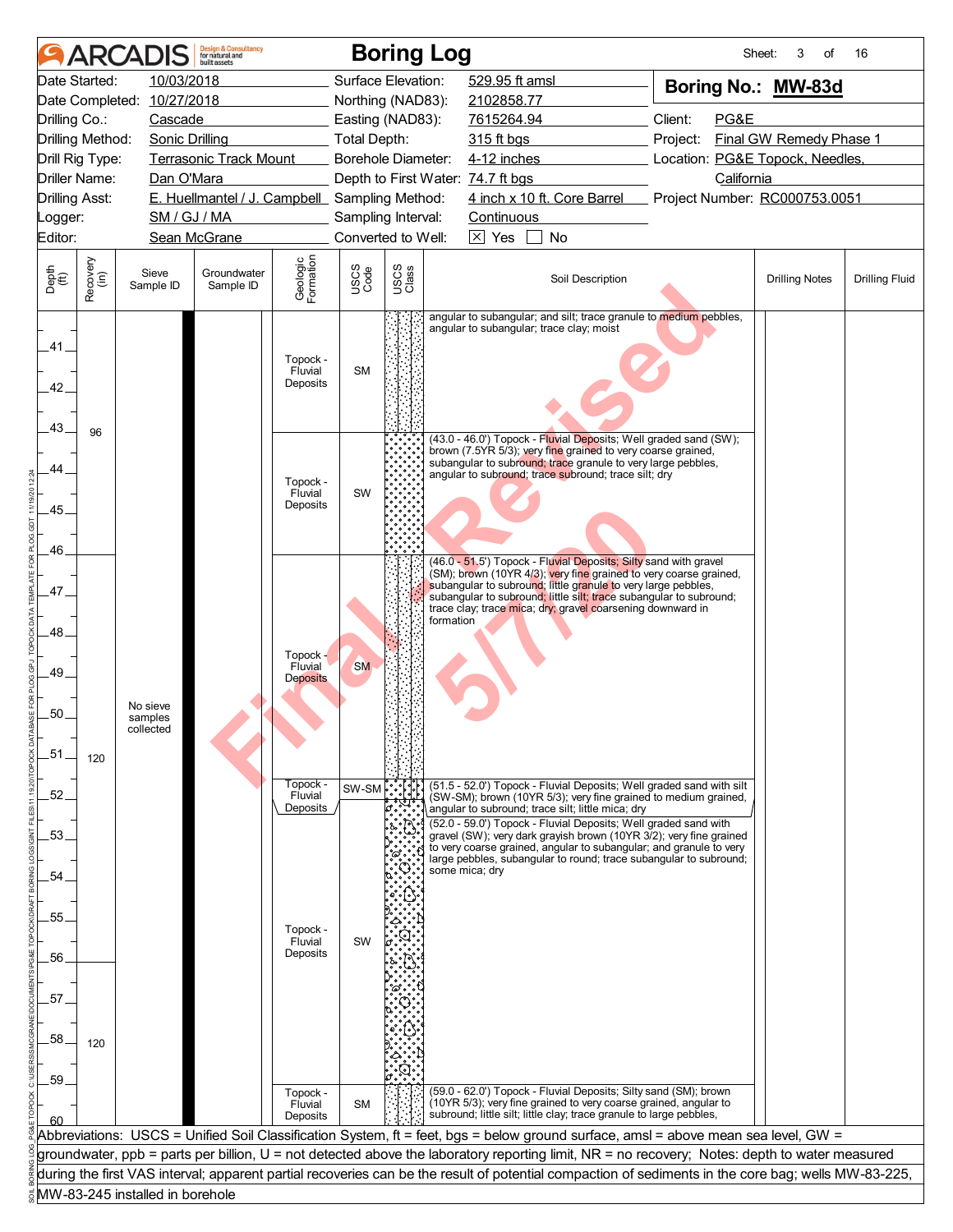|                       |                  | <b>ARCADIS</b>                  | <b>Design &amp; Consultancy</b><br>for natural and<br>huilt assets |                                 |                           |               | <b>Boring Log</b>                                                                                                                                                                                                                        | Sheet:                          | of<br>4                       | 16                    |
|-----------------------|------------------|---------------------------------|--------------------------------------------------------------------|---------------------------------|---------------------------|---------------|------------------------------------------------------------------------------------------------------------------------------------------------------------------------------------------------------------------------------------------|---------------------------------|-------------------------------|-----------------------|
|                       | Date Started:    | 10/03/2018                      |                                                                    |                                 | Surface Elevation:        |               | 529.95 ft amsl                                                                                                                                                                                                                           | Boring No.: MW-83d              |                               |                       |
|                       |                  | Date Completed: 10/27/2018      |                                                                    |                                 | Northing (NAD83):         |               | 2102858.77                                                                                                                                                                                                                               |                                 |                               |                       |
| Drilling Co.:         |                  | Cascade                         |                                                                    |                                 | Easting (NAD83):          |               | 7615264.94                                                                                                                                                                                                                               | Client:<br>PG&E                 |                               |                       |
|                       | Drilling Method: | <b>Sonic Drilling</b>           |                                                                    |                                 | <b>Total Depth:</b>       |               | 315 ft bgs                                                                                                                                                                                                                               | Project:                        | Final GW Remedy Phase 1       |                       |
|                       | Drill Rig Type:  |                                 | <b>Terrasonic Track Mount</b>                                      |                                 | <b>Borehole Diameter:</b> |               | 4-12 inches                                                                                                                                                                                                                              | Location: PG&E Topock, Needles, |                               |                       |
|                       | Driller Name:    | Dan O'Mara                      |                                                                    |                                 |                           |               | Depth to First Water: 74.7 ft bgs                                                                                                                                                                                                        | California                      |                               |                       |
| <b>Drilling Asst:</b> |                  |                                 | E. Huellmantel / J. Campbell Sampling Method:                      |                                 |                           |               | 4 inch x 10 ft. Core Barrel                                                                                                                                                                                                              | Project Number: RC000753.0051   |                               |                       |
| _ogger:               |                  | SM / GJ / MA                    |                                                                    |                                 | Sampling Interval:        |               | Continuous                                                                                                                                                                                                                               |                                 |                               |                       |
| Editor:               |                  |                                 | Sean McGrane                                                       |                                 | Converted to Well:        |               | $\overline{\times}$ Yes<br>No                                                                                                                                                                                                            |                                 |                               |                       |
| Depth<br>(ft)         | Recovery<br>(in) | Sieve<br>Sample ID              | Groundwater<br>Sample ID                                           | Geologic<br>Formation           | USCS<br>Code              | USCS<br>Class | Soil Description                                                                                                                                                                                                                         |                                 | <b>Drilling Notes</b>         | <b>Drilling Fluid</b> |
| .61.                  |                  |                                 |                                                                    | Topock -<br>Fluvial<br>Deposits | <b>SM</b>                 |               | angular to subround; dry                                                                                                                                                                                                                 |                                 |                               |                       |
| 62.                   |                  |                                 |                                                                    |                                 |                           |               | (62.0 - 65.5') Topock - Fluvial Deposits; Well graded gravel with                                                                                                                                                                        |                                 |                               |                       |
| 63.                   | 120              |                                 |                                                                    | Topock -                        |                           |               | sand (GW); light brownish gray / pale yellowish brown (10YR 6/2);<br>granules to small cobbles, angular to subround; little very fine to<br>very coarse grained sand, angular to subround; trace boulders,<br>angular to subangular; dry |                                 |                               |                       |
| 64.                   |                  |                                 |                                                                    | Fluvial<br>Deposits             | GW                        |               |                                                                                                                                                                                                                                          |                                 |                               |                       |
|                       |                  |                                 |                                                                    |                                 |                           |               |                                                                                                                                                                                                                                          |                                 |                               |                       |
| 65.                   |                  |                                 |                                                                    |                                 |                           |               |                                                                                                                                                                                                                                          |                                 |                               |                       |
| 66.                   |                  |                                 |                                                                    |                                 |                           |               | (65.5 - 67.0') Topock - Fluvial Deposits; Silty sand with gravel                                                                                                                                                                         |                                 |                               |                       |
|                       |                  |                                 |                                                                    | Topock -<br>Fluvial             | <b>SM</b>                 |               | (SM); dark grayish brown / dark yellowish brown (10YR 4/2); very<br>fine grained to very coarse grained, angular to subround; little                                                                                                     |                                 |                               |                       |
| .67.                  |                  |                                 |                                                                    | Deposits                        |                           |               | granule to large pebbles, angular to subangular; little silt; little<br>clay; trace angular; dry                                                                                                                                         |                                 |                               |                       |
|                       |                  |                                 |                                                                    |                                 |                           |               | (67.0 - 69.0') Topock - Fluvial Deposits; Well graded gravel with<br>silt (SW-SM); light brownish gray / pale yellowish brown (10YR                                                                                                      |                                 |                               |                       |
| .68.                  |                  |                                 |                                                                    | Topock -                        | SW-SM                     |               | 6/2); very fine grained to very coarse grained, angular to                                                                                                                                                                               |                                 |                               |                       |
|                       |                  |                                 |                                                                    | Fluvial<br><b>Deposits</b>      |                           |               | subangular; little silt; trace granule to medium pebbles,<br>subangular to round; dry                                                                                                                                                    |                                 |                               |                       |
| 69.                   |                  |                                 |                                                                    |                                 |                           |               |                                                                                                                                                                                                                                          |                                 |                               |                       |
|                       |                  |                                 |                                                                    |                                 |                           |               | (69.0 - 79.5') Topock - Fluvial Deposits; Silty sand with gravel<br>(SM); brown (7.5YR 5/3); fine grained to very coarse grained,                                                                                                        |                                 |                               |                       |
| .70.                  |                  | No sieve<br>samples             |                                                                    |                                 |                           |               | subangular to subround; little granule to very large pebbles,<br>subangular to round; little silt; trace angular to subangular; trace                                                                                                    |                                 |                               |                       |
|                       |                  | collected                       |                                                                    |                                 |                           |               | boulders, subangular to well-round; little mica; dry                                                                                                                                                                                     |                                 |                               |                       |
| .71                   | 120              |                                 |                                                                    |                                 |                           |               |                                                                                                                                                                                                                                          |                                 |                               |                       |
|                       |                  |                                 |                                                                    |                                 |                           |               |                                                                                                                                                                                                                                          |                                 |                               |                       |
| 72.                   |                  |                                 |                                                                    |                                 |                           |               |                                                                                                                                                                                                                                          |                                 |                               |                       |
|                       |                  |                                 |                                                                    |                                 |                           |               | (72.5') olive / moderate olive brown (5Y 4/4); some granule to very                                                                                                                                                                      |                                 |                               |                       |
| 73.                   |                  |                                 |                                                                    |                                 |                           |               | large pebbles                                                                                                                                                                                                                            |                                 |                               |                       |
|                       |                  |                                 |                                                                    |                                 |                           |               |                                                                                                                                                                                                                                          |                                 |                               |                       |
| 74                    |                  |                                 |                                                                    | Topock -                        | <b>SM</b>                 |               | (74') dark grayish brown / dark yellowish brown (10YR 4/2)                                                                                                                                                                               |                                 |                               |                       |
|                       |                  |                                 |                                                                    | Fluvial<br>Deposits             |                           |               |                                                                                                                                                                                                                                          |                                 |                               |                       |
| 75.                   |                  |                                 |                                                                    |                                 |                           |               | (75') dark brown (7.5YR 3/4); moist                                                                                                                                                                                                      |                                 |                               |                       |
|                       |                  |                                 |                                                                    |                                 |                           |               |                                                                                                                                                                                                                                          |                                 |                               |                       |
| .76.                  |                  |                                 |                                                                    |                                 |                           |               | (76') brown (7.5YR 4/3); and granule to very large pebbles,                                                                                                                                                                              |                                 | (76.0')                       |                       |
|                       |                  |                                 |                                                                    |                                 |                           |               | subangular to round; little silt; trace subangular to round; wet;<br>water table                                                                                                                                                         |                                 | Approximate<br>depth of water |                       |
| 77                    |                  |                                 |                                                                    |                                 |                           |               |                                                                                                                                                                                                                                          |                                 | table                         |                       |
|                       |                  |                                 | MW-L-VAS-<br>76-81                                                 |                                 |                           |               |                                                                                                                                                                                                                                          |                                 |                               |                       |
| 78.                   | 120              |                                 | (31 ppb)<br>10/6/2018                                              |                                 |                           |               |                                                                                                                                                                                                                                          |                                 |                               |                       |
| 79.                   |                  |                                 | 16:34                                                              |                                 |                           |               |                                                                                                                                                                                                                                          |                                 |                               |                       |
|                       |                  |                                 |                                                                    |                                 |                           |               |                                                                                                                                                                                                                                          |                                 |                               |                       |
|                       |                  |                                 |                                                                    | Topock -                        | <b>ML</b>                 |               | (79.5 - 80.0') Topock - Alluvium Deposits; Sandy silt with gravel                                                                                                                                                                        |                                 |                               |                       |
|                       |                  |                                 |                                                                    |                                 |                           |               | Abbreviations: USCS = Unified Soil Classification System, ft = feet, bgs = below ground surface, amsl = above mean sea level, GW =                                                                                                       |                                 |                               |                       |
|                       |                  |                                 |                                                                    |                                 |                           |               | groundwater, ppb = parts per billion, U = not detected above the laboratory reporting limit, NR = no recovery; Notes: depth to water measured                                                                                            |                                 |                               |                       |
|                       |                  |                                 |                                                                    |                                 |                           |               | during the first VAS interval; apparent partial recoveries can be the result of potential compaction of sediments in the core bag; wells MW-83-225,                                                                                      |                                 |                               |                       |
|                       |                  | MW-83-245 installed in borehole |                                                                    |                                 |                           |               |                                                                                                                                                                                                                                          |                                 |                               |                       |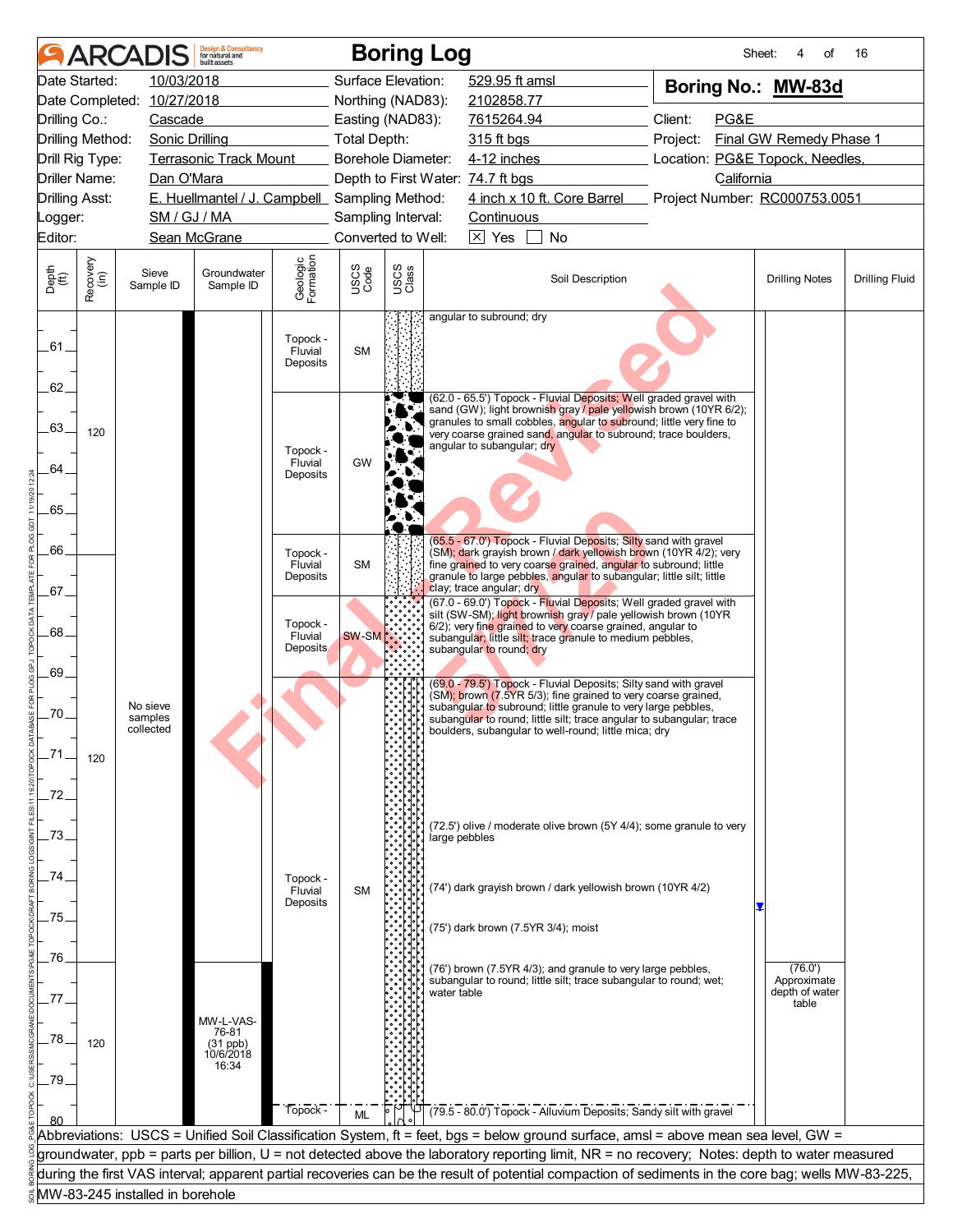| Date Started:<br>10/03/2018<br>Surface Elevation:<br>529.95 ft amsl<br>Boring No.: MW-83d<br>Date Completed: 10/27/2018<br>Northing (NAD83):<br>2102858.77<br>Client:<br>PG&E<br>Drilling Co.:<br>Cascade<br>Easting (NAD83):<br>7615264.94<br>Final GW Remedy Phase 1<br>Drilling Method:<br>Sonic Drilling<br><b>Total Depth:</b><br>315 ft bgs<br>Project:<br>4-12 inches<br>Location: PG&E Topock, Needles,<br>Drill Rig Type:<br><b>Terrasonic Track Mount</b><br>Borehole Diameter:<br><b>Driller Name:</b><br>Dan O'Mara<br>Depth to First Water: 74.7 ft bgs<br>California<br>E. Huellmantel / J. Campbell Sampling Method:<br>4 inch x 10 ft. Core Barrel<br>Project Number: RC000753.0051<br><b>Drilling Asst:</b><br>SM / GJ / MA<br>Sampling Interval:<br>Continuous<br>_ogger:<br>$\boxed{\times}$ Yes<br>Editor:<br>Sean McGrane<br>Converted to Well:<br>No<br>Geologic<br>Formation<br>Recovery<br>(in)<br>USCS<br>Code<br>USCS<br>Class<br>Sieve<br>Groundwater<br>Soil Description<br><b>Drilling Fluid</b><br><b>Drilling Notes</b><br>Sample ID<br>Sample ID<br><u>Alluvium</u><br>(ML); reddish brown (2.5YR 4/3) with reddish brown (5YR 5/3); no<br>Deposits<br>plasticity; some very fine to very coarse grained sand, subangular<br>to subround; little granule to very large pebbles, subround to<br>.81.<br>Topock -<br>round; wet<br>Alluvium<br><b>SM</b><br>(80.0 - 82.5') Topock - Alluvium Deposits; Silty sand with gravel<br><b>Deposits</b><br>(SM); dark grayish brown / dark yellowish brown (10YR 4/2); very<br>82.<br>fine grained to very coarse grained, angular to subangular; some<br>granule to large pebbles, angular to subround; some silt; wet<br>(82.5 - 86.0') Topock - Alluvium Deposits; Silty sand (SM); grayish<br>.83.<br>brown (10YR 5/2); very fine grained to very coarse grained,<br>120<br>angular to subangular; and silt; trace granule to very large<br>pebbles, angular to subangular; trace angular; trace clay; some<br>caliche; dry; strong cementation<br>84.<br>Topock -<br>Alluvium<br><b>SM</b><br>Deposits<br>.85.<br>.86.<br>(86.0 - 93.5') Topock - Alluvium Deposits; Silty sand with gravel<br>(SM); dark grayish brown / dark yellowish brown (10YR 4/2); very<br>fine grained to very coarse grained, angular to subangular; some<br>.87.<br>silt; little granule to very large pebbles, angular to subangular; little<br>clay; moist; moderate cementation<br>.88<br>.89.<br>Topock -<br>(89.5'); decrease in granules to large pebbles, increase in silt<br><b>Alluvium</b><br><b>SM</b><br>No sieve<br>.90<br>samples<br><b>Deposits</b><br>collected<br>.91<br>120<br>.92<br>.93.<br>Topock -<br>(93.5 - 94.0') Topock - Alluvium Deposits; Sandy silt with gravel<br>ML<br>.94<br>Alluvium<br>(ML); gravish brown (2.5Y 5/2); no plasticity; some very fine to very<br>Deposits<br>coarse grained sand, angular to subround; little granule to large<br><b>SM</b><br>Topock -<br>pebbles, angular to subround; little silt; little clay; wet; weak<br>Alluvium<br>cementation<br>.95.<br>Deposits<br>(94.0 - 95.0') Topock - Alluvium Deposits; Silty sand with gravel<br>(SM); dark grayish brown / dark yellowish brown (10YR 4/2); very<br>fine grained to very coarse grained, angular to subangular; some<br>.96<br>silt; little granule to large pebbles, angular to subangular; little<br>clay; trace angular to subangular; moist; moderate cementation<br>(95.0 - 112.0') Topock - Alluvium Deposits; Sandy silt with gravel<br>97<br>(ML); grayish brown (2.5Y 5/2); no plasticity; some very fine to very<br>Topock -<br>coarse grained sand, angular to subangular; little granule to very<br>ML<br>Alluvium<br>large pebbles, angular to subangular; trace clay; trace mica; wet;<br>Deposits<br>strong cementation<br>.98<br>234<br>(96'); moist to dry; iron oxide staining; increase in granules to very<br>large pebbles, decrease in sand, increase in silt, decrease in clay<br>.99<br>Abbreviations: USCS = Unified Soil Classification System, ft = feet, bgs = below ground surface, amsl = above mean sea level, GW =<br>groundwater, ppb = parts per billion, U = not detected above the laboratory reporting limit, NR = no recovery; Notes: depth to water measured<br>during the first VAS interval; apparent partial recoveries can be the result of potential compaction of sediments in the core bag; wells MW-83-225,<br>MW-83-245 installed in borehole |               | ARCADIS | <b>Design &amp; Consultancy</b><br>for natural and<br><b>built</b> assets |  | <b>Boring Log</b> | Sheet: | 5<br>οf | 16 |
|----------------------------------------------------------------------------------------------------------------------------------------------------------------------------------------------------------------------------------------------------------------------------------------------------------------------------------------------------------------------------------------------------------------------------------------------------------------------------------------------------------------------------------------------------------------------------------------------------------------------------------------------------------------------------------------------------------------------------------------------------------------------------------------------------------------------------------------------------------------------------------------------------------------------------------------------------------------------------------------------------------------------------------------------------------------------------------------------------------------------------------------------------------------------------------------------------------------------------------------------------------------------------------------------------------------------------------------------------------------------------------------------------------------------------------------------------------------------------------------------------------------------------------------------------------------------------------------------------------------------------------------------------------------------------------------------------------------------------------------------------------------------------------------------------------------------------------------------------------------------------------------------------------------------------------------------------------------------------------------------------------------------------------------------------------------------------------------------------------------------------------------------------------------------------------------------------------------------------------------------------------------------------------------------------------------------------------------------------------------------------------------------------------------------------------------------------------------------------------------------------------------------------------------------------------------------------------------------------------------------------------------------------------------------------------------------------------------------------------------------------------------------------------------------------------------------------------------------------------------------------------------------------------------------------------------------------------------------------------------------------------------------------------------------------------------------------------------------------------------------------------------------------------------------------------------------------------------------------------------------------------------------------------------------------------------------------------------------------------------------------------------------------------------------------------------------------------------------------------------------------------------------------------------------------------------------------------------------------------------------------------------------------------------------------------------------------------------------------------------------------------------------------------------------------------------------------------------------------------------------------------------------------------------------------------------------------------------------------------------------------------------------------------------------------------------------------------------------------------------------------------------------------------------------------------------------------------------------------------------------------------------------------------------------------------------------------------------------------------------------------------------------------------------------------------------------------------------------------|---------------|---------|---------------------------------------------------------------------------|--|-------------------|--------|---------|----|
|                                                                                                                                                                                                                                                                                                                                                                                                                                                                                                                                                                                                                                                                                                                                                                                                                                                                                                                                                                                                                                                                                                                                                                                                                                                                                                                                                                                                                                                                                                                                                                                                                                                                                                                                                                                                                                                                                                                                                                                                                                                                                                                                                                                                                                                                                                                                                                                                                                                                                                                                                                                                                                                                                                                                                                                                                                                                                                                                                                                                                                                                                                                                                                                                                                                                                                                                                                                                                                                                                                                                                                                                                                                                                                                                                                                                                                                                                                                                                                                                                                                                                                                                                                                                                                                                                                                                                                                                                                                                            |               |         |                                                                           |  |                   |        |         |    |
|                                                                                                                                                                                                                                                                                                                                                                                                                                                                                                                                                                                                                                                                                                                                                                                                                                                                                                                                                                                                                                                                                                                                                                                                                                                                                                                                                                                                                                                                                                                                                                                                                                                                                                                                                                                                                                                                                                                                                                                                                                                                                                                                                                                                                                                                                                                                                                                                                                                                                                                                                                                                                                                                                                                                                                                                                                                                                                                                                                                                                                                                                                                                                                                                                                                                                                                                                                                                                                                                                                                                                                                                                                                                                                                                                                                                                                                                                                                                                                                                                                                                                                                                                                                                                                                                                                                                                                                                                                                                            |               |         |                                                                           |  |                   |        |         |    |
|                                                                                                                                                                                                                                                                                                                                                                                                                                                                                                                                                                                                                                                                                                                                                                                                                                                                                                                                                                                                                                                                                                                                                                                                                                                                                                                                                                                                                                                                                                                                                                                                                                                                                                                                                                                                                                                                                                                                                                                                                                                                                                                                                                                                                                                                                                                                                                                                                                                                                                                                                                                                                                                                                                                                                                                                                                                                                                                                                                                                                                                                                                                                                                                                                                                                                                                                                                                                                                                                                                                                                                                                                                                                                                                                                                                                                                                                                                                                                                                                                                                                                                                                                                                                                                                                                                                                                                                                                                                                            |               |         |                                                                           |  |                   |        |         |    |
|                                                                                                                                                                                                                                                                                                                                                                                                                                                                                                                                                                                                                                                                                                                                                                                                                                                                                                                                                                                                                                                                                                                                                                                                                                                                                                                                                                                                                                                                                                                                                                                                                                                                                                                                                                                                                                                                                                                                                                                                                                                                                                                                                                                                                                                                                                                                                                                                                                                                                                                                                                                                                                                                                                                                                                                                                                                                                                                                                                                                                                                                                                                                                                                                                                                                                                                                                                                                                                                                                                                                                                                                                                                                                                                                                                                                                                                                                                                                                                                                                                                                                                                                                                                                                                                                                                                                                                                                                                                                            |               |         |                                                                           |  |                   |        |         |    |
|                                                                                                                                                                                                                                                                                                                                                                                                                                                                                                                                                                                                                                                                                                                                                                                                                                                                                                                                                                                                                                                                                                                                                                                                                                                                                                                                                                                                                                                                                                                                                                                                                                                                                                                                                                                                                                                                                                                                                                                                                                                                                                                                                                                                                                                                                                                                                                                                                                                                                                                                                                                                                                                                                                                                                                                                                                                                                                                                                                                                                                                                                                                                                                                                                                                                                                                                                                                                                                                                                                                                                                                                                                                                                                                                                                                                                                                                                                                                                                                                                                                                                                                                                                                                                                                                                                                                                                                                                                                                            |               |         |                                                                           |  |                   |        |         |    |
|                                                                                                                                                                                                                                                                                                                                                                                                                                                                                                                                                                                                                                                                                                                                                                                                                                                                                                                                                                                                                                                                                                                                                                                                                                                                                                                                                                                                                                                                                                                                                                                                                                                                                                                                                                                                                                                                                                                                                                                                                                                                                                                                                                                                                                                                                                                                                                                                                                                                                                                                                                                                                                                                                                                                                                                                                                                                                                                                                                                                                                                                                                                                                                                                                                                                                                                                                                                                                                                                                                                                                                                                                                                                                                                                                                                                                                                                                                                                                                                                                                                                                                                                                                                                                                                                                                                                                                                                                                                                            |               |         |                                                                           |  |                   |        |         |    |
|                                                                                                                                                                                                                                                                                                                                                                                                                                                                                                                                                                                                                                                                                                                                                                                                                                                                                                                                                                                                                                                                                                                                                                                                                                                                                                                                                                                                                                                                                                                                                                                                                                                                                                                                                                                                                                                                                                                                                                                                                                                                                                                                                                                                                                                                                                                                                                                                                                                                                                                                                                                                                                                                                                                                                                                                                                                                                                                                                                                                                                                                                                                                                                                                                                                                                                                                                                                                                                                                                                                                                                                                                                                                                                                                                                                                                                                                                                                                                                                                                                                                                                                                                                                                                                                                                                                                                                                                                                                                            |               |         |                                                                           |  |                   |        |         |    |
|                                                                                                                                                                                                                                                                                                                                                                                                                                                                                                                                                                                                                                                                                                                                                                                                                                                                                                                                                                                                                                                                                                                                                                                                                                                                                                                                                                                                                                                                                                                                                                                                                                                                                                                                                                                                                                                                                                                                                                                                                                                                                                                                                                                                                                                                                                                                                                                                                                                                                                                                                                                                                                                                                                                                                                                                                                                                                                                                                                                                                                                                                                                                                                                                                                                                                                                                                                                                                                                                                                                                                                                                                                                                                                                                                                                                                                                                                                                                                                                                                                                                                                                                                                                                                                                                                                                                                                                                                                                                            |               |         |                                                                           |  |                   |        |         |    |
|                                                                                                                                                                                                                                                                                                                                                                                                                                                                                                                                                                                                                                                                                                                                                                                                                                                                                                                                                                                                                                                                                                                                                                                                                                                                                                                                                                                                                                                                                                                                                                                                                                                                                                                                                                                                                                                                                                                                                                                                                                                                                                                                                                                                                                                                                                                                                                                                                                                                                                                                                                                                                                                                                                                                                                                                                                                                                                                                                                                                                                                                                                                                                                                                                                                                                                                                                                                                                                                                                                                                                                                                                                                                                                                                                                                                                                                                                                                                                                                                                                                                                                                                                                                                                                                                                                                                                                                                                                                                            |               |         |                                                                           |  |                   |        |         |    |
|                                                                                                                                                                                                                                                                                                                                                                                                                                                                                                                                                                                                                                                                                                                                                                                                                                                                                                                                                                                                                                                                                                                                                                                                                                                                                                                                                                                                                                                                                                                                                                                                                                                                                                                                                                                                                                                                                                                                                                                                                                                                                                                                                                                                                                                                                                                                                                                                                                                                                                                                                                                                                                                                                                                                                                                                                                                                                                                                                                                                                                                                                                                                                                                                                                                                                                                                                                                                                                                                                                                                                                                                                                                                                                                                                                                                                                                                                                                                                                                                                                                                                                                                                                                                                                                                                                                                                                                                                                                                            | Depth<br>(ft) |         |                                                                           |  |                   |        |         |    |
|                                                                                                                                                                                                                                                                                                                                                                                                                                                                                                                                                                                                                                                                                                                                                                                                                                                                                                                                                                                                                                                                                                                                                                                                                                                                                                                                                                                                                                                                                                                                                                                                                                                                                                                                                                                                                                                                                                                                                                                                                                                                                                                                                                                                                                                                                                                                                                                                                                                                                                                                                                                                                                                                                                                                                                                                                                                                                                                                                                                                                                                                                                                                                                                                                                                                                                                                                                                                                                                                                                                                                                                                                                                                                                                                                                                                                                                                                                                                                                                                                                                                                                                                                                                                                                                                                                                                                                                                                                                                            |               |         |                                                                           |  |                   |        |         |    |
|                                                                                                                                                                                                                                                                                                                                                                                                                                                                                                                                                                                                                                                                                                                                                                                                                                                                                                                                                                                                                                                                                                                                                                                                                                                                                                                                                                                                                                                                                                                                                                                                                                                                                                                                                                                                                                                                                                                                                                                                                                                                                                                                                                                                                                                                                                                                                                                                                                                                                                                                                                                                                                                                                                                                                                                                                                                                                                                                                                                                                                                                                                                                                                                                                                                                                                                                                                                                                                                                                                                                                                                                                                                                                                                                                                                                                                                                                                                                                                                                                                                                                                                                                                                                                                                                                                                                                                                                                                                                            |               |         |                                                                           |  |                   |        |         |    |
|                                                                                                                                                                                                                                                                                                                                                                                                                                                                                                                                                                                                                                                                                                                                                                                                                                                                                                                                                                                                                                                                                                                                                                                                                                                                                                                                                                                                                                                                                                                                                                                                                                                                                                                                                                                                                                                                                                                                                                                                                                                                                                                                                                                                                                                                                                                                                                                                                                                                                                                                                                                                                                                                                                                                                                                                                                                                                                                                                                                                                                                                                                                                                                                                                                                                                                                                                                                                                                                                                                                                                                                                                                                                                                                                                                                                                                                                                                                                                                                                                                                                                                                                                                                                                                                                                                                                                                                                                                                                            |               |         |                                                                           |  |                   |        |         |    |
|                                                                                                                                                                                                                                                                                                                                                                                                                                                                                                                                                                                                                                                                                                                                                                                                                                                                                                                                                                                                                                                                                                                                                                                                                                                                                                                                                                                                                                                                                                                                                                                                                                                                                                                                                                                                                                                                                                                                                                                                                                                                                                                                                                                                                                                                                                                                                                                                                                                                                                                                                                                                                                                                                                                                                                                                                                                                                                                                                                                                                                                                                                                                                                                                                                                                                                                                                                                                                                                                                                                                                                                                                                                                                                                                                                                                                                                                                                                                                                                                                                                                                                                                                                                                                                                                                                                                                                                                                                                                            |               |         |                                                                           |  |                   |        |         |    |
|                                                                                                                                                                                                                                                                                                                                                                                                                                                                                                                                                                                                                                                                                                                                                                                                                                                                                                                                                                                                                                                                                                                                                                                                                                                                                                                                                                                                                                                                                                                                                                                                                                                                                                                                                                                                                                                                                                                                                                                                                                                                                                                                                                                                                                                                                                                                                                                                                                                                                                                                                                                                                                                                                                                                                                                                                                                                                                                                                                                                                                                                                                                                                                                                                                                                                                                                                                                                                                                                                                                                                                                                                                                                                                                                                                                                                                                                                                                                                                                                                                                                                                                                                                                                                                                                                                                                                                                                                                                                            |               |         |                                                                           |  |                   |        |         |    |
|                                                                                                                                                                                                                                                                                                                                                                                                                                                                                                                                                                                                                                                                                                                                                                                                                                                                                                                                                                                                                                                                                                                                                                                                                                                                                                                                                                                                                                                                                                                                                                                                                                                                                                                                                                                                                                                                                                                                                                                                                                                                                                                                                                                                                                                                                                                                                                                                                                                                                                                                                                                                                                                                                                                                                                                                                                                                                                                                                                                                                                                                                                                                                                                                                                                                                                                                                                                                                                                                                                                                                                                                                                                                                                                                                                                                                                                                                                                                                                                                                                                                                                                                                                                                                                                                                                                                                                                                                                                                            |               |         |                                                                           |  |                   |        |         |    |
|                                                                                                                                                                                                                                                                                                                                                                                                                                                                                                                                                                                                                                                                                                                                                                                                                                                                                                                                                                                                                                                                                                                                                                                                                                                                                                                                                                                                                                                                                                                                                                                                                                                                                                                                                                                                                                                                                                                                                                                                                                                                                                                                                                                                                                                                                                                                                                                                                                                                                                                                                                                                                                                                                                                                                                                                                                                                                                                                                                                                                                                                                                                                                                                                                                                                                                                                                                                                                                                                                                                                                                                                                                                                                                                                                                                                                                                                                                                                                                                                                                                                                                                                                                                                                                                                                                                                                                                                                                                                            |               |         |                                                                           |  |                   |        |         |    |
|                                                                                                                                                                                                                                                                                                                                                                                                                                                                                                                                                                                                                                                                                                                                                                                                                                                                                                                                                                                                                                                                                                                                                                                                                                                                                                                                                                                                                                                                                                                                                                                                                                                                                                                                                                                                                                                                                                                                                                                                                                                                                                                                                                                                                                                                                                                                                                                                                                                                                                                                                                                                                                                                                                                                                                                                                                                                                                                                                                                                                                                                                                                                                                                                                                                                                                                                                                                                                                                                                                                                                                                                                                                                                                                                                                                                                                                                                                                                                                                                                                                                                                                                                                                                                                                                                                                                                                                                                                                                            |               |         |                                                                           |  |                   |        |         |    |
|                                                                                                                                                                                                                                                                                                                                                                                                                                                                                                                                                                                                                                                                                                                                                                                                                                                                                                                                                                                                                                                                                                                                                                                                                                                                                                                                                                                                                                                                                                                                                                                                                                                                                                                                                                                                                                                                                                                                                                                                                                                                                                                                                                                                                                                                                                                                                                                                                                                                                                                                                                                                                                                                                                                                                                                                                                                                                                                                                                                                                                                                                                                                                                                                                                                                                                                                                                                                                                                                                                                                                                                                                                                                                                                                                                                                                                                                                                                                                                                                                                                                                                                                                                                                                                                                                                                                                                                                                                                                            |               |         |                                                                           |  |                   |        |         |    |
|                                                                                                                                                                                                                                                                                                                                                                                                                                                                                                                                                                                                                                                                                                                                                                                                                                                                                                                                                                                                                                                                                                                                                                                                                                                                                                                                                                                                                                                                                                                                                                                                                                                                                                                                                                                                                                                                                                                                                                                                                                                                                                                                                                                                                                                                                                                                                                                                                                                                                                                                                                                                                                                                                                                                                                                                                                                                                                                                                                                                                                                                                                                                                                                                                                                                                                                                                                                                                                                                                                                                                                                                                                                                                                                                                                                                                                                                                                                                                                                                                                                                                                                                                                                                                                                                                                                                                                                                                                                                            |               |         |                                                                           |  |                   |        |         |    |
|                                                                                                                                                                                                                                                                                                                                                                                                                                                                                                                                                                                                                                                                                                                                                                                                                                                                                                                                                                                                                                                                                                                                                                                                                                                                                                                                                                                                                                                                                                                                                                                                                                                                                                                                                                                                                                                                                                                                                                                                                                                                                                                                                                                                                                                                                                                                                                                                                                                                                                                                                                                                                                                                                                                                                                                                                                                                                                                                                                                                                                                                                                                                                                                                                                                                                                                                                                                                                                                                                                                                                                                                                                                                                                                                                                                                                                                                                                                                                                                                                                                                                                                                                                                                                                                                                                                                                                                                                                                                            |               |         |                                                                           |  |                   |        |         |    |
|                                                                                                                                                                                                                                                                                                                                                                                                                                                                                                                                                                                                                                                                                                                                                                                                                                                                                                                                                                                                                                                                                                                                                                                                                                                                                                                                                                                                                                                                                                                                                                                                                                                                                                                                                                                                                                                                                                                                                                                                                                                                                                                                                                                                                                                                                                                                                                                                                                                                                                                                                                                                                                                                                                                                                                                                                                                                                                                                                                                                                                                                                                                                                                                                                                                                                                                                                                                                                                                                                                                                                                                                                                                                                                                                                                                                                                                                                                                                                                                                                                                                                                                                                                                                                                                                                                                                                                                                                                                                            |               |         |                                                                           |  |                   |        |         |    |
|                                                                                                                                                                                                                                                                                                                                                                                                                                                                                                                                                                                                                                                                                                                                                                                                                                                                                                                                                                                                                                                                                                                                                                                                                                                                                                                                                                                                                                                                                                                                                                                                                                                                                                                                                                                                                                                                                                                                                                                                                                                                                                                                                                                                                                                                                                                                                                                                                                                                                                                                                                                                                                                                                                                                                                                                                                                                                                                                                                                                                                                                                                                                                                                                                                                                                                                                                                                                                                                                                                                                                                                                                                                                                                                                                                                                                                                                                                                                                                                                                                                                                                                                                                                                                                                                                                                                                                                                                                                                            |               |         |                                                                           |  |                   |        |         |    |
|                                                                                                                                                                                                                                                                                                                                                                                                                                                                                                                                                                                                                                                                                                                                                                                                                                                                                                                                                                                                                                                                                                                                                                                                                                                                                                                                                                                                                                                                                                                                                                                                                                                                                                                                                                                                                                                                                                                                                                                                                                                                                                                                                                                                                                                                                                                                                                                                                                                                                                                                                                                                                                                                                                                                                                                                                                                                                                                                                                                                                                                                                                                                                                                                                                                                                                                                                                                                                                                                                                                                                                                                                                                                                                                                                                                                                                                                                                                                                                                                                                                                                                                                                                                                                                                                                                                                                                                                                                                                            |               |         |                                                                           |  |                   |        |         |    |
|                                                                                                                                                                                                                                                                                                                                                                                                                                                                                                                                                                                                                                                                                                                                                                                                                                                                                                                                                                                                                                                                                                                                                                                                                                                                                                                                                                                                                                                                                                                                                                                                                                                                                                                                                                                                                                                                                                                                                                                                                                                                                                                                                                                                                                                                                                                                                                                                                                                                                                                                                                                                                                                                                                                                                                                                                                                                                                                                                                                                                                                                                                                                                                                                                                                                                                                                                                                                                                                                                                                                                                                                                                                                                                                                                                                                                                                                                                                                                                                                                                                                                                                                                                                                                                                                                                                                                                                                                                                                            |               |         |                                                                           |  |                   |        |         |    |
|                                                                                                                                                                                                                                                                                                                                                                                                                                                                                                                                                                                                                                                                                                                                                                                                                                                                                                                                                                                                                                                                                                                                                                                                                                                                                                                                                                                                                                                                                                                                                                                                                                                                                                                                                                                                                                                                                                                                                                                                                                                                                                                                                                                                                                                                                                                                                                                                                                                                                                                                                                                                                                                                                                                                                                                                                                                                                                                                                                                                                                                                                                                                                                                                                                                                                                                                                                                                                                                                                                                                                                                                                                                                                                                                                                                                                                                                                                                                                                                                                                                                                                                                                                                                                                                                                                                                                                                                                                                                            |               |         |                                                                           |  |                   |        |         |    |
|                                                                                                                                                                                                                                                                                                                                                                                                                                                                                                                                                                                                                                                                                                                                                                                                                                                                                                                                                                                                                                                                                                                                                                                                                                                                                                                                                                                                                                                                                                                                                                                                                                                                                                                                                                                                                                                                                                                                                                                                                                                                                                                                                                                                                                                                                                                                                                                                                                                                                                                                                                                                                                                                                                                                                                                                                                                                                                                                                                                                                                                                                                                                                                                                                                                                                                                                                                                                                                                                                                                                                                                                                                                                                                                                                                                                                                                                                                                                                                                                                                                                                                                                                                                                                                                                                                                                                                                                                                                                            |               |         |                                                                           |  |                   |        |         |    |
|                                                                                                                                                                                                                                                                                                                                                                                                                                                                                                                                                                                                                                                                                                                                                                                                                                                                                                                                                                                                                                                                                                                                                                                                                                                                                                                                                                                                                                                                                                                                                                                                                                                                                                                                                                                                                                                                                                                                                                                                                                                                                                                                                                                                                                                                                                                                                                                                                                                                                                                                                                                                                                                                                                                                                                                                                                                                                                                                                                                                                                                                                                                                                                                                                                                                                                                                                                                                                                                                                                                                                                                                                                                                                                                                                                                                                                                                                                                                                                                                                                                                                                                                                                                                                                                                                                                                                                                                                                                                            |               |         |                                                                           |  |                   |        |         |    |
|                                                                                                                                                                                                                                                                                                                                                                                                                                                                                                                                                                                                                                                                                                                                                                                                                                                                                                                                                                                                                                                                                                                                                                                                                                                                                                                                                                                                                                                                                                                                                                                                                                                                                                                                                                                                                                                                                                                                                                                                                                                                                                                                                                                                                                                                                                                                                                                                                                                                                                                                                                                                                                                                                                                                                                                                                                                                                                                                                                                                                                                                                                                                                                                                                                                                                                                                                                                                                                                                                                                                                                                                                                                                                                                                                                                                                                                                                                                                                                                                                                                                                                                                                                                                                                                                                                                                                                                                                                                                            |               |         |                                                                           |  |                   |        |         |    |
|                                                                                                                                                                                                                                                                                                                                                                                                                                                                                                                                                                                                                                                                                                                                                                                                                                                                                                                                                                                                                                                                                                                                                                                                                                                                                                                                                                                                                                                                                                                                                                                                                                                                                                                                                                                                                                                                                                                                                                                                                                                                                                                                                                                                                                                                                                                                                                                                                                                                                                                                                                                                                                                                                                                                                                                                                                                                                                                                                                                                                                                                                                                                                                                                                                                                                                                                                                                                                                                                                                                                                                                                                                                                                                                                                                                                                                                                                                                                                                                                                                                                                                                                                                                                                                                                                                                                                                                                                                                                            |               |         |                                                                           |  |                   |        |         |    |
|                                                                                                                                                                                                                                                                                                                                                                                                                                                                                                                                                                                                                                                                                                                                                                                                                                                                                                                                                                                                                                                                                                                                                                                                                                                                                                                                                                                                                                                                                                                                                                                                                                                                                                                                                                                                                                                                                                                                                                                                                                                                                                                                                                                                                                                                                                                                                                                                                                                                                                                                                                                                                                                                                                                                                                                                                                                                                                                                                                                                                                                                                                                                                                                                                                                                                                                                                                                                                                                                                                                                                                                                                                                                                                                                                                                                                                                                                                                                                                                                                                                                                                                                                                                                                                                                                                                                                                                                                                                                            |               |         |                                                                           |  |                   |        |         |    |
|                                                                                                                                                                                                                                                                                                                                                                                                                                                                                                                                                                                                                                                                                                                                                                                                                                                                                                                                                                                                                                                                                                                                                                                                                                                                                                                                                                                                                                                                                                                                                                                                                                                                                                                                                                                                                                                                                                                                                                                                                                                                                                                                                                                                                                                                                                                                                                                                                                                                                                                                                                                                                                                                                                                                                                                                                                                                                                                                                                                                                                                                                                                                                                                                                                                                                                                                                                                                                                                                                                                                                                                                                                                                                                                                                                                                                                                                                                                                                                                                                                                                                                                                                                                                                                                                                                                                                                                                                                                                            |               |         |                                                                           |  |                   |        |         |    |
|                                                                                                                                                                                                                                                                                                                                                                                                                                                                                                                                                                                                                                                                                                                                                                                                                                                                                                                                                                                                                                                                                                                                                                                                                                                                                                                                                                                                                                                                                                                                                                                                                                                                                                                                                                                                                                                                                                                                                                                                                                                                                                                                                                                                                                                                                                                                                                                                                                                                                                                                                                                                                                                                                                                                                                                                                                                                                                                                                                                                                                                                                                                                                                                                                                                                                                                                                                                                                                                                                                                                                                                                                                                                                                                                                                                                                                                                                                                                                                                                                                                                                                                                                                                                                                                                                                                                                                                                                                                                            |               |         |                                                                           |  |                   |        |         |    |
|                                                                                                                                                                                                                                                                                                                                                                                                                                                                                                                                                                                                                                                                                                                                                                                                                                                                                                                                                                                                                                                                                                                                                                                                                                                                                                                                                                                                                                                                                                                                                                                                                                                                                                                                                                                                                                                                                                                                                                                                                                                                                                                                                                                                                                                                                                                                                                                                                                                                                                                                                                                                                                                                                                                                                                                                                                                                                                                                                                                                                                                                                                                                                                                                                                                                                                                                                                                                                                                                                                                                                                                                                                                                                                                                                                                                                                                                                                                                                                                                                                                                                                                                                                                                                                                                                                                                                                                                                                                                            |               |         |                                                                           |  |                   |        |         |    |
|                                                                                                                                                                                                                                                                                                                                                                                                                                                                                                                                                                                                                                                                                                                                                                                                                                                                                                                                                                                                                                                                                                                                                                                                                                                                                                                                                                                                                                                                                                                                                                                                                                                                                                                                                                                                                                                                                                                                                                                                                                                                                                                                                                                                                                                                                                                                                                                                                                                                                                                                                                                                                                                                                                                                                                                                                                                                                                                                                                                                                                                                                                                                                                                                                                                                                                                                                                                                                                                                                                                                                                                                                                                                                                                                                                                                                                                                                                                                                                                                                                                                                                                                                                                                                                                                                                                                                                                                                                                                            |               |         |                                                                           |  |                   |        |         |    |
|                                                                                                                                                                                                                                                                                                                                                                                                                                                                                                                                                                                                                                                                                                                                                                                                                                                                                                                                                                                                                                                                                                                                                                                                                                                                                                                                                                                                                                                                                                                                                                                                                                                                                                                                                                                                                                                                                                                                                                                                                                                                                                                                                                                                                                                                                                                                                                                                                                                                                                                                                                                                                                                                                                                                                                                                                                                                                                                                                                                                                                                                                                                                                                                                                                                                                                                                                                                                                                                                                                                                                                                                                                                                                                                                                                                                                                                                                                                                                                                                                                                                                                                                                                                                                                                                                                                                                                                                                                                                            |               |         |                                                                           |  |                   |        |         |    |
|                                                                                                                                                                                                                                                                                                                                                                                                                                                                                                                                                                                                                                                                                                                                                                                                                                                                                                                                                                                                                                                                                                                                                                                                                                                                                                                                                                                                                                                                                                                                                                                                                                                                                                                                                                                                                                                                                                                                                                                                                                                                                                                                                                                                                                                                                                                                                                                                                                                                                                                                                                                                                                                                                                                                                                                                                                                                                                                                                                                                                                                                                                                                                                                                                                                                                                                                                                                                                                                                                                                                                                                                                                                                                                                                                                                                                                                                                                                                                                                                                                                                                                                                                                                                                                                                                                                                                                                                                                                                            |               |         |                                                                           |  |                   |        |         |    |
|                                                                                                                                                                                                                                                                                                                                                                                                                                                                                                                                                                                                                                                                                                                                                                                                                                                                                                                                                                                                                                                                                                                                                                                                                                                                                                                                                                                                                                                                                                                                                                                                                                                                                                                                                                                                                                                                                                                                                                                                                                                                                                                                                                                                                                                                                                                                                                                                                                                                                                                                                                                                                                                                                                                                                                                                                                                                                                                                                                                                                                                                                                                                                                                                                                                                                                                                                                                                                                                                                                                                                                                                                                                                                                                                                                                                                                                                                                                                                                                                                                                                                                                                                                                                                                                                                                                                                                                                                                                                            |               |         |                                                                           |  |                   |        |         |    |
|                                                                                                                                                                                                                                                                                                                                                                                                                                                                                                                                                                                                                                                                                                                                                                                                                                                                                                                                                                                                                                                                                                                                                                                                                                                                                                                                                                                                                                                                                                                                                                                                                                                                                                                                                                                                                                                                                                                                                                                                                                                                                                                                                                                                                                                                                                                                                                                                                                                                                                                                                                                                                                                                                                                                                                                                                                                                                                                                                                                                                                                                                                                                                                                                                                                                                                                                                                                                                                                                                                                                                                                                                                                                                                                                                                                                                                                                                                                                                                                                                                                                                                                                                                                                                                                                                                                                                                                                                                                                            |               |         |                                                                           |  |                   |        |         |    |
|                                                                                                                                                                                                                                                                                                                                                                                                                                                                                                                                                                                                                                                                                                                                                                                                                                                                                                                                                                                                                                                                                                                                                                                                                                                                                                                                                                                                                                                                                                                                                                                                                                                                                                                                                                                                                                                                                                                                                                                                                                                                                                                                                                                                                                                                                                                                                                                                                                                                                                                                                                                                                                                                                                                                                                                                                                                                                                                                                                                                                                                                                                                                                                                                                                                                                                                                                                                                                                                                                                                                                                                                                                                                                                                                                                                                                                                                                                                                                                                                                                                                                                                                                                                                                                                                                                                                                                                                                                                                            |               |         |                                                                           |  |                   |        |         |    |
|                                                                                                                                                                                                                                                                                                                                                                                                                                                                                                                                                                                                                                                                                                                                                                                                                                                                                                                                                                                                                                                                                                                                                                                                                                                                                                                                                                                                                                                                                                                                                                                                                                                                                                                                                                                                                                                                                                                                                                                                                                                                                                                                                                                                                                                                                                                                                                                                                                                                                                                                                                                                                                                                                                                                                                                                                                                                                                                                                                                                                                                                                                                                                                                                                                                                                                                                                                                                                                                                                                                                                                                                                                                                                                                                                                                                                                                                                                                                                                                                                                                                                                                                                                                                                                                                                                                                                                                                                                                                            |               |         |                                                                           |  |                   |        |         |    |
|                                                                                                                                                                                                                                                                                                                                                                                                                                                                                                                                                                                                                                                                                                                                                                                                                                                                                                                                                                                                                                                                                                                                                                                                                                                                                                                                                                                                                                                                                                                                                                                                                                                                                                                                                                                                                                                                                                                                                                                                                                                                                                                                                                                                                                                                                                                                                                                                                                                                                                                                                                                                                                                                                                                                                                                                                                                                                                                                                                                                                                                                                                                                                                                                                                                                                                                                                                                                                                                                                                                                                                                                                                                                                                                                                                                                                                                                                                                                                                                                                                                                                                                                                                                                                                                                                                                                                                                                                                                                            |               |         |                                                                           |  |                   |        |         |    |
|                                                                                                                                                                                                                                                                                                                                                                                                                                                                                                                                                                                                                                                                                                                                                                                                                                                                                                                                                                                                                                                                                                                                                                                                                                                                                                                                                                                                                                                                                                                                                                                                                                                                                                                                                                                                                                                                                                                                                                                                                                                                                                                                                                                                                                                                                                                                                                                                                                                                                                                                                                                                                                                                                                                                                                                                                                                                                                                                                                                                                                                                                                                                                                                                                                                                                                                                                                                                                                                                                                                                                                                                                                                                                                                                                                                                                                                                                                                                                                                                                                                                                                                                                                                                                                                                                                                                                                                                                                                                            |               |         |                                                                           |  |                   |        |         |    |
|                                                                                                                                                                                                                                                                                                                                                                                                                                                                                                                                                                                                                                                                                                                                                                                                                                                                                                                                                                                                                                                                                                                                                                                                                                                                                                                                                                                                                                                                                                                                                                                                                                                                                                                                                                                                                                                                                                                                                                                                                                                                                                                                                                                                                                                                                                                                                                                                                                                                                                                                                                                                                                                                                                                                                                                                                                                                                                                                                                                                                                                                                                                                                                                                                                                                                                                                                                                                                                                                                                                                                                                                                                                                                                                                                                                                                                                                                                                                                                                                                                                                                                                                                                                                                                                                                                                                                                                                                                                                            |               |         |                                                                           |  |                   |        |         |    |
|                                                                                                                                                                                                                                                                                                                                                                                                                                                                                                                                                                                                                                                                                                                                                                                                                                                                                                                                                                                                                                                                                                                                                                                                                                                                                                                                                                                                                                                                                                                                                                                                                                                                                                                                                                                                                                                                                                                                                                                                                                                                                                                                                                                                                                                                                                                                                                                                                                                                                                                                                                                                                                                                                                                                                                                                                                                                                                                                                                                                                                                                                                                                                                                                                                                                                                                                                                                                                                                                                                                                                                                                                                                                                                                                                                                                                                                                                                                                                                                                                                                                                                                                                                                                                                                                                                                                                                                                                                                                            |               |         |                                                                           |  |                   |        |         |    |
|                                                                                                                                                                                                                                                                                                                                                                                                                                                                                                                                                                                                                                                                                                                                                                                                                                                                                                                                                                                                                                                                                                                                                                                                                                                                                                                                                                                                                                                                                                                                                                                                                                                                                                                                                                                                                                                                                                                                                                                                                                                                                                                                                                                                                                                                                                                                                                                                                                                                                                                                                                                                                                                                                                                                                                                                                                                                                                                                                                                                                                                                                                                                                                                                                                                                                                                                                                                                                                                                                                                                                                                                                                                                                                                                                                                                                                                                                                                                                                                                                                                                                                                                                                                                                                                                                                                                                                                                                                                                            |               |         |                                                                           |  |                   |        |         |    |
|                                                                                                                                                                                                                                                                                                                                                                                                                                                                                                                                                                                                                                                                                                                                                                                                                                                                                                                                                                                                                                                                                                                                                                                                                                                                                                                                                                                                                                                                                                                                                                                                                                                                                                                                                                                                                                                                                                                                                                                                                                                                                                                                                                                                                                                                                                                                                                                                                                                                                                                                                                                                                                                                                                                                                                                                                                                                                                                                                                                                                                                                                                                                                                                                                                                                                                                                                                                                                                                                                                                                                                                                                                                                                                                                                                                                                                                                                                                                                                                                                                                                                                                                                                                                                                                                                                                                                                                                                                                                            |               |         |                                                                           |  |                   |        |         |    |
|                                                                                                                                                                                                                                                                                                                                                                                                                                                                                                                                                                                                                                                                                                                                                                                                                                                                                                                                                                                                                                                                                                                                                                                                                                                                                                                                                                                                                                                                                                                                                                                                                                                                                                                                                                                                                                                                                                                                                                                                                                                                                                                                                                                                                                                                                                                                                                                                                                                                                                                                                                                                                                                                                                                                                                                                                                                                                                                                                                                                                                                                                                                                                                                                                                                                                                                                                                                                                                                                                                                                                                                                                                                                                                                                                                                                                                                                                                                                                                                                                                                                                                                                                                                                                                                                                                                                                                                                                                                                            |               |         |                                                                           |  |                   |        |         |    |
|                                                                                                                                                                                                                                                                                                                                                                                                                                                                                                                                                                                                                                                                                                                                                                                                                                                                                                                                                                                                                                                                                                                                                                                                                                                                                                                                                                                                                                                                                                                                                                                                                                                                                                                                                                                                                                                                                                                                                                                                                                                                                                                                                                                                                                                                                                                                                                                                                                                                                                                                                                                                                                                                                                                                                                                                                                                                                                                                                                                                                                                                                                                                                                                                                                                                                                                                                                                                                                                                                                                                                                                                                                                                                                                                                                                                                                                                                                                                                                                                                                                                                                                                                                                                                                                                                                                                                                                                                                                                            |               |         |                                                                           |  |                   |        |         |    |
|                                                                                                                                                                                                                                                                                                                                                                                                                                                                                                                                                                                                                                                                                                                                                                                                                                                                                                                                                                                                                                                                                                                                                                                                                                                                                                                                                                                                                                                                                                                                                                                                                                                                                                                                                                                                                                                                                                                                                                                                                                                                                                                                                                                                                                                                                                                                                                                                                                                                                                                                                                                                                                                                                                                                                                                                                                                                                                                                                                                                                                                                                                                                                                                                                                                                                                                                                                                                                                                                                                                                                                                                                                                                                                                                                                                                                                                                                                                                                                                                                                                                                                                                                                                                                                                                                                                                                                                                                                                                            |               |         |                                                                           |  |                   |        |         |    |
|                                                                                                                                                                                                                                                                                                                                                                                                                                                                                                                                                                                                                                                                                                                                                                                                                                                                                                                                                                                                                                                                                                                                                                                                                                                                                                                                                                                                                                                                                                                                                                                                                                                                                                                                                                                                                                                                                                                                                                                                                                                                                                                                                                                                                                                                                                                                                                                                                                                                                                                                                                                                                                                                                                                                                                                                                                                                                                                                                                                                                                                                                                                                                                                                                                                                                                                                                                                                                                                                                                                                                                                                                                                                                                                                                                                                                                                                                                                                                                                                                                                                                                                                                                                                                                                                                                                                                                                                                                                                            |               |         |                                                                           |  |                   |        |         |    |
|                                                                                                                                                                                                                                                                                                                                                                                                                                                                                                                                                                                                                                                                                                                                                                                                                                                                                                                                                                                                                                                                                                                                                                                                                                                                                                                                                                                                                                                                                                                                                                                                                                                                                                                                                                                                                                                                                                                                                                                                                                                                                                                                                                                                                                                                                                                                                                                                                                                                                                                                                                                                                                                                                                                                                                                                                                                                                                                                                                                                                                                                                                                                                                                                                                                                                                                                                                                                                                                                                                                                                                                                                                                                                                                                                                                                                                                                                                                                                                                                                                                                                                                                                                                                                                                                                                                                                                                                                                                                            |               |         |                                                                           |  |                   |        |         |    |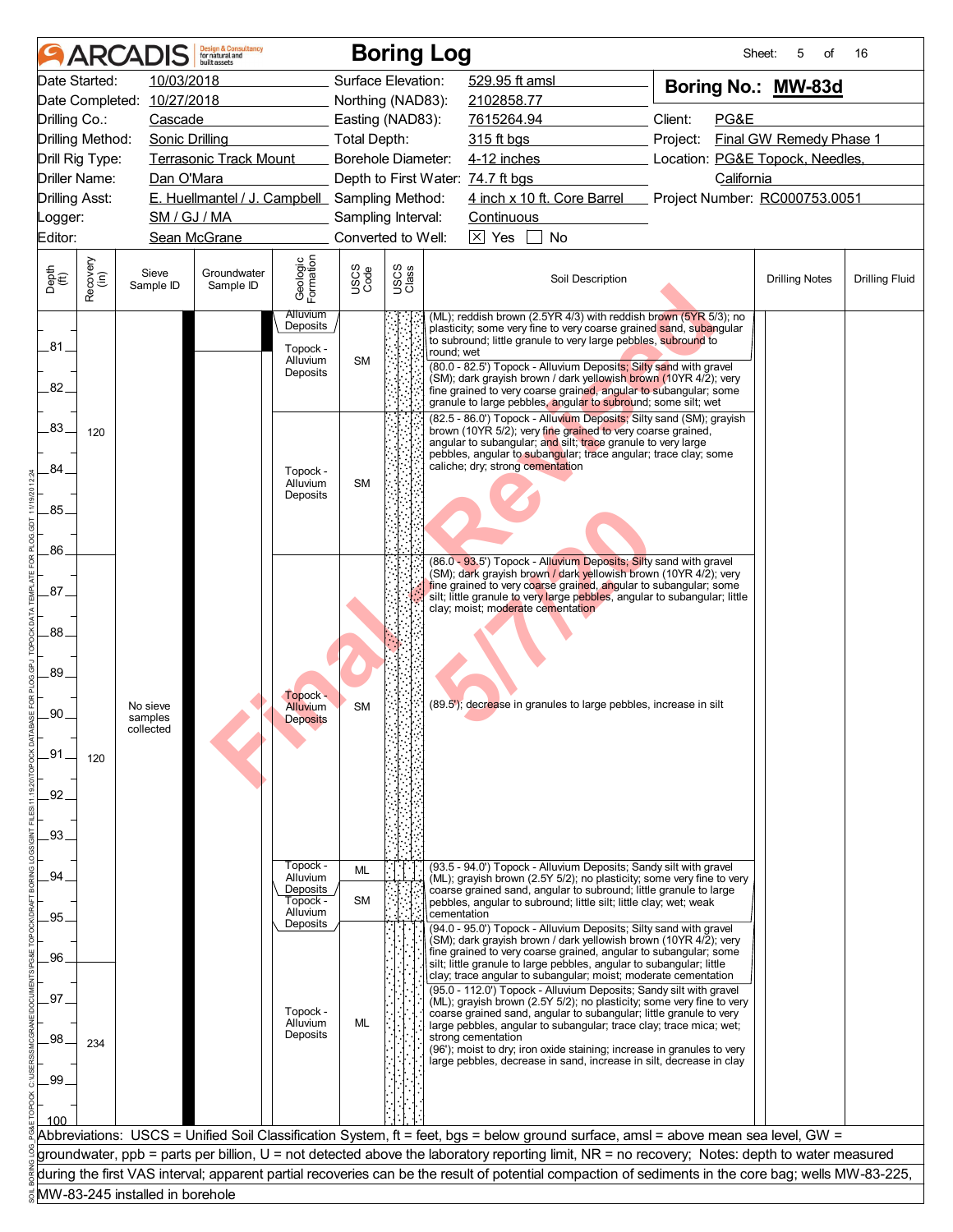| 10/03/2018<br>Date Started:<br>Surface Elevation:<br>529.95 ft amsl<br>Boring No.: MW-83d<br>Date Completed: 10/27/2018<br>Northing (NAD83):<br>2102858.77<br>Client:<br>PG&E<br>Drilling Co.:<br>Cascade<br>Easting (NAD83):<br>7615264.94<br>Final GW Remedy Phase 1<br>Drilling Method:<br><b>Sonic Drilling</b><br>Total Depth:<br>315 ft bgs<br>Project:<br><b>Terrasonic Track Mount</b><br>Borehole Diameter:<br>4-12 inches<br>Location: PG&E Topock, Needles,<br>Drill Rig Type:<br><b>Driller Name:</b><br>California<br>Dan O'Mara<br>Depth to First Water: 74.7 ft bgs<br>E. Huellmantel / J. Campbell Sampling Method:<br>4 inch x 10 ft. Core Barrel<br><b>Drilling Asst:</b><br>Project Number: RC000753.0051<br>SM / GJ / MA<br>Sampling Interval:<br>Continuous<br>Logger:<br>$\overline{\times}$ Yes<br>Editor:<br>Sean McGrane<br>Converted to Well:<br>No<br>Geologic<br>Formation<br>Recovery<br>(in)<br>USCS<br>Class<br>USCS<br>Code<br>Depth<br>(ft)<br>Sieve<br>Groundwater<br>Soil Description<br><b>Drilling Fluid</b><br><b>Drilling Notes</b><br>Sample ID<br>Sample ID<br>$-101$<br>102<br>103<br>104<br>$-105$<br>Topock -<br>$-106$<br>ML<br>Alluvium<br>(106'); wet; moderate cementation; iron oxide staining; decrease<br>Deposits<br>in granules to large pebbles, increase in sand<br>107<br>(107'); moist to dry; strong cementation; iron oxide staining;<br>increase in granules to large pebbles, decrease in sand<br>$\sqrt{108}$<br>MW-L-VAS-<br>234<br>106-111<br>$(0.84$ ppb)<br>10/9/2018<br>$-109$<br>11:46<br>No sieve<br>110<br>samples<br>collected<br>111<br>$-112$<br>(112.0 - 114.0') Topock - Alluvium Deposits; Sandy silt with gravel<br>(ML); brown (10YR 5/3) little dark reddish brown (2.5YR 3/4); no<br>Topock -<br>plasticity; some granule to very large pebbles, angular to<br>$-113$<br>ML<br>Alluvium<br>subangular; some very fine to very coarse grained sand, angular<br>Deposits<br>to subangular; trace clay; trace mica; little caliche; moist to dry;<br>strong cementation; iron oxide staining<br>$-114$<br>(114.0 - 121.0') Topock - Alluvium Deposits; Sandy silt with gravel<br>(ML); grayish brown (2.5Y 5/2); no plasticity; some very fine to very<br>coarse grained sand, angular to subangular; little granule to very<br>115<br>large pebbles, angular to subangular; trace clay; trace mica; with<br>caliche; moist; moderate cementation; iron oxide staining<br>116<br>(116') brown (10YR 4/3); no caliche; iron oxide staining<br>Topock -<br>_117.<br>Alluvium<br>ML<br>Deposits<br>$-118$<br>108<br>$-119$<br>120<br>Abbreviations: USCS = Unified Soil Classification System, ft = feet, bgs = below ground surface, amsl = above mean sea level, GW =<br>groundwater, ppb = parts per billion, U = not detected above the laboratory reporting limit, NR = no recovery; Notes: depth to water measured<br>during the first VAS interval; apparent partial recoveries can be the result of potential compaction of sediments in the core bag; wells MW-83-225,<br>MW-83-245 installed in borehole | <b>ARCA</b> | <b>Design &amp; Consultancy</b><br>for natural and<br><b>built</b> assets |  | <b>Boring Log</b> | Sheet: | 6<br>οf | 16 |
|----------------------------------------------------------------------------------------------------------------------------------------------------------------------------------------------------------------------------------------------------------------------------------------------------------------------------------------------------------------------------------------------------------------------------------------------------------------------------------------------------------------------------------------------------------------------------------------------------------------------------------------------------------------------------------------------------------------------------------------------------------------------------------------------------------------------------------------------------------------------------------------------------------------------------------------------------------------------------------------------------------------------------------------------------------------------------------------------------------------------------------------------------------------------------------------------------------------------------------------------------------------------------------------------------------------------------------------------------------------------------------------------------------------------------------------------------------------------------------------------------------------------------------------------------------------------------------------------------------------------------------------------------------------------------------------------------------------------------------------------------------------------------------------------------------------------------------------------------------------------------------------------------------------------------------------------------------------------------------------------------------------------------------------------------------------------------------------------------------------------------------------------------------------------------------------------------------------------------------------------------------------------------------------------------------------------------------------------------------------------------------------------------------------------------------------------------------------------------------------------------------------------------------------------------------------------------------------------------------------------------------------------------------------------------------------------------------------------------------------------------------------------------------------------------------------------------------------------------------------------------------------------------------------------------------------------------------------------------------------------------------------------------------------------------------------------------------------------|-------------|---------------------------------------------------------------------------|--|-------------------|--------|---------|----|
|                                                                                                                                                                                                                                                                                                                                                                                                                                                                                                                                                                                                                                                                                                                                                                                                                                                                                                                                                                                                                                                                                                                                                                                                                                                                                                                                                                                                                                                                                                                                                                                                                                                                                                                                                                                                                                                                                                                                                                                                                                                                                                                                                                                                                                                                                                                                                                                                                                                                                                                                                                                                                                                                                                                                                                                                                                                                                                                                                                                                                                                                                              |             |                                                                           |  |                   |        |         |    |
|                                                                                                                                                                                                                                                                                                                                                                                                                                                                                                                                                                                                                                                                                                                                                                                                                                                                                                                                                                                                                                                                                                                                                                                                                                                                                                                                                                                                                                                                                                                                                                                                                                                                                                                                                                                                                                                                                                                                                                                                                                                                                                                                                                                                                                                                                                                                                                                                                                                                                                                                                                                                                                                                                                                                                                                                                                                                                                                                                                                                                                                                                              |             |                                                                           |  |                   |        |         |    |
|                                                                                                                                                                                                                                                                                                                                                                                                                                                                                                                                                                                                                                                                                                                                                                                                                                                                                                                                                                                                                                                                                                                                                                                                                                                                                                                                                                                                                                                                                                                                                                                                                                                                                                                                                                                                                                                                                                                                                                                                                                                                                                                                                                                                                                                                                                                                                                                                                                                                                                                                                                                                                                                                                                                                                                                                                                                                                                                                                                                                                                                                                              |             |                                                                           |  |                   |        |         |    |
|                                                                                                                                                                                                                                                                                                                                                                                                                                                                                                                                                                                                                                                                                                                                                                                                                                                                                                                                                                                                                                                                                                                                                                                                                                                                                                                                                                                                                                                                                                                                                                                                                                                                                                                                                                                                                                                                                                                                                                                                                                                                                                                                                                                                                                                                                                                                                                                                                                                                                                                                                                                                                                                                                                                                                                                                                                                                                                                                                                                                                                                                                              |             |                                                                           |  |                   |        |         |    |
|                                                                                                                                                                                                                                                                                                                                                                                                                                                                                                                                                                                                                                                                                                                                                                                                                                                                                                                                                                                                                                                                                                                                                                                                                                                                                                                                                                                                                                                                                                                                                                                                                                                                                                                                                                                                                                                                                                                                                                                                                                                                                                                                                                                                                                                                                                                                                                                                                                                                                                                                                                                                                                                                                                                                                                                                                                                                                                                                                                                                                                                                                              |             |                                                                           |  |                   |        |         |    |
|                                                                                                                                                                                                                                                                                                                                                                                                                                                                                                                                                                                                                                                                                                                                                                                                                                                                                                                                                                                                                                                                                                                                                                                                                                                                                                                                                                                                                                                                                                                                                                                                                                                                                                                                                                                                                                                                                                                                                                                                                                                                                                                                                                                                                                                                                                                                                                                                                                                                                                                                                                                                                                                                                                                                                                                                                                                                                                                                                                                                                                                                                              |             |                                                                           |  |                   |        |         |    |
|                                                                                                                                                                                                                                                                                                                                                                                                                                                                                                                                                                                                                                                                                                                                                                                                                                                                                                                                                                                                                                                                                                                                                                                                                                                                                                                                                                                                                                                                                                                                                                                                                                                                                                                                                                                                                                                                                                                                                                                                                                                                                                                                                                                                                                                                                                                                                                                                                                                                                                                                                                                                                                                                                                                                                                                                                                                                                                                                                                                                                                                                                              |             |                                                                           |  |                   |        |         |    |
|                                                                                                                                                                                                                                                                                                                                                                                                                                                                                                                                                                                                                                                                                                                                                                                                                                                                                                                                                                                                                                                                                                                                                                                                                                                                                                                                                                                                                                                                                                                                                                                                                                                                                                                                                                                                                                                                                                                                                                                                                                                                                                                                                                                                                                                                                                                                                                                                                                                                                                                                                                                                                                                                                                                                                                                                                                                                                                                                                                                                                                                                                              |             |                                                                           |  |                   |        |         |    |
|                                                                                                                                                                                                                                                                                                                                                                                                                                                                                                                                                                                                                                                                                                                                                                                                                                                                                                                                                                                                                                                                                                                                                                                                                                                                                                                                                                                                                                                                                                                                                                                                                                                                                                                                                                                                                                                                                                                                                                                                                                                                                                                                                                                                                                                                                                                                                                                                                                                                                                                                                                                                                                                                                                                                                                                                                                                                                                                                                                                                                                                                                              |             |                                                                           |  |                   |        |         |    |
|                                                                                                                                                                                                                                                                                                                                                                                                                                                                                                                                                                                                                                                                                                                                                                                                                                                                                                                                                                                                                                                                                                                                                                                                                                                                                                                                                                                                                                                                                                                                                                                                                                                                                                                                                                                                                                                                                                                                                                                                                                                                                                                                                                                                                                                                                                                                                                                                                                                                                                                                                                                                                                                                                                                                                                                                                                                                                                                                                                                                                                                                                              |             |                                                                           |  |                   |        |         |    |
|                                                                                                                                                                                                                                                                                                                                                                                                                                                                                                                                                                                                                                                                                                                                                                                                                                                                                                                                                                                                                                                                                                                                                                                                                                                                                                                                                                                                                                                                                                                                                                                                                                                                                                                                                                                                                                                                                                                                                                                                                                                                                                                                                                                                                                                                                                                                                                                                                                                                                                                                                                                                                                                                                                                                                                                                                                                                                                                                                                                                                                                                                              |             |                                                                           |  |                   |        |         |    |
|                                                                                                                                                                                                                                                                                                                                                                                                                                                                                                                                                                                                                                                                                                                                                                                                                                                                                                                                                                                                                                                                                                                                                                                                                                                                                                                                                                                                                                                                                                                                                                                                                                                                                                                                                                                                                                                                                                                                                                                                                                                                                                                                                                                                                                                                                                                                                                                                                                                                                                                                                                                                                                                                                                                                                                                                                                                                                                                                                                                                                                                                                              |             |                                                                           |  |                   |        |         |    |
|                                                                                                                                                                                                                                                                                                                                                                                                                                                                                                                                                                                                                                                                                                                                                                                                                                                                                                                                                                                                                                                                                                                                                                                                                                                                                                                                                                                                                                                                                                                                                                                                                                                                                                                                                                                                                                                                                                                                                                                                                                                                                                                                                                                                                                                                                                                                                                                                                                                                                                                                                                                                                                                                                                                                                                                                                                                                                                                                                                                                                                                                                              |             |                                                                           |  |                   |        |         |    |
|                                                                                                                                                                                                                                                                                                                                                                                                                                                                                                                                                                                                                                                                                                                                                                                                                                                                                                                                                                                                                                                                                                                                                                                                                                                                                                                                                                                                                                                                                                                                                                                                                                                                                                                                                                                                                                                                                                                                                                                                                                                                                                                                                                                                                                                                                                                                                                                                                                                                                                                                                                                                                                                                                                                                                                                                                                                                                                                                                                                                                                                                                              |             |                                                                           |  |                   |        |         |    |
|                                                                                                                                                                                                                                                                                                                                                                                                                                                                                                                                                                                                                                                                                                                                                                                                                                                                                                                                                                                                                                                                                                                                                                                                                                                                                                                                                                                                                                                                                                                                                                                                                                                                                                                                                                                                                                                                                                                                                                                                                                                                                                                                                                                                                                                                                                                                                                                                                                                                                                                                                                                                                                                                                                                                                                                                                                                                                                                                                                                                                                                                                              |             |                                                                           |  |                   |        |         |    |
|                                                                                                                                                                                                                                                                                                                                                                                                                                                                                                                                                                                                                                                                                                                                                                                                                                                                                                                                                                                                                                                                                                                                                                                                                                                                                                                                                                                                                                                                                                                                                                                                                                                                                                                                                                                                                                                                                                                                                                                                                                                                                                                                                                                                                                                                                                                                                                                                                                                                                                                                                                                                                                                                                                                                                                                                                                                                                                                                                                                                                                                                                              |             |                                                                           |  |                   |        |         |    |
|                                                                                                                                                                                                                                                                                                                                                                                                                                                                                                                                                                                                                                                                                                                                                                                                                                                                                                                                                                                                                                                                                                                                                                                                                                                                                                                                                                                                                                                                                                                                                                                                                                                                                                                                                                                                                                                                                                                                                                                                                                                                                                                                                                                                                                                                                                                                                                                                                                                                                                                                                                                                                                                                                                                                                                                                                                                                                                                                                                                                                                                                                              |             |                                                                           |  |                   |        |         |    |
|                                                                                                                                                                                                                                                                                                                                                                                                                                                                                                                                                                                                                                                                                                                                                                                                                                                                                                                                                                                                                                                                                                                                                                                                                                                                                                                                                                                                                                                                                                                                                                                                                                                                                                                                                                                                                                                                                                                                                                                                                                                                                                                                                                                                                                                                                                                                                                                                                                                                                                                                                                                                                                                                                                                                                                                                                                                                                                                                                                                                                                                                                              |             |                                                                           |  |                   |        |         |    |
|                                                                                                                                                                                                                                                                                                                                                                                                                                                                                                                                                                                                                                                                                                                                                                                                                                                                                                                                                                                                                                                                                                                                                                                                                                                                                                                                                                                                                                                                                                                                                                                                                                                                                                                                                                                                                                                                                                                                                                                                                                                                                                                                                                                                                                                                                                                                                                                                                                                                                                                                                                                                                                                                                                                                                                                                                                                                                                                                                                                                                                                                                              |             |                                                                           |  |                   |        |         |    |
|                                                                                                                                                                                                                                                                                                                                                                                                                                                                                                                                                                                                                                                                                                                                                                                                                                                                                                                                                                                                                                                                                                                                                                                                                                                                                                                                                                                                                                                                                                                                                                                                                                                                                                                                                                                                                                                                                                                                                                                                                                                                                                                                                                                                                                                                                                                                                                                                                                                                                                                                                                                                                                                                                                                                                                                                                                                                                                                                                                                                                                                                                              |             |                                                                           |  |                   |        |         |    |
|                                                                                                                                                                                                                                                                                                                                                                                                                                                                                                                                                                                                                                                                                                                                                                                                                                                                                                                                                                                                                                                                                                                                                                                                                                                                                                                                                                                                                                                                                                                                                                                                                                                                                                                                                                                                                                                                                                                                                                                                                                                                                                                                                                                                                                                                                                                                                                                                                                                                                                                                                                                                                                                                                                                                                                                                                                                                                                                                                                                                                                                                                              |             |                                                                           |  |                   |        |         |    |
|                                                                                                                                                                                                                                                                                                                                                                                                                                                                                                                                                                                                                                                                                                                                                                                                                                                                                                                                                                                                                                                                                                                                                                                                                                                                                                                                                                                                                                                                                                                                                                                                                                                                                                                                                                                                                                                                                                                                                                                                                                                                                                                                                                                                                                                                                                                                                                                                                                                                                                                                                                                                                                                                                                                                                                                                                                                                                                                                                                                                                                                                                              |             |                                                                           |  |                   |        |         |    |
|                                                                                                                                                                                                                                                                                                                                                                                                                                                                                                                                                                                                                                                                                                                                                                                                                                                                                                                                                                                                                                                                                                                                                                                                                                                                                                                                                                                                                                                                                                                                                                                                                                                                                                                                                                                                                                                                                                                                                                                                                                                                                                                                                                                                                                                                                                                                                                                                                                                                                                                                                                                                                                                                                                                                                                                                                                                                                                                                                                                                                                                                                              |             |                                                                           |  |                   |        |         |    |
|                                                                                                                                                                                                                                                                                                                                                                                                                                                                                                                                                                                                                                                                                                                                                                                                                                                                                                                                                                                                                                                                                                                                                                                                                                                                                                                                                                                                                                                                                                                                                                                                                                                                                                                                                                                                                                                                                                                                                                                                                                                                                                                                                                                                                                                                                                                                                                                                                                                                                                                                                                                                                                                                                                                                                                                                                                                                                                                                                                                                                                                                                              |             |                                                                           |  |                   |        |         |    |
|                                                                                                                                                                                                                                                                                                                                                                                                                                                                                                                                                                                                                                                                                                                                                                                                                                                                                                                                                                                                                                                                                                                                                                                                                                                                                                                                                                                                                                                                                                                                                                                                                                                                                                                                                                                                                                                                                                                                                                                                                                                                                                                                                                                                                                                                                                                                                                                                                                                                                                                                                                                                                                                                                                                                                                                                                                                                                                                                                                                                                                                                                              |             |                                                                           |  |                   |        |         |    |
|                                                                                                                                                                                                                                                                                                                                                                                                                                                                                                                                                                                                                                                                                                                                                                                                                                                                                                                                                                                                                                                                                                                                                                                                                                                                                                                                                                                                                                                                                                                                                                                                                                                                                                                                                                                                                                                                                                                                                                                                                                                                                                                                                                                                                                                                                                                                                                                                                                                                                                                                                                                                                                                                                                                                                                                                                                                                                                                                                                                                                                                                                              |             |                                                                           |  |                   |        |         |    |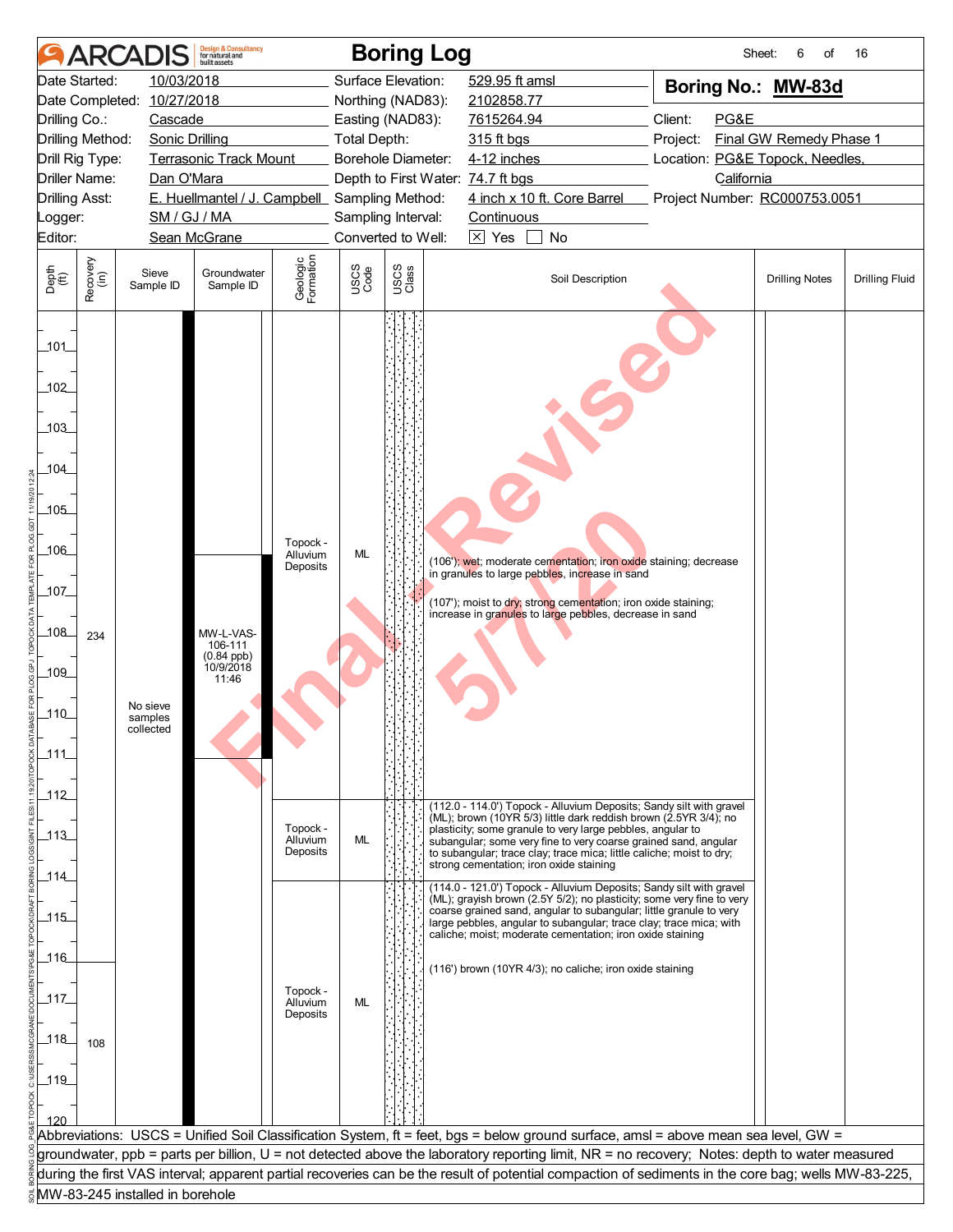|                       | ARCA                 |                                 | <b>Design &amp; Consultancy</b><br>for natural and<br>built assets |                                  |                     |               | <b>Boring Log</b>                                                                                                                                                                                                                                                   |                             | Sheet:                                      | 7<br>οf                 | 16                    |
|-----------------------|----------------------|---------------------------------|--------------------------------------------------------------------|----------------------------------|---------------------|---------------|---------------------------------------------------------------------------------------------------------------------------------------------------------------------------------------------------------------------------------------------------------------------|-----------------------------|---------------------------------------------|-------------------------|-----------------------|
|                       | Date Started:        | 10/03/2018                      |                                                                    |                                  | Surface Elevation:  |               | 529.95 ft amsl                                                                                                                                                                                                                                                      |                             | Boring No.: MW-83d                          |                         |                       |
|                       |                      | Date Completed: 10/27/2018      |                                                                    |                                  | Northing (NAD83):   |               | 2102858.77                                                                                                                                                                                                                                                          |                             |                                             |                         |                       |
| Drilling Co.:         |                      | Cascade                         |                                                                    |                                  | Easting (NAD83):    |               | 7615264.94                                                                                                                                                                                                                                                          |                             | Client:<br>PG&E                             |                         |                       |
|                       | Drilling Method:     | <b>Sonic Drilling</b>           |                                                                    |                                  | <b>Total Depth:</b> |               | 315 ft bgs                                                                                                                                                                                                                                                          |                             | Project:                                    | Final GW Remedy Phase 1 |                       |
|                       | Drill Rig Type:      |                                 | <b>Terrasonic Track Mount</b>                                      |                                  | Borehole Diameter:  |               | 4-12 inches                                                                                                                                                                                                                                                         |                             | Location: PG&E Topock, Needles,             |                         |                       |
| <b>Drilling Asst:</b> | <b>Driller Name:</b> | Dan O'Mara                      | E. Huellmantel / J. Campbell Sampling Method:                      |                                  |                     |               | Depth to First Water: 74.7 ft bgs                                                                                                                                                                                                                                   | 4 inch x 10 ft. Core Barrel | California<br>Project Number: RC000753.0051 |                         |                       |
| Logger:               |                      | SM / GJ / MA                    |                                                                    |                                  | Sampling Interval:  |               | Continuous                                                                                                                                                                                                                                                          |                             |                                             |                         |                       |
| Editor:               |                      |                                 | Sean McGrane                                                       |                                  | Converted to Well:  |               | $\overline{\times}$ Yes                                                                                                                                                                                                                                             | No                          |                                             |                         |                       |
|                       |                      |                                 |                                                                    |                                  |                     |               |                                                                                                                                                                                                                                                                     |                             |                                             |                         |                       |
| Depth<br>(ft)         | Recovery<br>(in)     | Sieve<br>Sample ID              | Groundwater<br>Sample ID                                           | Geologic<br>Formation            | USCS<br>Code        | USCS<br>Class |                                                                                                                                                                                                                                                                     | Soil Description            |                                             | <b>Drilling Notes</b>   | <b>Drilling Fluid</b> |
| 121                   |                      |                                 |                                                                    | Topock -<br>Alluvium<br>Deposits | ML                  |               |                                                                                                                                                                                                                                                                     |                             |                                             |                         |                       |
| 122                   |                      |                                 |                                                                    |                                  |                     |               | (121.0 - 126.0') Topock - Alluvium Deposits; Sandy silt with gravel<br>(ML); brown (10YR 4/3) and reddish brown / moderate brown<br>(5YR 4/4); no plasticity; some granule to very large pebbles,<br>angular to subangular; some very fine to very coarse grained   |                             |                                             |                         |                       |
| 123                   | 108                  |                                 |                                                                    | Topock -                         |                     |               | sand, angular to subangular; trace mica; trace caliche; moist;<br>strong cementation; iron oxide staining                                                                                                                                                           |                             |                                             |                         |                       |
| 124                   |                      |                                 |                                                                    | Alluvium<br>Deposits             | ML                  |               |                                                                                                                                                                                                                                                                     |                             |                                             |                         |                       |
| $-125$                |                      |                                 |                                                                    |                                  |                     |               |                                                                                                                                                                                                                                                                     |                             |                                             |                         |                       |
| 126                   |                      |                                 |                                                                    |                                  |                     |               | (126.0 - 131.0') Topock - Alluvium Deposits; Sandy silt with gravel                                                                                                                                                                                                 |                             |                                             |                         |                       |
| $-127$                |                      |                                 |                                                                    |                                  |                     |               | (ML); dark grayish brown / dark yellowish brown (10YR 4/2); no<br>plasticity; some granule to very large pebbles, angular to<br>subangular; some very fine to very coarse grained sand, angular<br>to subangular; trace clay; little mica; moist; weak cementation; |                             |                                             |                         |                       |
| 128                   |                      |                                 |                                                                    |                                  |                     |               | iron oxide staining                                                                                                                                                                                                                                                 |                             |                                             |                         |                       |
|                       |                      |                                 |                                                                    | Topock -<br>Alluvium             | <b>ML</b>           |               |                                                                                                                                                                                                                                                                     |                             |                                             |                         |                       |
| 129                   |                      |                                 |                                                                    | <b>Deposits</b>                  |                     |               |                                                                                                                                                                                                                                                                     |                             |                                             |                         |                       |
|                       |                      | No sieve                        |                                                                    |                                  |                     |               |                                                                                                                                                                                                                                                                     |                             |                                             |                         |                       |
| $-130$                |                      | samples<br>collected            |                                                                    |                                  |                     |               |                                                                                                                                                                                                                                                                     |                             |                                             |                         |                       |
| $-131$                |                      |                                 |                                                                    |                                  |                     |               |                                                                                                                                                                                                                                                                     |                             |                                             |                         |                       |
|                       |                      |                                 |                                                                    |                                  |                     |               | (131.0 - 139.5') Topock - Alluvium Deposits; Sandy silt with gravel<br>(ML); dark yellowish brown (10YR 4/4); no plasticity; some very                                                                                                                              |                             |                                             |                         |                       |
| _132_                 |                      |                                 |                                                                    |                                  |                     |               | fine to very coarse grained sand, angular to subangular; little<br>granule to large pebbles, angular to subangular; little clay; little<br>mica; wet; iron oxide staining                                                                                           |                             |                                             |                         |                       |
| $-133$                | 182.4                |                                 |                                                                    |                                  |                     |               | (132'); some granule to large pebbles, angular to subangular;<br>trace clay; iron oxide staining; decrease sand, increase silt                                                                                                                                      |                             |                                             |                         |                       |
| 134                   |                      |                                 |                                                                    |                                  |                     |               |                                                                                                                                                                                                                                                                     |                             |                                             |                         |                       |
|                       |                      |                                 |                                                                    |                                  |                     |               |                                                                                                                                                                                                                                                                     |                             |                                             |                         |                       |
| 135                   |                      |                                 |                                                                    | Topock -<br>Alluvium             | <b>ML</b>           |               |                                                                                                                                                                                                                                                                     |                             |                                             |                         |                       |
| $-136$                |                      |                                 |                                                                    | Deposits                         |                     |               |                                                                                                                                                                                                                                                                     |                             |                                             |                         |                       |
|                       |                      |                                 |                                                                    |                                  |                     |               | (136'); iron oxide staining; increase gravel, decrease silt                                                                                                                                                                                                         |                             |                                             |                         |                       |
| 137                   |                      |                                 |                                                                    |                                  |                     |               |                                                                                                                                                                                                                                                                     |                             |                                             |                         |                       |
|                       |                      |                                 |                                                                    |                                  |                     |               |                                                                                                                                                                                                                                                                     |                             |                                             |                         |                       |
| _138_                 |                      |                                 |                                                                    |                                  |                     |               |                                                                                                                                                                                                                                                                     |                             |                                             |                         |                       |
|                       |                      |                                 |                                                                    |                                  |                     |               |                                                                                                                                                                                                                                                                     |                             |                                             |                         |                       |
| $139$                 |                      |                                 |                                                                    |                                  |                     |               |                                                                                                                                                                                                                                                                     |                             |                                             |                         |                       |
|                       |                      |                                 |                                                                    |                                  | <b>ML</b>           |               | (139.5 - 146.0') Topock - Alluvium Deposits; Gravelly silt with sand                                                                                                                                                                                                |                             |                                             |                         |                       |
|                       |                      |                                 |                                                                    |                                  |                     |               | Abbreviations: USCS = Unified Soil Classification System, ft = feet, bgs = below ground surface, amsl = above mean sea level, GW =                                                                                                                                  |                             |                                             |                         |                       |
|                       |                      |                                 |                                                                    |                                  |                     |               | groundwater, ppb = parts per billion, U = not detected above the laboratory reporting limit, NR = no recovery; Notes: depth to water measured                                                                                                                       |                             |                                             |                         |                       |
|                       |                      |                                 |                                                                    |                                  |                     |               | during the first VAS interval; apparent partial recoveries can be the result of potential compaction of sediments in the core bag; wells MW-83-225,                                                                                                                 |                             |                                             |                         |                       |
|                       |                      | MW-83-245 installed in borehole |                                                                    |                                  |                     |               |                                                                                                                                                                                                                                                                     |                             |                                             |                         |                       |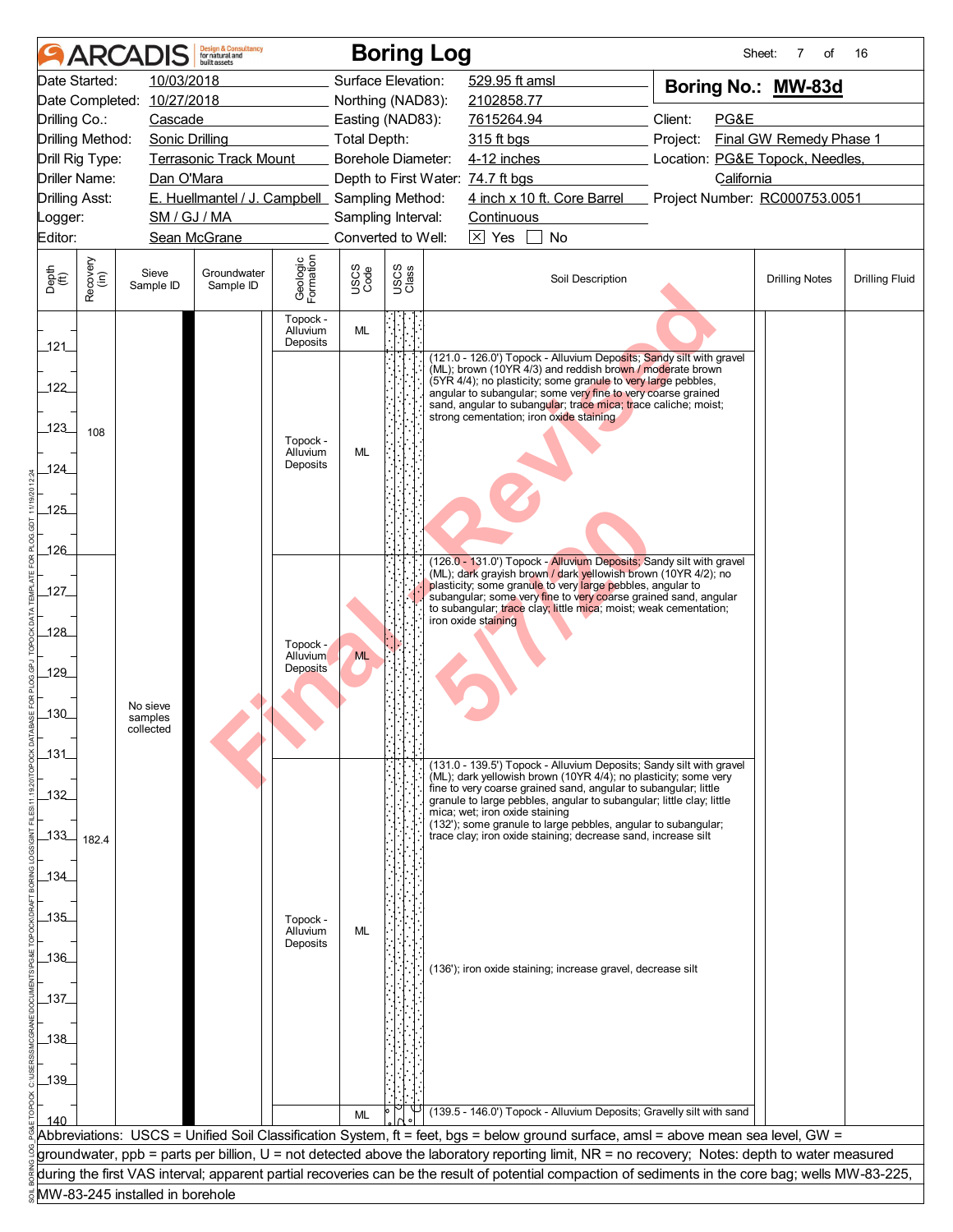|                                            |                  | <b>ARCADIS</b>                   | <b>Design &amp; Consultancy</b><br>for natural and<br>huilt assets        |                                         |                           |                   | <b>Boring Log</b>                                                                                                                                                                                                                                                                                                                                                                                                                                                                                                                                                                 | Sheet:                          | 8<br>of                                                                                                         | 16                    |
|--------------------------------------------|------------------|----------------------------------|---------------------------------------------------------------------------|-----------------------------------------|---------------------------|-------------------|-----------------------------------------------------------------------------------------------------------------------------------------------------------------------------------------------------------------------------------------------------------------------------------------------------------------------------------------------------------------------------------------------------------------------------------------------------------------------------------------------------------------------------------------------------------------------------------|---------------------------------|-----------------------------------------------------------------------------------------------------------------|-----------------------|
|                                            | Date Started:    | 10/03/2018                       |                                                                           |                                         | Surface Elevation:        |                   | 529.95 ft amsl                                                                                                                                                                                                                                                                                                                                                                                                                                                                                                                                                                    | Boring No.: MW-83d              |                                                                                                                 |                       |
|                                            |                  | Date Completed: 10/27/2018       |                                                                           |                                         | Northing (NAD83):         |                   | 2102858.77                                                                                                                                                                                                                                                                                                                                                                                                                                                                                                                                                                        |                                 |                                                                                                                 |                       |
| Drilling Co.:                              |                  | Cascade                          |                                                                           |                                         | Easting (NAD83):          |                   | 7615264.94                                                                                                                                                                                                                                                                                                                                                                                                                                                                                                                                                                        | Client:<br>PG&E                 |                                                                                                                 |                       |
|                                            | Drilling Method: | <b>Sonic Drilling</b>            |                                                                           |                                         | <b>Total Depth:</b>       |                   | 315 ft bgs                                                                                                                                                                                                                                                                                                                                                                                                                                                                                                                                                                        | Project:                        | Final GW Remedy Phase 1                                                                                         |                       |
|                                            | Drill Rig Type:  |                                  | <b>Terrasonic Track Mount</b>                                             |                                         | <b>Borehole Diameter:</b> |                   | 4-12 inches                                                                                                                                                                                                                                                                                                                                                                                                                                                                                                                                                                       | Location: PG&E Topock, Needles, |                                                                                                                 |                       |
|                                            | Driller Name:    | Dan O'Mara                       |                                                                           |                                         |                           |                   | Depth to First Water: 74.7 ft bgs                                                                                                                                                                                                                                                                                                                                                                                                                                                                                                                                                 | California                      |                                                                                                                 |                       |
| <b>Drilling Asst:</b>                      |                  |                                  | E. Huellmantel / J. Campbell Sampling Method:                             |                                         |                           |                   | 4 inch x 10 ft. Core Barrel                                                                                                                                                                                                                                                                                                                                                                                                                                                                                                                                                       | Project Number: RC000753.0051   |                                                                                                                 |                       |
| Logger:                                    |                  | SM / GJ / MA                     |                                                                           |                                         | Sampling Interval:        |                   | Continuous                                                                                                                                                                                                                                                                                                                                                                                                                                                                                                                                                                        |                                 |                                                                                                                 |                       |
| Editor:                                    |                  |                                  | Sean McGrane                                                              |                                         | Converted to Well:        |                   | $\boxtimes$ Yes<br>No                                                                                                                                                                                                                                                                                                                                                                                                                                                                                                                                                             |                                 |                                                                                                                 |                       |
| Depth<br>$\widetilde{f(t)}$                | Recovery<br>(in) | Sieve<br>Sample ID               | Groundwater<br>Sample ID                                                  | Geologic<br>Formation                   | USCS<br>Code              | USCS<br>Class     | Soil Description                                                                                                                                                                                                                                                                                                                                                                                                                                                                                                                                                                  |                                 | <b>Drilling Notes</b>                                                                                           | <b>Drilling Fluid</b> |
| 141<br>142<br>143_<br>144<br>$-145$<br>146 | 182.4            |                                  | MW-L-VAS-<br>141-146<br>$(0.033 \text{ U}$<br>ppb)<br>10/10/2018<br>14:58 | Topock -<br>Alluvium<br>Deposits        | ML                        | d                 | (ML); brown (10YR 4/3); no plasticity; some granule to very large<br>pebbles, angular to subangular; some very fine to very coarse<br>grained sand, angular to subangular; trace mica; wet; iron oxide<br>staining<br>(146.0 - 151.0') Topock - Alluvium Deposits; Sandy silt with gravel<br>(SM); dark grayish brown / dark yellowish brown (10YR 4/2); very<br>fine grained to very coarse grained, angular to subangular; some                                                                                                                                                 |                                 | (146.0')<br>Seepage from<br>outside                                                                             |                       |
| 147<br>_148_<br>149<br>$-150$<br>151       | 120              | No sieve<br>samples<br>collected |                                                                           | Topock -<br>Alluvium<br><b>Deposits</b> | <b>SM</b>                 |                   | granule to very large pebbles, angular to subangular; some very<br>fine to very coarse grained sand, angular to subangular; little silt;<br>trace angular; trace mica; dry; weak cementation                                                                                                                                                                                                                                                                                                                                                                                      |                                 | conductor<br>casing, pull 6"<br>casing and 7"<br>conductor<br>casing and<br>install 12"<br>conductor<br>casing. |                       |
| 152<br>$-153$                              |                  |                                  |                                                                           | Topock -<br>Alluvium<br>Deposits        | <b>SM</b>                 |                   | (151.0 - 153.0') Topock - Alluvium Deposits; Silty sand with gravel<br>(SM); brown (10YR 4/3); very fine grained to very coarse grained,<br>angular to subround; some granule to very large pebbles, angular<br>to subangular; some silt; little clay; trace angular; trace mica; wet;<br>weak cementation; iron oxide staining                                                                                                                                                                                                                                                   |                                 |                                                                                                                 |                       |
| _154_                                      |                  |                                  |                                                                           | Topock -<br>Alluvium<br>Deposits        | <b>GM</b>                 |                   | (153.0 - 154.0') Topock - Alluvium Deposits; Silty gravel with sand<br>(GM); brown (10YR 4/3); granules to very large pebbles, angular<br>to subangular; some very fine to very coarse grained sand,                                                                                                                                                                                                                                                                                                                                                                              |                                 |                                                                                                                 |                       |
|                                            |                  |                                  |                                                                           | Topock -                                |                           |                   | angular to subangular; some silt; trace mica; moist; weak<br>cementation; iron oxide staining                                                                                                                                                                                                                                                                                                                                                                                                                                                                                     |                                 |                                                                                                                 |                       |
| 155                                        |                  |                                  |                                                                           | Alluvium<br>Deposits                    | <b>SM</b>                 |                   | (154.0 - 155.0') Topock - Alluvium Deposits; Silty sand with gravel<br>(SM); brown (10YR 4/3); very fine grained to very coarse grained,                                                                                                                                                                                                                                                                                                                                                                                                                                          |                                 |                                                                                                                 |                       |
|                                            |                  |                                  |                                                                           | Topock -                                |                           |                   | angular to subround; some granule to very large pebbles, angular                                                                                                                                                                                                                                                                                                                                                                                                                                                                                                                  |                                 |                                                                                                                 |                       |
| 156                                        |                  |                                  |                                                                           | Alluvium<br>Deposits                    | ML                        |                   | to subangular; some silt; little clay; trace angular; trace mica; wet;<br>moderate cementation; iron oxide staining                                                                                                                                                                                                                                                                                                                                                                                                                                                               |                                 |                                                                                                                 |                       |
|                                            |                  |                                  |                                                                           | Topock -                                |                           |                   | (155.0 - 156.0') Topock - Alluvium Deposits; Sandy silt with gravel                                                                                                                                                                                                                                                                                                                                                                                                                                                                                                               |                                 | (156.0')<br>Refill casing                                                                                       |                       |
| _157_                                      |                  |                                  |                                                                           | Alluvium<br>Deposits                    | <b>GM</b>                 | $\partial_{\phi}$ | (ML); brown (10YR 4/3); low plasticity; some granule to very large<br>pebbles, angular to subangular; some very fine to very coarse                                                                                                                                                                                                                                                                                                                                                                                                                                               |                                 | with 110                                                                                                        |                       |
| $\_158$<br>$-159$                          | 120              |                                  |                                                                           | Topock -<br>Alluvium<br>Deposits        | <b>SM</b>                 |                   | grained sand, angular to subangular; little clay; trace mica; moist;<br>strong cementation; iron oxide staining<br>(156.0 - 157.0') Topock - Alluvium Deposits; Silty gravel with sand<br>(GM); brown (10YR 4/3); granules to very large pebbles, angular<br>to subangular; some very fine to very coarse grained sand,<br>angular to subangular; little silt; little clay; trace mica; wet; weak<br>cementation; iron oxide staining<br>(157.0 - 163.0') Topock - Alluvium Deposits; Silty sand with gravel<br>(SM); brown (10YR 4/3); very fine grained to very coarse grained, |                                 | gallons after<br>sampling from<br>261-266ft bgs.                                                                |                       |
| 160                                        |                  |                                  |                                                                           |                                         |                           |                   | angular to subround; some granule to very large pebbles, angular                                                                                                                                                                                                                                                                                                                                                                                                                                                                                                                  |                                 |                                                                                                                 |                       |
|                                            |                  |                                  |                                                                           |                                         |                           |                   | Abbreviations: USCS = Unified Soil Classification System, ft = feet, bgs = below ground surface, amsl = above mean sea level, GW =<br>groundwater, ppb = parts per billion, U = not detected above the laboratory reporting limit, NR = no recovery; Notes: depth to water measured                                                                                                                                                                                                                                                                                               |                                 |                                                                                                                 |                       |
|                                            |                  |                                  |                                                                           |                                         |                           |                   | during the first VAS interval; apparent partial recoveries can be the result of potential compaction of sediments in the core bag; wells MW-83-225,                                                                                                                                                                                                                                                                                                                                                                                                                               |                                 |                                                                                                                 |                       |
|                                            |                  |                                  |                                                                           |                                         |                           |                   |                                                                                                                                                                                                                                                                                                                                                                                                                                                                                                                                                                                   |                                 |                                                                                                                 |                       |
|                                            |                  | MW-83-245 installed in borehole  |                                                                           |                                         |                           |                   |                                                                                                                                                                                                                                                                                                                                                                                                                                                                                                                                                                                   |                                 |                                                                                                                 |                       |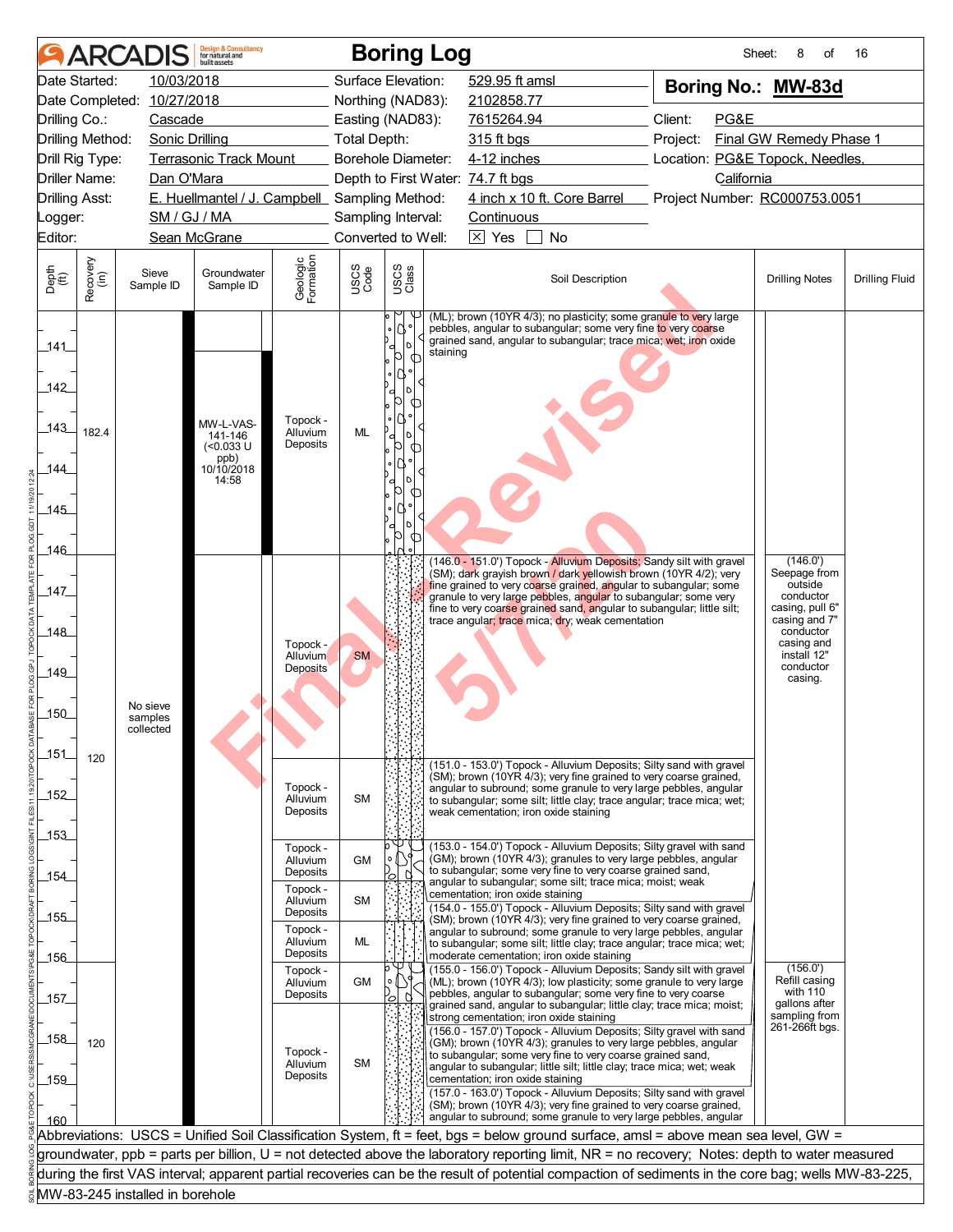|                       |                  | <b>ARCADIS</b>                  | <b>Design &amp; Consultancy</b><br>for natural and<br>huilt assets |                                    |                     |               | <b>Boring Log</b>                                                                                                                                   | Sheet:                          | 9<br>of                 | 16                    |
|-----------------------|------------------|---------------------------------|--------------------------------------------------------------------|------------------------------------|---------------------|---------------|-----------------------------------------------------------------------------------------------------------------------------------------------------|---------------------------------|-------------------------|-----------------------|
|                       | Date Started:    | 10/03/2018                      |                                                                    |                                    | Surface Elevation:  |               | 529.95 ft amsl                                                                                                                                      | Boring No.: MW-83d              |                         |                       |
|                       |                  | Date Completed: 10/27/2018      |                                                                    |                                    | Northing (NAD83):   |               | 2102858.77                                                                                                                                          |                                 |                         |                       |
| Drilling Co.:         |                  | Cascade                         |                                                                    |                                    | Easting (NAD83):    |               | 7615264.94                                                                                                                                          | Client:<br>PG&E                 |                         |                       |
|                       | Drilling Method: | <b>Sonic Drilling</b>           |                                                                    |                                    | <b>Total Depth:</b> |               | 315 ft bgs                                                                                                                                          | Project:                        | Final GW Remedy Phase 1 |                       |
|                       | Drill Rig Type:  |                                 | <b>Terrasonic Track Mount</b>                                      |                                    | Borehole Diameter:  |               | 4-12 inches                                                                                                                                         | Location: PG&E Topock, Needles, |                         |                       |
|                       | Driller Name:    | Dan O'Mara                      |                                                                    |                                    |                     |               | Depth to First Water: 74.7 ft bgs                                                                                                                   | California                      |                         |                       |
| <b>Drilling Asst:</b> |                  |                                 | E. Huellmantel / J. Campbell Sampling Method:                      |                                    |                     |               | 4 inch x 10 ft. Core Barrel                                                                                                                         | Project Number: RC000753.0051   |                         |                       |
| Logger:               |                  | SM / GJ / MA                    |                                                                    |                                    | Sampling Interval:  |               | Continuous                                                                                                                                          |                                 |                         |                       |
| Editor:               |                  |                                 | Sean McGrane                                                       |                                    | Converted to Well:  |               | $\boxed{\times}$ Yes<br>No                                                                                                                          |                                 |                         |                       |
| Depth<br>(ft)         | Recovery<br>(in) | Sieve<br>Sample ID              | Groundwater<br>Sample ID                                           | Geologic<br>Formation              | USCS<br>Code        | USCS<br>Class | Soil Description                                                                                                                                    |                                 | <b>Drilling Notes</b>   | <b>Drilling Fluid</b> |
|                       |                  |                                 |                                                                    |                                    |                     |               | to subangular; some silt; little clay; trace mica; moist; strong<br>cementation; iron oxide staining                                                |                                 |                         |                       |
| 161                   |                  |                                 |                                                                    | Topock -                           |                     |               |                                                                                                                                                     |                                 |                         |                       |
|                       |                  |                                 |                                                                    | Alluvium<br>Deposits               | <b>SM</b>           |               |                                                                                                                                                     |                                 |                         |                       |
| 162                   |                  |                                 |                                                                    |                                    |                     |               |                                                                                                                                                     |                                 |                         |                       |
|                       |                  |                                 |                                                                    |                                    |                     |               |                                                                                                                                                     |                                 |                         |                       |
| .163.                 | 120              |                                 |                                                                    |                                    |                     |               | (163.0 - 166.0') Topock - Alluvium Deposits; Silty sand with gravel                                                                                 |                                 |                         |                       |
|                       |                  |                                 |                                                                    |                                    |                     |               | (SM); reddish brown (5YR 5/4); very fine grained to very coarse<br>grained, angular to subangular; some granule to very large                       |                                 |                         |                       |
| 164                   |                  |                                 |                                                                    | Topock -                           |                     |               | pebbles, angular to subangular; some silt; little clay; little mica;<br>wet; weak cementation; iron oxide staining                                  |                                 |                         |                       |
| 165                   |                  |                                 |                                                                    | Alluvium<br>Deposits               | <b>SM</b>           |               |                                                                                                                                                     |                                 |                         |                       |
|                       |                  |                                 |                                                                    |                                    |                     |               |                                                                                                                                                     |                                 |                         |                       |
| 166                   |                  |                                 |                                                                    |                                    |                     |               |                                                                                                                                                     |                                 |                         |                       |
|                       |                  |                                 |                                                                    | Topock -                           |                     |               | (166.0 - 167.5') Topock - Alluvium Deposits; Silty gravel with sand<br>(GM); brown (10YR 4/3); granules to boulders, angular to                     |                                 |                         |                       |
| _167_                 |                  |                                 |                                                                    | Alluvium                           | <b>GM</b>           |               | subangular; some very fine to very coarse grained sand, angular                                                                                     |                                 |                         |                       |
|                       |                  |                                 |                                                                    | Deposits                           |                     |               | to subangular; little silt; little clay; some mica; wet; strong<br>cementation; iron oxide staining                                                 |                                 |                         |                       |
| _168_                 |                  |                                 |                                                                    |                                    |                     |               | (167.5 - 170.0') Topock - Alluvium Deposits; Silty sand with gravel<br>(SM); brown (10YR 4/3); very fine grained to very coarse grained,            |                                 |                         |                       |
|                       |                  |                                 |                                                                    | Topock -                           |                     |               | angular to subround; some granule to very large pebbles, angular                                                                                    |                                 |                         |                       |
| 169                   |                  |                                 |                                                                    | <b>Alluvium</b><br><b>Deposits</b> | <b>SM</b>           |               | to subangular; some silt; little clay; trace mica; wet; strong<br>cementation; iron oxide staining                                                  |                                 |                         |                       |
|                       |                  |                                 |                                                                    |                                    |                     |               |                                                                                                                                                     |                                 |                         |                       |
| $170$                 |                  | No sieve<br>samples             |                                                                    |                                    |                     |               |                                                                                                                                                     |                                 |                         |                       |
|                       |                  | collected                       |                                                                    |                                    |                     | 0 Y U<br>o    | (170.0 - 174.0') Topock - Alluvium Deposits; Silty gravel with sand<br>(GM); brown (10YR 5/3); granules to boulders, angular to                     |                                 |                         |                       |
| 171                   | 120              |                                 |                                                                    |                                    |                     | ้0            | subangular; some very fine to very coarse grained sand, angular<br>to subangular; little silt; trace clay; some mica; wet; strong                   |                                 |                         |                       |
|                       |                  |                                 |                                                                    |                                    |                     |               | cementation; iron oxide staining                                                                                                                    |                                 |                         |                       |
| 172                   |                  |                                 |                                                                    | Topock -<br>Alluvium               | <b>GM</b>           | 70            |                                                                                                                                                     |                                 |                         |                       |
|                       |                  |                                 |                                                                    | Deposits                           |                     |               |                                                                                                                                                     |                                 |                         |                       |
| $-173$                |                  |                                 |                                                                    |                                    |                     |               |                                                                                                                                                     |                                 |                         |                       |
|                       |                  |                                 |                                                                    |                                    |                     |               |                                                                                                                                                     |                                 |                         |                       |
| _174_                 |                  |                                 |                                                                    |                                    |                     |               | (174.0 - 176.0') Topock - Alluvium Deposits; Silty gravel with sand                                                                                 |                                 |                         |                       |
|                       |                  |                                 |                                                                    | Topock -                           |                     |               | (GM); dark grayish brown / dark yellowish brown (10YR 4/2);<br>granules to very large pebbles, angular to subangular; some very                     |                                 |                         |                       |
| 175                   |                  |                                 |                                                                    | Alluvium                           | GM                  |               | fine to very coarse grained sand, angular to subangular; some silt;                                                                                 |                                 |                         |                       |
|                       |                  |                                 |                                                                    | Deposits                           |                     |               | little clay; some mica; wet; strong cementation                                                                                                     |                                 |                         |                       |
| $\_176$               |                  |                                 |                                                                    |                                    |                     |               | (176.0 - 177.5') Topock - Alluvium Deposits; Silty sand with gravel                                                                                 |                                 |                         |                       |
|                       |                  |                                 |                                                                    | Topock -<br>Alluvium               | <b>SM</b>           |               | (SM); brown (7.5YR 5/3); very fine grained to very coarse grained,<br>angular to subangular; some small to very large pebbles, angular              |                                 |                         |                       |
| _177.                 |                  |                                 |                                                                    | Deposits                           |                     |               | to subangular; some silt; little clay; little mica; wet; strong                                                                                     |                                 |                         |                       |
|                       |                  |                                 |                                                                    |                                    |                     |               | cementation; iron oxide staining<br>(177.5 - 181.5') Topock - Alluvium Deposits; Silty sand with gravel                                             |                                 |                         |                       |
| 178                   | 134.4            |                                 |                                                                    |                                    |                     |               | (SM); brown (7.5YR 5/3); very fine grained to very coarse grained,<br>angular to subangular; some silt; little small to very large pebbles,         |                                 |                         |                       |
|                       |                  |                                 |                                                                    | Topock -<br>Alluvium               | <b>SM</b>           |               | angular to subangular; trace clay; little mica; wet; moderate                                                                                       |                                 |                         |                       |
| $-179$                |                  |                                 |                                                                    | Deposits                           |                     |               | cementation; iron oxide staining                                                                                                                    |                                 |                         |                       |
|                       |                  |                                 |                                                                    |                                    |                     |               |                                                                                                                                                     |                                 |                         |                       |
| 180                   |                  |                                 |                                                                    |                                    |                     |               | Abbreviations: USCS = Unified Soil Classification System, ft = feet, bgs = below ground surface, amsl = above mean sea level, GW =                  |                                 |                         |                       |
|                       |                  |                                 |                                                                    |                                    |                     |               | groundwater, ppb = parts per billion, U = not detected above the laboratory reporting limit, NR = no recovery; Notes: depth to water measured       |                                 |                         |                       |
|                       |                  |                                 |                                                                    |                                    |                     |               | during the first VAS interval; apparent partial recoveries can be the result of potential compaction of sediments in the core bag; wells MW-83-225, |                                 |                         |                       |
|                       |                  | MW-83-245 installed in borehole |                                                                    |                                    |                     |               |                                                                                                                                                     |                                 |                         |                       |
|                       |                  |                                 |                                                                    |                                    |                     |               |                                                                                                                                                     |                                 |                         |                       |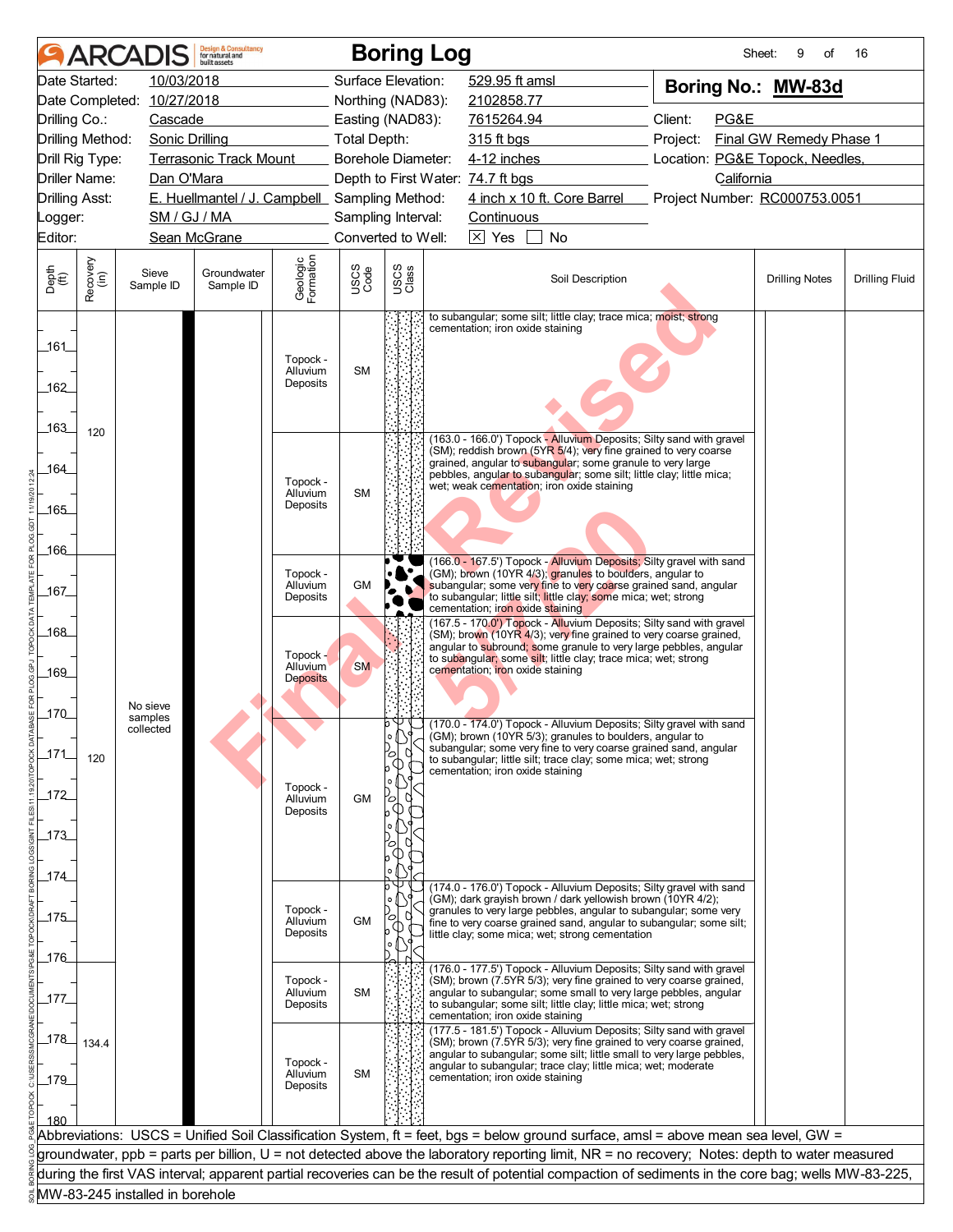| 10/03/2018<br>Date Started:<br>Surface Elevation:<br>529.95 ft amsl<br>Boring No.: MW-83d<br>Date Completed: 10/27/2018<br>Northing (NAD83):<br>2102858.77<br>7615264.94<br>Client:<br>PG&E<br>Drilling Co.:<br>Cascade<br>Easting (NAD83):<br>Final GW Remedy Phase 1<br>Drilling Method:<br>Sonic Drilling<br><b>Total Depth:</b><br>315 ft bgs<br>Project:<br><b>Terrasonic Track Mount</b><br>4-12 inches<br>Location: PG&E Topock, Needles,<br>Drill Rig Type:<br>Borehole Diameter:<br>Driller Name:<br>California<br>Dan O'Mara<br>Depth to First Water: 74.7 ft bgs<br>4 inch x 10 ft. Core Barrel<br>E. Huellmantel / J. Campbell Sampling Method:<br>Project Number: RC000753.0051<br><b>Drilling Asst:</b><br>SM / GJ / MA<br>Sampling Interval:<br>Continuous<br>Logger:<br>Converted to Well:<br>$\boxtimes$ Yes<br>Editor:<br>Sean McGrane<br>No<br>Geologic<br>Formation<br>Recovery<br>(in)<br>USCS<br>Class<br>USCS<br>Code<br>Depth<br>(ft)<br>Sieve<br>Groundwater<br>Soil Description<br><b>Drilling Fluid</b><br><b>Drilling Notes</b><br>Sample ID<br>Sample ID<br>Topock -<br><b>SM</b><br>Alluvium<br>_181_<br>Deposits<br>(181.5 - 184.5') Topock - Alluvium Deposits; Sandy silt with gravel<br>182<br>(ML); brown (10YR 5/3); medium plasticity; some granule to very<br>large pebbles, angular to subangular; some very fine to very<br>coarse grained sand, angular to subround; wet; iron oxide staining<br>Topock -<br>183_<br>MW-L-VAS-<br>Alluvium<br>ML<br>134.4<br>181-186<br>Deposits<br>$(3.3$ ppb)<br>0/20/2018<br>184<br>11:06<br>(184.5 - 186.5') Topock - Alluvium Deposits; Silty sand with gravel<br>$-185$<br>(SM); brown (10YR 5/3); very fine grained to very coarse grained,<br>Topock -<br>angular to subround; some small to very large pebbles, angular to<br>Alluvium<br><b>SM</b><br>subangular; some silt; trace clay; some mica; wet; weak<br>Deposits<br>cementation; iron oxide staining<br>186<br>(186.5 - 188.5') Topock - Alluvium Deposits; Sandy silt with gravel<br>$\_187$<br>(ML); brown (7.5YR 4/3); no plasticity; some granule to very large<br>Topock -<br>pebbles, angular to subangular; some very fine to very coarse<br><b>ML</b><br>Alluvium<br>grained sand, angular to subangular; little clay; moist; strong<br>Deposits<br>cementation; iron oxide staining<br>_188_<br>(188.5 - 195.0') Topock - Alluvium Deposits; Silty sand with gravel<br>189_<br>(SM); brown (7.5YR 5/4); very fine grained to very coarse grained,<br>angular to subangular; some granule to very large pebbles,<br>angular to subangular; some silt; little clay; some mica; dry to<br>No sieve<br>moist; strong cementation; iron oxide staining<br>$-190$<br>samples<br>collected<br>191<br>Topock -<br>Alluvium<br><b>SM</b><br>192<br>Deposits<br>$193$<br>$-194$<br>195<br>(195.0 - 201.0') Topock - Alluvium Deposits; Sandy silt with gravel<br>(ML); reddish brown / moderate brown (5YR 4/4) and brown<br>(10YR 4/3); low plasticity; some granule to very large pebbles,<br>_196_<br>angular to subangular; some very fine to very coarse grained<br>sand, angular to subangular; trace clay; some mica; wet; stiff;<br>mottled; weak cementation; iron oxide staining<br>197<br>Topock -<br>ML<br>Alluvium<br>Deposits<br>198<br>120<br>199<br>200<br>Abbreviations: USCS = Unified Soil Classification System, ft = feet, bgs = below ground surface, amsl = above mean sea level, GW =<br>groundwater, ppb = parts per billion, U = not detected above the laboratory reporting limit, NR = no recovery; Notes: depth to water measured<br>during the first VAS interval; apparent partial recoveries can be the result of potential compaction of sediments in the core bag; wells MW-83-225, |  | <b>ARCADIS</b> | <b>Design &amp; Consultancy</b><br>for natural and<br>huilt assets |  | <b>Boring Log</b> | Sheet: | 10<br>of | 16 |
|------------------------------------------------------------------------------------------------------------------------------------------------------------------------------------------------------------------------------------------------------------------------------------------------------------------------------------------------------------------------------------------------------------------------------------------------------------------------------------------------------------------------------------------------------------------------------------------------------------------------------------------------------------------------------------------------------------------------------------------------------------------------------------------------------------------------------------------------------------------------------------------------------------------------------------------------------------------------------------------------------------------------------------------------------------------------------------------------------------------------------------------------------------------------------------------------------------------------------------------------------------------------------------------------------------------------------------------------------------------------------------------------------------------------------------------------------------------------------------------------------------------------------------------------------------------------------------------------------------------------------------------------------------------------------------------------------------------------------------------------------------------------------------------------------------------------------------------------------------------------------------------------------------------------------------------------------------------------------------------------------------------------------------------------------------------------------------------------------------------------------------------------------------------------------------------------------------------------------------------------------------------------------------------------------------------------------------------------------------------------------------------------------------------------------------------------------------------------------------------------------------------------------------------------------------------------------------------------------------------------------------------------------------------------------------------------------------------------------------------------------------------------------------------------------------------------------------------------------------------------------------------------------------------------------------------------------------------------------------------------------------------------------------------------------------------------------------------------------------------------------------------------------------------------------------------------------------------------------------------------------------------------------------------------------------------------------------------------------------------------------------------------------------------------------------------------------------------------------------------------------------------------------------------------------------------------------------------------------------------------------------------------------------------------------------------------------------------------------------------------------------------|--|----------------|--------------------------------------------------------------------|--|-------------------|--------|----------|----|
|                                                                                                                                                                                                                                                                                                                                                                                                                                                                                                                                                                                                                                                                                                                                                                                                                                                                                                                                                                                                                                                                                                                                                                                                                                                                                                                                                                                                                                                                                                                                                                                                                                                                                                                                                                                                                                                                                                                                                                                                                                                                                                                                                                                                                                                                                                                                                                                                                                                                                                                                                                                                                                                                                                                                                                                                                                                                                                                                                                                                                                                                                                                                                                                                                                                                                                                                                                                                                                                                                                                                                                                                                                                                                                                                                                  |  |                |                                                                    |  |                   |        |          |    |
|                                                                                                                                                                                                                                                                                                                                                                                                                                                                                                                                                                                                                                                                                                                                                                                                                                                                                                                                                                                                                                                                                                                                                                                                                                                                                                                                                                                                                                                                                                                                                                                                                                                                                                                                                                                                                                                                                                                                                                                                                                                                                                                                                                                                                                                                                                                                                                                                                                                                                                                                                                                                                                                                                                                                                                                                                                                                                                                                                                                                                                                                                                                                                                                                                                                                                                                                                                                                                                                                                                                                                                                                                                                                                                                                                                  |  |                |                                                                    |  |                   |        |          |    |
|                                                                                                                                                                                                                                                                                                                                                                                                                                                                                                                                                                                                                                                                                                                                                                                                                                                                                                                                                                                                                                                                                                                                                                                                                                                                                                                                                                                                                                                                                                                                                                                                                                                                                                                                                                                                                                                                                                                                                                                                                                                                                                                                                                                                                                                                                                                                                                                                                                                                                                                                                                                                                                                                                                                                                                                                                                                                                                                                                                                                                                                                                                                                                                                                                                                                                                                                                                                                                                                                                                                                                                                                                                                                                                                                                                  |  |                |                                                                    |  |                   |        |          |    |
|                                                                                                                                                                                                                                                                                                                                                                                                                                                                                                                                                                                                                                                                                                                                                                                                                                                                                                                                                                                                                                                                                                                                                                                                                                                                                                                                                                                                                                                                                                                                                                                                                                                                                                                                                                                                                                                                                                                                                                                                                                                                                                                                                                                                                                                                                                                                                                                                                                                                                                                                                                                                                                                                                                                                                                                                                                                                                                                                                                                                                                                                                                                                                                                                                                                                                                                                                                                                                                                                                                                                                                                                                                                                                                                                                                  |  |                |                                                                    |  |                   |        |          |    |
|                                                                                                                                                                                                                                                                                                                                                                                                                                                                                                                                                                                                                                                                                                                                                                                                                                                                                                                                                                                                                                                                                                                                                                                                                                                                                                                                                                                                                                                                                                                                                                                                                                                                                                                                                                                                                                                                                                                                                                                                                                                                                                                                                                                                                                                                                                                                                                                                                                                                                                                                                                                                                                                                                                                                                                                                                                                                                                                                                                                                                                                                                                                                                                                                                                                                                                                                                                                                                                                                                                                                                                                                                                                                                                                                                                  |  |                |                                                                    |  |                   |        |          |    |
|                                                                                                                                                                                                                                                                                                                                                                                                                                                                                                                                                                                                                                                                                                                                                                                                                                                                                                                                                                                                                                                                                                                                                                                                                                                                                                                                                                                                                                                                                                                                                                                                                                                                                                                                                                                                                                                                                                                                                                                                                                                                                                                                                                                                                                                                                                                                                                                                                                                                                                                                                                                                                                                                                                                                                                                                                                                                                                                                                                                                                                                                                                                                                                                                                                                                                                                                                                                                                                                                                                                                                                                                                                                                                                                                                                  |  |                |                                                                    |  |                   |        |          |    |
|                                                                                                                                                                                                                                                                                                                                                                                                                                                                                                                                                                                                                                                                                                                                                                                                                                                                                                                                                                                                                                                                                                                                                                                                                                                                                                                                                                                                                                                                                                                                                                                                                                                                                                                                                                                                                                                                                                                                                                                                                                                                                                                                                                                                                                                                                                                                                                                                                                                                                                                                                                                                                                                                                                                                                                                                                                                                                                                                                                                                                                                                                                                                                                                                                                                                                                                                                                                                                                                                                                                                                                                                                                                                                                                                                                  |  |                |                                                                    |  |                   |        |          |    |
|                                                                                                                                                                                                                                                                                                                                                                                                                                                                                                                                                                                                                                                                                                                                                                                                                                                                                                                                                                                                                                                                                                                                                                                                                                                                                                                                                                                                                                                                                                                                                                                                                                                                                                                                                                                                                                                                                                                                                                                                                                                                                                                                                                                                                                                                                                                                                                                                                                                                                                                                                                                                                                                                                                                                                                                                                                                                                                                                                                                                                                                                                                                                                                                                                                                                                                                                                                                                                                                                                                                                                                                                                                                                                                                                                                  |  |                |                                                                    |  |                   |        |          |    |
|                                                                                                                                                                                                                                                                                                                                                                                                                                                                                                                                                                                                                                                                                                                                                                                                                                                                                                                                                                                                                                                                                                                                                                                                                                                                                                                                                                                                                                                                                                                                                                                                                                                                                                                                                                                                                                                                                                                                                                                                                                                                                                                                                                                                                                                                                                                                                                                                                                                                                                                                                                                                                                                                                                                                                                                                                                                                                                                                                                                                                                                                                                                                                                                                                                                                                                                                                                                                                                                                                                                                                                                                                                                                                                                                                                  |  |                |                                                                    |  |                   |        |          |    |
|                                                                                                                                                                                                                                                                                                                                                                                                                                                                                                                                                                                                                                                                                                                                                                                                                                                                                                                                                                                                                                                                                                                                                                                                                                                                                                                                                                                                                                                                                                                                                                                                                                                                                                                                                                                                                                                                                                                                                                                                                                                                                                                                                                                                                                                                                                                                                                                                                                                                                                                                                                                                                                                                                                                                                                                                                                                                                                                                                                                                                                                                                                                                                                                                                                                                                                                                                                                                                                                                                                                                                                                                                                                                                                                                                                  |  |                |                                                                    |  |                   |        |          |    |
|                                                                                                                                                                                                                                                                                                                                                                                                                                                                                                                                                                                                                                                                                                                                                                                                                                                                                                                                                                                                                                                                                                                                                                                                                                                                                                                                                                                                                                                                                                                                                                                                                                                                                                                                                                                                                                                                                                                                                                                                                                                                                                                                                                                                                                                                                                                                                                                                                                                                                                                                                                                                                                                                                                                                                                                                                                                                                                                                                                                                                                                                                                                                                                                                                                                                                                                                                                                                                                                                                                                                                                                                                                                                                                                                                                  |  |                |                                                                    |  |                   |        |          |    |
|                                                                                                                                                                                                                                                                                                                                                                                                                                                                                                                                                                                                                                                                                                                                                                                                                                                                                                                                                                                                                                                                                                                                                                                                                                                                                                                                                                                                                                                                                                                                                                                                                                                                                                                                                                                                                                                                                                                                                                                                                                                                                                                                                                                                                                                                                                                                                                                                                                                                                                                                                                                                                                                                                                                                                                                                                                                                                                                                                                                                                                                                                                                                                                                                                                                                                                                                                                                                                                                                                                                                                                                                                                                                                                                                                                  |  |                |                                                                    |  |                   |        |          |    |
|                                                                                                                                                                                                                                                                                                                                                                                                                                                                                                                                                                                                                                                                                                                                                                                                                                                                                                                                                                                                                                                                                                                                                                                                                                                                                                                                                                                                                                                                                                                                                                                                                                                                                                                                                                                                                                                                                                                                                                                                                                                                                                                                                                                                                                                                                                                                                                                                                                                                                                                                                                                                                                                                                                                                                                                                                                                                                                                                                                                                                                                                                                                                                                                                                                                                                                                                                                                                                                                                                                                                                                                                                                                                                                                                                                  |  |                |                                                                    |  |                   |        |          |    |
|                                                                                                                                                                                                                                                                                                                                                                                                                                                                                                                                                                                                                                                                                                                                                                                                                                                                                                                                                                                                                                                                                                                                                                                                                                                                                                                                                                                                                                                                                                                                                                                                                                                                                                                                                                                                                                                                                                                                                                                                                                                                                                                                                                                                                                                                                                                                                                                                                                                                                                                                                                                                                                                                                                                                                                                                                                                                                                                                                                                                                                                                                                                                                                                                                                                                                                                                                                                                                                                                                                                                                                                                                                                                                                                                                                  |  |                |                                                                    |  |                   |        |          |    |
|                                                                                                                                                                                                                                                                                                                                                                                                                                                                                                                                                                                                                                                                                                                                                                                                                                                                                                                                                                                                                                                                                                                                                                                                                                                                                                                                                                                                                                                                                                                                                                                                                                                                                                                                                                                                                                                                                                                                                                                                                                                                                                                                                                                                                                                                                                                                                                                                                                                                                                                                                                                                                                                                                                                                                                                                                                                                                                                                                                                                                                                                                                                                                                                                                                                                                                                                                                                                                                                                                                                                                                                                                                                                                                                                                                  |  |                |                                                                    |  |                   |        |          |    |
|                                                                                                                                                                                                                                                                                                                                                                                                                                                                                                                                                                                                                                                                                                                                                                                                                                                                                                                                                                                                                                                                                                                                                                                                                                                                                                                                                                                                                                                                                                                                                                                                                                                                                                                                                                                                                                                                                                                                                                                                                                                                                                                                                                                                                                                                                                                                                                                                                                                                                                                                                                                                                                                                                                                                                                                                                                                                                                                                                                                                                                                                                                                                                                                                                                                                                                                                                                                                                                                                                                                                                                                                                                                                                                                                                                  |  |                |                                                                    |  |                   |        |          |    |
|                                                                                                                                                                                                                                                                                                                                                                                                                                                                                                                                                                                                                                                                                                                                                                                                                                                                                                                                                                                                                                                                                                                                                                                                                                                                                                                                                                                                                                                                                                                                                                                                                                                                                                                                                                                                                                                                                                                                                                                                                                                                                                                                                                                                                                                                                                                                                                                                                                                                                                                                                                                                                                                                                                                                                                                                                                                                                                                                                                                                                                                                                                                                                                                                                                                                                                                                                                                                                                                                                                                                                                                                                                                                                                                                                                  |  |                |                                                                    |  |                   |        |          |    |
|                                                                                                                                                                                                                                                                                                                                                                                                                                                                                                                                                                                                                                                                                                                                                                                                                                                                                                                                                                                                                                                                                                                                                                                                                                                                                                                                                                                                                                                                                                                                                                                                                                                                                                                                                                                                                                                                                                                                                                                                                                                                                                                                                                                                                                                                                                                                                                                                                                                                                                                                                                                                                                                                                                                                                                                                                                                                                                                                                                                                                                                                                                                                                                                                                                                                                                                                                                                                                                                                                                                                                                                                                                                                                                                                                                  |  |                |                                                                    |  |                   |        |          |    |
|                                                                                                                                                                                                                                                                                                                                                                                                                                                                                                                                                                                                                                                                                                                                                                                                                                                                                                                                                                                                                                                                                                                                                                                                                                                                                                                                                                                                                                                                                                                                                                                                                                                                                                                                                                                                                                                                                                                                                                                                                                                                                                                                                                                                                                                                                                                                                                                                                                                                                                                                                                                                                                                                                                                                                                                                                                                                                                                                                                                                                                                                                                                                                                                                                                                                                                                                                                                                                                                                                                                                                                                                                                                                                                                                                                  |  |                |                                                                    |  |                   |        |          |    |
|                                                                                                                                                                                                                                                                                                                                                                                                                                                                                                                                                                                                                                                                                                                                                                                                                                                                                                                                                                                                                                                                                                                                                                                                                                                                                                                                                                                                                                                                                                                                                                                                                                                                                                                                                                                                                                                                                                                                                                                                                                                                                                                                                                                                                                                                                                                                                                                                                                                                                                                                                                                                                                                                                                                                                                                                                                                                                                                                                                                                                                                                                                                                                                                                                                                                                                                                                                                                                                                                                                                                                                                                                                                                                                                                                                  |  |                |                                                                    |  |                   |        |          |    |
|                                                                                                                                                                                                                                                                                                                                                                                                                                                                                                                                                                                                                                                                                                                                                                                                                                                                                                                                                                                                                                                                                                                                                                                                                                                                                                                                                                                                                                                                                                                                                                                                                                                                                                                                                                                                                                                                                                                                                                                                                                                                                                                                                                                                                                                                                                                                                                                                                                                                                                                                                                                                                                                                                                                                                                                                                                                                                                                                                                                                                                                                                                                                                                                                                                                                                                                                                                                                                                                                                                                                                                                                                                                                                                                                                                  |  |                |                                                                    |  |                   |        |          |    |
|                                                                                                                                                                                                                                                                                                                                                                                                                                                                                                                                                                                                                                                                                                                                                                                                                                                                                                                                                                                                                                                                                                                                                                                                                                                                                                                                                                                                                                                                                                                                                                                                                                                                                                                                                                                                                                                                                                                                                                                                                                                                                                                                                                                                                                                                                                                                                                                                                                                                                                                                                                                                                                                                                                                                                                                                                                                                                                                                                                                                                                                                                                                                                                                                                                                                                                                                                                                                                                                                                                                                                                                                                                                                                                                                                                  |  |                |                                                                    |  |                   |        |          |    |
|                                                                                                                                                                                                                                                                                                                                                                                                                                                                                                                                                                                                                                                                                                                                                                                                                                                                                                                                                                                                                                                                                                                                                                                                                                                                                                                                                                                                                                                                                                                                                                                                                                                                                                                                                                                                                                                                                                                                                                                                                                                                                                                                                                                                                                                                                                                                                                                                                                                                                                                                                                                                                                                                                                                                                                                                                                                                                                                                                                                                                                                                                                                                                                                                                                                                                                                                                                                                                                                                                                                                                                                                                                                                                                                                                                  |  |                |                                                                    |  |                   |        |          |    |
|                                                                                                                                                                                                                                                                                                                                                                                                                                                                                                                                                                                                                                                                                                                                                                                                                                                                                                                                                                                                                                                                                                                                                                                                                                                                                                                                                                                                                                                                                                                                                                                                                                                                                                                                                                                                                                                                                                                                                                                                                                                                                                                                                                                                                                                                                                                                                                                                                                                                                                                                                                                                                                                                                                                                                                                                                                                                                                                                                                                                                                                                                                                                                                                                                                                                                                                                                                                                                                                                                                                                                                                                                                                                                                                                                                  |  |                |                                                                    |  |                   |        |          |    |
|                                                                                                                                                                                                                                                                                                                                                                                                                                                                                                                                                                                                                                                                                                                                                                                                                                                                                                                                                                                                                                                                                                                                                                                                                                                                                                                                                                                                                                                                                                                                                                                                                                                                                                                                                                                                                                                                                                                                                                                                                                                                                                                                                                                                                                                                                                                                                                                                                                                                                                                                                                                                                                                                                                                                                                                                                                                                                                                                                                                                                                                                                                                                                                                                                                                                                                                                                                                                                                                                                                                                                                                                                                                                                                                                                                  |  |                |                                                                    |  |                   |        |          |    |
|                                                                                                                                                                                                                                                                                                                                                                                                                                                                                                                                                                                                                                                                                                                                                                                                                                                                                                                                                                                                                                                                                                                                                                                                                                                                                                                                                                                                                                                                                                                                                                                                                                                                                                                                                                                                                                                                                                                                                                                                                                                                                                                                                                                                                                                                                                                                                                                                                                                                                                                                                                                                                                                                                                                                                                                                                                                                                                                                                                                                                                                                                                                                                                                                                                                                                                                                                                                                                                                                                                                                                                                                                                                                                                                                                                  |  |                |                                                                    |  |                   |        |          |    |
|                                                                                                                                                                                                                                                                                                                                                                                                                                                                                                                                                                                                                                                                                                                                                                                                                                                                                                                                                                                                                                                                                                                                                                                                                                                                                                                                                                                                                                                                                                                                                                                                                                                                                                                                                                                                                                                                                                                                                                                                                                                                                                                                                                                                                                                                                                                                                                                                                                                                                                                                                                                                                                                                                                                                                                                                                                                                                                                                                                                                                                                                                                                                                                                                                                                                                                                                                                                                                                                                                                                                                                                                                                                                                                                                                                  |  |                |                                                                    |  |                   |        |          |    |
|                                                                                                                                                                                                                                                                                                                                                                                                                                                                                                                                                                                                                                                                                                                                                                                                                                                                                                                                                                                                                                                                                                                                                                                                                                                                                                                                                                                                                                                                                                                                                                                                                                                                                                                                                                                                                                                                                                                                                                                                                                                                                                                                                                                                                                                                                                                                                                                                                                                                                                                                                                                                                                                                                                                                                                                                                                                                                                                                                                                                                                                                                                                                                                                                                                                                                                                                                                                                                                                                                                                                                                                                                                                                                                                                                                  |  |                |                                                                    |  |                   |        |          |    |
|                                                                                                                                                                                                                                                                                                                                                                                                                                                                                                                                                                                                                                                                                                                                                                                                                                                                                                                                                                                                                                                                                                                                                                                                                                                                                                                                                                                                                                                                                                                                                                                                                                                                                                                                                                                                                                                                                                                                                                                                                                                                                                                                                                                                                                                                                                                                                                                                                                                                                                                                                                                                                                                                                                                                                                                                                                                                                                                                                                                                                                                                                                                                                                                                                                                                                                                                                                                                                                                                                                                                                                                                                                                                                                                                                                  |  |                |                                                                    |  |                   |        |          |    |
|                                                                                                                                                                                                                                                                                                                                                                                                                                                                                                                                                                                                                                                                                                                                                                                                                                                                                                                                                                                                                                                                                                                                                                                                                                                                                                                                                                                                                                                                                                                                                                                                                                                                                                                                                                                                                                                                                                                                                                                                                                                                                                                                                                                                                                                                                                                                                                                                                                                                                                                                                                                                                                                                                                                                                                                                                                                                                                                                                                                                                                                                                                                                                                                                                                                                                                                                                                                                                                                                                                                                                                                                                                                                                                                                                                  |  |                |                                                                    |  |                   |        |          |    |
|                                                                                                                                                                                                                                                                                                                                                                                                                                                                                                                                                                                                                                                                                                                                                                                                                                                                                                                                                                                                                                                                                                                                                                                                                                                                                                                                                                                                                                                                                                                                                                                                                                                                                                                                                                                                                                                                                                                                                                                                                                                                                                                                                                                                                                                                                                                                                                                                                                                                                                                                                                                                                                                                                                                                                                                                                                                                                                                                                                                                                                                                                                                                                                                                                                                                                                                                                                                                                                                                                                                                                                                                                                                                                                                                                                  |  |                |                                                                    |  |                   |        |          |    |
|                                                                                                                                                                                                                                                                                                                                                                                                                                                                                                                                                                                                                                                                                                                                                                                                                                                                                                                                                                                                                                                                                                                                                                                                                                                                                                                                                                                                                                                                                                                                                                                                                                                                                                                                                                                                                                                                                                                                                                                                                                                                                                                                                                                                                                                                                                                                                                                                                                                                                                                                                                                                                                                                                                                                                                                                                                                                                                                                                                                                                                                                                                                                                                                                                                                                                                                                                                                                                                                                                                                                                                                                                                                                                                                                                                  |  |                |                                                                    |  |                   |        |          |    |
|                                                                                                                                                                                                                                                                                                                                                                                                                                                                                                                                                                                                                                                                                                                                                                                                                                                                                                                                                                                                                                                                                                                                                                                                                                                                                                                                                                                                                                                                                                                                                                                                                                                                                                                                                                                                                                                                                                                                                                                                                                                                                                                                                                                                                                                                                                                                                                                                                                                                                                                                                                                                                                                                                                                                                                                                                                                                                                                                                                                                                                                                                                                                                                                                                                                                                                                                                                                                                                                                                                                                                                                                                                                                                                                                                                  |  |                |                                                                    |  |                   |        |          |    |
|                                                                                                                                                                                                                                                                                                                                                                                                                                                                                                                                                                                                                                                                                                                                                                                                                                                                                                                                                                                                                                                                                                                                                                                                                                                                                                                                                                                                                                                                                                                                                                                                                                                                                                                                                                                                                                                                                                                                                                                                                                                                                                                                                                                                                                                                                                                                                                                                                                                                                                                                                                                                                                                                                                                                                                                                                                                                                                                                                                                                                                                                                                                                                                                                                                                                                                                                                                                                                                                                                                                                                                                                                                                                                                                                                                  |  |                |                                                                    |  |                   |        |          |    |
|                                                                                                                                                                                                                                                                                                                                                                                                                                                                                                                                                                                                                                                                                                                                                                                                                                                                                                                                                                                                                                                                                                                                                                                                                                                                                                                                                                                                                                                                                                                                                                                                                                                                                                                                                                                                                                                                                                                                                                                                                                                                                                                                                                                                                                                                                                                                                                                                                                                                                                                                                                                                                                                                                                                                                                                                                                                                                                                                                                                                                                                                                                                                                                                                                                                                                                                                                                                                                                                                                                                                                                                                                                                                                                                                                                  |  |                |                                                                    |  |                   |        |          |    |
|                                                                                                                                                                                                                                                                                                                                                                                                                                                                                                                                                                                                                                                                                                                                                                                                                                                                                                                                                                                                                                                                                                                                                                                                                                                                                                                                                                                                                                                                                                                                                                                                                                                                                                                                                                                                                                                                                                                                                                                                                                                                                                                                                                                                                                                                                                                                                                                                                                                                                                                                                                                                                                                                                                                                                                                                                                                                                                                                                                                                                                                                                                                                                                                                                                                                                                                                                                                                                                                                                                                                                                                                                                                                                                                                                                  |  |                |                                                                    |  |                   |        |          |    |
|                                                                                                                                                                                                                                                                                                                                                                                                                                                                                                                                                                                                                                                                                                                                                                                                                                                                                                                                                                                                                                                                                                                                                                                                                                                                                                                                                                                                                                                                                                                                                                                                                                                                                                                                                                                                                                                                                                                                                                                                                                                                                                                                                                                                                                                                                                                                                                                                                                                                                                                                                                                                                                                                                                                                                                                                                                                                                                                                                                                                                                                                                                                                                                                                                                                                                                                                                                                                                                                                                                                                                                                                                                                                                                                                                                  |  |                |                                                                    |  |                   |        |          |    |
|                                                                                                                                                                                                                                                                                                                                                                                                                                                                                                                                                                                                                                                                                                                                                                                                                                                                                                                                                                                                                                                                                                                                                                                                                                                                                                                                                                                                                                                                                                                                                                                                                                                                                                                                                                                                                                                                                                                                                                                                                                                                                                                                                                                                                                                                                                                                                                                                                                                                                                                                                                                                                                                                                                                                                                                                                                                                                                                                                                                                                                                                                                                                                                                                                                                                                                                                                                                                                                                                                                                                                                                                                                                                                                                                                                  |  |                |                                                                    |  |                   |        |          |    |
|                                                                                                                                                                                                                                                                                                                                                                                                                                                                                                                                                                                                                                                                                                                                                                                                                                                                                                                                                                                                                                                                                                                                                                                                                                                                                                                                                                                                                                                                                                                                                                                                                                                                                                                                                                                                                                                                                                                                                                                                                                                                                                                                                                                                                                                                                                                                                                                                                                                                                                                                                                                                                                                                                                                                                                                                                                                                                                                                                                                                                                                                                                                                                                                                                                                                                                                                                                                                                                                                                                                                                                                                                                                                                                                                                                  |  |                |                                                                    |  |                   |        |          |    |
|                                                                                                                                                                                                                                                                                                                                                                                                                                                                                                                                                                                                                                                                                                                                                                                                                                                                                                                                                                                                                                                                                                                                                                                                                                                                                                                                                                                                                                                                                                                                                                                                                                                                                                                                                                                                                                                                                                                                                                                                                                                                                                                                                                                                                                                                                                                                                                                                                                                                                                                                                                                                                                                                                                                                                                                                                                                                                                                                                                                                                                                                                                                                                                                                                                                                                                                                                                                                                                                                                                                                                                                                                                                                                                                                                                  |  |                |                                                                    |  |                   |        |          |    |
|                                                                                                                                                                                                                                                                                                                                                                                                                                                                                                                                                                                                                                                                                                                                                                                                                                                                                                                                                                                                                                                                                                                                                                                                                                                                                                                                                                                                                                                                                                                                                                                                                                                                                                                                                                                                                                                                                                                                                                                                                                                                                                                                                                                                                                                                                                                                                                                                                                                                                                                                                                                                                                                                                                                                                                                                                                                                                                                                                                                                                                                                                                                                                                                                                                                                                                                                                                                                                                                                                                                                                                                                                                                                                                                                                                  |  |                |                                                                    |  |                   |        |          |    |
|                                                                                                                                                                                                                                                                                                                                                                                                                                                                                                                                                                                                                                                                                                                                                                                                                                                                                                                                                                                                                                                                                                                                                                                                                                                                                                                                                                                                                                                                                                                                                                                                                                                                                                                                                                                                                                                                                                                                                                                                                                                                                                                                                                                                                                                                                                                                                                                                                                                                                                                                                                                                                                                                                                                                                                                                                                                                                                                                                                                                                                                                                                                                                                                                                                                                                                                                                                                                                                                                                                                                                                                                                                                                                                                                                                  |  |                |                                                                    |  |                   |        |          |    |
|                                                                                                                                                                                                                                                                                                                                                                                                                                                                                                                                                                                                                                                                                                                                                                                                                                                                                                                                                                                                                                                                                                                                                                                                                                                                                                                                                                                                                                                                                                                                                                                                                                                                                                                                                                                                                                                                                                                                                                                                                                                                                                                                                                                                                                                                                                                                                                                                                                                                                                                                                                                                                                                                                                                                                                                                                                                                                                                                                                                                                                                                                                                                                                                                                                                                                                                                                                                                                                                                                                                                                                                                                                                                                                                                                                  |  |                |                                                                    |  |                   |        |          |    |
|                                                                                                                                                                                                                                                                                                                                                                                                                                                                                                                                                                                                                                                                                                                                                                                                                                                                                                                                                                                                                                                                                                                                                                                                                                                                                                                                                                                                                                                                                                                                                                                                                                                                                                                                                                                                                                                                                                                                                                                                                                                                                                                                                                                                                                                                                                                                                                                                                                                                                                                                                                                                                                                                                                                                                                                                                                                                                                                                                                                                                                                                                                                                                                                                                                                                                                                                                                                                                                                                                                                                                                                                                                                                                                                                                                  |  |                |                                                                    |  |                   |        |          |    |
| MW-83-245 installed in borehole                                                                                                                                                                                                                                                                                                                                                                                                                                                                                                                                                                                                                                                                                                                                                                                                                                                                                                                                                                                                                                                                                                                                                                                                                                                                                                                                                                                                                                                                                                                                                                                                                                                                                                                                                                                                                                                                                                                                                                                                                                                                                                                                                                                                                                                                                                                                                                                                                                                                                                                                                                                                                                                                                                                                                                                                                                                                                                                                                                                                                                                                                                                                                                                                                                                                                                                                                                                                                                                                                                                                                                                                                                                                                                                                  |  |                |                                                                    |  |                   |        |          |    |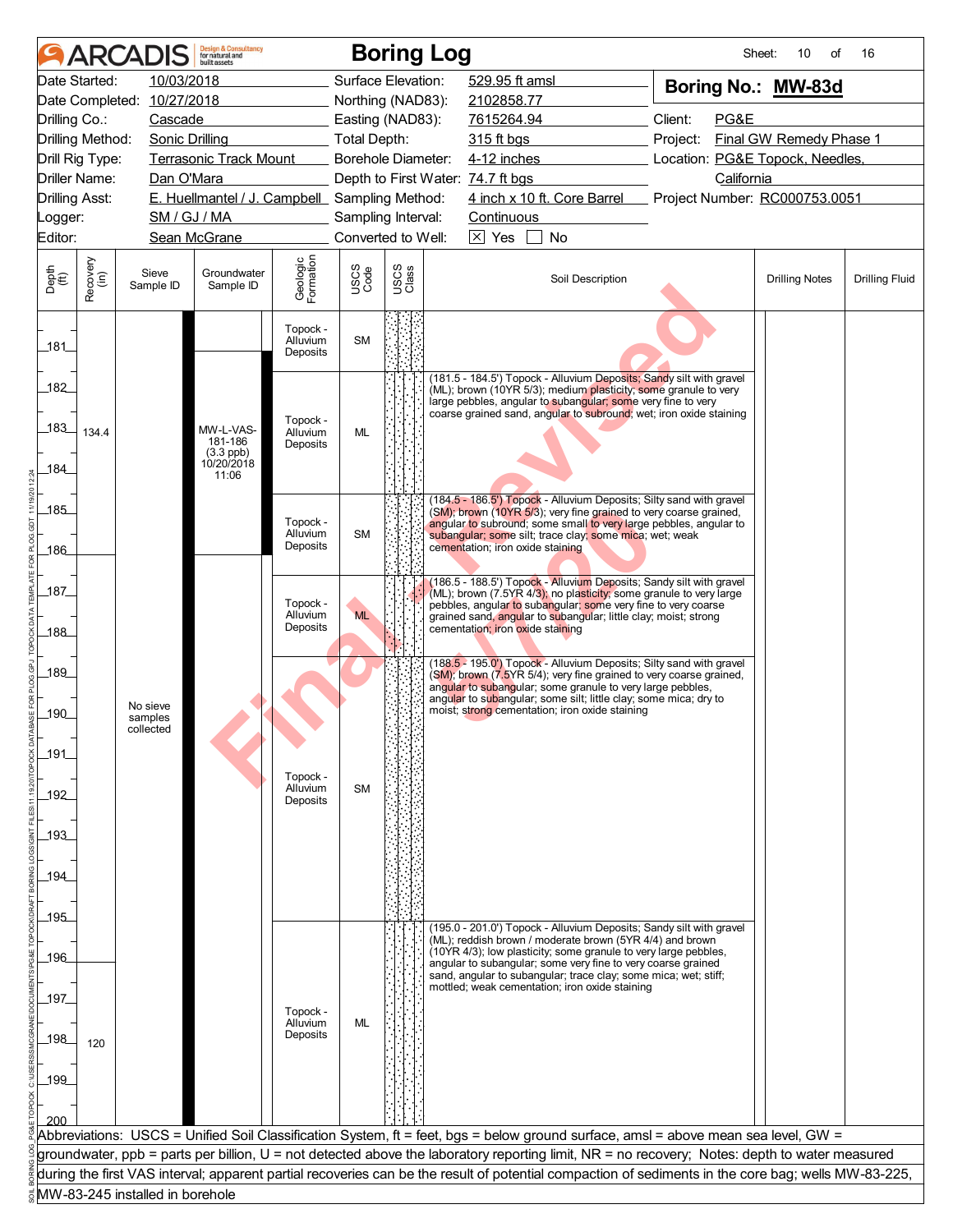|                             |                  | <b>ARCADIS</b>                  | <b>Design &amp; Consultancy</b><br>for natural and<br>huilt assets |                                  |                     |               | <b>Boring Log</b>                                                                                                                                                                                                                                                                                                         | Sheet:                          | 11<br>of                                                 | 16                    |
|-----------------------------|------------------|---------------------------------|--------------------------------------------------------------------|----------------------------------|---------------------|---------------|---------------------------------------------------------------------------------------------------------------------------------------------------------------------------------------------------------------------------------------------------------------------------------------------------------------------------|---------------------------------|----------------------------------------------------------|-----------------------|
|                             | Date Started:    | 10/03/2018                      |                                                                    |                                  | Surface Elevation:  |               | 529.95 ft amsl                                                                                                                                                                                                                                                                                                            | Boring No.: MW-83d              |                                                          |                       |
| Date Completed: 10/27/2018  |                  |                                 |                                                                    |                                  | Northing (NAD83):   |               | 2102858.77                                                                                                                                                                                                                                                                                                                |                                 |                                                          |                       |
| Drilling Co.:               |                  | Cascade                         |                                                                    |                                  | Easting (NAD83):    |               | 7615264.94                                                                                                                                                                                                                                                                                                                | Client:<br>PG&E                 |                                                          |                       |
| Drilling Method:            |                  | <b>Sonic Drilling</b>           |                                                                    |                                  | <b>Total Depth:</b> |               | 315 ft bgs                                                                                                                                                                                                                                                                                                                | Project:                        | Final GW Remedy Phase 1                                  |                       |
| Drill Rig Type:             |                  |                                 | <b>Terrasonic Track Mount</b>                                      |                                  | Borehole Diameter:  |               | $4-12$ inches                                                                                                                                                                                                                                                                                                             | Location: PG&E Topock, Needles, |                                                          |                       |
|                             | Driller Name:    | Dan O'Mara                      |                                                                    |                                  |                     |               | Depth to First Water: 74.7 ft bgs                                                                                                                                                                                                                                                                                         | California                      |                                                          |                       |
| <b>Drilling Asst:</b>       |                  |                                 | E. Huellmantel / J. Campbell Sampling Method:                      |                                  |                     |               | 4 inch x 10 ft. Core Barrel Project Number: RC000753.0051                                                                                                                                                                                                                                                                 |                                 |                                                          |                       |
| Logger:                     |                  | SM / GJ / MA                    |                                                                    |                                  | Sampling Interval:  |               | Continuous                                                                                                                                                                                                                                                                                                                |                                 |                                                          |                       |
| Editor:                     |                  |                                 | Sean McGrane                                                       |                                  | Converted to Well:  |               | $\boxed{\times}$ Yes<br>No                                                                                                                                                                                                                                                                                                |                                 |                                                          |                       |
| Depth<br>$\widetilde{f(t)}$ | Recovery<br>(in) | Sieve<br>Sample ID              | Groundwater<br>Sample ID                                           | Geologic<br>Formation            | USCS<br>Code        | USCS<br>Class | Soil Description                                                                                                                                                                                                                                                                                                          |                                 | <b>Drilling Notes</b>                                    | <b>Drilling Fluid</b> |
| 201                         |                  |                                 |                                                                    | Topock -<br>Alluvium<br>Deposits | ML                  |               |                                                                                                                                                                                                                                                                                                                           |                                 |                                                          |                       |
| 202<br>203                  | 120              |                                 |                                                                    | Topock -<br>Alluvium             | <b>SM</b>           |               | (201.0 - 205.0') Topock - Alluvium Deposits; Silty sand with gravel<br>(SM); brown (10YR 5/3); very fine grained to very coarse grained,<br>angular to subround; some granule to very large pebbles, angular<br>to subround; some silt; trace clay; some mica; dry to moist;<br>moderate cementation; iron oxide staining |                                 |                                                          |                       |
| 204                         |                  |                                 |                                                                    | Deposits                         |                     |               |                                                                                                                                                                                                                                                                                                                           |                                 |                                                          |                       |
| 205                         |                  |                                 |                                                                    |                                  |                     |               | (205.0 - 206.5') Topock - Alluvium Deposits; Sandy silt with gravel                                                                                                                                                                                                                                                       |                                 |                                                          |                       |
| $-206$                      |                  |                                 |                                                                    | Topock -<br>Alluvium<br>Deposits | ML                  |               | (ML); brown (10YR 5/3) and reddish brown / moderate brown<br>(5YR 4/4); no plasticity; some granule to very large pebbles; some<br>very fine to very coarse grained sand, angular to subangular; trace<br>clay; little mica; wet; medium stiff; mottled; weak cementation; iron                                           |                                 |                                                          |                       |
| 207                         |                  |                                 |                                                                    | Topock -<br>Alluvium             | <b>GM</b>           | ∞             | oxide staining<br>(206.5 - 208.0') Topock - Alluvium Deposits; Silty gravel with sand<br>(GM); dark grayish brown / dark yellowish brown (10YR 4/2);<br>granules to very large pebbles, angular to subangular; some silt;                                                                                                 |                                 |                                                          |                       |
| 208                         |                  |                                 |                                                                    | Deposits                         |                     | <b>CD</b>     | little very fine to very coarse grained sand, angular to subangular;                                                                                                                                                                                                                                                      |                                 |                                                          |                       |
|                             |                  |                                 |                                                                    |                                  |                     | b<br>$\circ$  | little clay; trace mica; moist; moderate cementation; iron oxide<br>staining                                                                                                                                                                                                                                              |                                 |                                                          |                       |
| 209                         |                  |                                 |                                                                    |                                  |                     | ∞             | (208.0 - 215.0') Topock - Alluvium Deposits; Silty gravel with sand                                                                                                                                                                                                                                                       |                                 |                                                          |                       |
|                             |                  |                                 |                                                                    |                                  |                     | O)            | (GM); dark grayish brown / dark yellowish brown (10YR 4/2);<br>granules to very large pebbles, angular to subangular; no                                                                                                                                                                                                  |                                 |                                                          |                       |
| 210                         |                  | No sieve<br>samples             |                                                                    |                                  |                     | $\circ$       | plasticity; some very fine to very coarse grained sand, angular to<br>subangular; some silt; little clay; trace mica; moist; moderate                                                                                                                                                                                     |                                 |                                                          |                       |
|                             |                  | collected                       |                                                                    |                                  |                     |               | cementation; iron oxide staining                                                                                                                                                                                                                                                                                          |                                 |                                                          |                       |
| 211                         | 133.2            |                                 |                                                                    |                                  |                     |               |                                                                                                                                                                                                                                                                                                                           |                                 |                                                          |                       |
|                             |                  |                                 |                                                                    | Topock -<br>Alluvium             | <b>GM</b>           |               |                                                                                                                                                                                                                                                                                                                           |                                 |                                                          |                       |
| 212                         |                  |                                 |                                                                    | Deposits                         |                     |               |                                                                                                                                                                                                                                                                                                                           |                                 |                                                          |                       |
|                             |                  |                                 |                                                                    |                                  |                     |               |                                                                                                                                                                                                                                                                                                                           |                                 |                                                          |                       |
| 213                         |                  |                                 |                                                                    |                                  |                     |               |                                                                                                                                                                                                                                                                                                                           |                                 |                                                          |                       |
|                             |                  |                                 |                                                                    |                                  |                     |               |                                                                                                                                                                                                                                                                                                                           |                                 |                                                          |                       |
| 214                         |                  |                                 |                                                                    |                                  |                     |               |                                                                                                                                                                                                                                                                                                                           |                                 |                                                          |                       |
|                             |                  |                                 |                                                                    |                                  |                     | $\sqrt{ }$    |                                                                                                                                                                                                                                                                                                                           |                                 |                                                          |                       |
| 215                         |                  |                                 |                                                                    |                                  |                     |               | (215.0 - 216.0') Topock - Alluvium Deposits; Silty sand with gravel                                                                                                                                                                                                                                                       |                                 |                                                          |                       |
|                             |                  |                                 |                                                                    | Topock -<br>Alluvium             | <b>SM</b>           |               | (SM); brown (7.5YR 4/4) and reddish brown (5YR 5/4); very fine                                                                                                                                                                                                                                                            |                                 |                                                          |                       |
| -216                        |                  |                                 |                                                                    | Deposits                         |                     |               | grained to very coarse grained, angular to subangular; some<br>granule to very large pebbles, angular to subangular; some silt;                                                                                                                                                                                           |                                 | (216.0')                                                 |                       |
|                             |                  |                                 |                                                                    |                                  |                     |               | trace mica; moist; mottled; weak cementation; iron oxide staining<br>(216.0 - 219.5') Topock - Alluvium Deposits; Silty sand with gravel                                                                                                                                                                                  |                                 | Driller's                                                |                       |
| 217.                        |                  |                                 |                                                                    |                                  |                     |               | (SM); reddish brown / moderate brown (5YR 4/4); very fine grained                                                                                                                                                                                                                                                         |                                 | observed<br>some heaving                                 |                       |
| 218                         | 111.6            |                                 |                                                                    | Topock -<br>Alluvium<br>Deposits | <b>SM</b>           |               | to very coarse grained, angular to subangular; some granule to<br>very large pebbles, angular to subangular; some silt; little mica;<br>wet; iron oxide staining                                                                                                                                                          |                                 | when tagging<br>depths during<br>reaming with<br>10-inch |                       |
|                             |                  |                                 | MW-L-VAS-                                                          |                                  |                     |               |                                                                                                                                                                                                                                                                                                                           |                                 | casing.                                                  |                       |
| $-219$                      |                  |                                 | 218-223<br>$(66$ ppb)                                              |                                  |                     |               |                                                                                                                                                                                                                                                                                                                           |                                 |                                                          |                       |
|                             |                  |                                 | 10/21/2018<br>10:50                                                |                                  |                     |               | (219.5 - 222.0') Topock - Alluvium Deposits; Silty gravel with sand                                                                                                                                                                                                                                                       |                                 |                                                          |                       |
| 220                         |                  |                                 |                                                                    |                                  | <b>GM</b>           |               |                                                                                                                                                                                                                                                                                                                           |                                 |                                                          |                       |
|                             |                  |                                 |                                                                    |                                  |                     |               | Abbreviations: USCS = Unified Soil Classification System, ft = feet, bgs = below ground surface, amsl = above mean sea level, GW =<br>groundwater, ppb = parts per billion, U = not detected above the laboratory reporting limit, NR = no recovery; Notes: depth to water measured                                       |                                 |                                                          |                       |
|                             |                  |                                 |                                                                    |                                  |                     |               | during the first VAS interval; apparent partial recoveries can be the result of potential compaction of sediments in the core bag; wells MW-83-225,                                                                                                                                                                       |                                 |                                                          |                       |
|                             |                  | MW-83-245 installed in borehole |                                                                    |                                  |                     |               |                                                                                                                                                                                                                                                                                                                           |                                 |                                                          |                       |
|                             |                  |                                 |                                                                    |                                  |                     |               |                                                                                                                                                                                                                                                                                                                           |                                 |                                                          |                       |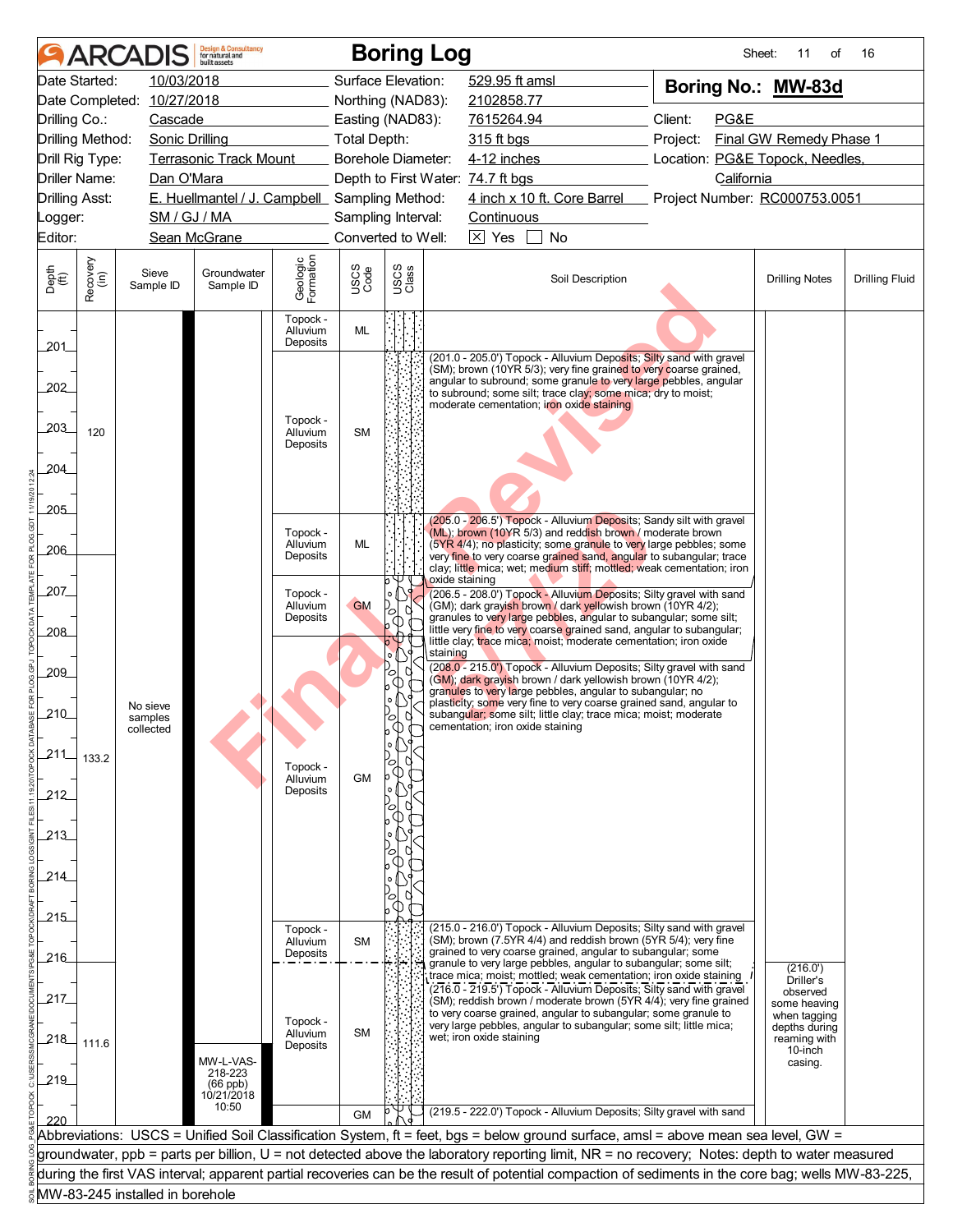| Date Started:<br>10/03/2018<br>Surface Elevation:<br>529.95 ft amsl<br>Boring No.: MW-83d<br>Date Completed: 10/27/2018<br>Northing (NAD83):<br>2102858.77<br>Client:<br>PG&E<br>Drilling Co.:<br>Cascade<br>Easting (NAD83):<br>7615264.94<br>Final GW Remedy Phase 1<br>Drilling Method:<br><b>Total Depth:</b><br>315 ft bgs<br><b>Sonic Drilling</b><br>Project:<br>4-12 inches<br>Location: PG&E Topock, Needles,<br>Drill Rig Type:<br><b>Terrasonic Track Mount</b><br><b>Borehole Diameter:</b><br>Driller Name:<br>Dan O'Mara<br>Depth to First Water: 74.7 ft bgs<br>California<br>4 inch x 10 ft. Core Barrel<br>E. Huellmantel / J. Campbell Sampling Method:<br>Project Number: RC000753.0051<br><b>Drilling Asst:</b><br>SM / GJ / MA<br>Sampling Interval:<br>Continuous<br>Logger:<br>$\boxed{\times}$ Yes<br>Editor:<br>Sean McGrane<br>Converted to Well:<br>No<br>Geologic<br>Formation<br>Recovery<br>(in)<br>USCS<br>Class<br>USCS<br>Code<br>Depth<br>(ft)<br>Sieve<br>Groundwater<br>Soil Description<br><b>Drilling Fluid</b><br><b>Drilling Notes</b><br>Sample ID<br>Sample ID<br>(GM); reddish brown / moderate brown (5YR 4/4); granules to very<br>large pebbles, angular to subangular; some very fine to very<br>Topock -<br>coarse grained sand, angular to subround; some silt; little mica;<br>221<br>MW-L-VAS-<br>$\circ$<br><b>GM</b><br>Alluvium<br>wet; iron oxide staining<br>218-223<br>Deposits<br>(66 ppb)<br>10/21/2018<br>222<br>10:50<br>(222.0 - 227.5') Topock - Alluvium Deposits; Sandy silt with gravel<br>(ML); reddish brown (5YR 5/4) with gray / light olive gray (5Y 6/1);<br>no plasticity; some granule to very large pebbles, angular to<br>223<br>111.6<br>subangular; some very fine to very coarse grained sand, angular<br>to subangular; trace clay; little mica; moist; stiff to very stiff;<br>mottled; moderate cementation; iron oxide staining<br>224<br>Topock -<br>Alluvium<br>ML<br>225<br>Deposits<br>226<br>227_<br>(227.5 - 236.0') Topock - Alluvium Deposits; Sandy silt with gravel<br>228<br>(ML); reddish brown (5YR 5/4); no plasticity; some granules to<br>very large pebbles, angular to subangular; some very fine to very<br>coarse grained sand, angular to subangular; little clay; little mica;<br>moist; stiff to very stiff; moderate cementation; iron oxide staining<br>229<br>No sieve<br>230<br>samples<br>(230') yellowish red (5YR 4/6); dry; very stiff; strong cementation;<br>collected<br>iron oxide staining<br>231<br>120<br>Topock -<br>Alluvium<br>ML<br>232<br>Deposits<br>233<br>(233.5'); trace clay; iron oxide staining; increase in sand and silt<br>234<br>235<br>236<br>(236.0 - 240.0') Topock - Alluvium Deposits; Sandy silt with gravel<br>(ML); reddish brown (5YR 5/4); no plasticity; some granule to very<br>large pebbles, angular to subangular; some very fine to very<br>237<br>coarse grained sand, angular to subangular; trace subangular;<br>trace clay; little mica; moist to wet; weak cementation; iron oxide<br>staining<br>Topock -<br>238<br>120<br>Alluvium<br>ML<br>Deposits<br>239<br>240<br>Abbreviations: USCS = Unified Soil Classification System, ft = feet, bgs = below ground surface, amsl = above mean sea level, GW =<br>groundwater, ppb = parts per billion, U = not detected above the laboratory reporting limit, NR = no recovery; Notes: depth to water measured<br>during the first VAS interval; apparent partial recoveries can be the result of potential compaction of sediments in the core bag; wells MW-83-225,<br>MW-83-245 installed in borehole | ARCAI | <b>Design &amp; Consultancy</b><br>for natural and<br>huilt assets |  | <b>Boring Log</b> | Sheet:<br>12<br>of | 16 |
|---------------------------------------------------------------------------------------------------------------------------------------------------------------------------------------------------------------------------------------------------------------------------------------------------------------------------------------------------------------------------------------------------------------------------------------------------------------------------------------------------------------------------------------------------------------------------------------------------------------------------------------------------------------------------------------------------------------------------------------------------------------------------------------------------------------------------------------------------------------------------------------------------------------------------------------------------------------------------------------------------------------------------------------------------------------------------------------------------------------------------------------------------------------------------------------------------------------------------------------------------------------------------------------------------------------------------------------------------------------------------------------------------------------------------------------------------------------------------------------------------------------------------------------------------------------------------------------------------------------------------------------------------------------------------------------------------------------------------------------------------------------------------------------------------------------------------------------------------------------------------------------------------------------------------------------------------------------------------------------------------------------------------------------------------------------------------------------------------------------------------------------------------------------------------------------------------------------------------------------------------------------------------------------------------------------------------------------------------------------------------------------------------------------------------------------------------------------------------------------------------------------------------------------------------------------------------------------------------------------------------------------------------------------------------------------------------------------------------------------------------------------------------------------------------------------------------------------------------------------------------------------------------------------------------------------------------------------------------------------------------------------------------------------------------------------------------------------------------------------------------------------------------------------------------------------------------------------------------------------------------------------------------------------------------------------------------------------------------------------------------------------------------------------------------------------------------------------------------------------------------------------------------------------------------------------------------------------------------------------------|-------|--------------------------------------------------------------------|--|-------------------|--------------------|----|
|                                                                                                                                                                                                                                                                                                                                                                                                                                                                                                                                                                                                                                                                                                                                                                                                                                                                                                                                                                                                                                                                                                                                                                                                                                                                                                                                                                                                                                                                                                                                                                                                                                                                                                                                                                                                                                                                                                                                                                                                                                                                                                                                                                                                                                                                                                                                                                                                                                                                                                                                                                                                                                                                                                                                                                                                                                                                                                                                                                                                                                                                                                                                                                                                                                                                                                                                                                                                                                                                                                                                                                                                                     |       |                                                                    |  |                   |                    |    |
|                                                                                                                                                                                                                                                                                                                                                                                                                                                                                                                                                                                                                                                                                                                                                                                                                                                                                                                                                                                                                                                                                                                                                                                                                                                                                                                                                                                                                                                                                                                                                                                                                                                                                                                                                                                                                                                                                                                                                                                                                                                                                                                                                                                                                                                                                                                                                                                                                                                                                                                                                                                                                                                                                                                                                                                                                                                                                                                                                                                                                                                                                                                                                                                                                                                                                                                                                                                                                                                                                                                                                                                                                     |       |                                                                    |  |                   |                    |    |
|                                                                                                                                                                                                                                                                                                                                                                                                                                                                                                                                                                                                                                                                                                                                                                                                                                                                                                                                                                                                                                                                                                                                                                                                                                                                                                                                                                                                                                                                                                                                                                                                                                                                                                                                                                                                                                                                                                                                                                                                                                                                                                                                                                                                                                                                                                                                                                                                                                                                                                                                                                                                                                                                                                                                                                                                                                                                                                                                                                                                                                                                                                                                                                                                                                                                                                                                                                                                                                                                                                                                                                                                                     |       |                                                                    |  |                   |                    |    |
|                                                                                                                                                                                                                                                                                                                                                                                                                                                                                                                                                                                                                                                                                                                                                                                                                                                                                                                                                                                                                                                                                                                                                                                                                                                                                                                                                                                                                                                                                                                                                                                                                                                                                                                                                                                                                                                                                                                                                                                                                                                                                                                                                                                                                                                                                                                                                                                                                                                                                                                                                                                                                                                                                                                                                                                                                                                                                                                                                                                                                                                                                                                                                                                                                                                                                                                                                                                                                                                                                                                                                                                                                     |       |                                                                    |  |                   |                    |    |
|                                                                                                                                                                                                                                                                                                                                                                                                                                                                                                                                                                                                                                                                                                                                                                                                                                                                                                                                                                                                                                                                                                                                                                                                                                                                                                                                                                                                                                                                                                                                                                                                                                                                                                                                                                                                                                                                                                                                                                                                                                                                                                                                                                                                                                                                                                                                                                                                                                                                                                                                                                                                                                                                                                                                                                                                                                                                                                                                                                                                                                                                                                                                                                                                                                                                                                                                                                                                                                                                                                                                                                                                                     |       |                                                                    |  |                   |                    |    |
|                                                                                                                                                                                                                                                                                                                                                                                                                                                                                                                                                                                                                                                                                                                                                                                                                                                                                                                                                                                                                                                                                                                                                                                                                                                                                                                                                                                                                                                                                                                                                                                                                                                                                                                                                                                                                                                                                                                                                                                                                                                                                                                                                                                                                                                                                                                                                                                                                                                                                                                                                                                                                                                                                                                                                                                                                                                                                                                                                                                                                                                                                                                                                                                                                                                                                                                                                                                                                                                                                                                                                                                                                     |       |                                                                    |  |                   |                    |    |
|                                                                                                                                                                                                                                                                                                                                                                                                                                                                                                                                                                                                                                                                                                                                                                                                                                                                                                                                                                                                                                                                                                                                                                                                                                                                                                                                                                                                                                                                                                                                                                                                                                                                                                                                                                                                                                                                                                                                                                                                                                                                                                                                                                                                                                                                                                                                                                                                                                                                                                                                                                                                                                                                                                                                                                                                                                                                                                                                                                                                                                                                                                                                                                                                                                                                                                                                                                                                                                                                                                                                                                                                                     |       |                                                                    |  |                   |                    |    |
|                                                                                                                                                                                                                                                                                                                                                                                                                                                                                                                                                                                                                                                                                                                                                                                                                                                                                                                                                                                                                                                                                                                                                                                                                                                                                                                                                                                                                                                                                                                                                                                                                                                                                                                                                                                                                                                                                                                                                                                                                                                                                                                                                                                                                                                                                                                                                                                                                                                                                                                                                                                                                                                                                                                                                                                                                                                                                                                                                                                                                                                                                                                                                                                                                                                                                                                                                                                                                                                                                                                                                                                                                     |       |                                                                    |  |                   |                    |    |
|                                                                                                                                                                                                                                                                                                                                                                                                                                                                                                                                                                                                                                                                                                                                                                                                                                                                                                                                                                                                                                                                                                                                                                                                                                                                                                                                                                                                                                                                                                                                                                                                                                                                                                                                                                                                                                                                                                                                                                                                                                                                                                                                                                                                                                                                                                                                                                                                                                                                                                                                                                                                                                                                                                                                                                                                                                                                                                                                                                                                                                                                                                                                                                                                                                                                                                                                                                                                                                                                                                                                                                                                                     |       |                                                                    |  |                   |                    |    |
|                                                                                                                                                                                                                                                                                                                                                                                                                                                                                                                                                                                                                                                                                                                                                                                                                                                                                                                                                                                                                                                                                                                                                                                                                                                                                                                                                                                                                                                                                                                                                                                                                                                                                                                                                                                                                                                                                                                                                                                                                                                                                                                                                                                                                                                                                                                                                                                                                                                                                                                                                                                                                                                                                                                                                                                                                                                                                                                                                                                                                                                                                                                                                                                                                                                                                                                                                                                                                                                                                                                                                                                                                     |       |                                                                    |  |                   |                    |    |
|                                                                                                                                                                                                                                                                                                                                                                                                                                                                                                                                                                                                                                                                                                                                                                                                                                                                                                                                                                                                                                                                                                                                                                                                                                                                                                                                                                                                                                                                                                                                                                                                                                                                                                                                                                                                                                                                                                                                                                                                                                                                                                                                                                                                                                                                                                                                                                                                                                                                                                                                                                                                                                                                                                                                                                                                                                                                                                                                                                                                                                                                                                                                                                                                                                                                                                                                                                                                                                                                                                                                                                                                                     |       |                                                                    |  |                   |                    |    |
|                                                                                                                                                                                                                                                                                                                                                                                                                                                                                                                                                                                                                                                                                                                                                                                                                                                                                                                                                                                                                                                                                                                                                                                                                                                                                                                                                                                                                                                                                                                                                                                                                                                                                                                                                                                                                                                                                                                                                                                                                                                                                                                                                                                                                                                                                                                                                                                                                                                                                                                                                                                                                                                                                                                                                                                                                                                                                                                                                                                                                                                                                                                                                                                                                                                                                                                                                                                                                                                                                                                                                                                                                     |       |                                                                    |  |                   |                    |    |
|                                                                                                                                                                                                                                                                                                                                                                                                                                                                                                                                                                                                                                                                                                                                                                                                                                                                                                                                                                                                                                                                                                                                                                                                                                                                                                                                                                                                                                                                                                                                                                                                                                                                                                                                                                                                                                                                                                                                                                                                                                                                                                                                                                                                                                                                                                                                                                                                                                                                                                                                                                                                                                                                                                                                                                                                                                                                                                                                                                                                                                                                                                                                                                                                                                                                                                                                                                                                                                                                                                                                                                                                                     |       |                                                                    |  |                   |                    |    |
|                                                                                                                                                                                                                                                                                                                                                                                                                                                                                                                                                                                                                                                                                                                                                                                                                                                                                                                                                                                                                                                                                                                                                                                                                                                                                                                                                                                                                                                                                                                                                                                                                                                                                                                                                                                                                                                                                                                                                                                                                                                                                                                                                                                                                                                                                                                                                                                                                                                                                                                                                                                                                                                                                                                                                                                                                                                                                                                                                                                                                                                                                                                                                                                                                                                                                                                                                                                                                                                                                                                                                                                                                     |       |                                                                    |  |                   |                    |    |
|                                                                                                                                                                                                                                                                                                                                                                                                                                                                                                                                                                                                                                                                                                                                                                                                                                                                                                                                                                                                                                                                                                                                                                                                                                                                                                                                                                                                                                                                                                                                                                                                                                                                                                                                                                                                                                                                                                                                                                                                                                                                                                                                                                                                                                                                                                                                                                                                                                                                                                                                                                                                                                                                                                                                                                                                                                                                                                                                                                                                                                                                                                                                                                                                                                                                                                                                                                                                                                                                                                                                                                                                                     |       |                                                                    |  |                   |                    |    |
|                                                                                                                                                                                                                                                                                                                                                                                                                                                                                                                                                                                                                                                                                                                                                                                                                                                                                                                                                                                                                                                                                                                                                                                                                                                                                                                                                                                                                                                                                                                                                                                                                                                                                                                                                                                                                                                                                                                                                                                                                                                                                                                                                                                                                                                                                                                                                                                                                                                                                                                                                                                                                                                                                                                                                                                                                                                                                                                                                                                                                                                                                                                                                                                                                                                                                                                                                                                                                                                                                                                                                                                                                     |       |                                                                    |  |                   |                    |    |
|                                                                                                                                                                                                                                                                                                                                                                                                                                                                                                                                                                                                                                                                                                                                                                                                                                                                                                                                                                                                                                                                                                                                                                                                                                                                                                                                                                                                                                                                                                                                                                                                                                                                                                                                                                                                                                                                                                                                                                                                                                                                                                                                                                                                                                                                                                                                                                                                                                                                                                                                                                                                                                                                                                                                                                                                                                                                                                                                                                                                                                                                                                                                                                                                                                                                                                                                                                                                                                                                                                                                                                                                                     |       |                                                                    |  |                   |                    |    |
|                                                                                                                                                                                                                                                                                                                                                                                                                                                                                                                                                                                                                                                                                                                                                                                                                                                                                                                                                                                                                                                                                                                                                                                                                                                                                                                                                                                                                                                                                                                                                                                                                                                                                                                                                                                                                                                                                                                                                                                                                                                                                                                                                                                                                                                                                                                                                                                                                                                                                                                                                                                                                                                                                                                                                                                                                                                                                                                                                                                                                                                                                                                                                                                                                                                                                                                                                                                                                                                                                                                                                                                                                     |       |                                                                    |  |                   |                    |    |
|                                                                                                                                                                                                                                                                                                                                                                                                                                                                                                                                                                                                                                                                                                                                                                                                                                                                                                                                                                                                                                                                                                                                                                                                                                                                                                                                                                                                                                                                                                                                                                                                                                                                                                                                                                                                                                                                                                                                                                                                                                                                                                                                                                                                                                                                                                                                                                                                                                                                                                                                                                                                                                                                                                                                                                                                                                                                                                                                                                                                                                                                                                                                                                                                                                                                                                                                                                                                                                                                                                                                                                                                                     |       |                                                                    |  |                   |                    |    |
|                                                                                                                                                                                                                                                                                                                                                                                                                                                                                                                                                                                                                                                                                                                                                                                                                                                                                                                                                                                                                                                                                                                                                                                                                                                                                                                                                                                                                                                                                                                                                                                                                                                                                                                                                                                                                                                                                                                                                                                                                                                                                                                                                                                                                                                                                                                                                                                                                                                                                                                                                                                                                                                                                                                                                                                                                                                                                                                                                                                                                                                                                                                                                                                                                                                                                                                                                                                                                                                                                                                                                                                                                     |       |                                                                    |  |                   |                    |    |
|                                                                                                                                                                                                                                                                                                                                                                                                                                                                                                                                                                                                                                                                                                                                                                                                                                                                                                                                                                                                                                                                                                                                                                                                                                                                                                                                                                                                                                                                                                                                                                                                                                                                                                                                                                                                                                                                                                                                                                                                                                                                                                                                                                                                                                                                                                                                                                                                                                                                                                                                                                                                                                                                                                                                                                                                                                                                                                                                                                                                                                                                                                                                                                                                                                                                                                                                                                                                                                                                                                                                                                                                                     |       |                                                                    |  |                   |                    |    |
|                                                                                                                                                                                                                                                                                                                                                                                                                                                                                                                                                                                                                                                                                                                                                                                                                                                                                                                                                                                                                                                                                                                                                                                                                                                                                                                                                                                                                                                                                                                                                                                                                                                                                                                                                                                                                                                                                                                                                                                                                                                                                                                                                                                                                                                                                                                                                                                                                                                                                                                                                                                                                                                                                                                                                                                                                                                                                                                                                                                                                                                                                                                                                                                                                                                                                                                                                                                                                                                                                                                                                                                                                     |       |                                                                    |  |                   |                    |    |
|                                                                                                                                                                                                                                                                                                                                                                                                                                                                                                                                                                                                                                                                                                                                                                                                                                                                                                                                                                                                                                                                                                                                                                                                                                                                                                                                                                                                                                                                                                                                                                                                                                                                                                                                                                                                                                                                                                                                                                                                                                                                                                                                                                                                                                                                                                                                                                                                                                                                                                                                                                                                                                                                                                                                                                                                                                                                                                                                                                                                                                                                                                                                                                                                                                                                                                                                                                                                                                                                                                                                                                                                                     |       |                                                                    |  |                   |                    |    |
|                                                                                                                                                                                                                                                                                                                                                                                                                                                                                                                                                                                                                                                                                                                                                                                                                                                                                                                                                                                                                                                                                                                                                                                                                                                                                                                                                                                                                                                                                                                                                                                                                                                                                                                                                                                                                                                                                                                                                                                                                                                                                                                                                                                                                                                                                                                                                                                                                                                                                                                                                                                                                                                                                                                                                                                                                                                                                                                                                                                                                                                                                                                                                                                                                                                                                                                                                                                                                                                                                                                                                                                                                     |       |                                                                    |  |                   |                    |    |
|                                                                                                                                                                                                                                                                                                                                                                                                                                                                                                                                                                                                                                                                                                                                                                                                                                                                                                                                                                                                                                                                                                                                                                                                                                                                                                                                                                                                                                                                                                                                                                                                                                                                                                                                                                                                                                                                                                                                                                                                                                                                                                                                                                                                                                                                                                                                                                                                                                                                                                                                                                                                                                                                                                                                                                                                                                                                                                                                                                                                                                                                                                                                                                                                                                                                                                                                                                                                                                                                                                                                                                                                                     |       |                                                                    |  |                   |                    |    |
|                                                                                                                                                                                                                                                                                                                                                                                                                                                                                                                                                                                                                                                                                                                                                                                                                                                                                                                                                                                                                                                                                                                                                                                                                                                                                                                                                                                                                                                                                                                                                                                                                                                                                                                                                                                                                                                                                                                                                                                                                                                                                                                                                                                                                                                                                                                                                                                                                                                                                                                                                                                                                                                                                                                                                                                                                                                                                                                                                                                                                                                                                                                                                                                                                                                                                                                                                                                                                                                                                                                                                                                                                     |       |                                                                    |  |                   |                    |    |
|                                                                                                                                                                                                                                                                                                                                                                                                                                                                                                                                                                                                                                                                                                                                                                                                                                                                                                                                                                                                                                                                                                                                                                                                                                                                                                                                                                                                                                                                                                                                                                                                                                                                                                                                                                                                                                                                                                                                                                                                                                                                                                                                                                                                                                                                                                                                                                                                                                                                                                                                                                                                                                                                                                                                                                                                                                                                                                                                                                                                                                                                                                                                                                                                                                                                                                                                                                                                                                                                                                                                                                                                                     |       |                                                                    |  |                   |                    |    |
|                                                                                                                                                                                                                                                                                                                                                                                                                                                                                                                                                                                                                                                                                                                                                                                                                                                                                                                                                                                                                                                                                                                                                                                                                                                                                                                                                                                                                                                                                                                                                                                                                                                                                                                                                                                                                                                                                                                                                                                                                                                                                                                                                                                                                                                                                                                                                                                                                                                                                                                                                                                                                                                                                                                                                                                                                                                                                                                                                                                                                                                                                                                                                                                                                                                                                                                                                                                                                                                                                                                                                                                                                     |       |                                                                    |  |                   |                    |    |
|                                                                                                                                                                                                                                                                                                                                                                                                                                                                                                                                                                                                                                                                                                                                                                                                                                                                                                                                                                                                                                                                                                                                                                                                                                                                                                                                                                                                                                                                                                                                                                                                                                                                                                                                                                                                                                                                                                                                                                                                                                                                                                                                                                                                                                                                                                                                                                                                                                                                                                                                                                                                                                                                                                                                                                                                                                                                                                                                                                                                                                                                                                                                                                                                                                                                                                                                                                                                                                                                                                                                                                                                                     |       |                                                                    |  |                   |                    |    |
|                                                                                                                                                                                                                                                                                                                                                                                                                                                                                                                                                                                                                                                                                                                                                                                                                                                                                                                                                                                                                                                                                                                                                                                                                                                                                                                                                                                                                                                                                                                                                                                                                                                                                                                                                                                                                                                                                                                                                                                                                                                                                                                                                                                                                                                                                                                                                                                                                                                                                                                                                                                                                                                                                                                                                                                                                                                                                                                                                                                                                                                                                                                                                                                                                                                                                                                                                                                                                                                                                                                                                                                                                     |       |                                                                    |  |                   |                    |    |
|                                                                                                                                                                                                                                                                                                                                                                                                                                                                                                                                                                                                                                                                                                                                                                                                                                                                                                                                                                                                                                                                                                                                                                                                                                                                                                                                                                                                                                                                                                                                                                                                                                                                                                                                                                                                                                                                                                                                                                                                                                                                                                                                                                                                                                                                                                                                                                                                                                                                                                                                                                                                                                                                                                                                                                                                                                                                                                                                                                                                                                                                                                                                                                                                                                                                                                                                                                                                                                                                                                                                                                                                                     |       |                                                                    |  |                   |                    |    |
|                                                                                                                                                                                                                                                                                                                                                                                                                                                                                                                                                                                                                                                                                                                                                                                                                                                                                                                                                                                                                                                                                                                                                                                                                                                                                                                                                                                                                                                                                                                                                                                                                                                                                                                                                                                                                                                                                                                                                                                                                                                                                                                                                                                                                                                                                                                                                                                                                                                                                                                                                                                                                                                                                                                                                                                                                                                                                                                                                                                                                                                                                                                                                                                                                                                                                                                                                                                                                                                                                                                                                                                                                     |       |                                                                    |  |                   |                    |    |
|                                                                                                                                                                                                                                                                                                                                                                                                                                                                                                                                                                                                                                                                                                                                                                                                                                                                                                                                                                                                                                                                                                                                                                                                                                                                                                                                                                                                                                                                                                                                                                                                                                                                                                                                                                                                                                                                                                                                                                                                                                                                                                                                                                                                                                                                                                                                                                                                                                                                                                                                                                                                                                                                                                                                                                                                                                                                                                                                                                                                                                                                                                                                                                                                                                                                                                                                                                                                                                                                                                                                                                                                                     |       |                                                                    |  |                   |                    |    |
|                                                                                                                                                                                                                                                                                                                                                                                                                                                                                                                                                                                                                                                                                                                                                                                                                                                                                                                                                                                                                                                                                                                                                                                                                                                                                                                                                                                                                                                                                                                                                                                                                                                                                                                                                                                                                                                                                                                                                                                                                                                                                                                                                                                                                                                                                                                                                                                                                                                                                                                                                                                                                                                                                                                                                                                                                                                                                                                                                                                                                                                                                                                                                                                                                                                                                                                                                                                                                                                                                                                                                                                                                     |       |                                                                    |  |                   |                    |    |
|                                                                                                                                                                                                                                                                                                                                                                                                                                                                                                                                                                                                                                                                                                                                                                                                                                                                                                                                                                                                                                                                                                                                                                                                                                                                                                                                                                                                                                                                                                                                                                                                                                                                                                                                                                                                                                                                                                                                                                                                                                                                                                                                                                                                                                                                                                                                                                                                                                                                                                                                                                                                                                                                                                                                                                                                                                                                                                                                                                                                                                                                                                                                                                                                                                                                                                                                                                                                                                                                                                                                                                                                                     |       |                                                                    |  |                   |                    |    |
|                                                                                                                                                                                                                                                                                                                                                                                                                                                                                                                                                                                                                                                                                                                                                                                                                                                                                                                                                                                                                                                                                                                                                                                                                                                                                                                                                                                                                                                                                                                                                                                                                                                                                                                                                                                                                                                                                                                                                                                                                                                                                                                                                                                                                                                                                                                                                                                                                                                                                                                                                                                                                                                                                                                                                                                                                                                                                                                                                                                                                                                                                                                                                                                                                                                                                                                                                                                                                                                                                                                                                                                                                     |       |                                                                    |  |                   |                    |    |
|                                                                                                                                                                                                                                                                                                                                                                                                                                                                                                                                                                                                                                                                                                                                                                                                                                                                                                                                                                                                                                                                                                                                                                                                                                                                                                                                                                                                                                                                                                                                                                                                                                                                                                                                                                                                                                                                                                                                                                                                                                                                                                                                                                                                                                                                                                                                                                                                                                                                                                                                                                                                                                                                                                                                                                                                                                                                                                                                                                                                                                                                                                                                                                                                                                                                                                                                                                                                                                                                                                                                                                                                                     |       |                                                                    |  |                   |                    |    |
|                                                                                                                                                                                                                                                                                                                                                                                                                                                                                                                                                                                                                                                                                                                                                                                                                                                                                                                                                                                                                                                                                                                                                                                                                                                                                                                                                                                                                                                                                                                                                                                                                                                                                                                                                                                                                                                                                                                                                                                                                                                                                                                                                                                                                                                                                                                                                                                                                                                                                                                                                                                                                                                                                                                                                                                                                                                                                                                                                                                                                                                                                                                                                                                                                                                                                                                                                                                                                                                                                                                                                                                                                     |       |                                                                    |  |                   |                    |    |
|                                                                                                                                                                                                                                                                                                                                                                                                                                                                                                                                                                                                                                                                                                                                                                                                                                                                                                                                                                                                                                                                                                                                                                                                                                                                                                                                                                                                                                                                                                                                                                                                                                                                                                                                                                                                                                                                                                                                                                                                                                                                                                                                                                                                                                                                                                                                                                                                                                                                                                                                                                                                                                                                                                                                                                                                                                                                                                                                                                                                                                                                                                                                                                                                                                                                                                                                                                                                                                                                                                                                                                                                                     |       |                                                                    |  |                   |                    |    |
|                                                                                                                                                                                                                                                                                                                                                                                                                                                                                                                                                                                                                                                                                                                                                                                                                                                                                                                                                                                                                                                                                                                                                                                                                                                                                                                                                                                                                                                                                                                                                                                                                                                                                                                                                                                                                                                                                                                                                                                                                                                                                                                                                                                                                                                                                                                                                                                                                                                                                                                                                                                                                                                                                                                                                                                                                                                                                                                                                                                                                                                                                                                                                                                                                                                                                                                                                                                                                                                                                                                                                                                                                     |       |                                                                    |  |                   |                    |    |
|                                                                                                                                                                                                                                                                                                                                                                                                                                                                                                                                                                                                                                                                                                                                                                                                                                                                                                                                                                                                                                                                                                                                                                                                                                                                                                                                                                                                                                                                                                                                                                                                                                                                                                                                                                                                                                                                                                                                                                                                                                                                                                                                                                                                                                                                                                                                                                                                                                                                                                                                                                                                                                                                                                                                                                                                                                                                                                                                                                                                                                                                                                                                                                                                                                                                                                                                                                                                                                                                                                                                                                                                                     |       |                                                                    |  |                   |                    |    |
|                                                                                                                                                                                                                                                                                                                                                                                                                                                                                                                                                                                                                                                                                                                                                                                                                                                                                                                                                                                                                                                                                                                                                                                                                                                                                                                                                                                                                                                                                                                                                                                                                                                                                                                                                                                                                                                                                                                                                                                                                                                                                                                                                                                                                                                                                                                                                                                                                                                                                                                                                                                                                                                                                                                                                                                                                                                                                                                                                                                                                                                                                                                                                                                                                                                                                                                                                                                                                                                                                                                                                                                                                     |       |                                                                    |  |                   |                    |    |
|                                                                                                                                                                                                                                                                                                                                                                                                                                                                                                                                                                                                                                                                                                                                                                                                                                                                                                                                                                                                                                                                                                                                                                                                                                                                                                                                                                                                                                                                                                                                                                                                                                                                                                                                                                                                                                                                                                                                                                                                                                                                                                                                                                                                                                                                                                                                                                                                                                                                                                                                                                                                                                                                                                                                                                                                                                                                                                                                                                                                                                                                                                                                                                                                                                                                                                                                                                                                                                                                                                                                                                                                                     |       |                                                                    |  |                   |                    |    |
|                                                                                                                                                                                                                                                                                                                                                                                                                                                                                                                                                                                                                                                                                                                                                                                                                                                                                                                                                                                                                                                                                                                                                                                                                                                                                                                                                                                                                                                                                                                                                                                                                                                                                                                                                                                                                                                                                                                                                                                                                                                                                                                                                                                                                                                                                                                                                                                                                                                                                                                                                                                                                                                                                                                                                                                                                                                                                                                                                                                                                                                                                                                                                                                                                                                                                                                                                                                                                                                                                                                                                                                                                     |       |                                                                    |  |                   |                    |    |
|                                                                                                                                                                                                                                                                                                                                                                                                                                                                                                                                                                                                                                                                                                                                                                                                                                                                                                                                                                                                                                                                                                                                                                                                                                                                                                                                                                                                                                                                                                                                                                                                                                                                                                                                                                                                                                                                                                                                                                                                                                                                                                                                                                                                                                                                                                                                                                                                                                                                                                                                                                                                                                                                                                                                                                                                                                                                                                                                                                                                                                                                                                                                                                                                                                                                                                                                                                                                                                                                                                                                                                                                                     |       |                                                                    |  |                   |                    |    |
|                                                                                                                                                                                                                                                                                                                                                                                                                                                                                                                                                                                                                                                                                                                                                                                                                                                                                                                                                                                                                                                                                                                                                                                                                                                                                                                                                                                                                                                                                                                                                                                                                                                                                                                                                                                                                                                                                                                                                                                                                                                                                                                                                                                                                                                                                                                                                                                                                                                                                                                                                                                                                                                                                                                                                                                                                                                                                                                                                                                                                                                                                                                                                                                                                                                                                                                                                                                                                                                                                                                                                                                                                     |       |                                                                    |  |                   |                    |    |
|                                                                                                                                                                                                                                                                                                                                                                                                                                                                                                                                                                                                                                                                                                                                                                                                                                                                                                                                                                                                                                                                                                                                                                                                                                                                                                                                                                                                                                                                                                                                                                                                                                                                                                                                                                                                                                                                                                                                                                                                                                                                                                                                                                                                                                                                                                                                                                                                                                                                                                                                                                                                                                                                                                                                                                                                                                                                                                                                                                                                                                                                                                                                                                                                                                                                                                                                                                                                                                                                                                                                                                                                                     |       |                                                                    |  |                   |                    |    |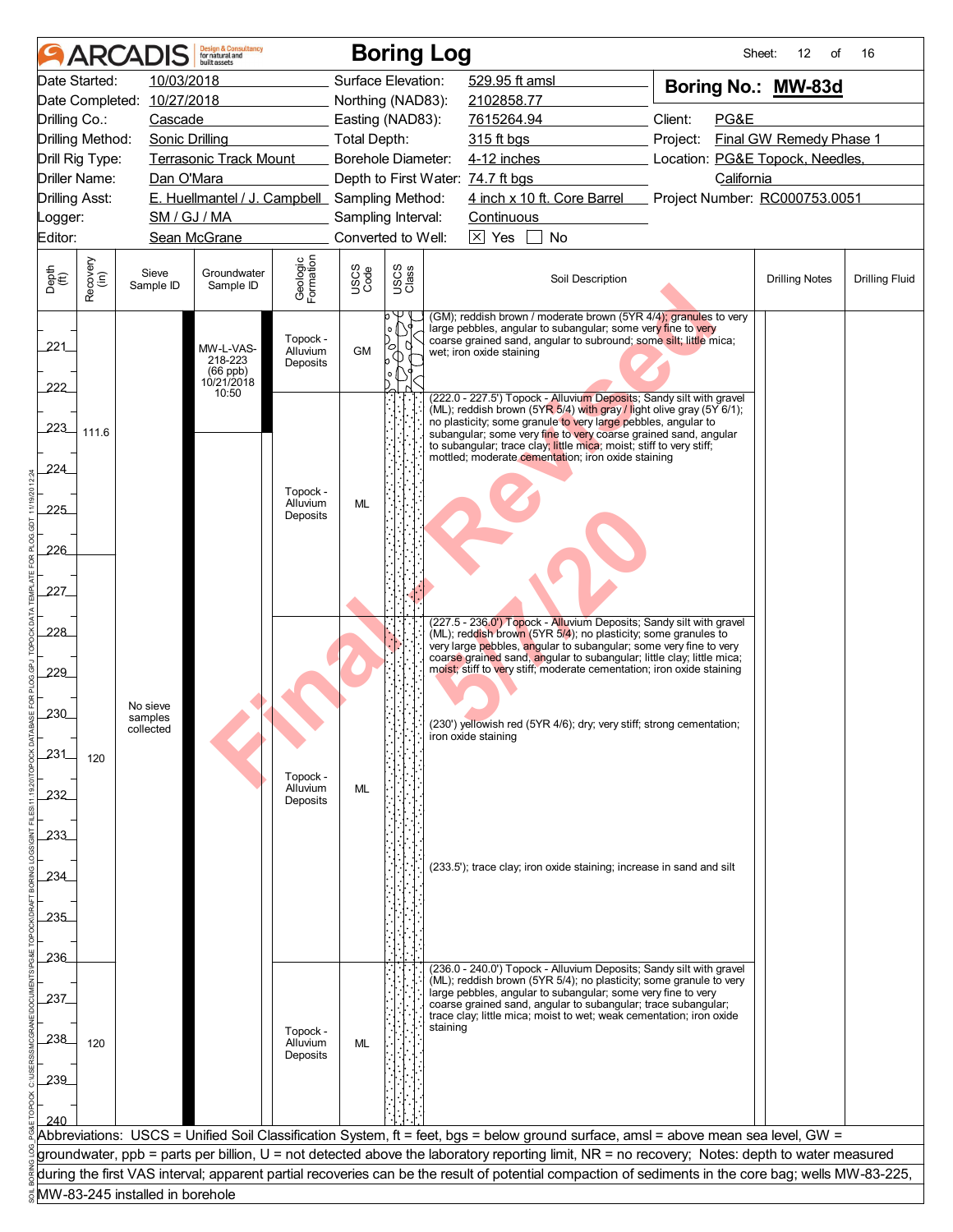|                             | <b>ARCA</b>      |                                 | <b>Design &amp; Consultancy</b><br>for natural and<br>built assets |                                  |                                          | <b>Boring Log</b> |  |                                   |                                                                                                                                                                                                                                                                                                                              |          | Sheet:     | 13<br>of                        | 16                    |  |  |  |  |  |
|-----------------------------|------------------|---------------------------------|--------------------------------------------------------------------|----------------------------------|------------------------------------------|-------------------|--|-----------------------------------|------------------------------------------------------------------------------------------------------------------------------------------------------------------------------------------------------------------------------------------------------------------------------------------------------------------------------|----------|------------|---------------------------------|-----------------------|--|--|--|--|--|
|                             | Date Started:    | 10/03/2018                      |                                                                    |                                  | Surface Elevation:                       |                   |  | 529.95 ft amsl                    |                                                                                                                                                                                                                                                                                                                              |          |            | Boring No.: MW-83d              |                       |  |  |  |  |  |
| Date Completed: 10/27/2018  |                  |                                 |                                                                    |                                  | Northing (NAD83):                        |                   |  | 2102858.77                        |                                                                                                                                                                                                                                                                                                                              |          |            |                                 |                       |  |  |  |  |  |
| Drilling Co.:               |                  | Cascade                         |                                                                    |                                  | Easting (NAD83):                         |                   |  | 7615264.94                        |                                                                                                                                                                                                                                                                                                                              | Client:  | PG&E       |                                 |                       |  |  |  |  |  |
| Drilling Method:            |                  | <b>Sonic Drilling</b>           |                                                                    |                                  | <b>Total Depth:</b>                      |                   |  | 315 ft bgs                        |                                                                                                                                                                                                                                                                                                                              | Project: |            | Final GW Remedy Phase 1         |                       |  |  |  |  |  |
| Drill Rig Type:             |                  |                                 | <b>Terrasonic Track Mount</b>                                      |                                  | Borehole Diameter:                       |                   |  | 4-12 inches                       |                                                                                                                                                                                                                                                                                                                              |          |            | Location: PG&E Topock, Needles, |                       |  |  |  |  |  |
| Driller Name:               |                  | Dan O'Mara                      |                                                                    |                                  |                                          |                   |  | Depth to First Water: 74.7 ft bgs |                                                                                                                                                                                                                                                                                                                              |          | California |                                 |                       |  |  |  |  |  |
| <b>Drilling Asst:</b>       |                  |                                 | E. Huellmantel / J. Campbell Sampling Method:                      |                                  |                                          |                   |  |                                   | 4 inch x 10 ft. Core Barrel                                                                                                                                                                                                                                                                                                  |          |            | Project Number: RC000753.0051   |                       |  |  |  |  |  |
| Logger:<br>Editor:          |                  | SM / GJ / MA                    | Sean McGrane                                                       |                                  | Sampling Interval:<br>Converted to Well: |                   |  | Continuous<br>$\boxtimes$ Yes     | No                                                                                                                                                                                                                                                                                                                           |          |            |                                 |                       |  |  |  |  |  |
|                             |                  |                                 |                                                                    |                                  |                                          |                   |  |                                   |                                                                                                                                                                                                                                                                                                                              |          |            |                                 |                       |  |  |  |  |  |
| Depth<br>$\widetilde{f(t)}$ | Recovery<br>(in) | Sieve<br>Sample ID              | Groundwater<br>Sample ID                                           | Geologic<br>Formation            | USCS<br>Code                             | USCS<br>Class     |  |                                   | Soil Description                                                                                                                                                                                                                                                                                                             |          |            | <b>Drilling Notes</b>           | <b>Drilling Fluid</b> |  |  |  |  |  |
| 241<br>242<br>243           | 120              |                                 |                                                                    | Topock -<br>Alluvium<br>Deposits | <b>SM</b>                                |                   |  |                                   | (240.0 - 244.0') Topock - Alluvium Deposits; Silty sand with gravel<br>(SM); reddish brown / moderate brown (5YR 4/4); very fine grained<br>to very coarse grained, angular to subangular; some granule to<br>very large pebbles, angular to subround; some silt; trace<br>subangular; little mica; wet; iron oxide staining |          |            |                                 |                       |  |  |  |  |  |
| 244                         |                  |                                 |                                                                    |                                  |                                          |                   |  |                                   | (244.0 - 254.0") Topock - Alluvium Deposits; Sandy silt with gravel                                                                                                                                                                                                                                                          |          |            |                                 |                       |  |  |  |  |  |
| $-245$                      |                  |                                 |                                                                    |                                  |                                          |                   |  |                                   | (ML); reddish brown / moderate brown (5YR 4/4); no plasticity;<br>some granule to very large pebbles, angular to subangular; some<br>very fine to very coarse grained sand, angular to subangular; little<br>mica; moist to wet; medium stiff to stiff; iron oxide staining                                                  |          |            |                                 |                       |  |  |  |  |  |
| 246                         |                  |                                 |                                                                    |                                  |                                          |                   |  |                                   |                                                                                                                                                                                                                                                                                                                              |          |            |                                 |                       |  |  |  |  |  |
| 247                         |                  |                                 |                                                                    |                                  |                                          |                   |  |                                   |                                                                                                                                                                                                                                                                                                                              |          |            |                                 |                       |  |  |  |  |  |
| 248                         |                  |                                 |                                                                    |                                  |                                          |                   |  |                                   |                                                                                                                                                                                                                                                                                                                              |          |            |                                 |                       |  |  |  |  |  |
| 249                         |                  |                                 |                                                                    | Topock -<br><b>Alluvium</b>      | <b>ML</b>                                |                   |  |                                   |                                                                                                                                                                                                                                                                                                                              |          |            |                                 |                       |  |  |  |  |  |
|                             |                  | No sieve                        |                                                                    | <b>Deposits</b>                  |                                          |                   |  |                                   |                                                                                                                                                                                                                                                                                                                              |          |            |                                 |                       |  |  |  |  |  |
| 250                         |                  | samples<br>collected            |                                                                    |                                  |                                          |                   |  |                                   |                                                                                                                                                                                                                                                                                                                              |          |            |                                 |                       |  |  |  |  |  |
| 251                         |                  |                                 |                                                                    |                                  |                                          |                   |  |                                   |                                                                                                                                                                                                                                                                                                                              |          |            |                                 |                       |  |  |  |  |  |
|                             | 114              |                                 |                                                                    |                                  |                                          |                   |  |                                   |                                                                                                                                                                                                                                                                                                                              |          |            |                                 |                       |  |  |  |  |  |
| 252                         |                  |                                 |                                                                    |                                  |                                          |                   |  |                                   |                                                                                                                                                                                                                                                                                                                              |          |            |                                 |                       |  |  |  |  |  |
|                             |                  |                                 |                                                                    |                                  |                                          |                   |  |                                   |                                                                                                                                                                                                                                                                                                                              |          |            |                                 |                       |  |  |  |  |  |
| 253                         |                  |                                 |                                                                    |                                  |                                          |                   |  |                                   |                                                                                                                                                                                                                                                                                                                              |          |            |                                 |                       |  |  |  |  |  |
|                             |                  |                                 |                                                                    |                                  |                                          |                   |  |                                   |                                                                                                                                                                                                                                                                                                                              |          |            |                                 |                       |  |  |  |  |  |
| .254                        |                  |                                 |                                                                    |                                  |                                          |                   |  |                                   |                                                                                                                                                                                                                                                                                                                              |          |            |                                 |                       |  |  |  |  |  |
|                             |                  |                                 |                                                                    |                                  |                                          |                   |  |                                   | (254.0 - 258.0') Topock - Alluvium Deposits; Sandy silt with gravel<br>(ML); reddish brown / moderate brown (5YR 4/4); no plasticity;                                                                                                                                                                                        |          |            |                                 |                       |  |  |  |  |  |
| 255                         |                  |                                 |                                                                    |                                  |                                          |                   |  |                                   | some granule to very large pebbles, angular to subangular; some<br>very fine to very coarse grained sand, angular to subangular; trace                                                                                                                                                                                       |          |            |                                 |                       |  |  |  |  |  |
|                             |                  |                                 |                                                                    | Topock -                         |                                          |                   |  | cementation; iron oxide staining  | angular; trace clay; little mica; moist; medium stiff to stiff; weak                                                                                                                                                                                                                                                         |          |            |                                 |                       |  |  |  |  |  |
| .256                        |                  |                                 |                                                                    | Alluvium<br>Deposits             | ML                                       |                   |  |                                   |                                                                                                                                                                                                                                                                                                                              |          |            |                                 |                       |  |  |  |  |  |
|                             |                  |                                 |                                                                    |                                  |                                          |                   |  |                                   |                                                                                                                                                                                                                                                                                                                              |          |            |                                 |                       |  |  |  |  |  |
| 257                         |                  |                                 |                                                                    |                                  |                                          |                   |  |                                   |                                                                                                                                                                                                                                                                                                                              |          |            |                                 |                       |  |  |  |  |  |
| 258                         |                  |                                 |                                                                    |                                  |                                          |                   |  |                                   |                                                                                                                                                                                                                                                                                                                              |          |            |                                 |                       |  |  |  |  |  |
|                             | 108              |                                 |                                                                    |                                  |                                          |                   |  |                                   | (258.0 - 262.5') Topock - Alluvium Deposits; Sandy silt with gravel<br>(ML); reddish brown / moderate brown (5YR 4/4); medium                                                                                                                                                                                                |          |            |                                 |                       |  |  |  |  |  |
| 259                         |                  |                                 |                                                                    | Topock -<br>Alluvium             | ML                                       |                   |  |                                   | plasticity; some granule to very large pebbles, angular to<br>subangular; some very fine to very coarse grained sand, angular                                                                                                                                                                                                |          |            |                                 |                       |  |  |  |  |  |
|                             |                  |                                 |                                                                    | Deposits                         |                                          |                   |  |                                   | to subangular; little clay; little mica; moist; medium stiff to stiff;                                                                                                                                                                                                                                                       |          |            |                                 |                       |  |  |  |  |  |
| 260                         |                  |                                 |                                                                    |                                  |                                          |                   |  |                                   | weak cementation; iron oxide staining                                                                                                                                                                                                                                                                                        |          |            |                                 |                       |  |  |  |  |  |
|                             |                  |                                 |                                                                    |                                  |                                          |                   |  |                                   | Abbreviations: USCS = Unified Soil Classification System, ft = feet, bgs = below ground surface, amsl = above mean sea level, GW =                                                                                                                                                                                           |          |            |                                 |                       |  |  |  |  |  |
|                             |                  |                                 |                                                                    |                                  |                                          |                   |  |                                   | groundwater, ppb = parts per billion, U = not detected above the laboratory reporting limit, NR = no recovery; Notes: depth to water measured<br>during the first VAS interval; apparent partial recoveries can be the result of potential compaction of sediments in the core bag; wells MW-83-225,                         |          |            |                                 |                       |  |  |  |  |  |
|                             |                  | MW-83-245 installed in borehole |                                                                    |                                  |                                          |                   |  |                                   |                                                                                                                                                                                                                                                                                                                              |          |            |                                 |                       |  |  |  |  |  |
|                             |                  |                                 |                                                                    |                                  |                                          |                   |  |                                   |                                                                                                                                                                                                                                                                                                                              |          |            |                                 |                       |  |  |  |  |  |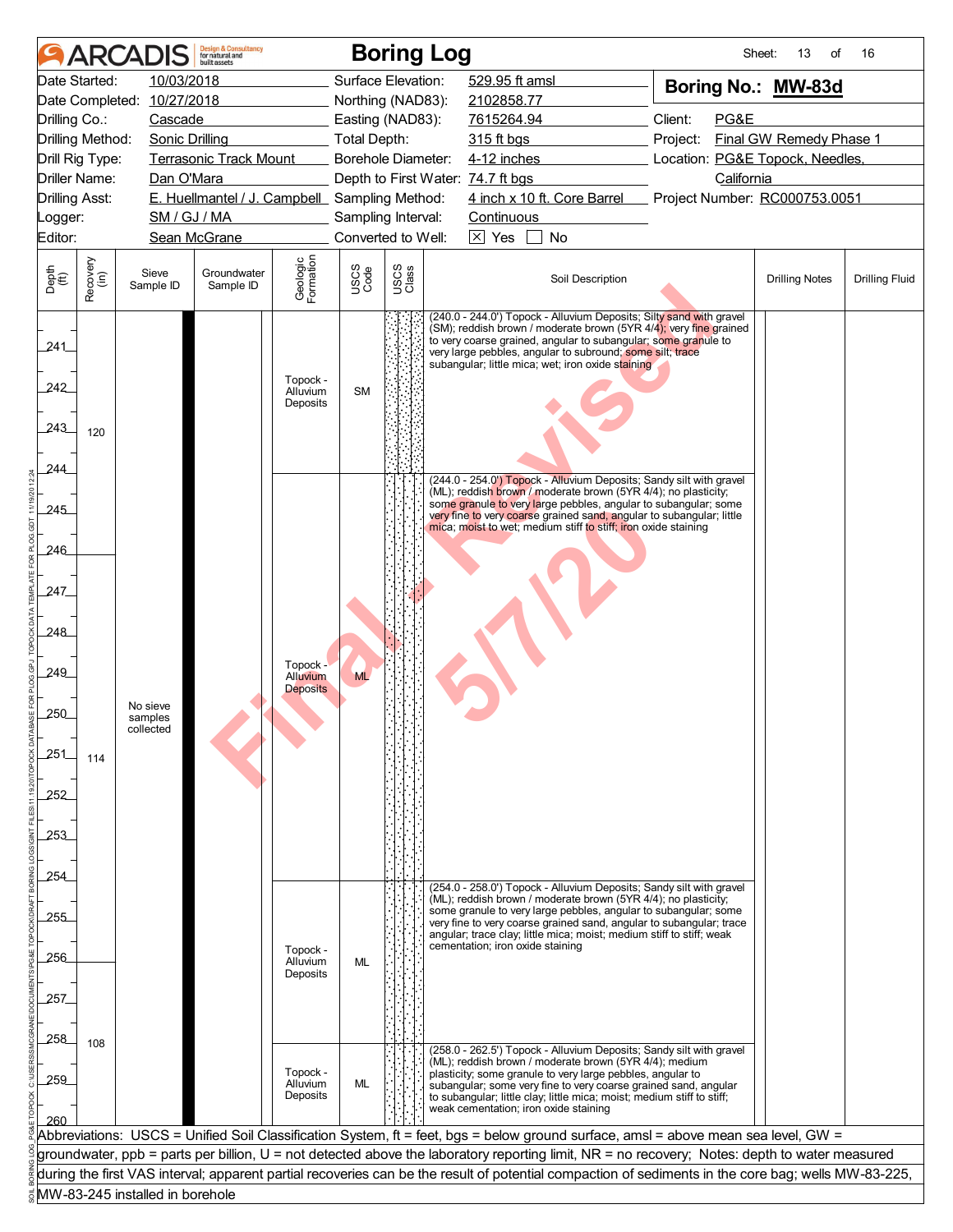|                                               |                  | <b>ARCADIS</b>                  | <b>Design &amp; Consultancy</b><br>for natural and<br>huilt assets |                                  |                     |                  | <b>Boring Log</b>                                                                                                                                                                               | Sheet:                                      | 14<br>οf                                 | 16                    |
|-----------------------------------------------|------------------|---------------------------------|--------------------------------------------------------------------|----------------------------------|---------------------|------------------|-------------------------------------------------------------------------------------------------------------------------------------------------------------------------------------------------|---------------------------------------------|------------------------------------------|-----------------------|
|                                               | Date Started:    | 10/03/2018                      |                                                                    |                                  | Surface Elevation:  |                  | 529.95 ft amsl                                                                                                                                                                                  | Boring No.: MW-83d                          |                                          |                       |
|                                               |                  | Date Completed: 10/27/2018      |                                                                    |                                  | Northing (NAD83):   |                  | 2102858.77                                                                                                                                                                                      |                                             |                                          |                       |
| Drilling Co.:<br>Cascade                      |                  |                                 |                                                                    |                                  |                     | Easting (NAD83): | 7615264.94                                                                                                                                                                                      | Client:<br>PG&E                             |                                          |                       |
| Drilling Method:                              |                  | <b>Sonic Drilling</b>           |                                                                    |                                  | <b>Total Depth:</b> |                  | 315 ft bgs                                                                                                                                                                                      | Project:                                    | Final GW Remedy Phase 1                  |                       |
| Drill Rig Type:                               |                  |                                 | <b>Terrasonic Track Mount</b>                                      |                                  | Borehole Diameter:  |                  | 4-12 inches                                                                                                                                                                                     | Location: PG&E Topock, Needles,             |                                          |                       |
| <b>Driller Name:</b><br><b>Drilling Asst:</b> |                  | Dan O'Mara                      | E. Huellmantel / J. Campbell Sampling Method:                      |                                  |                     |                  | Depth to First Water: 74.7 ft bgs<br>4 inch x 10 ft. Core Barrel                                                                                                                                | California<br>Project Number: RC000753.0051 |                                          |                       |
| Logger:                                       |                  | SM / GJ / MA                    |                                                                    |                                  | Sampling Interval:  |                  | Continuous                                                                                                                                                                                      |                                             |                                          |                       |
| Editor:                                       |                  |                                 | Sean McGrane                                                       |                                  | Converted to Well:  |                  | $\boxtimes$ Yes<br>No                                                                                                                                                                           |                                             |                                          |                       |
|                                               |                  |                                 |                                                                    |                                  |                     |                  |                                                                                                                                                                                                 |                                             |                                          |                       |
| Depth<br>(ft)                                 | Recovery<br>(in) | Sieve<br>Sample ID              | Groundwater<br>Sample ID                                           | Geologic<br>Formation            | USCS<br>Code        | USCS<br>Class    | Soil Description                                                                                                                                                                                |                                             | <b>Drilling Notes</b>                    | <b>Drilling Fluid</b> |
| 261<br>262                                    |                  |                                 |                                                                    | Topock -<br>Alluvium<br>Deposits | <b>ML</b>           |                  | (261'); dry to moist; moderate cementation                                                                                                                                                      |                                             | $(261.0 -$<br>266.0'<br>Sample           |                       |
| 263                                           | 108              |                                 | MW-L-VAS-                                                          |                                  |                     |                  | (262.5 - 283.0') Topock - Alluvium Deposits; Sandy silt with gravel<br>(ML); dark reddish brown (2.5YR 3/4); medium plasticity; some                                                            |                                             | collected with<br>a disposable<br>bailer |                       |
| 264                                           |                  |                                 | 261-266<br>$($ < 0.17 U<br>ppb)<br>10/22/2018<br>14:50             |                                  |                     |                  | granule to very large pebbles, angular to subangular; some very<br>fine to very coarse grained sand, angular to subangular; little clay;<br>little mica; wet; medium stiff; iron oxide staining |                                             |                                          |                       |
| 265                                           |                  |                                 |                                                                    |                                  |                     |                  |                                                                                                                                                                                                 |                                             |                                          |                       |
| 266                                           |                  |                                 |                                                                    |                                  |                     |                  |                                                                                                                                                                                                 |                                             |                                          |                       |
| 267                                           |                  |                                 |                                                                    |                                  |                     |                  |                                                                                                                                                                                                 |                                             |                                          |                       |
| 268<br>269                                    |                  |                                 |                                                                    |                                  |                     |                  | (268'); some clay; little granule to very large pebbles, angular to<br>subangular; little very fine to very coarse grained sand, angular to<br>subangular; moist; stiff; weak cementation       |                                             |                                          |                       |
| 270                                           |                  | No sieve                        |                                                                    |                                  |                     |                  |                                                                                                                                                                                                 |                                             |                                          |                       |
| 271                                           |                  | samples<br>collected            |                                                                    | Topock -                         |                     |                  |                                                                                                                                                                                                 |                                             |                                          |                       |
| 272                                           | 138              |                                 |                                                                    | Alluvium<br>Deposits             | ML                  |                  |                                                                                                                                                                                                 |                                             |                                          |                       |
| 273                                           |                  |                                 |                                                                    |                                  |                     |                  |                                                                                                                                                                                                 |                                             |                                          |                       |
| 274                                           |                  |                                 |                                                                    |                                  |                     |                  |                                                                                                                                                                                                 |                                             |                                          |                       |
| 275                                           |                  |                                 |                                                                    |                                  |                     |                  |                                                                                                                                                                                                 |                                             |                                          |                       |
| $-276$                                        |                  |                                 |                                                                    |                                  |                     |                  |                                                                                                                                                                                                 |                                             |                                          |                       |
| 277                                           |                  |                                 |                                                                    |                                  |                     |                  |                                                                                                                                                                                                 |                                             |                                          |                       |
| 278                                           | 120              |                                 |                                                                    |                                  |                     |                  |                                                                                                                                                                                                 |                                             |                                          |                       |
| 279                                           |                  |                                 |                                                                    |                                  |                     |                  |                                                                                                                                                                                                 |                                             |                                          |                       |
|                                               |                  |                                 |                                                                    |                                  |                     |                  |                                                                                                                                                                                                 |                                             |                                          |                       |
| 280                                           |                  |                                 |                                                                    |                                  |                     |                  |                                                                                                                                                                                                 |                                             |                                          |                       |
|                                               |                  |                                 |                                                                    |                                  |                     |                  | Abbreviations:  USCS = Unified Soil Classification System, ft = feet, bgs = below ground surface, amsl = above mean sea level, GW =                                                             |                                             |                                          |                       |
|                                               |                  |                                 |                                                                    |                                  |                     |                  | groundwater, ppb = parts per billion, U = not detected above the laboratory reporting limit, NR = no recovery; Notes: depth to water measured                                                   |                                             |                                          |                       |
|                                               |                  |                                 |                                                                    |                                  |                     |                  | during the first VAS interval; apparent partial recoveries can be the result of potential compaction of sediments in the core bag; wells MW-83-225,                                             |                                             |                                          |                       |
|                                               |                  | MW-83-245 installed in borehole |                                                                    |                                  |                     |                  |                                                                                                                                                                                                 |                                             |                                          |                       |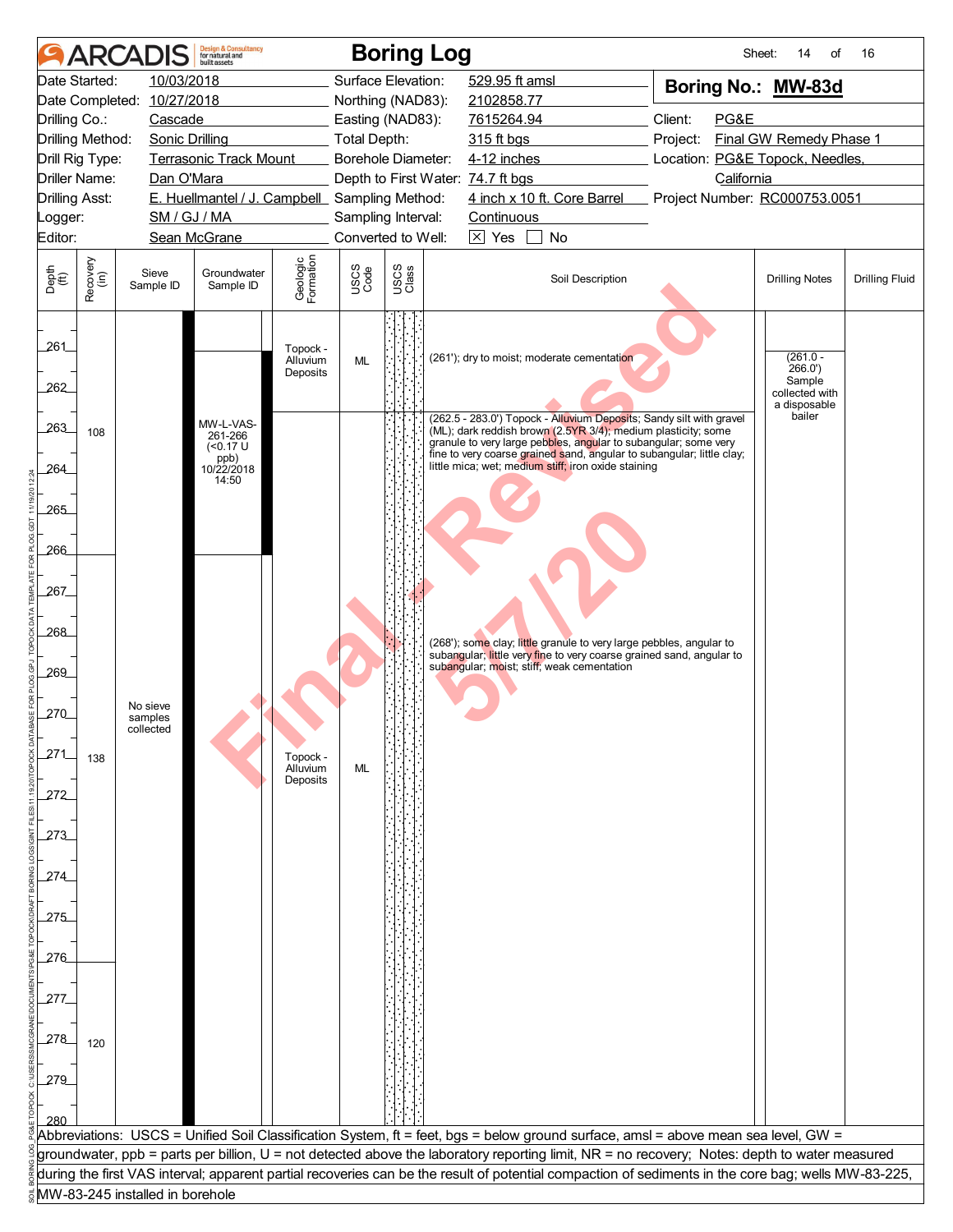|                       | <b>ARCA</b>      |                                          | <b>Design &amp; Consultancy</b><br>for natural and<br>huilt assets |                                        |                                       | <b>Boring Log</b> |  |                                   |                                                                                                                                                                                                           | Sheet:                                                                                                                                              | 15<br>of                               | 16                    |  |  |  |  |  |  |  |
|-----------------------|------------------|------------------------------------------|--------------------------------------------------------------------|----------------------------------------|---------------------------------------|-------------------|--|-----------------------------------|-----------------------------------------------------------------------------------------------------------------------------------------------------------------------------------------------------------|-----------------------------------------------------------------------------------------------------------------------------------------------------|----------------------------------------|-----------------------|--|--|--|--|--|--|--|
|                       | Date Started:    | 10/03/2018<br>Date Completed: 10/27/2018 |                                                                    |                                        | Surface Elevation:                    |                   |  | 529.95 ft amsl                    |                                                                                                                                                                                                           | Boring No.: MW-83d                                                                                                                                  |                                        |                       |  |  |  |  |  |  |  |
| Drilling Co.:         |                  | Cascade                                  |                                                                    |                                        | Northing (NAD83):<br>Easting (NAD83): |                   |  |                                   | 2102858.77<br>Client:<br>7615264.94                                                                                                                                                                       |                                                                                                                                                     | PG&E                                   |                       |  |  |  |  |  |  |  |
| Drilling Method:      |                  | <b>Sonic Drilling</b>                    |                                                                    |                                        | <b>Total Depth:</b>                   |                   |  | 315 ft bgs                        |                                                                                                                                                                                                           | Project:                                                                                                                                            | Final GW Remedy Phase 1                |                       |  |  |  |  |  |  |  |
| Drill Rig Type:       |                  |                                          | <b>Terrasonic Track Mount</b>                                      |                                        | Borehole Diameter:                    |                   |  | 4-12 inches                       |                                                                                                                                                                                                           | Location: PG&E Topock, Needles,                                                                                                                     |                                        |                       |  |  |  |  |  |  |  |
| <b>Driller Name:</b>  |                  | Dan O'Mara                               |                                                                    |                                        |                                       |                   |  | Depth to First Water: 74.7 ft bgs |                                                                                                                                                                                                           | California                                                                                                                                          |                                        |                       |  |  |  |  |  |  |  |
| <b>Drilling Asst:</b> |                  |                                          | E. Huellmantel / J. Campbell Sampling Method:                      |                                        |                                       |                   |  |                                   | 4 inch x 10 ft. Core Barrel                                                                                                                                                                               | Project Number: RC000753.0051                                                                                                                       |                                        |                       |  |  |  |  |  |  |  |
| Logger:               |                  | SM / GJ / MA                             |                                                                    |                                        | Sampling Interval:                    |                   |  | Continuous                        |                                                                                                                                                                                                           |                                                                                                                                                     |                                        |                       |  |  |  |  |  |  |  |
| Editor:               |                  |                                          | Sean McGrane                                                       |                                        | Converted to Well:                    |                   |  | $\overline{\times}$ Yes           | No                                                                                                                                                                                                        |                                                                                                                                                     |                                        |                       |  |  |  |  |  |  |  |
|                       |                  |                                          |                                                                    |                                        |                                       |                   |  |                                   |                                                                                                                                                                                                           |                                                                                                                                                     |                                        |                       |  |  |  |  |  |  |  |
| Depth<br>(ft)         | Recovery<br>(in) | Sieve<br>Sample ID                       | Groundwater<br>Sample ID                                           | Geologic<br>Formation                  | USCS<br>Code                          | USCS<br>Class     |  |                                   | Soil Description                                                                                                                                                                                          |                                                                                                                                                     | <b>Drilling Notes</b>                  | <b>Drilling Fluid</b> |  |  |  |  |  |  |  |
| 281                   |                  |                                          |                                                                    |                                        |                                       |                   |  |                                   |                                                                                                                                                                                                           |                                                                                                                                                     |                                        |                       |  |  |  |  |  |  |  |
| 282                   |                  |                                          |                                                                    | Topock -<br>Alluvium<br>Deposits       | <b>ML</b>                             |                   |  |                                   |                                                                                                                                                                                                           |                                                                                                                                                     |                                        |                       |  |  |  |  |  |  |  |
| 283                   | 120              |                                          |                                                                    |                                        |                                       |                   |  |                                   | (283.0 - 299.0') Topock - Weathered Bedrock - conglomerate;                                                                                                                                               |                                                                                                                                                     |                                        |                       |  |  |  |  |  |  |  |
| 284                   |                  |                                          |                                                                    |                                        |                                       | ۰                 |  |                                   | Gravelly silt with sand (ML); reddish brown / moderate brown (5YR<br>4/4); medium plasticity; some granule to very large pebbles,<br>angular to subangular; little very fine to very coarse grained sand, |                                                                                                                                                     |                                        |                       |  |  |  |  |  |  |  |
| 285                   |                  |                                          |                                                                    |                                        |                                       |                   |  | strong cementation                | angular to subangular; little silt; little clay; trace mica; moist; stiff;                                                                                                                                |                                                                                                                                                     |                                        |                       |  |  |  |  |  |  |  |
| 286                   |                  |                                          |                                                                    |                                        |                                       |                   |  |                                   |                                                                                                                                                                                                           |                                                                                                                                                     |                                        |                       |  |  |  |  |  |  |  |
| 287                   |                  |                                          |                                                                    |                                        |                                       |                   |  |                                   |                                                                                                                                                                                                           |                                                                                                                                                     |                                        |                       |  |  |  |  |  |  |  |
| 288                   |                  |                                          |                                                                    |                                        |                                       |                   |  |                                   |                                                                                                                                                                                                           |                                                                                                                                                     |                                        |                       |  |  |  |  |  |  |  |
| 289                   |                  |                                          |                                                                    |                                        |                                       |                   |  |                                   |                                                                                                                                                                                                           |                                                                                                                                                     |                                        |                       |  |  |  |  |  |  |  |
|                       |                  | No sieve                                 |                                                                    |                                        |                                       |                   |  |                                   |                                                                                                                                                                                                           |                                                                                                                                                     |                                        |                       |  |  |  |  |  |  |  |
| 290                   |                  | samples<br>collected                     |                                                                    | Topock -                               |                                       |                   |  |                                   |                                                                                                                                                                                                           |                                                                                                                                                     |                                        |                       |  |  |  |  |  |  |  |
| 291                   | 120              |                                          |                                                                    | Weathered<br>Bedrock -<br>conglomerate | <b>ML</b>                             |                   |  |                                   |                                                                                                                                                                                                           |                                                                                                                                                     |                                        |                       |  |  |  |  |  |  |  |
| 292                   |                  |                                          |                                                                    |                                        |                                       |                   |  |                                   |                                                                                                                                                                                                           |                                                                                                                                                     |                                        |                       |  |  |  |  |  |  |  |
| 293                   |                  |                                          |                                                                    |                                        |                                       |                   |  |                                   |                                                                                                                                                                                                           |                                                                                                                                                     |                                        |                       |  |  |  |  |  |  |  |
| 294                   |                  |                                          |                                                                    |                                        |                                       |                   |  |                                   |                                                                                                                                                                                                           |                                                                                                                                                     |                                        |                       |  |  |  |  |  |  |  |
| 295                   |                  |                                          |                                                                    |                                        |                                       |                   |  |                                   |                                                                                                                                                                                                           |                                                                                                                                                     |                                        |                       |  |  |  |  |  |  |  |
| 296                   |                  |                                          |                                                                    |                                        |                                       |                   |  |                                   |                                                                                                                                                                                                           |                                                                                                                                                     | (296.0')                               |                       |  |  |  |  |  |  |  |
| 297                   |                  |                                          |                                                                    |                                        |                                       |                   |  |                                   |                                                                                                                                                                                                           |                                                                                                                                                     | Lost core<br>down hole                 |                       |  |  |  |  |  |  |  |
| 298                   | 36               |                                          |                                                                    |                                        |                                       |                   |  |                                   |                                                                                                                                                                                                           |                                                                                                                                                     |                                        |                       |  |  |  |  |  |  |  |
| 299                   |                  |                                          |                                                                    |                                        |                                       |                   |  |                                   |                                                                                                                                                                                                           |                                                                                                                                                     |                                        |                       |  |  |  |  |  |  |  |
| 300                   |                  |                                          |                                                                    |                                        | <b>NR</b>                             |                   |  |                                   | $(299.0 - 306.0)$ No recovery (NR); sample fell out of core barrel                                                                                                                                        |                                                                                                                                                     | (299.0')<br>Attempted to<br>collect GW |                       |  |  |  |  |  |  |  |
|                       |                  |                                          |                                                                    |                                        |                                       |                   |  |                                   |                                                                                                                                                                                                           | Abbreviations: USCS = Unified Soil Classification System, ft = feet, bgs = below ground surface, amsl = above mean sea level, GW =                  |                                        |                       |  |  |  |  |  |  |  |
|                       |                  |                                          |                                                                    |                                        |                                       |                   |  |                                   |                                                                                                                                                                                                           | groundwater, ppb = parts per billion, U = not detected above the laboratory reporting limit, NR = no recovery; Notes: depth to water measured       |                                        |                       |  |  |  |  |  |  |  |
|                       |                  |                                          |                                                                    |                                        |                                       |                   |  |                                   |                                                                                                                                                                                                           | during the first VAS interval; apparent partial recoveries can be the result of potential compaction of sediments in the core bag; wells MW-83-225, |                                        |                       |  |  |  |  |  |  |  |
|                       |                  | MW-83-245 installed in borehole          |                                                                    |                                        |                                       |                   |  |                                   |                                                                                                                                                                                                           |                                                                                                                                                     |                                        |                       |  |  |  |  |  |  |  |